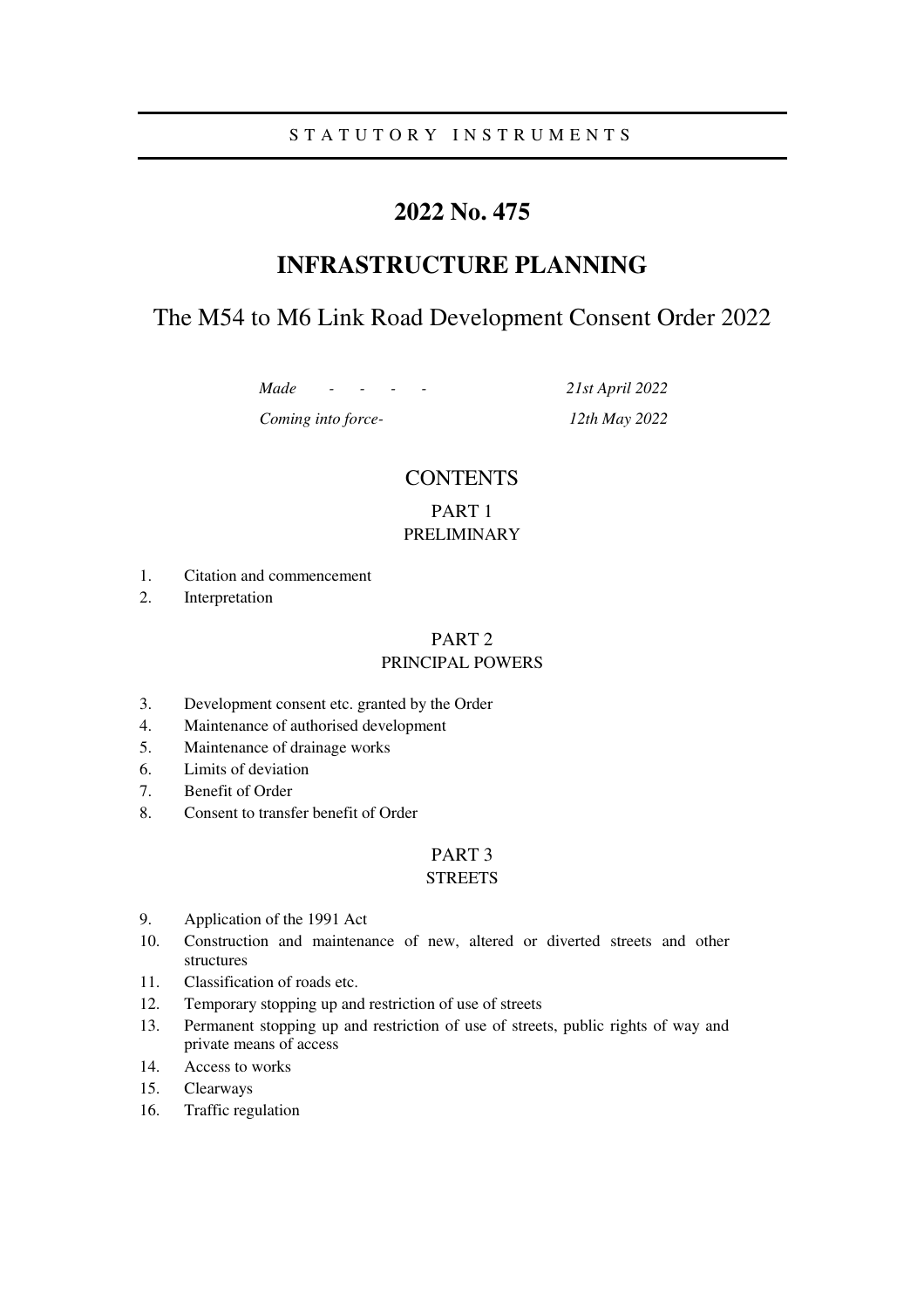### PART 4 SUPPLEMENTAL POWERS

- 17. Discharge of water
- 18. Protective work to buildings
- 19. Authority to survey and investigate the land

### PART 5

### POWERS OF ACQUISITION AND POSSESSION

- 20. Compulsory acquisition of land
- 21. Compulsory acquisition of land incorporation of the mineral code
- 22. Time limit for exercise of authority to acquire land compulsorily
- 23. Compulsory acquisition of rights and imposition of restrictive covenants
- 24. Private rights over land
- 25. Modification of Part 1 of the 1965 Act
- 26. Application of the 1981 Act
- 27. Acquisition of subsoil or airspace only
- 28. Rights under or over streets
- 29. Temporary use of land for carrying out the authorised development
- 30. Temporary use of land for maintaining the authorised development
- 31. Statutory undertakers
- 32. Apparatus and rights of statutory undertakers in stopped up streets
- 33. Recovery of costs of new connections

### PART 6

### OPERATIONS

- 34. Felling or lopping of trees and removal of hedgerows
- 35. Trees subject to tree preservation orders

## PART 7

### MISCELLANEOUS AND GENERAL

- 36. Application of landlord and tenant law
- 37. Operational land for purposes of the Town and Country Planning Act 1990
- 38. Defence to proceedings in respect of statutory nuisance
- 39. Protection of interests
- 40. Certification of documents, etc.
- 41. Service of notices
- 42. Arbitration

### **SCHEDULES**

 SCHEDULE 1 — AUTHORISED DEVELOPMENT SCHEDULE 2 — REQUIREMENTS PART 1 — REQUIREMENTS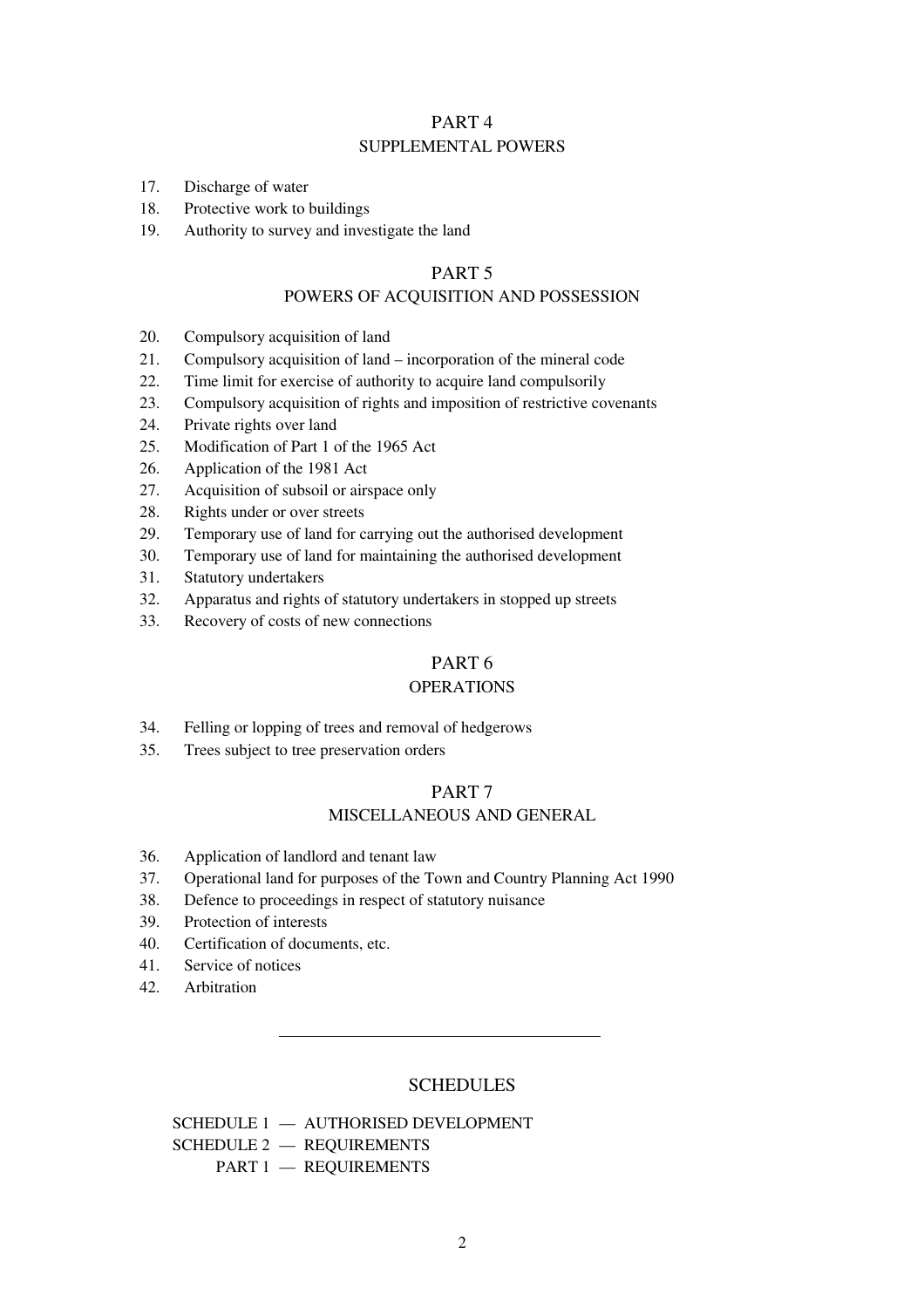PART 2 — PROCEDURE FOR DISCHARGE OF REQUIREMENTS

- SCHEDULE 3 CLASSIFICATION OF ROADS, ETC.
	- PART 1 SPECIAL ROADS
	- PART 2 TRUNK ROADS
	- PART 3 CLASSIFIED ROADS
	- PART 4 UNCLASSIFIED ROADS
	- PART 5 SPEED LIMITS: NEW ROADS
	- PART 6 PUBLIC RIGHTS OF WAY
	- PART 7 CREATION OF NEW TRAFFIC REGULATION ORDERS
	- PART 8 VARIATION OF EXISTING TRAFFIC REGULATION **ORDERS**
- SCHEDULE 4 PERMANENT STOPPING UP OF STREETS, PUBLIC RIGHTS OF WAY AND PRIVATE MEANS OF ACCESS
	- PART 1 STREETS TO BE STOPPED UP AND FOR WHICH A SUBSTITUTE IS TO BE PROVIDED
	- PART 2 STREETS TO BE STOPPED UP AND FOR WHICH NO SUBSTITUTE IS TO BE PROVIDED
	- PART 3 PUBLIC RIGHTS OF WAY TO BE STOPPED UP AND FOR WHICH A SUBSTITUTE IS TO BE PROVIDED
	- PART 4 PUBLIC RIGHTS OF WAY TO BE STOPPED UP AND FOR WHICH NO SUBSTITUTE IS TO BE PROVIDED
	- PART 5 ALTERATIONS TO PUBLIC RIGHTS OF WAY
	- PART 6 PRIVATE MEANS OF ACCESS TO BE STOPPED UP AND FOR WHICH A SUBSTITUTE IS TO BE PROVIDED
	- PART 7 PROVISION OR ALTERATIONS TO PRIVATE MEANS OF **ACCESS**
- SCHEDULE 5 LAND IN WHICH ONLY NEW RIGHTS ETC. MAY BE ACQUIRED
- SCHEDULE 6 MODIFICATION OF COMPENSATION AND COMPULSORY PURCHASE ENACTMENTS FOR CREATION OF NEW RIGHTS AND IMPOSITION OF RESTRICTIVE COVENANTS
- SCHEDULE 7 LAND OF WHICH TEMPORARY POSSESSION MAY BE TAKEN
- SCHEDULE 8 HEDGEROWS AND TREES
	- PART 1 HEDGEROWS
	- PART 2 TREES SUBJECT TO TREE PRESERVATION ORDERS
- SCHEDULE 9 PROTECTIVE PROVISIONS
	- PART 1 FOR THE PROTECTION OF ELECTRICITY, GAS, WATER AND SEWAGE UNDERTAKERS
	- PART 2 FOR THE PROTECTION OF OPERATORS OF ELECTRONIC COMMUNICATIONS CODE NETWORKS
	- PART 3 FOR THE PROTECTION OF CADENT GAS LTD AS GAS UNDERTAKER
	- PART 4 FOR THE PROTECTION OF NATIONAL GRID AS ELECTRICITY UNDERTAKER
	- PART 5 FOR THE PROTECTION OF WESTERN POWER DISTRIBUTION LIMITED (WEST MIDLANDS) PLC AS ELECTRICITY UNDERTAKER
- SCHEDULE 10 DOCUMENTS TO BE CERTIFIED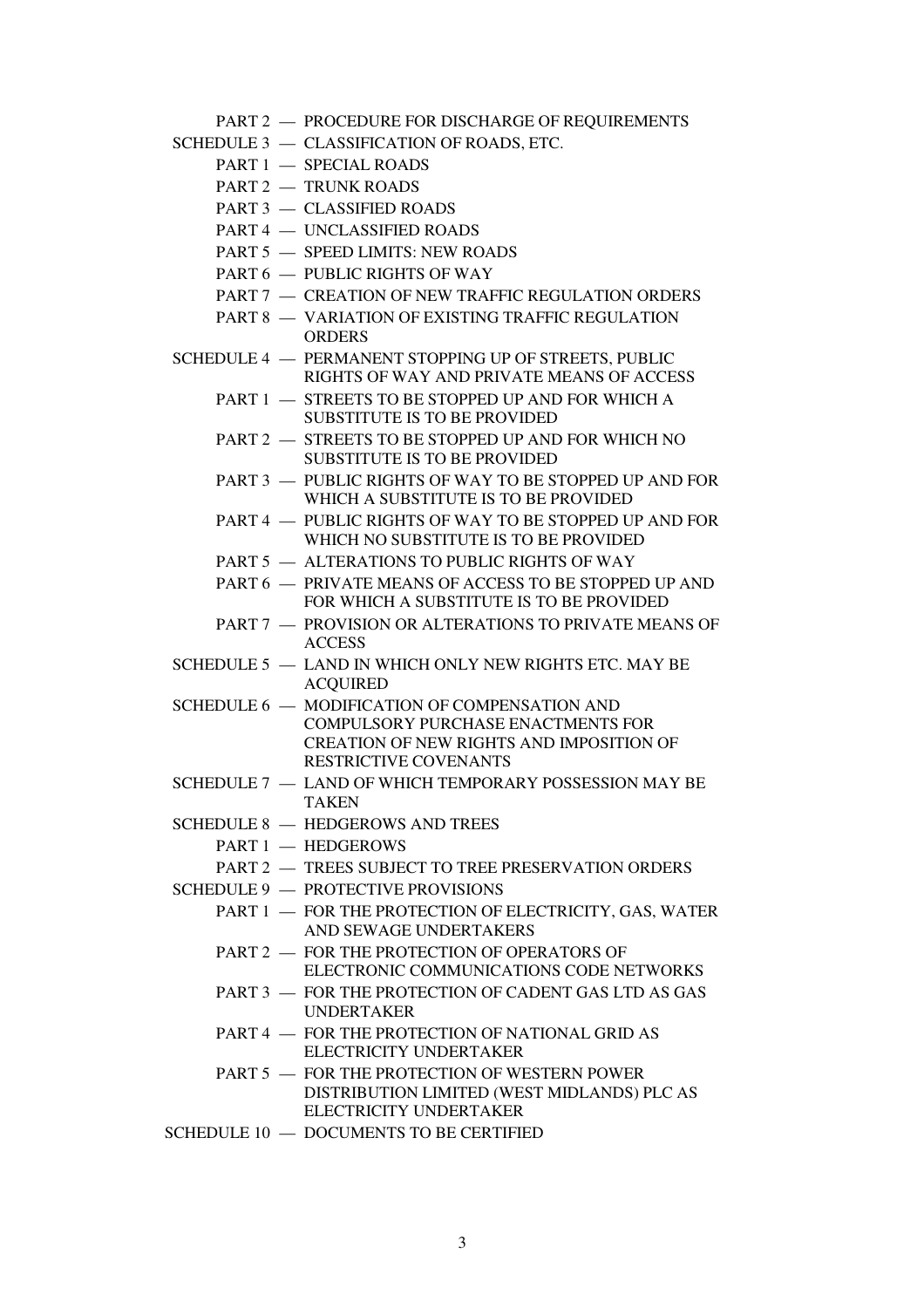An application has been made to the Secretary of State under section 37 of the Planning Act 2008(**a**) ("the 2008 Act") in accordance with the Infrastructure Planning (Applications: Prescribed Forms and Procedure) Regulations 2009(**b**) for an Order granting development consent.

The application was examined by a Panel of two members ("the Panel") (appointed by the Secretary of State) in accordance with Chapter 4 of Part 6 of the 2008 Act, and the Infrastructure Planning (Examination Procedure) Rules 2010(**c**).

The Panel, having considered the representations made and not withdrawn and having examined the application together with the accompanying documents, in accordance with section 74(2) of the 2008 Act, has submitted a report and recommendation to the Secretary of State.

The Secretary of State, having considered the representations made and not withdrawn, and the report of the Panel, has decided to make an Order granting development consent for the development described in the application with modifications which in the opinion of the Secretary of State do not make any substantial changes to the proposals comprised in the application.

The Secretary of State, in exercise of the powers conferred by sections 114(**d**), 115(**e**), 117(**f**), 120(**g**), 122(**h**) and 123(**i**) of, and paragraphs 1 to 3, 10 to 15, 17, 19 to 23, 26, 33, 36 and 37 of Part 1 of Schedule 5(**j**) to, the 2008 Act, makes the following Order—

### PART 1

### PRELIMINARY

#### **Citation and commencement**

**1.** This Order may be cited as the M54 to M6 Link Road Development Consent Order 2022 and comes into force on 12th May 2022.

#### **Interpretation**

-

**2.**—(1) In this Order—

"the 1961 Act" means the Land Compensation Act 1961(**k**);

"the 1965 Act" means the Compulsory Purchase Act 1965(**l**);

"the 1980 Act" means the Highways Act 1980(**m**);

<sup>(</sup>**a**) 2008 c. 29. Parts 1 to 7 were amended by Chapter 6 of Part 6 of the Localism Act 2011 (c. 20).

<sup>(</sup>**b**) S.I. 2009/2264, amended by S.I. 2010/439, S.I. 2010/602, S.I. 2012/635, S.I. 2012/2654, S.I. 2012/2732, S.I. 2013/522, S.I. 2013/755, S.I. 2014/469, S.I. 2014/2381, S.I. 2015/377, S.I. 2015/1682, S.I. 2017/524, S.I. 2017/572, S.I. 2018/378, S.I. 2019/734 and S.I. 2020/1534.

<sup>(</sup>**c**) S.I. 2010/103, amended by S.I. 2012/635.

<sup>(</sup>**d**) Section 114 was amended by paragraph 55 of Part 1 of Schedule 11 to the Localism Act 2011.

<sup>(</sup>**e**) Section 115 was amended by paragraph 56 of Part 2 of Schedule 13 and Part 20 of Schedule 25 to the Localism Act, section 160 of the Housing and Planning Act 2016 (c. 22) and section 43 of the Wales Act 2017 (c. 4),

<sup>(</sup>**f**) Section 117 was amended by paragraph 58 of Part 1 of Schedule 13 to the Localism Act 2011.

<sup>(</sup>**g**) Section 120 was amended by section 140 of, and paragraph 60 of Part 1 of Schedule 13 to, the Localism Act 2011.

<sup>(</sup>**h**) Section 122 was amended by paragraph 62 of Part 1 of Schedule 13 to the Localism Act 2011.

<sup>(</sup>**i**) Section 123 was amended by paragraph 62 of Part 1 of Schedule 13 to the Localism Act 2011.

<sup>(</sup>**j**) Part 1 of Schedule 5 was amended by paragraph 4 of Part 1 of Schedule 8 and Part 2 of Schedule 22 to the Marine and Coastal Access Act 2009 (c. 23), paragraph 71 of Part 1 of Schedule 13 to the Localism Act 2011 and paragraph 76 of Part 3 of Schedule 6 to the Wales Act 2017.

<sup>(</sup>**k**) 1961 c. 33.

<sup>(</sup>**l**) 1965 c. 56.

<sup>(</sup>**m**) 1980 c. 66.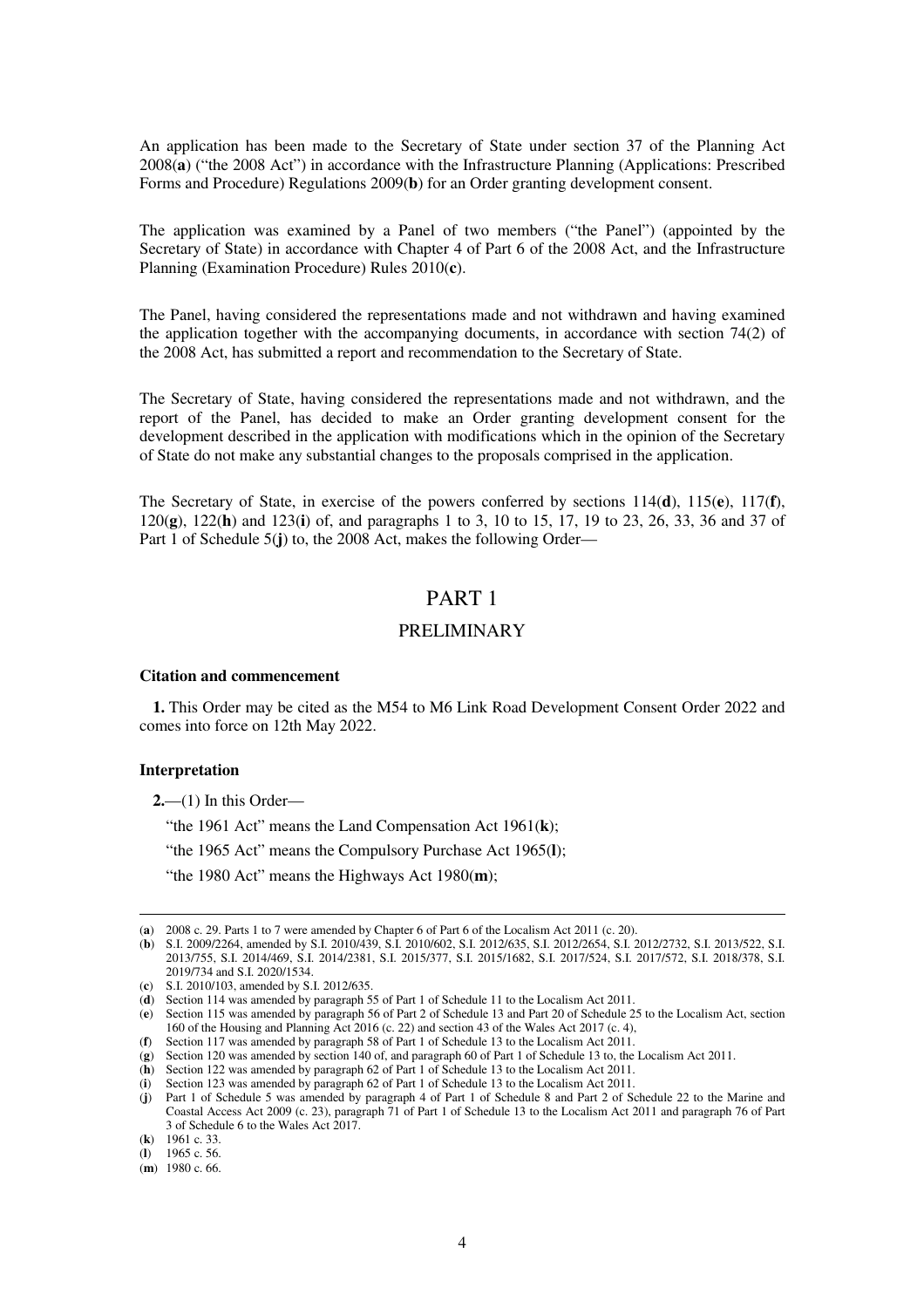"the 1981 Act" means the Compulsory Purchase (Vesting Declarations) Act 1981(**a**);

"the 1984 Act" means the Road Traffic Regulation Act 1984(**b**);

"the 1990 Act" means the Town and Country Planning Act 1990(**c**);

"the 1991 Act" means the New Roads and Street Works Act 1991(**d**);

"the 2004 Act" means the Traffic Management Act 2004(**e**);

"the 2008 Act" means the Planning Act 2008(**f**);

"address" includes any number or address for the purposes of electronic transmission;

"apparatus" has the same meaning as in Part 3 of the 1991 Act;

"authorised development" means the development described in Schedule 1 (authorised development) or any part of it, which is development within the meaning of section 32 (meaning of development) of the 2008 Act;

"the book of reference" means the book of reference referred to in Schedule 10 (documents to be certified) and certified by the Secretary of State as the book of reference for the purposes of this Order;

"British Telecommunications Plc" means the company registered in England and Wales, company number 01800000, whose registered address is 81 Newgate Street, London EC1A 7AJ;

"building" includes any structure or erection or any part of a building, structure or erection;

"Cadent Gas Ltd" means the company registered in England and Wales, company number 10080864, whose registered address is Ashbrook Court, Prologis Park, Central Boulevard, Coventry CV7 8PE;

"carriageway" has the same meaning as in section 329(1) (further provision as to interpretation) of the 1980 Act and includes part of a carriageway;

"classification of roads plans" means the plans of that description referred to in Schedule 10 (documents to be certified) certified by the Secretary of State as the classification of road plans for the purposes of this Order;

"commence" means beginning to carry out any material operation (as defined in section 56(4) of the 1990 Act) forming part of the authorised development other than operations consisting of archaeological investigations and mitigation works, ecological surveys and mitigation works, investigations for the purpose of assessing and monitoring ground conditions and levels, remedial work in respect of any contamination or other adverse ground conditions, erection of any temporary means of enclosure, receipt and erection of construction plant and equipment, diversion and laying of underground apparatus and site clearance, and the temporary display of site notices or advertisements, and "commencement" is to be construed accordingly;

"cycle track" has the same meaning as in section 329(1) of the 1980 Act and includes part of a cycle track(**g**);

"electronic transmission" means a communication transmitted—

- (a) by means of an electronic communications network; or
- (b) by other means but while in electronic form,

<sup>(</sup>**a**) 1981 c. 66.

<sup>(</sup>**b**) 1984 c. 27. (**c**) 1990 c. 8.

<sup>(</sup>**d**) 1991 c. 22.

<sup>(</sup>**e**) 2004 c.18.

<sup>(</sup>**f**) 2008 c. 29.

<sup>(</sup>**g**) The definition of "cycle track" was amended by section 1 of the Cycle Tracks Act 1984 (c. 38) and paragraph 21(2) of Schedule 3 to the Road Traffic (Consequential Provisions) Act 1988 (c. 54).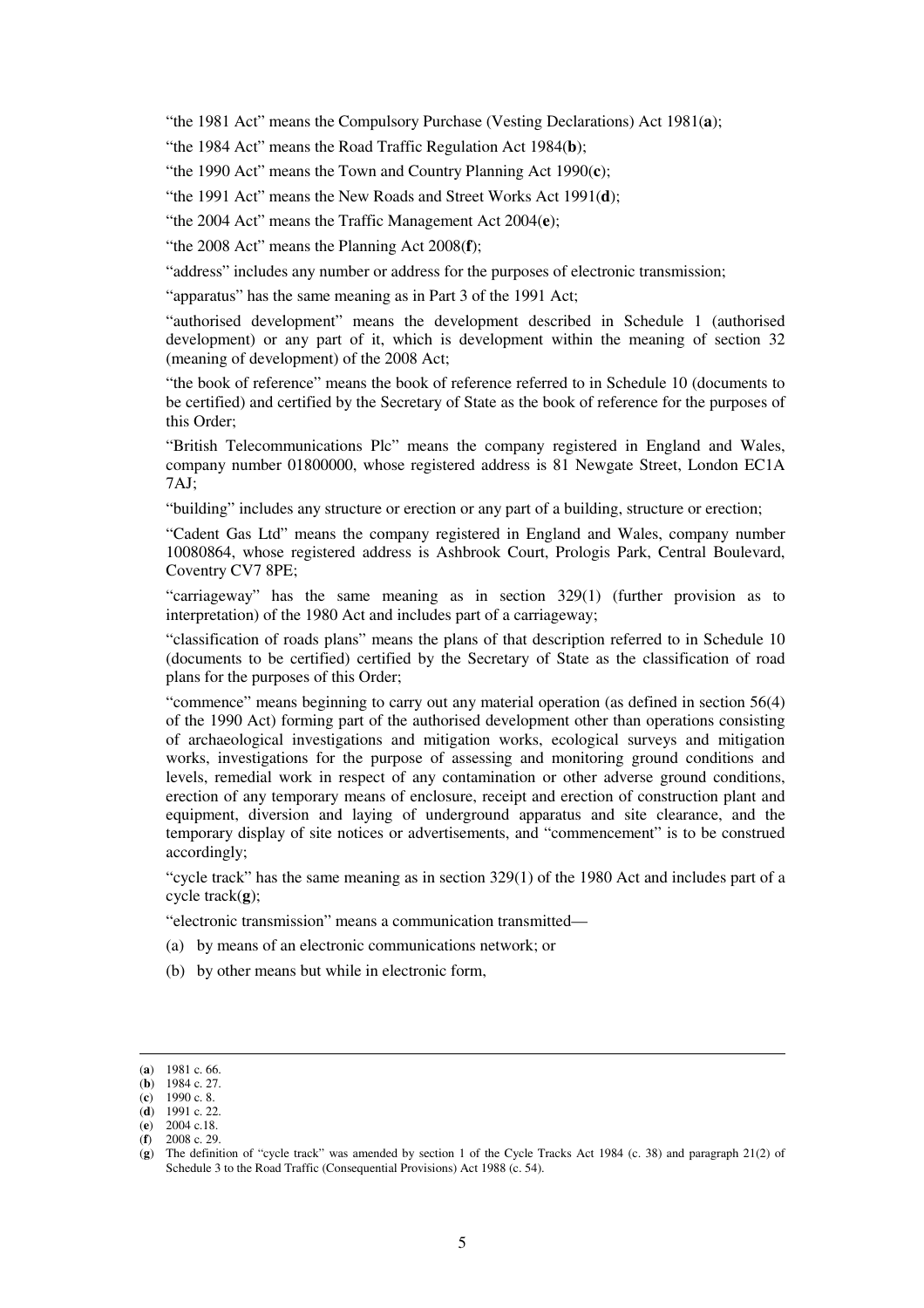and in this definition "electronic communications network" has the same meaning as in section 32(1) (meaning of electronic communications networks and services) of the Communications Act 2003(**a**);

"the engineering drawings and sections" means the drawings and sections referred to in Schedule 10 (documents to be certified) and certified as the engineering drawings and sections by the Secretary of State for the purposes of this Order;

"environmental statement" means the document of that description submitted with the application for this Order, referred to in Schedule 10 (documents to be certified) and certified as the environmental statement by the Secretary of State for the purposes of this Order;

"footway" and "footpath" have the same meaning as in section 329(1) of the 1980 Act and include part of a footway or footpath;

"highway", "highway authority" and "local highway authority" have the same meaning as in the 1980 Act and "highway" includes part of a highway;

"the land plans" means the plans referred to in Schedule 10 (documents to be certified) and certified as the land plans by the Secretary of State for the purposes of this Order;

"limits of deviation" means the limits of deviation referred to in article 6 (limits of deviation);

"maintain" in relation to the authorised development includes, to the extent assessed in the environmental statement, to inspect, repair, adjust, alter, remove or reconstruct and any derivative of "maintain" is to be construed accordingly;

"Order land" means the land shown on the land plans which is within the limits of land to be acquired or used permanently or temporarily, and described in the book of reference;

"the Order limits" means the limits of land to be acquired or used permanently or temporarily shown on the land plans and works plans within which the authorised development may be carried out;

"owner", in relation to land, has the same meaning as in section 7 (interpretation) of the Acquisition of Land Act 1981(**b**);

"relevant planning authority" means in any given provision of this Order, the planning authority for the area to which the provision relates;

"Severn Trent Water Ltd" means the company registered in England and Wales, company number 02366686, whose registered office address is Severn Trent Centre, 2 St John's Street, Coventry, CV1 2LZ;

"South Staffordshire Plc" means the company registered in England and Wales, company number 04295398, whose registered office address is Green Lane, Walsall, West Midlands, WS2 7PD;

"special road" means a highway which is a special road in accordance with section 16(**c**) (general provisions as to special roads) of the 1980 Act or by virtue of an order granting development consent;

"statutory undertaker" means any statutory undertaker for the purposes of section 127(8) (statutory undertakers' land), of the 2008 Act;

"street" means a street within the meaning of section 48(**d**) (streets, street works and undertakers) of the 1991 Act, together with land on the verge of a street or between two carriageways, and includes part of a street;

"street authority", in relation to a street, has the same meaning as in Part 3 (street works in England and Wales) of the 1991 Act;

<sup>(</sup>**a**) 2003 c. 21. Section 32(1) was amended by S.I. 2011/1210.

<sup>(</sup>**b**) 1981 c. 67. The definition of "owner" was amended by paragraph 9 of Schedule 15 to the Planning and Compensation Act 1991 (c. 34). There are other amendments to section 7 which are not relevant to this Order.

<sup>(</sup>**c**) Section 16 was amended by paragraphs 21 and 24 of Schedule 2 to the 2008 Act and section 1(6) of , and paragraphs 1 and 13 of Part 1 of Schedule 1 to the Infrastructure Act 2015 (c. 7).

<sup>(</sup>**d**) Section 48(3A) was inserted by section 124 of the Local Transport Act 2008 (c. 26).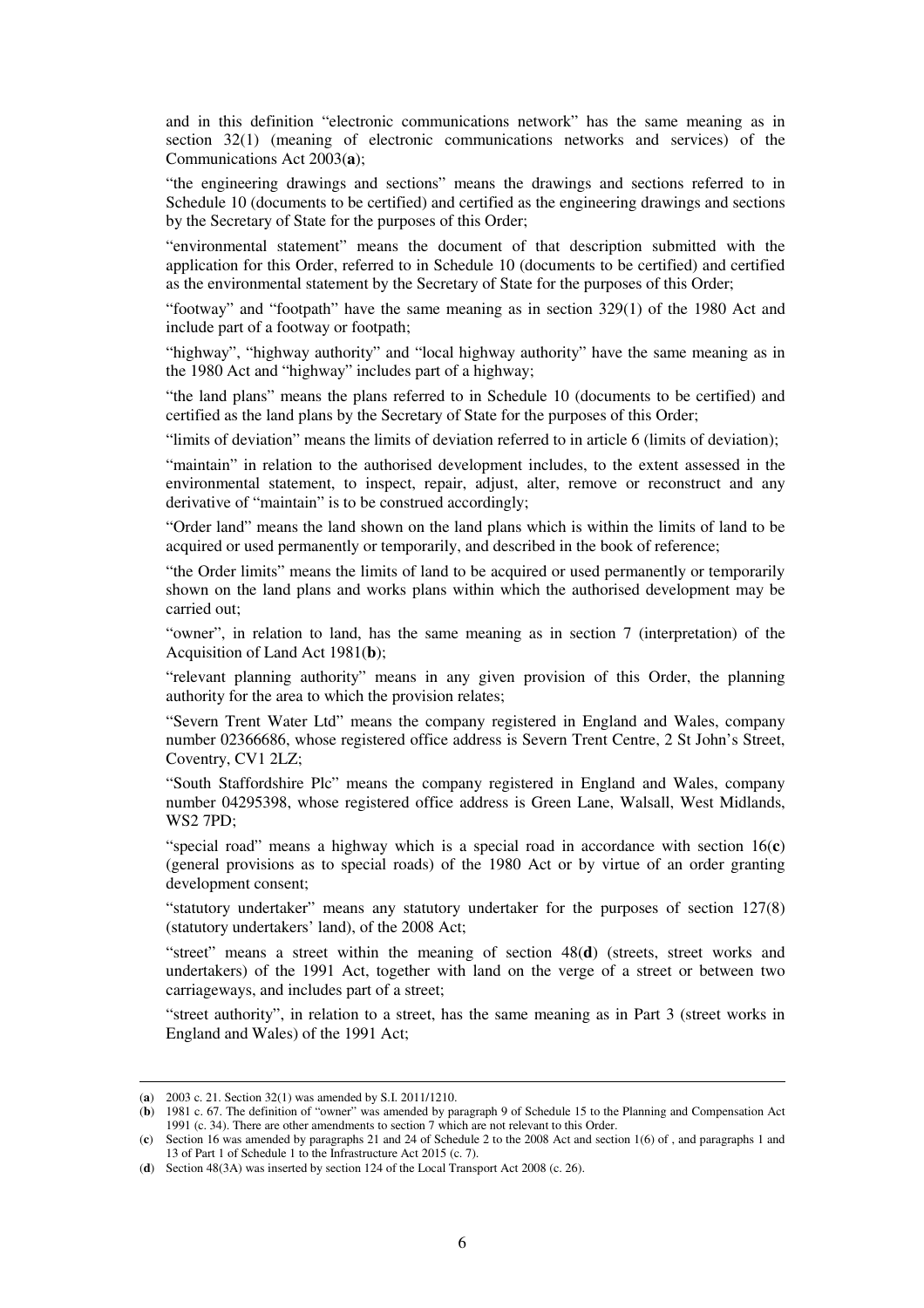"streets, rights of way and access plans" means the plans referred to in Schedule 10 (documents to be certified) and certified as the streets, rights of way and access plans by the Secretary of State for the purposes of this Order;

"traffic authority" has the same meaning as in Section 121A (traffic authorities) of the 1984 Act(**a**);

"tree preservation order/impact removal plans" means the drawings referred to in Schedule 10 (documents to be certified) and certified as the tree preservation order/impact removal plans by the Secretary of State for the purposes of this Order;

"trunk road" means a highway which is a trunk road by virtue of—

- (a) section 10(**b**) (general provision as to trunk roads) or 19(1)(**c**) (certain special roads and other highways to become trunk roads) of the 1980 Act;
- (b) an order or direction under section 10 of that Act;
- (c) an order granting development consent; or
- (d) any other enactment;

"undertaker" means National Highways Limited (company number 09346363) whose registered address is Bridge House, 1 Walnut Tree Close, Guildford, Surrey, GU1 4LZ;

"watercourse" includes all rivers, streams, ditches, drains, canals, cuts, culverts, dykes, sluices, sewers and passages through which water flows except a public sewer or drain;

"Western Power Distribution Plc" means the company registered in England and Wales, company number 09223384 whose registered address is Avonbank, Feeder Road, Bristol, Avon, BS2 0TB; and

"the works plans" means the plans referred to in Schedule 10 (documents to be certified) and certified as the works plans by the Secretary of State for the purposes of this Order.

(2) References in this Order to rights over land include references to rights to do, or to place and maintain, anything in, on or under land or in the airspace above its surface and references in this Order to the imposition of restrictive covenants are references to the creation of rights over land which interfere with the interests or rights of another and are for the benefit of land which is acquired under this Order or is otherwise comprised in the Order land.

(3) All distances, directions and lengths referred to in this Order are approximate and distances between points on a work comprised in the authorised development are taken to be measured along that work.

(4) For the purposes of this Order, all areas described in square metres in the book of reference are approximate.

(5) References in this Order to points identified by letters or numbers are to be construed as references to points so lettered or numbered on the streets, rights of way and access plans or the classification of road plans.

(6) References in this Order to numbered works are references to works as numbered in Schedule 1 (authorised development).

(7) The provisions of the Neighbourhood Planning Act 2017(**d**), insofar as they relate to temporary possession of land under articles 29 (temporary use of land for carrying out the authorised development) and 30 (temporary use of land for maintaining the authorised development), do not apply in relation to the construction of any work or the carrying out of any operation required for the purpose of, or in connection with, the construction of the authorised development and, within the maintenance period defined in article 30(11), any maintenance of any part of the authorised development.

<sup>(</sup>**a**) Section 121A was inserted by section 168(1) of, and paragraph 70 of Schedule 8 to the 1991 Act, and amended by section 1(6) of, and paragraphs 70 and 95 of Schedule 1 to, the Infrastructure Act 2015 (c. 7) and S.I. 2001/1400.

<sup>(</sup>**b**) Section 10 was amended by section 22(2) of the 1991 Act, by section 36 of, and paragraph 22 of Schedule 2 to the 2008 Act, and by section 1(6) of, and paragraph 10 of Schedule 1 to, the Infrastructure Act 2015.

<sup>(</sup>**c**) Section 19(1) was amended by section 1(6) of, and paragraph 15 of Schedule 1 to, the Infrastructure Act 2015.

<sup>(</sup>**d**) 2017 c. 20.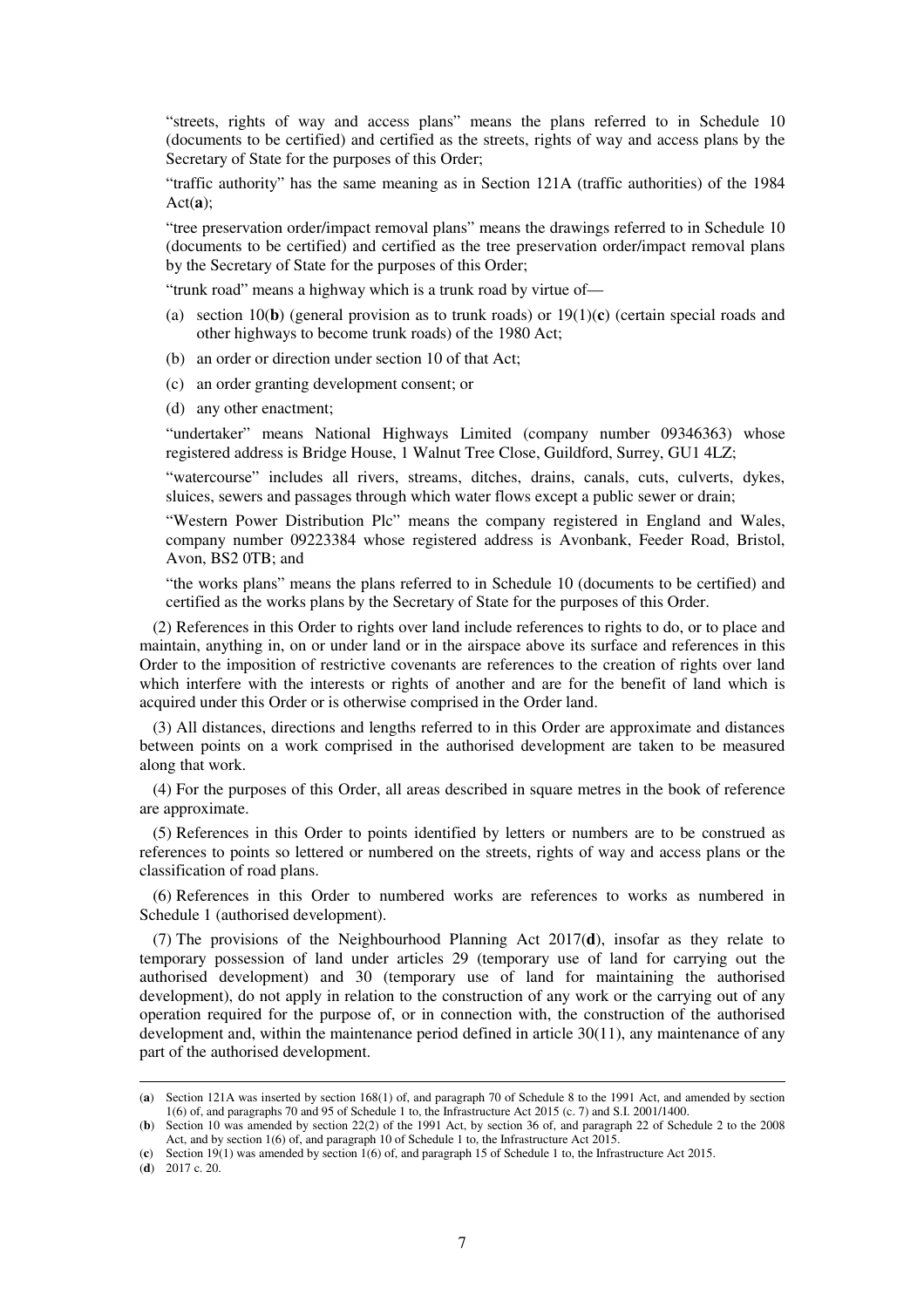### PART 2

### PRINCIPAL POWERS

#### **Development consent etc. granted by the Order**

**3.**—(1) Subject to the provisions of this Order including the requirements in Schedule 2 (requirements), the undertaker is granted development consent for the authorised development to be carried out within the Order limits.

(2) Any enactment applying to land within or adjacent to the Order limits has effect subject to the provisions of this Order.

(3) Nothing in this Order prevents the carrying out of operations consisting of archaeological investigations, non-intrusive investigations for the purpose of assessing ground conditions, remedial work in respect of any contamination or other adverse ground conditions, erection of any temporary means of enclosure, and the temporary display of site notices or advertisements immediately upon this Order coming into force.

#### **Maintenance of authorised development**

**4.** The undertaker may at any time maintain the authorised development, except to the extent that this Order, or an agreement made under this Order, provides otherwise.

### **Maintenance of drainage works**

**5.**—(1) Nothing in this Order, or the construction, maintenance or operation of the authorised development under it, affects any responsibility for the maintenance of any works connected with the drainage of land, whether that responsibility is imposed or allocated by or under any enactment, or otherwise, unless otherwise agreed in writing between the undertaker and the person responsible.

(2) In this article "drainage" has the same meaning as in section 72 (interpretation) of the Land Drainage Act 1991(**a**).

#### **Limits of deviation**

-

**6.** In carrying out the authorised development the undertaker may—

- (a) deviate laterally from the lines or situations of the authorised development shown on the works plans to the extent of the limits of deviation shown on those plans; and
- (b) deviate vertically from the levels of the authorised development shown on the engineering drawings and sections—
	- (i) in respect of the construction of any noise barrier, to a maximum of 1 metre upwards or downwards; and
	- (ii) in respect of any other work comprised in the authorised development, to a maximum of 0.5 metres upwards or 0.5 metres downwards,

except that these maximum limits of vertical deviation do not apply where it is demonstrated by the undertaker to the Secretary of State's satisfaction and the Secretary of State, following consultation with the relevant planning authority, certifies accordingly that a deviation in excess of these limits would not give rise to any materially new or materially different environmental effects in comparison with those reported in the environmental statement.

<sup>(</sup>**a**) 1991 c. 59. The definition of "drainage" was substituted by section 100(2) of, and paragraphs 191 and 194 of, the Environment Act 1995 (c. 25).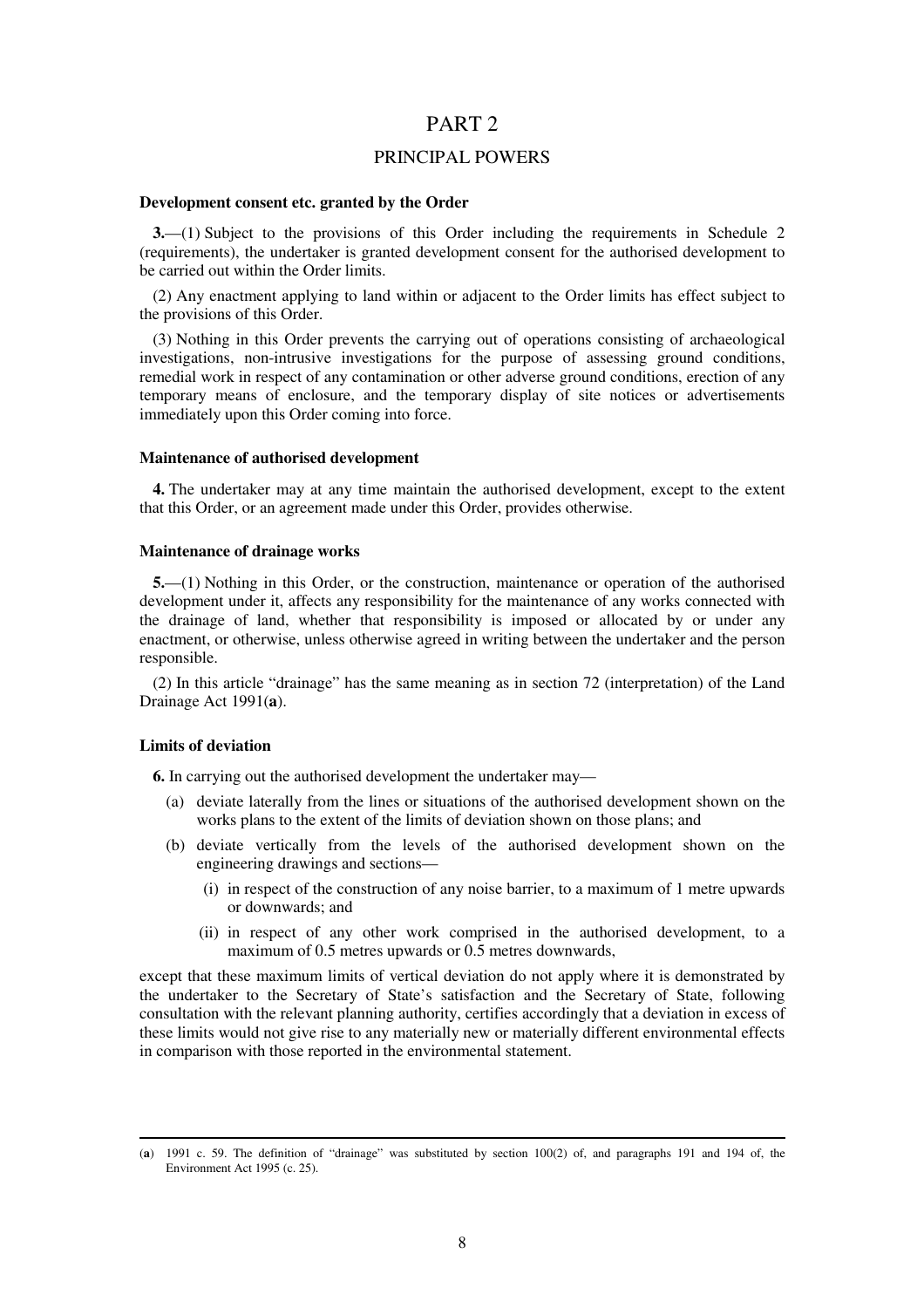#### **Benefit of Order**

**7.**—(1) Subject to paragraph (2) and article 8 (consent to transfer benefit of Order), the provisions of this Order conferring powers on the undertaker have effect solely for the benefit of the undertaker.

(2) Paragraph (1) does not apply to the works for which consent is granted by this Order for the express benefit of owners and occupiers of land, statutory undertakers and other persons affected by the authorised development.

### **Consent to transfer benefit of Order**

**8.**—(1) Subject to paragraph (4), the undertaker may—

- (a) transfer to another person ("the transferee") any or all of the benefit of the provisions of this Order and such related statutory rights as may be agreed between the undertaker and the transferee; or
- (b) grant to another person ("the lessee") for a period agreed between the undertaker and the lessee any or all of the benefit of the provisions of this Order and such related statutory rights as may be so agreed.

(2) Where an agreement has been made in accordance with paragraph (1) references in this Order to the undertaker, except in paragraph (3), include references to the transferee or the lessee.

(3) The exercise by a person of any benefits or rights conferred in accordance with any transfer or grant under paragraph (1) is subject to the same restrictions, liabilities and obligations as would apply under this Order if those benefits or rights were exercised by the undertaker.

(4) The consent of the Secretary of State is required for a transfer or grant under this article, except where the transfer or grant is made to—

- (a) Western Power Distribution Plc for the purposes of undertaking Work Nos. 67(i) and 70;
- (b) Severn Trent Water Ltd for the purposes of undertaking Work Nos. 67(iii) and 69(i);
- (c) South Staffordshire Plc for the purposes of undertaking Work No. 69(i);
- (d) British Telecommunications Plc (or a related or subsidiary company) for the purposes of undertaking Work No. 67(ii); or
- (e) Cadent Gas Ltd for the purposes of undertaking Work No. 68.

### PART 3

### **STREETS**

### **Application of the 1991 Act**

-

**9.**—(1) Works executed under this Order in relation to a highway which consists of or includes a carriageway are to be treated for the purposes of Part 3 of the 1991 Act as major highway works if—

- (a) they are of a description mentioned in any of paragraphs (a), (c) to (e), (g) and (h) of section 86(3) (which defines what highway authority works are major highway works) of that Act ; or
- (b) they are works which, had they been executed by the highway authority, might have been carried out in exercise of the powers conferred by section 64(**a**) (dual carriageways and

<sup>(</sup>**a**) Section 64 was amended by section 102 of, and Schedule 17 to the Local Government Act 1965 (c. 51) and section 168(2) of, and Schedule 9 to, the 1991 Act.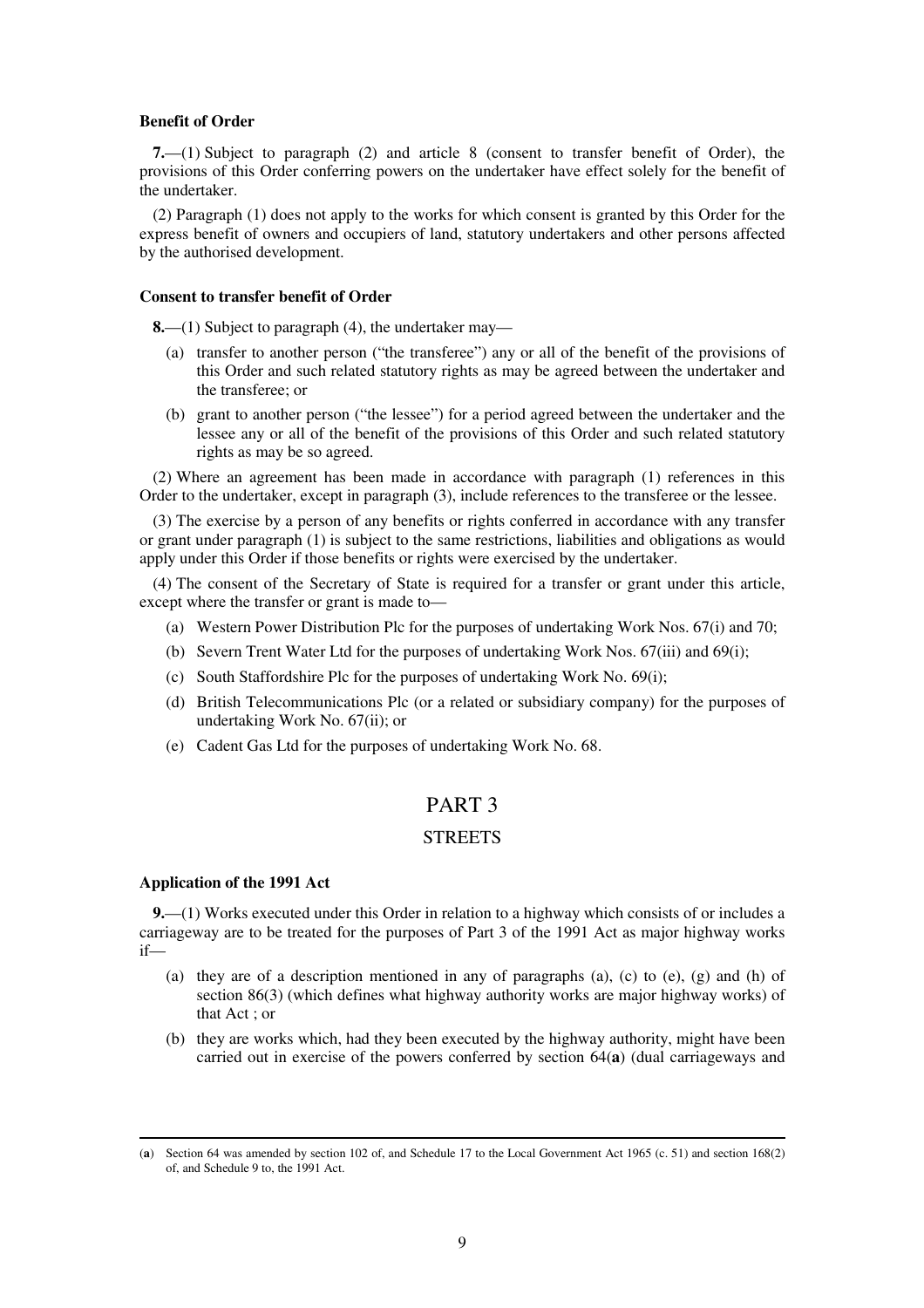roundabouts) of the 1980 Act or section 184(**a**) (vehicle crossings over footways and verges) of that Act.

(2) In Part 3 of the 1991 Act, in relation to works which are major highway works by virtue of paragraph (1), references to the highway authority concerned are to be construed as references to the undertaker.

(3) The following provisions of the 1991 Act (street works in England and Wales) do not apply in relation to any works executed under the powers of this Order—

section 56(**b**) (power to give directions as to timing of street works);

section 56A(**c**) (power to give directions as to placing of apparatus);

section 58(**d**) (restrictions on works following substantial road works);

section 58A(**e**) (restriction on works following substantial street works);

section 73A(**f**) (power to require undertaker to re-surface street);

section 73B(**g**) (power to specify timing etc. of re-surfacing);

section 73C(h) (materials, workmanship and standard of re-surfacing);

section 78A(**i**) (contributions to costs of re-surfacing by undertaker); and

Schedule 3A(**j**) (restriction on works following substantial street works).

(4) The provisions of the 1991 Act mentioned in paragraph (5) (which, together with other provisions of that Act, apply in relation to the execution of street works) and any regulations made, or code of practice issued or approved under, those provisions apply (with the necessary modifications) in relation to any stopping up, alteration or diversion of a street of a temporary nature by the undertaker under the powers conferred by article 12 (temporary stopping up and restriction of use of streets), whether or not the stopping up, alteration or diversion constitutes street works within the meaning of that Act.

(5) The provisions of the 1991 Act(**k**) referred to in paragraph (4) are—

section 54(**l**) (advance notice of certain works), subject to paragraph (6);

section 55(**m**) (notice of starting date of works), subject to paragraph (6);

section 57(**n**) (notice of emergency works);

section 59( $\mathbf{o}$ ) (general duty of street authority to co-ordinate works);

section 60 (general duty of undertakers to co-operate);

section 68 (facilities to be afforded to street authority);

section 69 (works likely to affect other apparatus in the street);

section 75 (inspection fees);

-

section 76 (liability for cost of temporary traffic regulation); and

section 77 (liability for cost of use of alternative route),

<sup>(</sup>**a**) Section 184 was amended by sections 35, 37, 38 and 46 of the Criminal Justice Act 1982 (c. 48), section 4 of, and paragraph 45(11) of Schedule 2 to, the Planning (Consequential Provisions) Act 1990 (c. 11) and section 168 of, and paragraph 9 of Schedule 8 and Schedule 9 to the 1991 Act.

<sup>(</sup>**b**) Section 56 was amended by sections 40 and 43 of, and Schedule 1 to, the 2004 Act.

<sup>(</sup>**c**) Section 56A was inserted by section 44 of the 2004 Act.

<sup>(</sup>**d**) Section 58 was amended by sections 40 and 51 of, and Schedule 1 to, the 2004 Act.

<sup>(</sup>**e**) Section 58A was inserted by section 52 of the 2004 Act.

<sup>(</sup>**f**) Section 73A was inserted by section 55 of the 2004 Act.

<sup>(</sup>**g**) Section 73B was inserted by section 55 of the 2004 Act.

<sup>(</sup>**h**) Section 73C was inserted by section 55 of the 2004 Act.

<sup>(</sup>**i**) Section 78A was inserted by section 57 of the 2004 Act. (**j**) Schedule 3A was inserted by section 52(2) of, and Schedule 4 to, the 2004 Act.

<sup>(</sup>**k**) Sections 54, 55, 57, 60, 68 and 69 were amended by section 40(1) and (2) of, and Schedule 1 to, the 2004 Act.

<sup>(</sup>**l**) Section 54 was also amended by section 49(1) of the 2004 Act.

<sup>(</sup>**m**) Section 55 was also amended by section 49(2) and 51(9) of the 2004 Act.

<sup>(</sup>**n**) Section 57 was also amended by section 52(3) of the 2004 Act.

<sup>(</sup>**o**) Section 59 was amended by section 42 of the 2004 Act.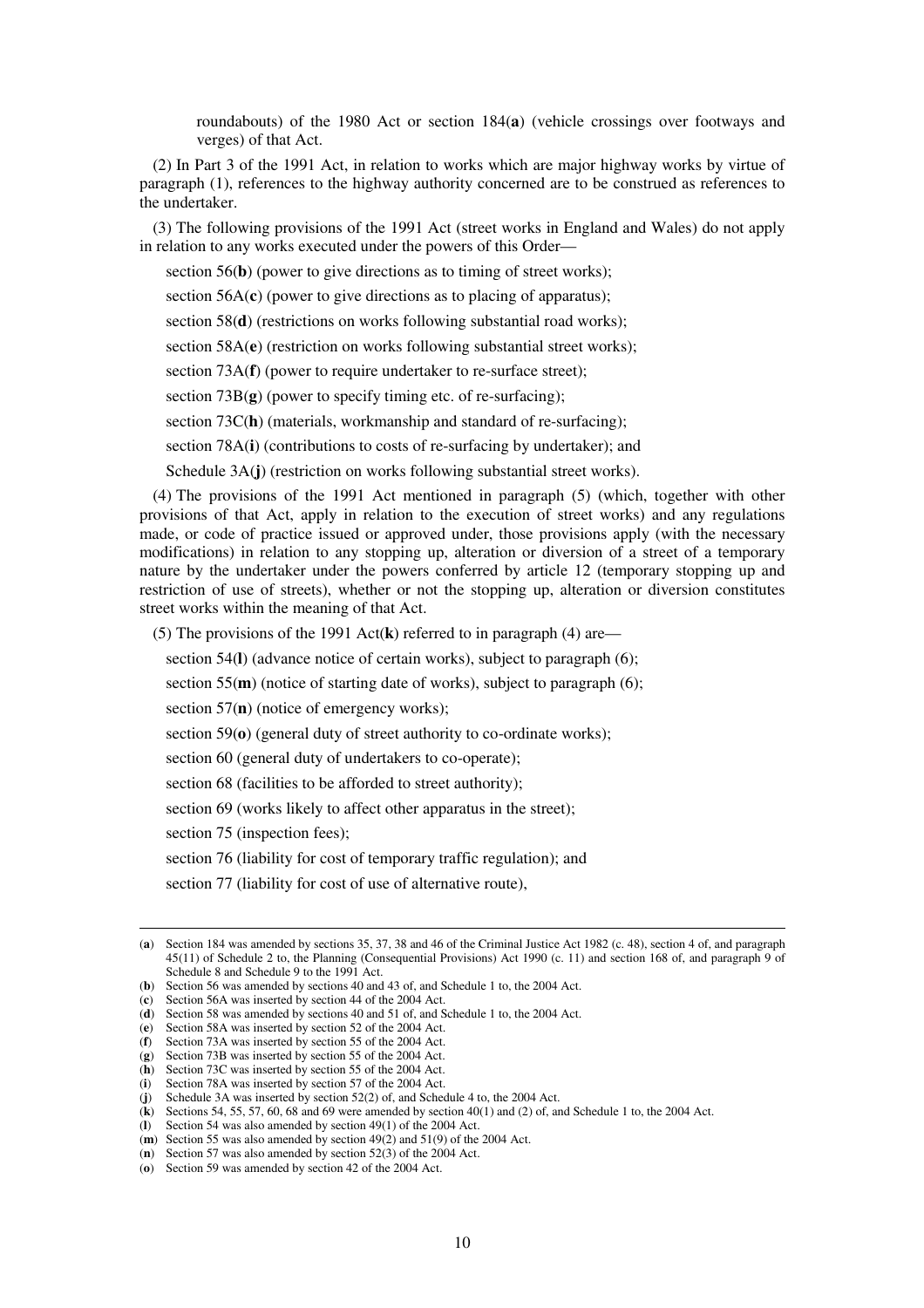and all such other provisions as apply for the purposes of the provisions mentioned above.

(6) Sections 54 and 55 of the 1991 Act as applied by paragraph (4) have effect as if references in section 57 of that Act to emergency works were a reference to a stopping up, alteration or diversion (as the case may be) required in a case of emergency.

(7) Nothing in article 10 (construction and maintenance of new, altered or diverted streets and other structures)—

- (a) affects the operation of section 87 (prospectively maintainable highways) of the 1991 Act;
- (b) means that the undertaker is by reason of any duty under that article to maintain a street or to be taken to be the street authority in relation to that street for the purposes of Part 3 of that Act; or
- (c) has effect in relation to maintenance works which are street works within the meaning of the 1991 Act, as respects which the provisions of Part 3 of the 1991 Act apply.

#### **Construction and maintenance of new, altered or diverted streets and other structures**

**10.**—(1) Any street (other than a special road or a trunk road) to be constructed under this Order must be completed to the reasonable satisfaction of the local highway authority in whose area the street lies and, unless otherwise agreed in writing with the local highway authority, the street including any culverts or other structures laid under it, must be maintained by and at the expense of the local highway authority from its completion.

(2) Where a street (other than a special road or a trunk road) is altered or diverted under this Order, the altered or diverted part of the street must, when completed to the reasonable satisfaction of the street authority in whose area the street lies and, unless otherwise agreed in writing with the local street authority, that part of the street, including any culverts or other structures laid under it, must be maintained by and at the expense of the local street authority from its completion.

(3) In the case of—

- (a) a bridge constructed under this Order to carry a highway (other than a special road or a trunk road) over a special road or a trunk road, the highway surface (being those elements over the waterproofing membrane), must be maintained by and at the expense of the local highway authority and the remainder of the bridge, including the waterproofing membrane and structure below, must be maintained by and at the expense of the undertaker; and
- (b) the drainage attenuation and treatment systems to be constructed pursuant to Work No. 58 those works must be maintained by and at the expense of the local highway authority.

(4) In any action against the undertaker in respect of loss or damage resulting from any failure by it to maintain a street or other structure under this article, it is a defence (without prejudice to any other defence or the application of the law relating to contributory negligence) to prove that the undertaker had taken such care as in all the circumstances was reasonably required to secure that the part of the street to which the action relates was not dangerous to traffic.

(5) For the purposes of a defence under paragraph (4), the court must in particular have regard to the following matters—

- (a) the character of the street or structure and the traffic which was reasonably to be expected to use it;
- (b) the standard of maintenance appropriate for a street or structure of that character and used by such traffic;
- (c) the state of repair in which a reasonable person would have expected to find the street or structure;
- (d) whether the undertaker knew, or could reasonably have been expected to know, that the condition of the part of the street or structure to which the action relates was likely to cause dangers to users of the street or structure; and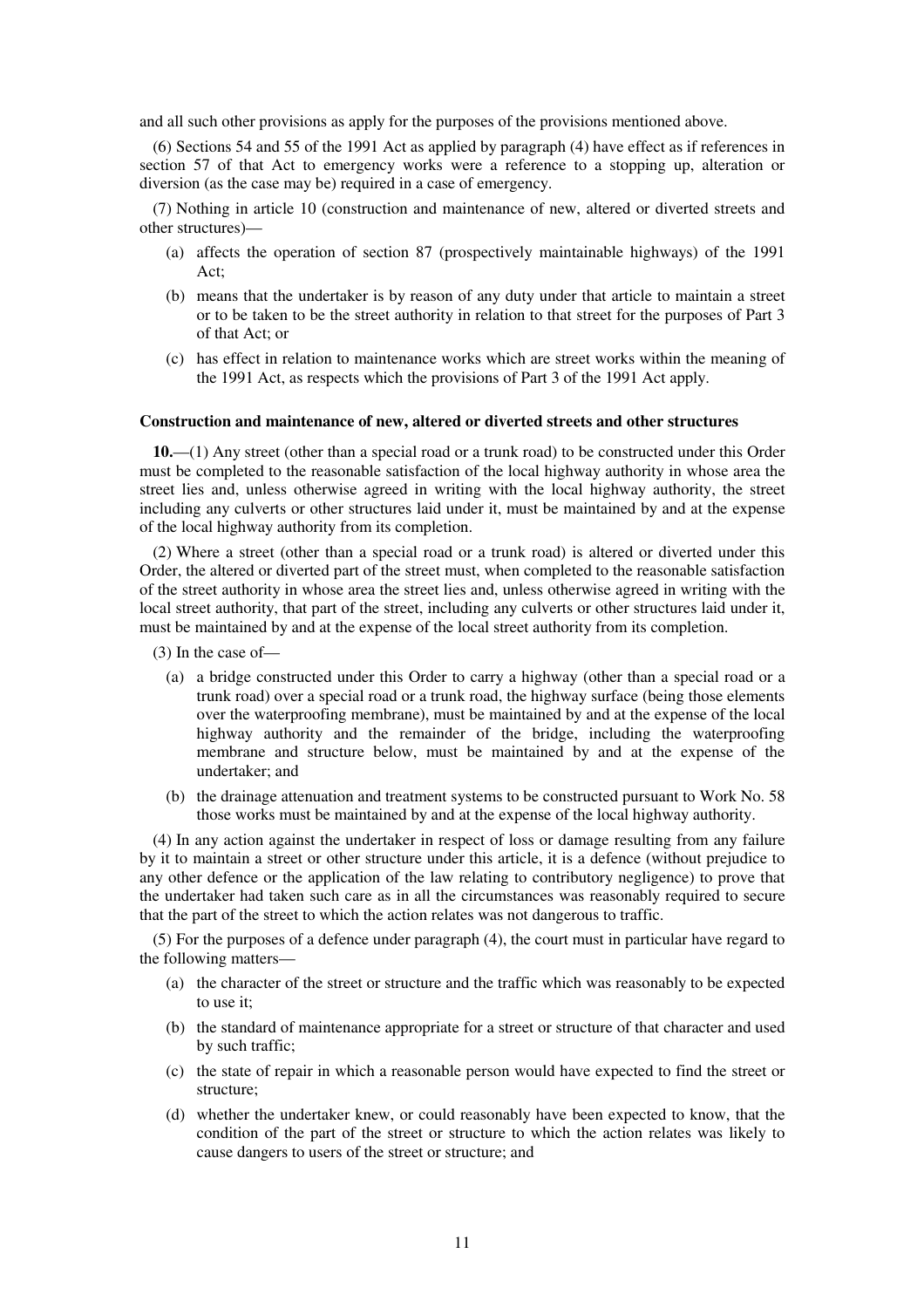(e) where the undertaker could not reasonably have been expected to repair that part of the street or structure before the cause of action arose, what warning notices of its condition had been displayed,

but for the purposes of such a defence it is not relevant to prove that the undertaker had arranged for a competent person to carry out or supervise the maintenance of the part of the street or structure to which the action relates unless it is also proved that the undertaker had given the competent person proper instructions with regard to the maintenance of the street and that the competent person had carried out those instructions.

### **Classification of roads etc.**

**11.**—(1) The roads described in Part 1 (special roads) of Schedule 3 (classification of roads etc.) are to be—

- (a) classified as special roads for the purposes of any enactment or instrument which refers to highways classified as special roads; and
- (b) provided for the use of traffic of Classes I and II of the classes of traffic set out in Schedule 4 (classes of traffic for purposes of special roads) to the 1980 Act.

(2) From the date on which the undertaker notifies the Secretary of State that the roads described in Part 1 (special roads) of Schedule 3 have been completed and are open for traffic—

- (a) the undertaker is the highway authority for those roads; and
- (b) they are classified as trunk roads for the purpose of any enactment or instrument which refers to highways classified as trunk roads.

(3) From the date on which the authorised development is open for traffic the roads described in Part 2 (trunk roads) of Schedule 3 are to become trunk roads as if they had become so by virtue of an order under section  $10(2)(a)$  (general provisions as to trunk roads) of the 1980 Act specifying that date as the date on which they were to become trunk roads.

(4) From the date on which the authorised development is open for traffic the roads described in Part 3 (classified roads) of Schedule 3 are to become classified roads for the purposes of any enactment or instrument which refers to highways classified as classified roads as if such classification has been made under section 12(3) (general provisions as to principal and classified roads) of the 1980 Act.

(5) From the date on which the authorised development is open for traffic the roads described in Part 4 (unclassified roads) of Schedule 3 are to become unclassified roads for the purpose of any enactment or instrument which refers to unclassified roads.

(6) From the date on which the roads specified in Part 5 (speed limits: new roads) of Schedule 3 are open for traffic, no person is to drive any motor vehicle at a speed exceeding the limit in miles per hour specified in column (2) of that part along the lengths of the road identified in the corresponding row of column (1) of the Part.

(7) The public rights of way described in Part 6 (public rights of way) of Schedule 3 and identified in the streets, rights of way and access plans are to be constructed by the undertaker in the specified locations and open for use from—

- (a) the date on which the authorised development is open for traffic; or
- (b) such date as soon as reasonably practicable after the construction of the public right of way as may be agreed by the undertaker and the local highway authority.

(8) From a date to be determined by the undertaker, which must be no later than three months after the date on which the authorised development is open for traffic, no person is to drive a motor vehicle at a speed exceeding the limit in miles per hour specified in column (3) of Part 7 (speed limits: realigned road) of Schedule 3 along the length of road identified in the corresponding row of column (2) of that Part and the restriction made under this paragraph is to

<sup>-</sup>(**a**) Section 10(2) was amended by section  $22(2)(a)$  of the 1991 Act and by section 1(6) of, and paragraphs 1 and 10(1) and (2) of Schedule 1 to, the Infrastructure Act 2015 (c. 7).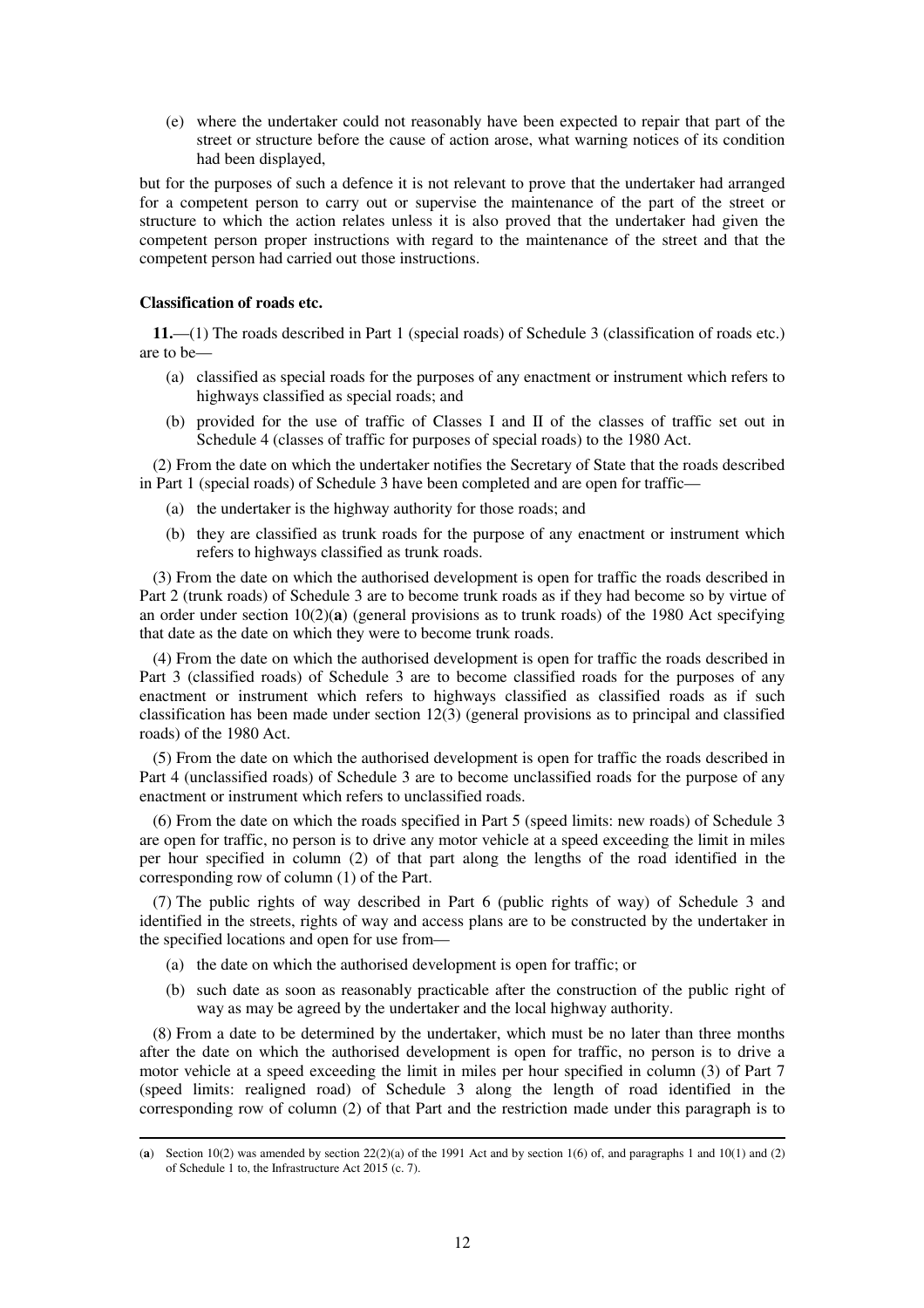have effect as if duly made by the traffic authority for that length of road as an order under section 84(**a**) (speed limits on roads other than restricted roads) of the 1984 Act.

(9) From a date to be determined by the undertaker, which must be no later than three months after the date on which the authorised development is open for traffic, the order specified in column (3) of Part 8 (variation of existing traffic regulation orders) of Schedule 3 is to have effect with the variation specified in the corresponding row of column (4) of that Part in respect of the lengths of roads specified in the corresponding row of column (2) of that Part.

(10) The application of paragraphs (1) to (9) may be varied or revoked by any instrument made under any enactment which provides for the variation or revocation of such matters, including by an instrument made under the 1984 Act where the matter in question could have been included in an order made under that Act.

### **Temporary stopping up and restriction of use of streets**

**12.**—(1) The undertaker, during and for the purposes of carrying out the authorised development, may temporarily stop up, alter, divert or restrict the use of any street and may for any reasonable time—

(a) divert the traffic from the street; and

-

(b) subject to paragraph (3), prevent all persons from passing along the street.

(2) Without limitation on the scope of paragraph (1), the undertaker may use any street temporarily stopped up or restricted under the powers conferred by this article and which is within the Order limits as a temporary working site.

(3) The undertaker must provide reasonable access for pedestrians going to or from premises abutting a street affected by the temporary stopping up, alteration, diversion or restriction of a street under this article if there would otherwise be no such access.

(4) The undertaker must not temporarily stop up, alter, divert or restrict the use of any street for which it is not the street authority without the consent of the street authority, which may attach reasonable conditions to any consent but such consent must not be unreasonably withheld or delayed.

(5) Any person who suffers loss by the suspension of any private right of way under this article is entitled to compensation to be determined, in case of dispute, as if it were a dispute under Part 1 of the 1961 Act.

(6) If a street authority which receives an application for consent under paragraph (4) fails to notify the undertaker of its decision before the end of the period of 28 days beginning with the date on which the application was made, it is deemed to have granted consent.

### **Permanent stopping up and restriction of use of streets, public rights of way and private means of access**

**13.**—(1) Subject to the provisions of this article, the undertaker may, in connection with the carrying out of the authorised development, stop up, alter or provide, as the case may be, each of the streets, public rights of way and private means of access specified in column (1) of Parts 1 to 7 of Schedule 4 (permanent stopping up of streets, public rights of way and private means of access) to the extent specified and described in column (2) of those parts of that Schedule (or in respect of Parts 5 and 7 of that Schedule, to the extent necessary for the alteration of public rights of way or provision or alteration of private means of access, as the case may be).

(2) No street, public rights of way or private means of access specified in column (1) of Parts 1, 3 and 6 of Schedule 4 is to be wholly or partly stopped up under this article unless—

(a) the new street, public right of way or private means of access to be constructed and substituted for it, which is specified in column (3) of those Parts of that Schedule, is open

<sup>(</sup>**a**) Section 84 was amended by section 168(1) of, and paragraph 61(2) of, Schedule 8 to the New Roads and Street Works Act 1991 (c. 22), section 45 of the Road Traffic Act 1991 (c. 40) and Section 57(1) of the Infrastructure Act 2015 (c. 7).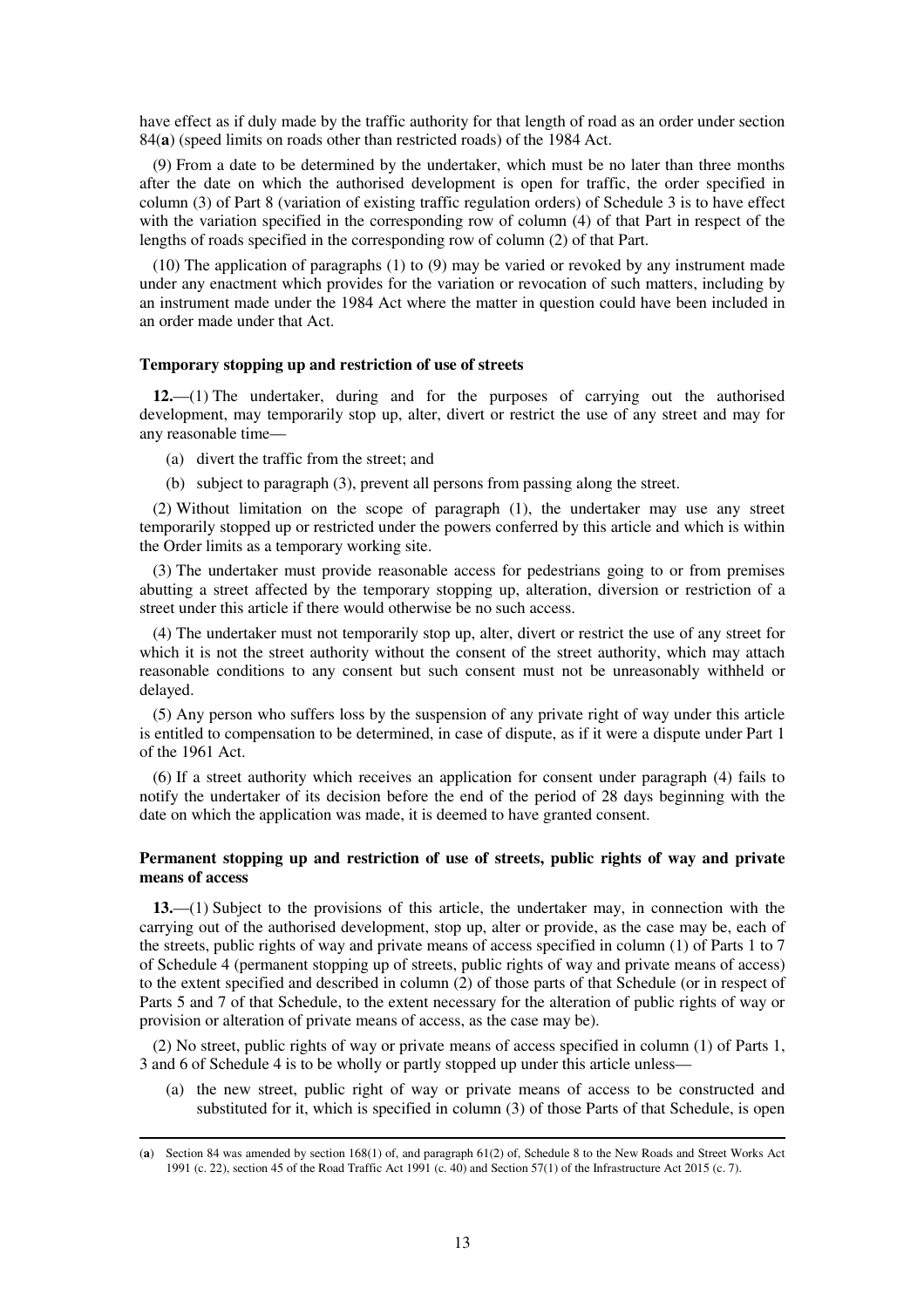for use and, in the case of a street has been completed to the reasonable satisfaction of the street authority; or

(b) a temporary alternative route for the passage of such traffic as could have used the street, public right of way or private means of access to be stopped up is first provided and, in the case of a street, is subsequently maintained by the undertaker, to the reasonable satisfaction of the street authority, between the commencement and termination points for the stopping up of the street, public right of way or private means of access until the completion and opening of the new street, public right of way or private means of access in accordance with sub-paragraph (a).

(3) No street or public right of way specified in column (1) of Parts 2 and 4 of Schedule 4 is to be wholly or partly stopped up under this article unless the condition specified in paragraph (4) is satisfied in relation to all the land which abuts on either side of the street or public right of way to be stopped up.

(4) The condition referred to in paragraph (3) is that—

- (a) the undertaker is in possession of the land;
- (b) there is no right of access to the land from the street or public right of way concerned;
- (c) there is reasonably convenient access to the land otherwise than from the street or public right of way concerned; or
- (d) the owners and occupiers of the land have agreed to the stopping up.

(5) Where a street or private means of access has been stopped up under this article—

- (a) all rights of way over or along the street or private means of access so stopped up are extinguished; and
- (b) the undertaker may appropriate and use for the purposes of the authorised development so much of the site of the street or private means of access as is bounded on both sides by land owned by the undertaker.

(6) The undertaker may, in connection with the carrying out of the authorised development, alter the public right of way specified in column (1) of Part 5 of Schedule 4 as specified in column (2) of that Part.

(7) The undertaker may, in connection with the carrying out of the authorised development, provide or alter the private means of access specified in column (1) of Part 7 of Schedule 4 as specified in column (2) of that Part.

(8) Any person who suffers loss by the suspension or extinguishment of any private right of way under this article is entitled to compensation to be determined, in case of dispute, as if it were a dispute under Part 1 of the 1961 Act.

(9) This article is subject to article 32 (apparatus and rights of statutory undertakers in stopped up streets).

### **Access to works**

**14.** The undertaker may, for the purposes of the authorised development, form and layout means of access, or improve existing means of access, at such locations within the Order limits as the undertaker reasonably requires for the purposes of the authorised development.

### **Clearways**

**15.**—(1) From the date on which the roads described in Part 1 (special roads) of Schedule 3 (classification of roads, etc.) are open for traffic, except as provided in paragraph (2), no person is to cause or permit any vehicle to wait on any part of those roads except upon the direction of, or with the permission of, a constable or traffic officer in uniform.

(2) Nothing in paragraph (1) may apply—

(a) to render it unlawful to cause or permit a vehicle to wait on any part of a road, for so long as may be necessary to enable that vehicle to be used in connection with—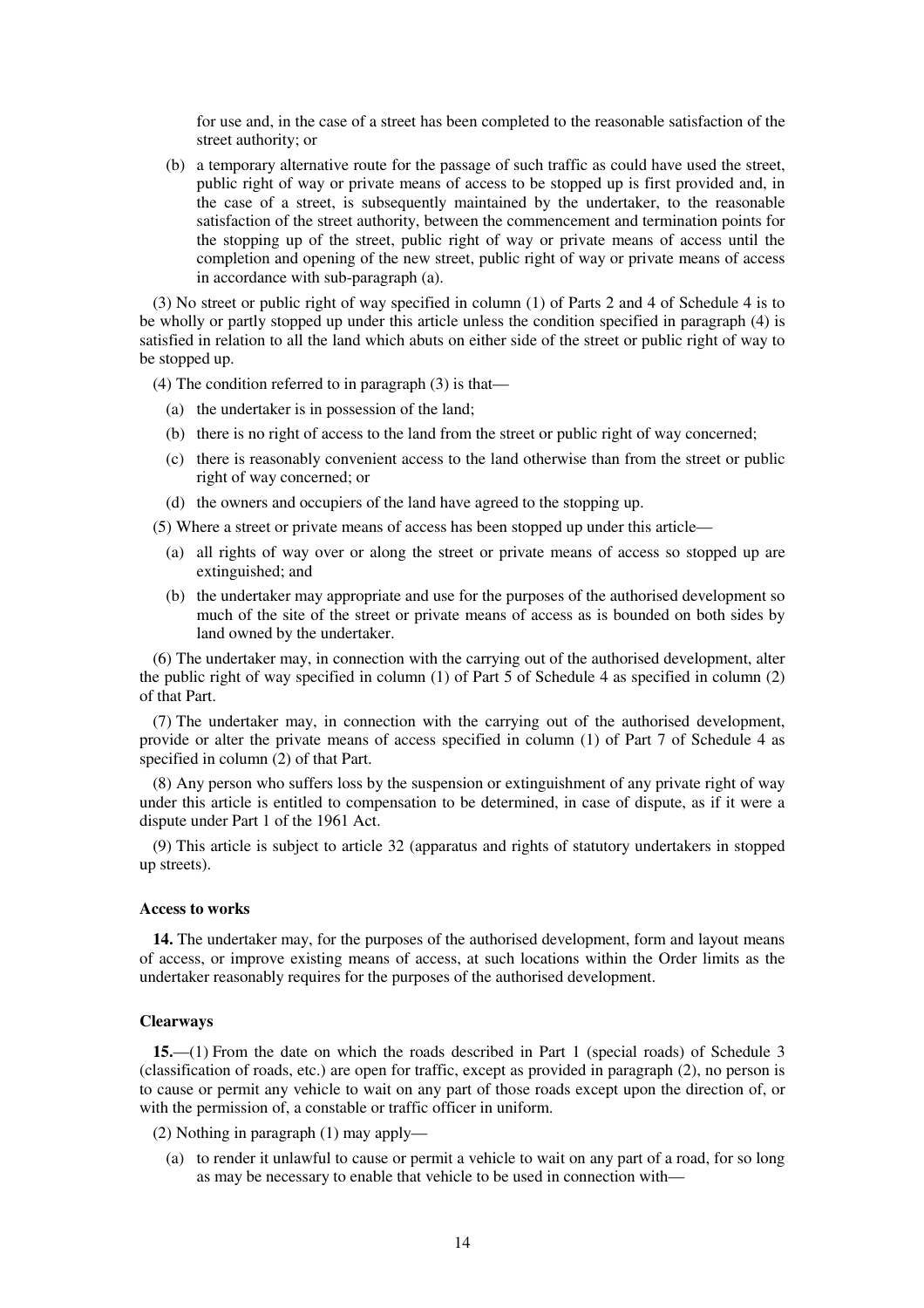- (i) the removal of any obstruction to traffic;
- (ii) the maintenance, improvement, reconstruction or operation of the road;
- (iii) the laying, erection, inspection, maintenance, alteration, repair, renewal or removal in or near the road of any sewer, main pipe, conduit, wire, cable or other apparatus for the supply of gas, water, electricity or any electronic communications apparatus as defined in Schedule 3A (the electronic communications code) to the Communications Act 2003(**a**); or
- (iv) any building operation or demolition;
- (b) in relation to a vehicle being used—
	- (i) for police, ambulance, fire and rescue authority or traffic officer purposes;
	- (ii) in the service of a local authority, safety camera partnership or Driver and Vehicle Standards Agency in pursuance of statutory powers or duties;
	- (iii) in the service of a water or sewerage undertaker within the meaning of the Water Industry Act 1991(**b**); or
	- (iv) by a universal service provider for the purposes of providing a universal postal service as defined by the Postal Service Act 2000(**c**); or
- (c) in relation to a vehicle waiting when the person in control of it is—
	- (i) required by law to stop;
	- (ii) obliged to stop in order to avoid an accident; or
	- (iii) prevented from proceeding by circumstances outside the person's control.

(3) No person is to cause or permit any vehicle to wait on any part of the roads described in Part 1 of Schedule 3 for the purposes of selling, or dispensing of, goods from that vehicle, unless the goods are immediately delivered at, or taken into, premises adjacent to the land on which the vehicle stood when the goods were sold or dispensed.

(4) Paragraphs (1), (2) and (3) have effect as if made by order under the 1984 Act, and their application may be varied or revoked by an order made under that Act or any other enactment which provides for the variation or revocation of such orders.

(5) In this article "traffic officer" means an individual designated under section 2 (designation of traffic officers) of the 2004 Act.

### **Traffic regulation**

**16.**—(1) This article applies to roads in respect of which the undertaker is not the traffic authority.

(2) Subject to the provisions of this article, and the consent of the traffic authority in whose area the road concerned is situated, which consent must not be unreasonably withheld, the undertaker may, for the purposes of the authorised development—

- (a) revoke, amend or suspend in whole or in part any order made, or having effect as if made, under the 1984 Act;
- (b) permit, prohibit or restrict the stopping, waiting, loading or unloading of vehicles on any road;
- (c) authorise the use as a parking place of any road;
- (d) make provision as to the direction or priority of vehicular traffic on any road; and
- (e) permit or prohibit vehicular access to any road,

either at all times or at times, on days or during such periods as may be specified by the undertaker.

<sup>(</sup>**a**) 2003 c. 21. Schedule 3A was inserted by section 4(2) of, and Schedule 1 to, the Digital Economy Act 2017 (c. 30).

<sup>(</sup>**b**) 1991 c. 56.

<sup>(</sup>**c**) 2000 c. 26.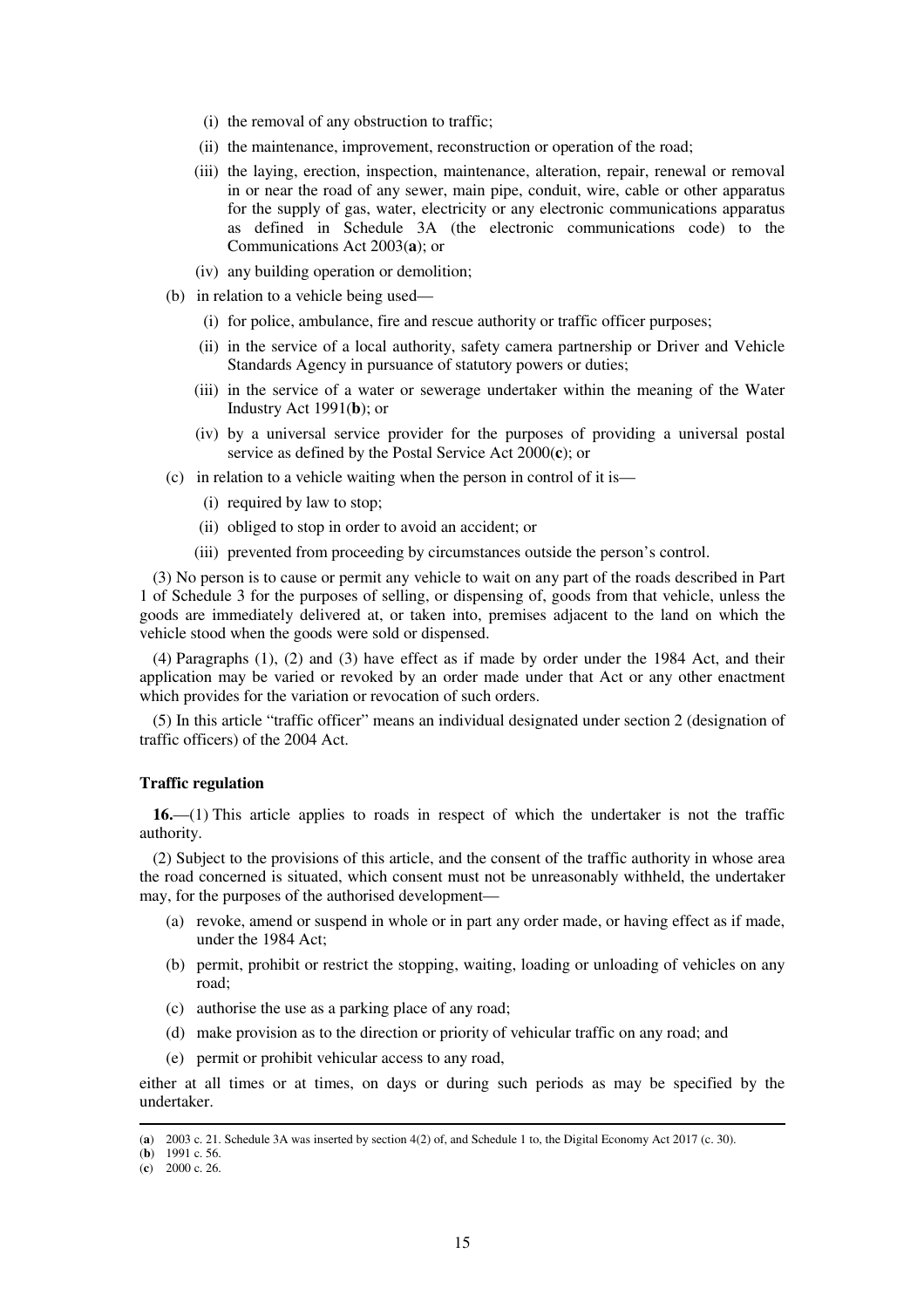(3) The power conferred by paragraph (2) may be exercised at any time prior to the expiry of 12 months from the opening of the authorised development for public use but subject to paragraph (7) any prohibition, restriction or other provision made under paragraph (2) may have effect both before and after the expiry of that period.

(4) The undertaker must consult the chief officer of police and the traffic authority in whose area the road is situated before complying with the provisions of paragraph (5).

(5) The undertaker must not exercise the powers conferred by paragraph (2) unless it has—

(a) given not less than—

-

- (i) 12 weeks' notice in writing of its intention so to do in the case of a prohibition, restriction or other provision intended to have effect permanently; or
- (ii) 4 weeks' notice in writing of its intention so to do in the case of a prohibition, restriction or other provision intended to have effect temporarily,

to the chief officer of police and to the traffic authority in whose area the road is situated; and

- (b) advertised its intention in such manner as the traffic authority may specify in writing within 28 days of its receipt of notice of the undertaker's intention in the case of subparagraph  $(a)(i)$ , or within 7 days of its receipt of notice of the undertaker's intention in the case of sub-paragraph (a)(ii).
- (6) Any prohibition, restriction or other provision made by the undertaker under paragraph  $(2)$ 
	- (a) has effect as if duly made by, as the case may be—
		- (i) the traffic authority in whose area the road is situated, as a traffic regulation order under the 1984 Act; or
		- (ii) the local authority in whose area the road is situated, as an order under section  $32(a)$ (power of local authorities to provide parking spaces) of the 1984 Act,

and the instrument by which it is effected may specify savings and exemptions to which the prohibition, restriction or other provision is subject; and

(b) is deemed to be a traffic order for the purposes of Schedule 7 (road traffic contraventions subject to civil enforcement) to the 2004 Act.

(7) Any prohibition, restriction or other provision made under this article may be suspended, varied or revoked by the undertaker from time to time by subsequent exercise of the powers conferred by paragraph (2) within a period of 24 months from the opening of the authorised development.

(8) Before exercising the powers of paragraph (2) the undertaker must consult such persons as it considers necessary and appropriate and must take into consideration any representations made to it by any such person.

(9) Expressions used in this article and in the 1984 Act shall have the same meaning in this article as in that Act.

(10) The powers conferred on the undertaker by this article with respect to any road have effect subject to any agreement entered into by the undertaker with any person with an interest in (or who undertakes activities in relation to) premises served by the road.

(11) If the traffic authority fails to notify the undertaker of its decision within 28 days of receiving an application for consent under paragraph (2) the traffic authority is deemed to have granted consent.

<sup>(</sup>**a**) Section 32 was amended by section 102 of, and Schedule 17 to, the Local Government Act 1985 (c. 51) and section 168(1) of, and paragraph 39 of Schedule 8 to, the 1991 Act.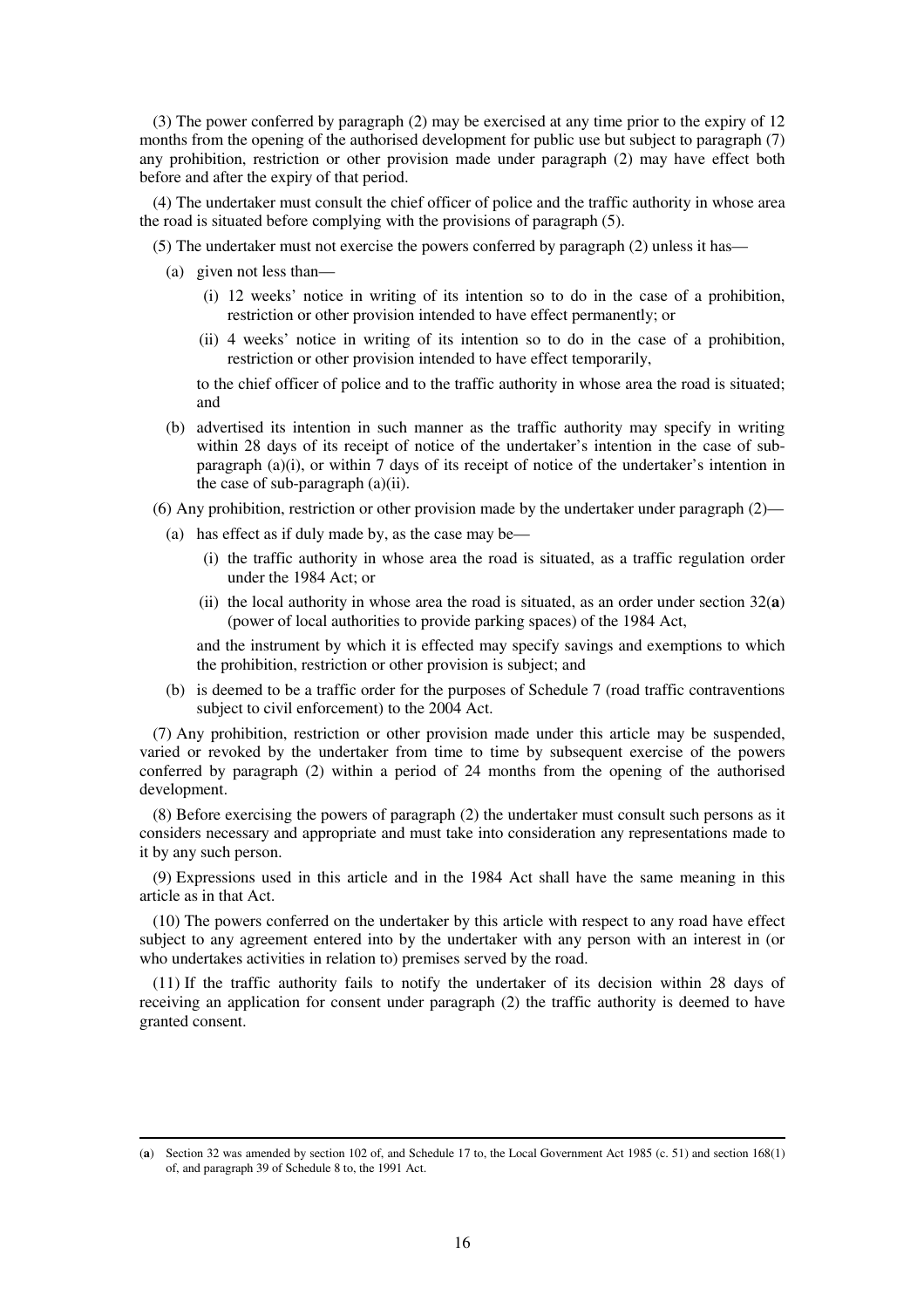### PART 4

### SUPPLEMENTAL POWERS

### **Discharge of water**

**17.**—(1) Subject to paragraphs (3) and (4), the undertaker may use any watercourse or any public sewer or drain for the drainage of water in connection with the carrying out or maintenance of the authorised development and for that purpose may lay down, take up and alter pipes and may, on any land within the Order limits, make openings into, and connections with, the watercourse, public sewer or drain.

(2) Any dispute arising from the making of connections to or the use of a public sewer or drain by the undertaker under paragraph (1) is to be determined as if it were a dispute under section 106 (right to communicate with public sewers) of the Water Industry Act 1991(**a**).

(3) The undertaker must not discharge any water into any watercourse, public sewer or drain except with the consent of the person to whom it belongs; and such consent may be given subject to such terms and conditions as that person may reasonably impose, but must not be unreasonably withheld.

(4) The undertaker must not make any opening into any public sewer or drain except—

- (a) in accordance with plans approved by the person to whom the sewer or drain belongs, but such approval must not be unreasonably withheld; and
- (b) where that person has been given the opportunity to supervise the making of the opening.

(5) The undertaker must take such steps as are reasonably practicable to secure that any water discharged into a watercourse or public sewer or drain pursuant to this article is as free as may be practicable from gravel, soil or other solid substance, oil or matter in suspension.

(6) Nothing in this article overrides the requirement for an environmental permit under regulation 12 of the Environmental Permitting (England and Wales) Regulations 2016(**b**).

(7) In this article—

- (a) "public sewer or drain" means a sewer or drain which belongs to Homes England, the Environment Agency, an internal drainage board, a joint planning board, a local authority, a sewerage undertaker or an urban development corporation; and
- (b) other expressions, excluding watercourse, used both in this article and in the Water Resources Act 1991(**c**) have the same meaning as in that Act.

(8) If a person who receives an application for consent under paragraph (3) or approval under paragraph  $(4)(a)$  fails to notify the undertaker of a decision within 28 days of receiving an application that person will be deemed to have granted consent or given approval, as the case may be.

### **Protective work to buildings**

**18.**—(1) Subject to the following provisions of this article, the undertaker may at its own expense carry out such protective works to any building which may be affected by the authorised development as the undertaker considers necessary or expedient.

(2) Protective works may be carried out—

(a) at any time before or during the carrying out in the vicinity of the building of any part of the authorised development; or

<sup>(</sup>**a**) 1991 c. 56. Section 106 was amended by sections 35(1) and (8), 43(2) and 56(7) of, and Schedule 2 to, the Competition and Service (Utilities) Act 1992 (c. 43), sections 36(2) and 99 of the Water Act 2003 (c. 37) and section 32 of, and paragraph 16(1) of Schedule 3 to, the Flood and Water Management Act 2010 (c. 29).

<sup>(</sup>**b**) S.I. 2016/1154.

<sup>(</sup>**c**) 1991 c. 57.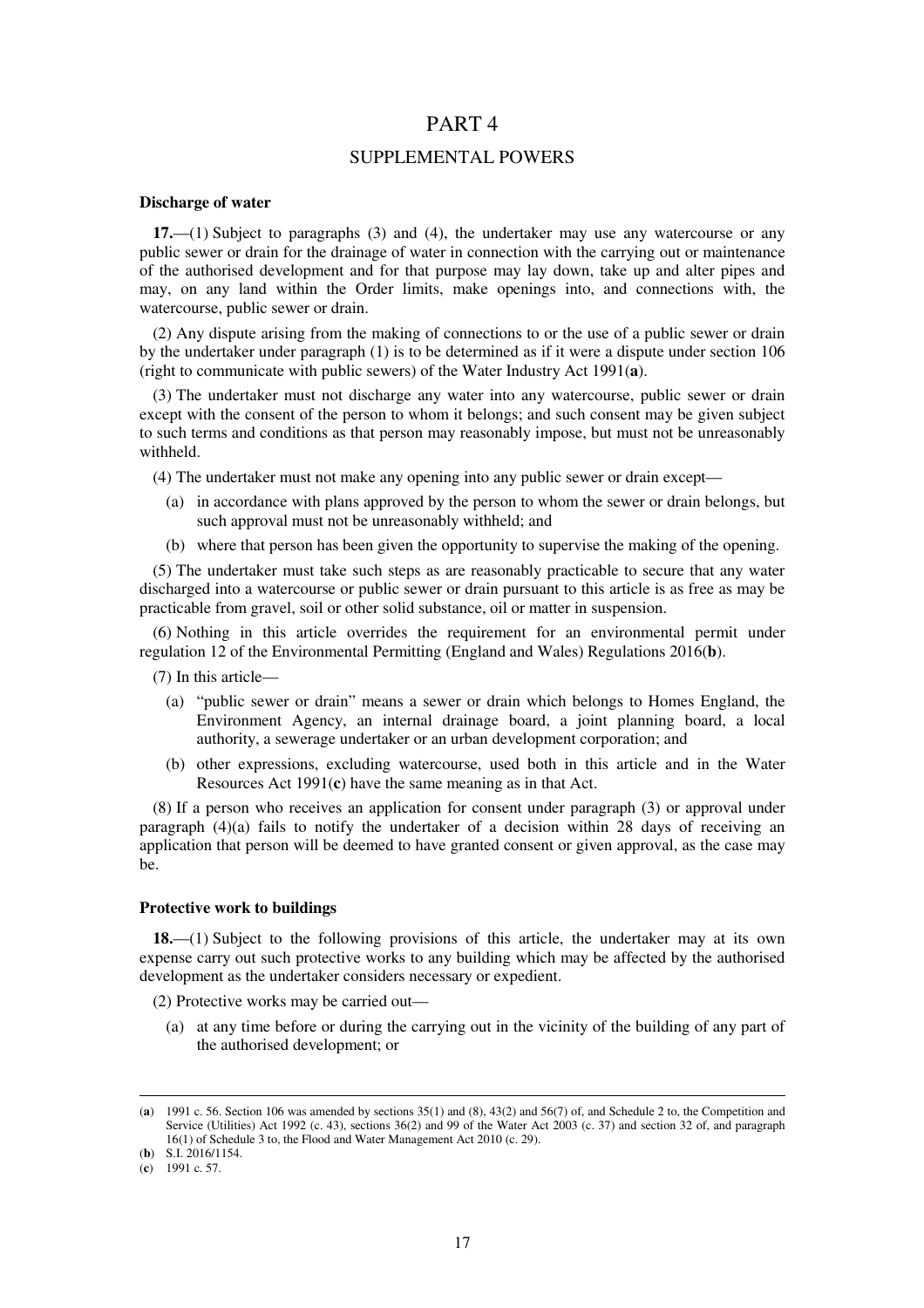(b) after the completion of that part of the authorised development in the vicinity of the building at any time up to the end of the period of 5 years beginning with the day on which that part of the authorised development is first opened for use.

(3) For the purpose of determining how the functions under this article are to be exercised the undertaker may enter and survey any building falling within paragraph (1) and any land within its curtilage.

(4) For the purpose of carrying out protective works under this article to a building the undertaker may (subject to paragraphs  $(5)$  and  $(6)$ )—

- (a) enter the building and any land within its curtilage; and
- (b) where the works cannot be carried out reasonably conveniently without entering land which is adjacent to the building but outside its curtilage, enter the adjacent land (but not any building erected on it).
- (5) Before exercising—
	- (a) a right under paragraph (1) to carry out protective works to a building;
	- (b) a right under paragraph (3) to enter a building and land within its curtilage;
	- (c) a right under paragraph (4)(a) to enter a building and land within its curtilage; or
	- (d) a right under paragraph (4)(b) to enter land,

the undertaker must, except in the case of emergency, serve on the owners and occupiers of the building or land not less than 14 days' notice of its intention to exercise that right and, in a case falling within sub-paragraph (a) or (c), specifying the protective works proposed to be carried out.

(6) Where a notice is served under paragraph  $(5)(a)$ , (c) or (d), the owner or occupier of the building or land concerned may, by serving a counter-notice within the period of 10 days beginning with the day on which the notice was served, require the question whether it is necessary or expedient to carry out the protective works or to enter the building or land to be referred to arbitration under article 42 (arbitration).

(7) The undertaker must compensate the owners and occupiers of any building or land in relation to which rights under this article have been exercised for any loss or damage arising to them by reason of the exercise of those rights.

(8) Where—

- (a) protective works are carried out under this article to a building; and
- (b) within the period of 5 years beginning with the day on which the part of the authorised development carried out in the vicinity of the building is first opened for use it appears that the protective works are inadequate to protect the building against damage caused by the carrying out or use of that part of the authorised development,

the undertaker must compensate the owners and occupiers of the building for any loss or damage sustained by them.

(9) Nothing in this article relieves the undertaker from any liability to pay compensation under section 152 (**a**) (compensation in case where no right to claim in nuisance) of the 2008 Act.

(10) Any compensation payable under paragraph (7) or (8) is to be determined, in case of dispute, as if it were a dispute under Part 1 (determination of questions of disputed compensation) of the 1961 Act.

(11) In this article "protective works" in relation to a building means—

- (a) underpinning, strengthening and any other works the purpose of which is to prevent damage which may be caused to the building by the carrying out, maintenance or use of the authorised development; and
- (b) any works the purpose of which is to remedy any damage which has been caused to the building by the carrying out, maintenance or use of the authorised development.

<sup>(</sup>**a**) Section 152 was amended by S.I. 2009/1307.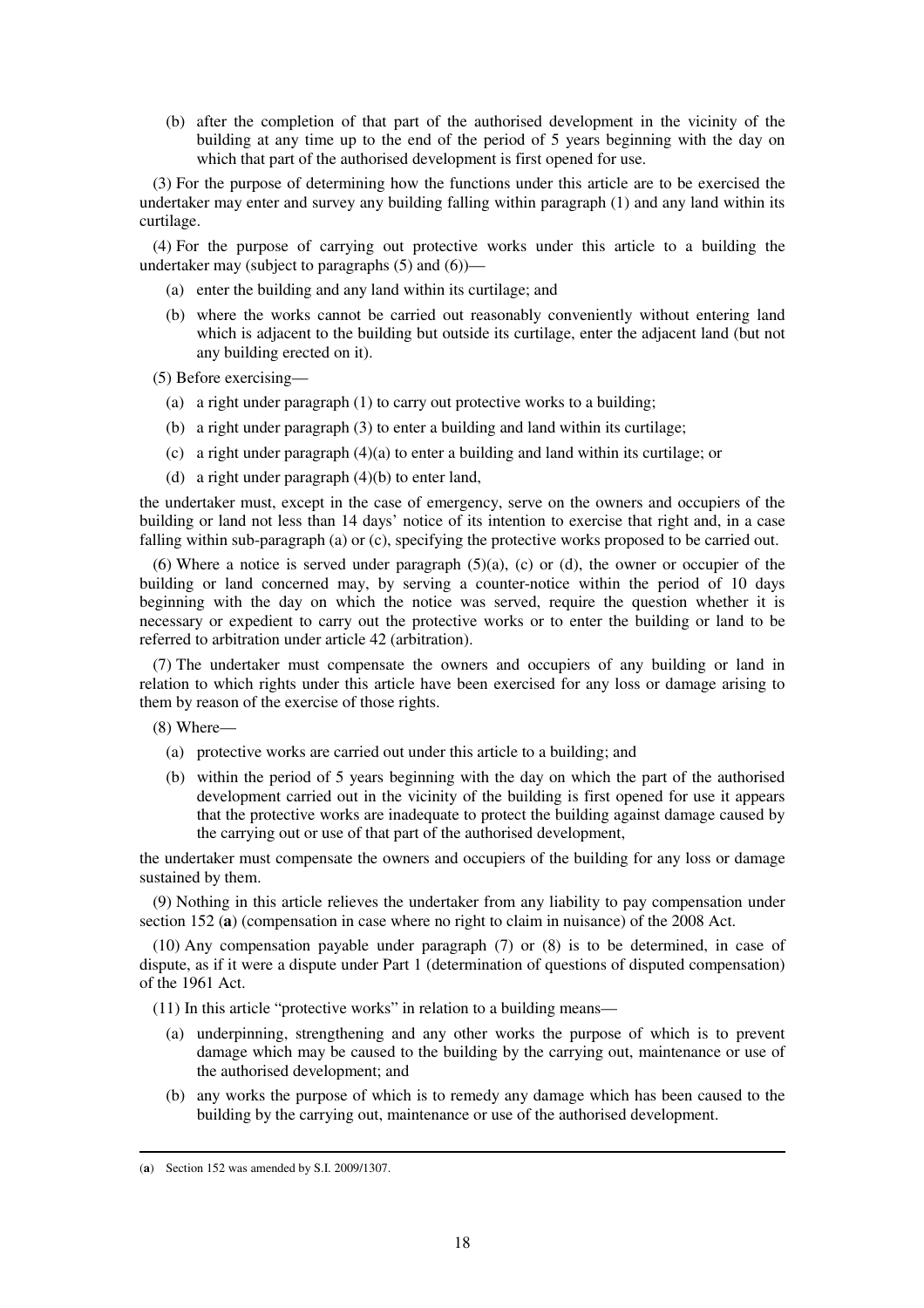#### **Authority to survey and investigate the land**

**19.**—(1) The undertaker may for the purposes of this Order enter on any land shown within the Order limits or which may be affected by the authorised development and—

- (a) survey or investigate the land (including any watercourses, ground water, static water bodies or vegetation on the land);
- (b) without limitation to the scope of sub-paragraph (a), make any excavations or trial holes and boreholes in such positions on the land as the undertaker thinks fit to investigate the nature of the surface layer and subsoil and groundwater and remove soil and water samples and discharge water samples onto the land;
- (c) without limitation to the scope of sub-paragraph (a), carry out ecological or archaeological investigations on such land, including making any excavations or trial holes on the land for such purposes; and
- (d) place on, leave on and remove from the land apparatus for use in connection with the survey and investigation of land and making of trial holes and boreholes.

(2) No land may be entered or equipment placed or left on or removed from the land under paragraph (1) unless at least 14 days' notice has been served on every owner and occupier of the land.

(3) Any person entering land under this article on behalf of the undertaker—

- (a) must, if so required, before or after entering the land, produce written evidence of their authority to do so; and
- (b) may take onto the land such vehicles and equipment as are necessary to carry out the surveyor investigation or to make the trial holes and boreholes.

(4) No trial holes or boreholes are to be made under this article—

- (a) in land located within a highway boundary for which the local highway authority is the highway authority without the consent of the local highway authority; or
- (b) in a private street without the consent of the street authority,

but such consent must not be unreasonably withheld.

(5) The undertaker must compensate the owners and occupiers of the land for any loss or damage arising by reason of the exercise of the authority conferred by this article, such compensation to be determined, in case of dispute, as if it were a dispute under Part 1 (determination of questions of disputed compensation) of the 1961 Act.

(6) If either a local highway authority or street authority which receives an application for consent fails to notify the undertaker of its decision within 28 days of receiving the application for consent—

- (a) under paragraph  $(4)(a)$  in the case of a local highway authority; or
- (b) under paragraph (4)(b) in the case of a street authority,

that authority will be deemed to have granted consent.

### PART 5

### POWERS OF ACQUISITION AND POSSESSION

#### **Compulsory acquisition of land**

**20.**—(1) The undertaker may acquire compulsorily so much of the Order land as is required for the authorised development, or to facilitate it, or is incidental to it.

(2) This article is subject to paragraph (2) of article 23 (compulsory acquisition of rights and imposition of restrictive covenants) and paragraph (9) of article 29 (temporary use of land for carrying out the authorised development).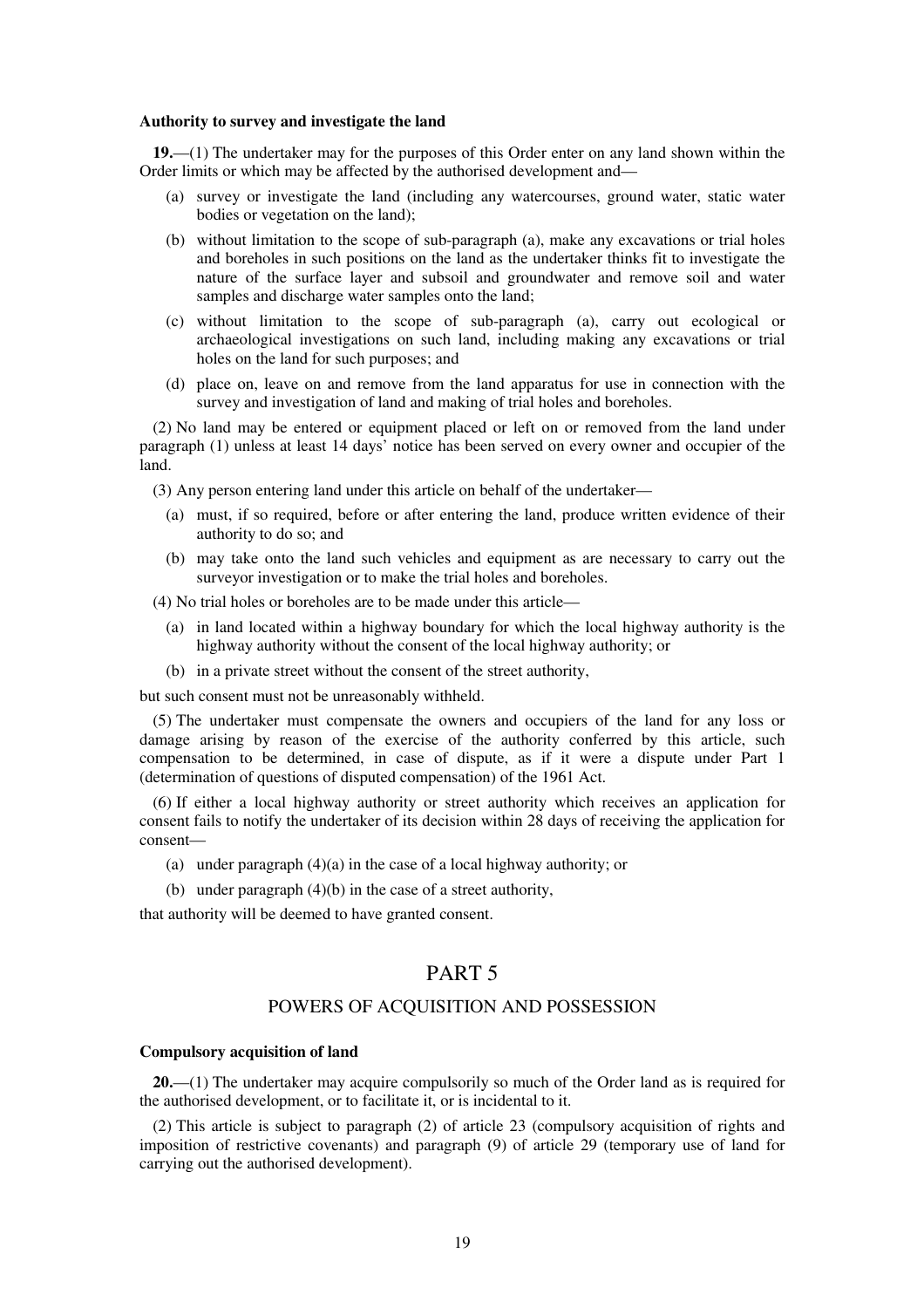#### **Compulsory acquisition of land – incorporation of the mineral code**

**21.** Part 2 of Schedule 2 (minerals) to the Acquisition of Land Act 1981(**a**) (minerals) is incorporated in this Order subject to the modification that for "the acquiring authority" substitute "the undertaker".

#### **Time limit for exercise of authority to acquire land compulsorily**

**22.**—(1) After the end of the period of 5 years beginning on the day on which this Order is made—

- (a) no notice to treat is to be served under Part 1 of the 1965 Act as modified by article 25 (modification of Part 1 of the 1965 Act); and
- (b) no declaration is to be executed under section 4 (execution of declaration) of the 1981 Act as applied by article 26 (application of the 1981 Act).

(2) The authority conferred by article 29 (temporary use of land for carrying out the authorised development) ceases at the end of the period referred to in paragraph (1), except that nothing in this paragraph prevents the undertaker remaining in possession of land after the end of that period, if the land was entered and possession was taken before the end of that period.

#### **Compulsory acquisition of rights and imposition of restrictive covenants**

**23.**—(1) Subject to paragraphs (2) to (4), the undertaker may acquire such rights over the Order land, or impose restrictive covenants affecting the Order land, as may be required for any purpose for which that land may be acquired under article 20 (compulsory acquisition of land) by creating them as well as acquiring rights already in existence.

(2) In the case of the Order land specified in column (1) of Schedule 5 (land in which only new rights etc. may be acquired) the undertaker's powers of compulsory acquisition are limited to the acquisition of such wayleaves, easements, new rights in the land or the imposition of restrictive covenants, as may be required for the purpose specified in relation to that land in column (2) of that Schedule.

(3) The power to impose restrictive covenants under paragraph (1) is exercisable only in respect of plots specified in column (1) of Schedule 5.

(4) Subject to Schedule 2A (counter-notice requiring purchase of land not in notice to treat) to the 1965 Act, as substituted by paragraph 5(8) of Schedule 6 (modification of compensation and compulsory purchase enactments for creation of new rights and imposition of restrictive covenants), where the undertaker acquires a right over land or the benefit of a restrictive covenant affecting land under paragraph (1) or (2), the undertaker is not required to acquire a greater interest in that land.

(5) Schedule 6 has effect for the purpose of modifying the enactments relating to compensation and the provisions of the 1965 Act in their application in relation to the compulsory acquisition under this article of a right over land by the creation of a new right or the imposition of a restrictive covenant.

#### **Private rights over land**

**24.**—(1) Subject to the provisions of this article, all private rights over land subject to compulsory acquisition under this Order are extinguished—

(a) from the date of acquisition of the land by the undertaker, whether compulsorily or by agreement; or

<sup>(</sup>**a**) 1981 c. 67.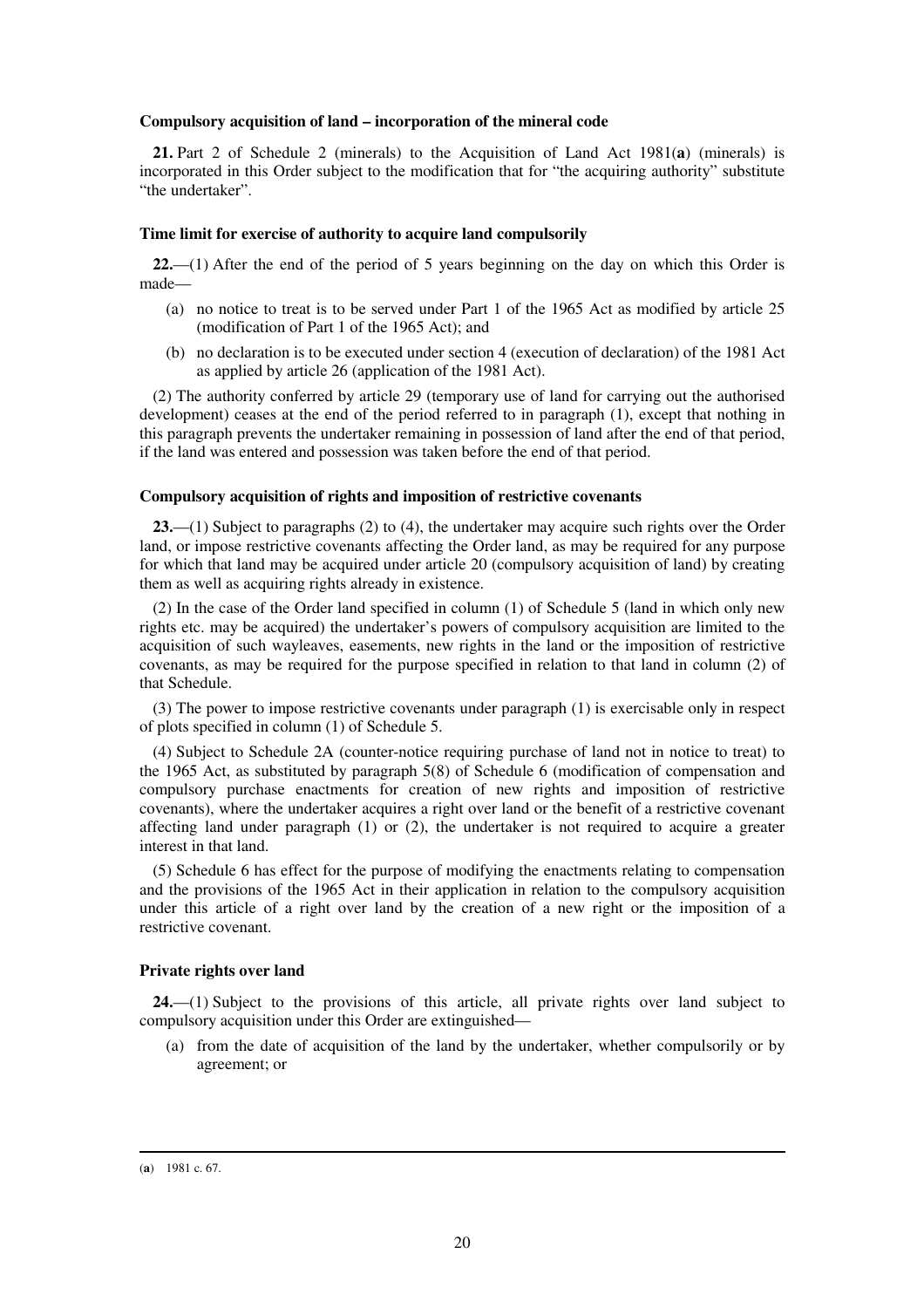(b) on the date of entry on the land by the undertaker under section  $11(1)(a)$  (power of entry) of the 1965 Act,

whichever is the earlier.

(2) Subject to the provisions of this article, all private rights over land subject to the compulsory acquisition of rights or the imposition of restrictive covenants under this Order are extinguished in so far as their continuance would be inconsistent with the exercise of the right or burden of the restrictive covenant—

- (a) as from the date of the acquisition of the right or the benefit of the restrictive covenant by the undertaker, whether compulsorily or by agreement; or
- (b) on the date of entry on the land by the undertaker under section 11(1) of the 1965 Act,

whichever is the earlier.

-

(3) Subject to the provisions of this article, all private rights over land owned by the undertaker that are within the Order limits are extinguished on commencement of any activity authorised by this Order which interferes with or breaches those rights.

(4) Subject to the provisions of this article, all private rights over land of which the undertaker takes temporary possession under this Order are suspended and unenforceable for as long as the undertaker remains in lawful possession of the land.

(5) Any person who suffers loss by the extinguishment or suspension of any private right under this article is entitled to compensation in accordance with the terms of section 152 (compensation in case where no right to claim in nuisance) of the 2008 Act to be determined, in case of dispute, as if it were a dispute under Part 1 of the 1961 Act.

(6) This article does not apply in relation to any right to which section 138(**b**) (extinguishment of rights, and removal of apparatus, of statutory undertakers etc.) of the 2008 Act or article 31 (statutory undertakers) applies.

(7) Paragraphs (1) to (4) have effect subject to—

- (a) any notice given by the undertaker before—
	- (i) the completion of the acquisition of the land or the acquisition of the rights or the imposition of restrictive covenants over or affecting the land;
	- (ii) the undertaker's appropriation of it;
	- (iii) the undertaker's entry onto it; or
	- (iv) the undertaker's taking temporary possession of it,

that any or all of those paragraphs do not apply to any right specified in the notice; and

(b) any agreement made at any time between the undertaker and the person in or to whom the right in question is vested or belongs.

(8) If any such agreement as is referred to in paragraph  $(7)(b)$ —

- (a) is made with a person in or to whom the right is vested or belongs; and
- (b) is expressed to have effect also for the benefit of those deriving title from or under that person,

it is effective in respect of the persons so deriving title, whether the title was derived before or after the making of the agreement.

(9) References in this article to private rights over land include any trust, incident, easement, liberty, privilege, right or advantage annexed to land and adversely affecting other land, including any natural right to support and include restrictions as to the user of land arising by virtue of a contract, agreement or undertaking having that effect.

<sup>(</sup>**a**) Section 11(1) was amended by section 34(1) of, and Schedule 4 to, the Acquisition of Land Act 1981 (c. 67), section 14 of, and paragraph 12(1) of Schedule 5 to, the Church of England (Miscellaneous Provisions) Measure 2006 (2006 No. 1) and sections 186(1) and (2), 187 and 188 of the Housing and Planning Act 2016 (c. 22).

<sup>(</sup>**b**) Section 138 was amended by section 23(1) and (4) of the Growth and Infrastructure Act 2013 (c. 27) and S.I. 2017/1285.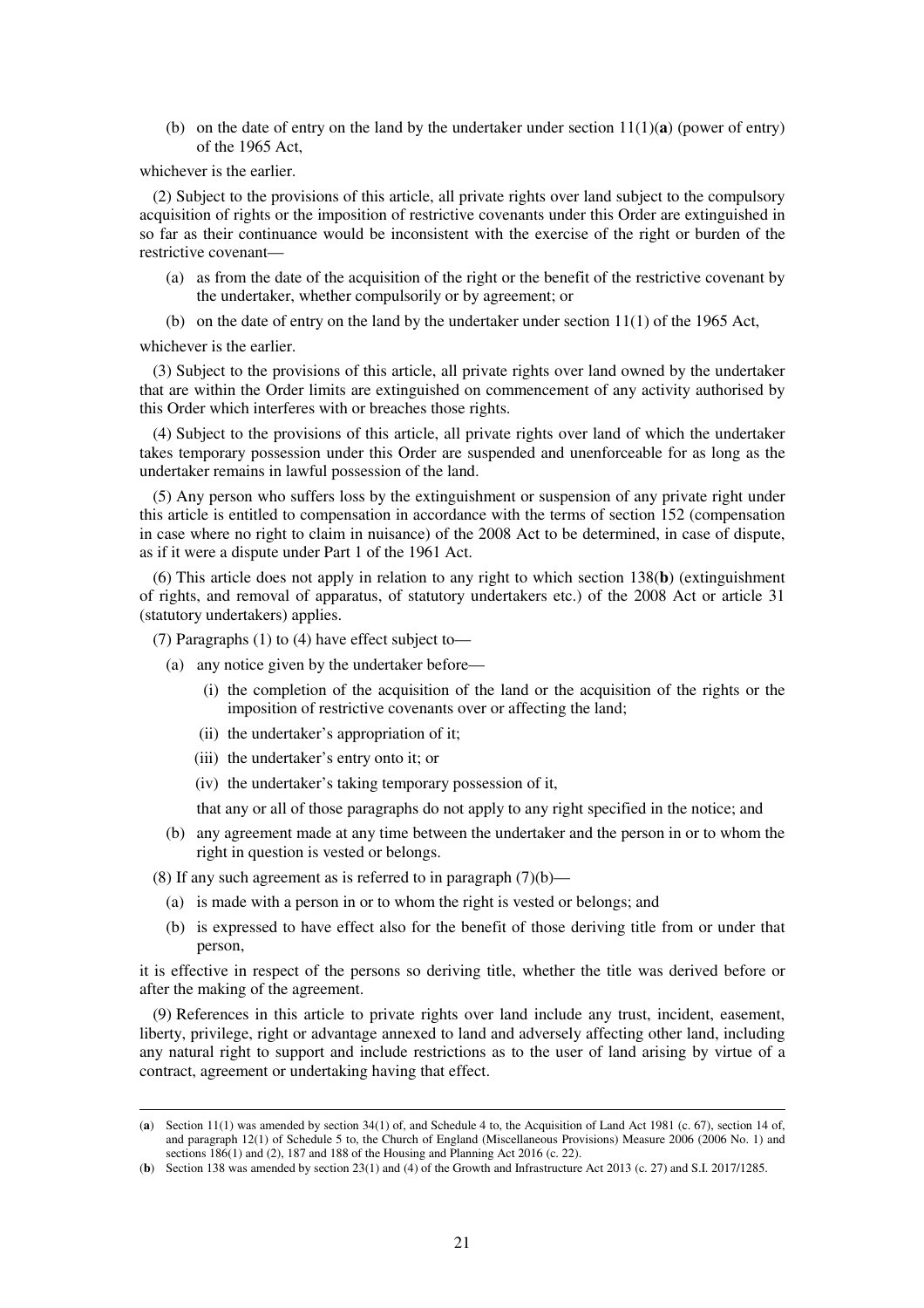#### **Modification of Part 1 of the 1965 Act**

**25.**—(1) Part 1 of the 1965 Act, as applied to this Order by section 125(**a**) (application of compulsory acquisition provisions) of the 2008 Act is modified as follows.

(2) In section  $4A(1)(b)$  (extension of time limit during challenge)—

- (a) for "section 23 of the Acquisition of Land Act 1981 (application to the High Court in respect of compulsory purchase order)" substitute "section 118 (legal challenges relating to applications for orders granting development consent) of the Planning Act 2008"; and
- (b) for "the three year period mentioned in section 4" substitute "the five year period mentioned in article 22 (time limit for exercise of authority to acquire land compulsorily) of the M54 to M6 Link Road Development Consent Order 2022".
- (3) In section 11A(**c**) (powers of entry; further notice of entry)—
	- (a) in subsection  $(1)(a)$ , after "land" insert "under that provision";
	- (b) in subsection (2), after "land" insert "under that provision".

(4) In section 22(2) (expiry of time limit for exercise of compulsory purchase power not to affect acquisition of interests omitted from purchase), for "section 4 of this Act" substitute "article 22 (time limit for exercise of authority to acquire land compulsorily) of the M54 to M6 Link Road Development Consent Order 2022".

(5) In Schedule 2A (counter-notice requiring purchase of land not in notice to treat)—

(a) for paragraphs  $1(2)$  and  $14(2)$  substitute—

"(2) But see article 27(3) (acquisition of subsoil and airspace only) of the M54 to M6 Link Road Development Consent Order 2022, which excludes the acquisition of subsoil or airspace only from this Schedule."; and

(b) after paragraph 29, insert—

### "PART 4

### INTERPRETATION

**30.** In this Schedule, references to entering on and taking possession of land do not include doing so under articles 18 (protective work to buildings), 29 (temporary use of land for carrying out the authorised development) or 30 (temporary use of land for maintaining the authorised development) of the M54 to M6 Link Road Development Consent Order 2022.".

### **Application of the 1981 Act**

-

**26.**—(1) The 1981 Act applies as if this Order were a compulsory purchase order.

- (2) The 1981 Act, as applied by paragraph (1), has effect with the modifications.
- (3) In section 1 (application of Act) for subsection 2 substitute—

"(2) This section applies to any Minister, any local or other public authority or any other body or person authorised to acquire land by means of a compulsory purchase order.".

(4) In section 5(**d**) (earliest date for execution of declaration), in subsection (2), omit the words from ", and this subsection" to the end.

(5) Omit section 5A(**e**) (time limit for a general vesting declaration).

<sup>(</sup>**a**) Section 125 was amended by section 190 of, and paragraph 17 of Schedule 16 to, the Housing and Planning Act 2016 (c. 22).

<sup>(</sup>**b**) Section 4A(1) was inserted by section 202(1) of the Housing and Planning Act 2016.

<sup>(</sup>**c**) Section 11A was inserted by section 186(3) of the Housing and Planning Act 2016.

<sup>(</sup>**d**) Section 5 was amended by paragraphs 4 and 6 of Schedule 15 to the Housing and Planning Act 2016 (c. 22).

<sup>(</sup>**e**) Section 5A was inserted by section 182(2) of the Housing and Planning Act 2016.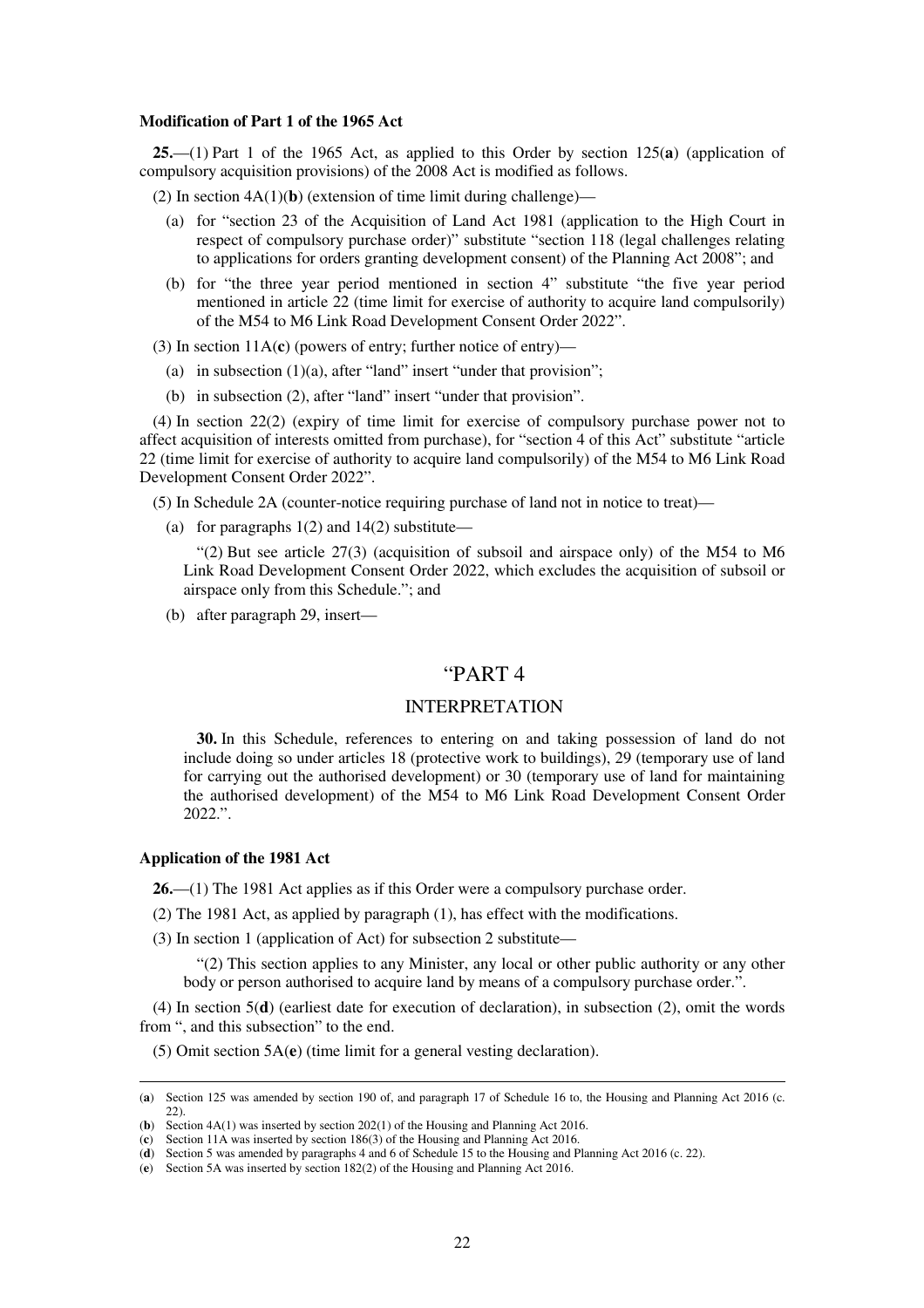(6) In section 5B(1)(**a**) (extension of time limit during challenge)—

- (a) for "section 23 of the Acquisition of Land Act 1981 (application to High Court in respect of compulsory purchase order)" substitute "section 118 (legal challenges relating to applications for orders granting development consent) of the Planning Act 2008"; and
- (b) for "the three year period mentioned in section 5A" substitute "the five year period mentioned in article 22 (time limit for exercise of authority to acquire land compulsorily) of the M54 to M6 Link Road Development Consent Order 2022".

(7) In section 6(**b**) (notices after execution of declaration) in subsection (1)(b) for "section 15 of, or paragraph 6 of Schedule 1 to, the Acquisition of Land Act 1981" substitute "section 134 (notice of authorisation of compulsory acquisition) of the Planning Act 2008".

(8) In section 7(**c**) (constructive notice to treat) in subsection (1)(a), omit "(as modified by section 4 of the Acquisition of Land Act 1981)".

(9) In Schedule A1(**d**) (counter-notice requiring purchase of land not in general vesting declaration), omit paragraph 1(2).

(10) References to the 1965 Act in the 1981 Act are to be construed as references to the 1965 Act as applied by section 125 (application of compulsory acquisition provisions) of the 2008 Act (and as modified by article 25 (modification of Part 1 of the 1965 Act)) to the compulsory acquisition of land under this Order.

#### **Acquisition of subsoil or airspace only**

**27.**—(1) The undertaker may acquire compulsorily so much of, or such rights in, the subsoil of or of the airspace over the land referred to in paragraph (1) of article 20 (compulsory acquisition of land) as may be required for any purpose for which that land may be acquired under that provision instead of acquiring the whole of the land.

(2) Where the undertaker acquires any part of, or rights in, the subsoil of or the airspace over land referred to in paragraph (1), the undertaker is not required to acquire an interest in any other part of the land.

(3) The following do not apply in connection with the exercise of the power under paragraph (1) in relation to subsoil or airspace only—

- (a) Schedule 2A (counter-notice requiring purchase of land not in notice to treat) to the 1965 Act as modified by article 25 (modification of Part 1 of the 1965 Act);
- (b) Schedule A1 (counter-notice requiring purchase of land not in general vesting declaration) to the 1981 Act; and
- (c) Section 153(4A)(**e**) (blighted land; proposed acquisition of part interest; material detriment test) of the 1990 Act.

(4) Paragraphs (2) and (3) are to be disregarded where the undertaker acquires a cellar, vault, arch or other construction forming part of a house, building or manufactory or airspace above a house, building or manufactory.

#### **Rights under or over streets**

-

**28.**—(1) The undertaker may enter on and appropriate so much of the subsoil of, or airspace over, any street within the Order limits as may be required for the purposes of the authorised development and may use the subsoil or airspace for those purposes or any other purpose ancillary to the authorised development.

<sup>(</sup>**a**) Section 5B(1) was inserted by section 202(2) of the Housing and Planning Act 2016.

<sup>(</sup>**b**) Section 6 was amended by section 4 of, and paragraph 52(2) of Schedule 2 to, the Planning (Consequential Provisions) Act 1990 (c. 11) and paragraph 7 of Schedule 15 to the Housing and Planning Act 2016.

<sup>(</sup>**c**) Section 7(1) was substituted by paragraphs 1 and 3 of Schedule 18 to the Housing and Planning Act 2016.

<sup>(</sup>**d**) Schedule A1 was inserted by paragraph 6 of Part 1 of Schedule 18 to the Housing and Planning Act 2016.

<sup>(</sup>**e**) Subsection (4A) of section 153 was inserted by section 200(1) and (2) of the Housing and Planning Act 2016.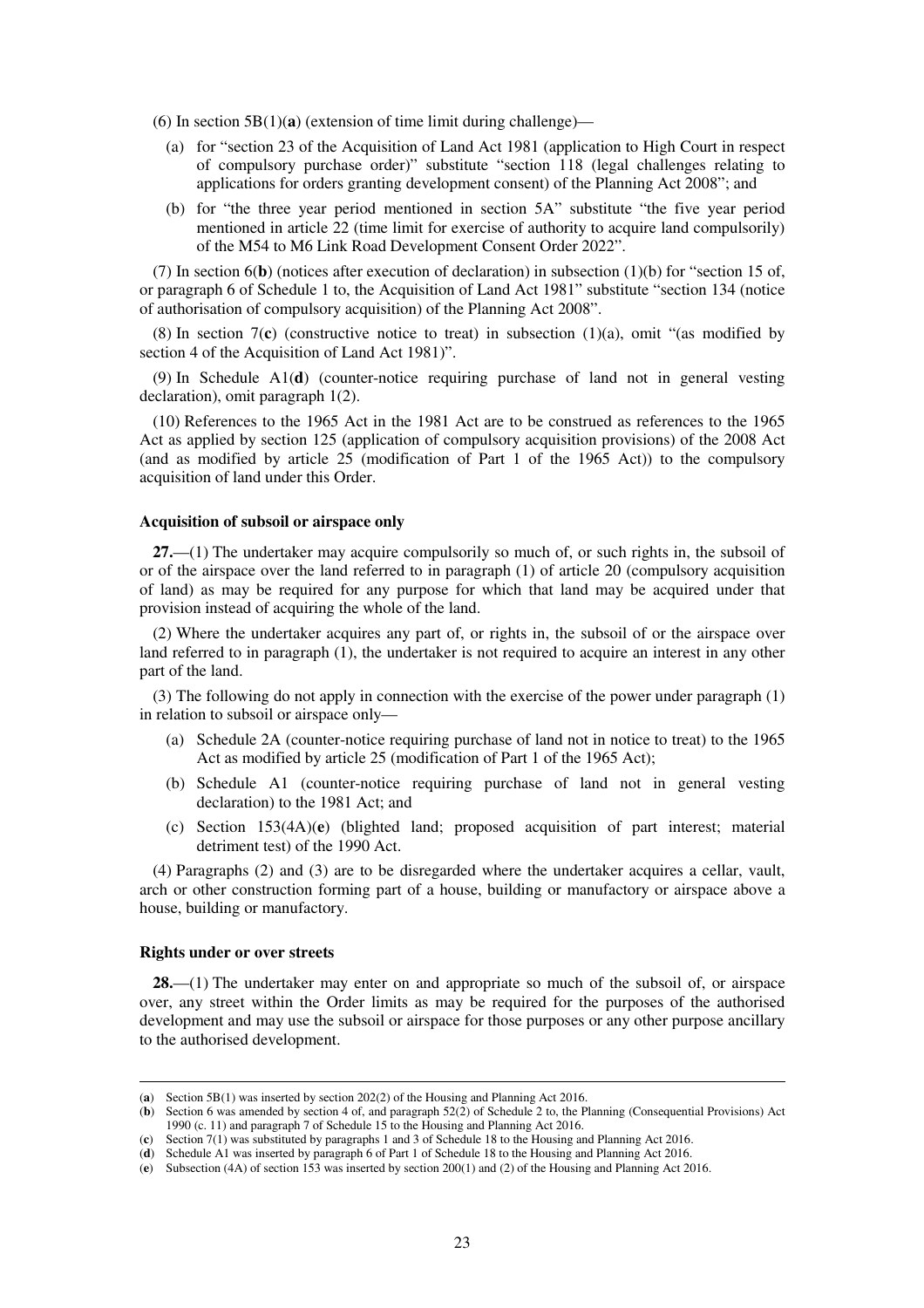(2) Subject to paragraph (3), the undertaker may exercise any power conferred by paragraph (1) in relation to a street without being required to acquire any part of the street or any easement or right in the street.

(3) Paragraph (2) does not apply in relation to—

- (a) any subway or underground building; or
- (b) any cellar, vault, arch or other construction in, on or under a street which forms part of a building fronting onto the street.

(4) Subject to paragraph (5), any person who is an owner or occupier of land in respect of which the power of appropriation conferred by paragraph (1) is exercised without the undertaker acquiring any part of that person's interest in the land, and who suffers loss as a result, will be entitled to compensation to be determined, in case of dispute, as if it were a dispute under Part 1 of the 1961 Act.

(5) Compensation is not payable under paragraph (4) to any person who is an undertaker to whom section 85 (sharing cost of necessary measures) of the 1991 Act applies in respect of measures of which the allowable costs are to be borne in accordance with that section.

#### **Temporary use of land for carrying out the authorised development**

**29.**—(1) The undertaker may, in connection with the carrying out of the authorised development but subject to article 20(2) (time limit for exercise of authority to acquire land compulsorily)—

- (a) enter on and take temporary possession of—
	- (i) the land specified in column (1) of Schedule 7 (land of which temporary possession may be taken) for the purpose specified in relation to that land in column (2) of that Schedule relating to the part of the authorised development specified in column (3) of that Schedule; and
	- (ii) any other Order land in respect of which no notice of entry has been served under section 11 (powers of entry) of the 1965 Act (other than in connection with the acquisition of rights only) and no declaration has been made under section 4 (execution of declaration) of the 1981 Act;
- (b) remove any buildings and vegetation from that land;
- (c) construct temporary works (including the provision of means of access) and buildings on that land; and
- (d) construct any works on that land as are mentioned in Schedule 1 (authorised development).

(2) Not less than 14 days before entering on and taking temporary possession of land under this article the undertaker must serve notice of the intended entry on the owners and occupiers of the land and explain the purpose for which entry is taken in respect of land specified under paragraph  $(1)(a)(ii)$ .

(3) The undertaker may not, without the agreement of the owners of the land, remain in possession of any land under this article—

- (a) in the case of land specified in paragraph  $(1)(a)(i)$ , after the end of the period of one year beginning with the date of completion of the part of the authorised development specified in relation to that land in column (3) of Schedule 7, or
- (b) in the case of any land referred to in paragraph  $(1)(a)(ii)$ , after the end of the period of one year beginning with the date of completion of the work for which temporary possession of the land was taken unless the undertaker has, by the end of that period, served a notice of entry under section 11 of the 1965 Act or made a declaration under section (4) of the 1981 Act in relation to that land.

(4) Before giving up possession of land of which temporary possession has been taken under this article, the undertaker must remove all temporary works and restore the land to the reasonable satisfaction of the owners of the land; but the undertaker is not required to—

(a) replace a building removed under this article;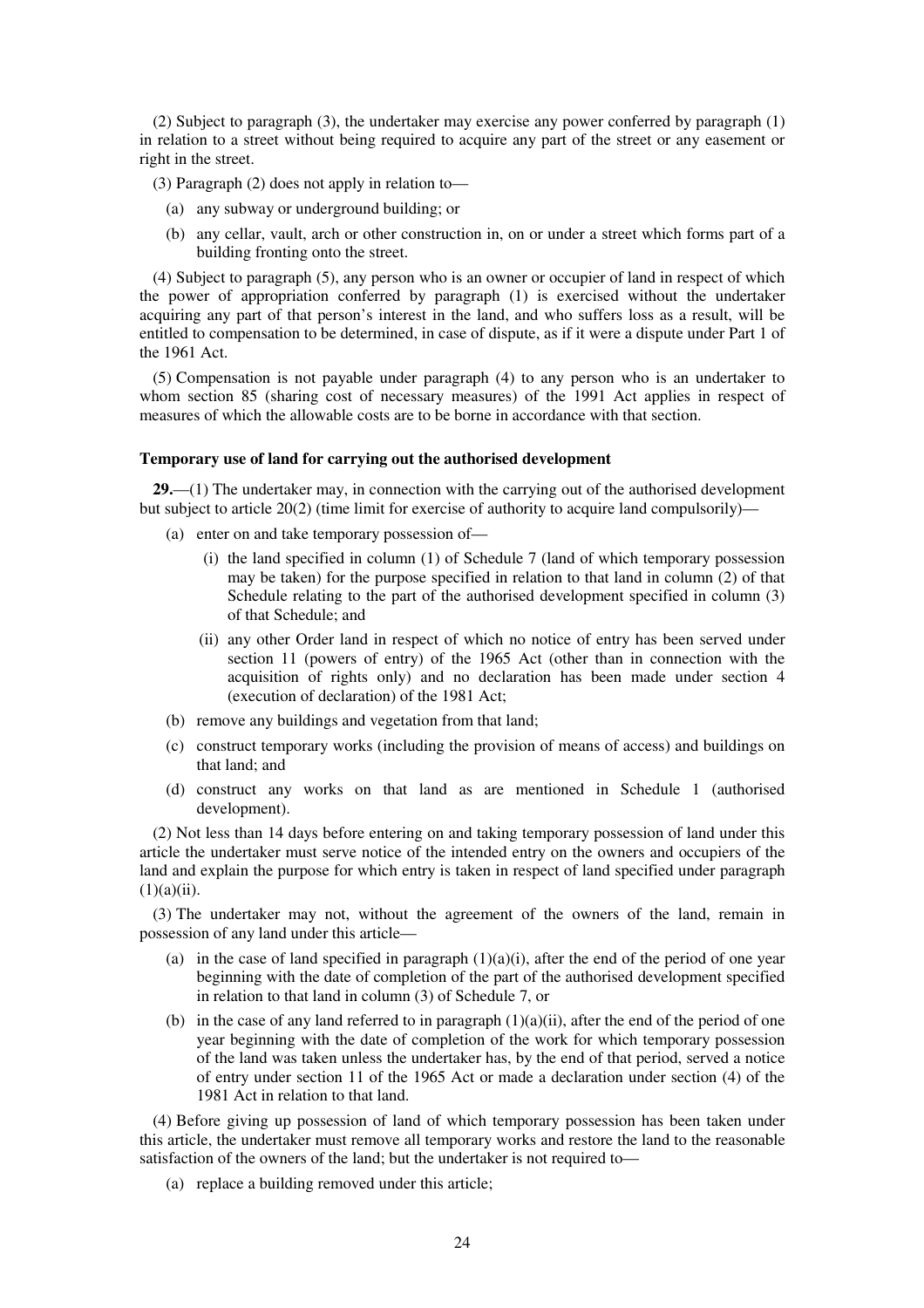- (b) restore the land on which any permanent works have been constructed under paragraph  $(1)(d)$ ;
- (c) remove any ground strengthening works which have been placed on the land to facilitate construction of the authorised development; or
- (d) remove any measures installed over or around statutory undertakers' apparatus to protect that apparatus from the authorised development.

(5) The undertaker must pay compensation to the owners and occupiers of land of which temporary possession is taken under this article for any loss or damage arising from the exercise in relation to the land of the provisions of this article.

(6) Any dispute as to a person's entitlement to compensation under paragraph (5), or as to the amount of the compensation, is to be determined as if it were a dispute under Part 1 of the 1961 Act.

(7) Any dispute as to the satisfactory removal of temporary works and restoration of land under paragraph (4) does not prevent the undertaker giving up possession of the land.

(8) Nothing in this article affects any liability to pay compensation under section 152 (compensation in case where no right to claim in nuisance) of the 2008 Act or under any other enactment in respect of loss or damage arising from the carrying out of the authorised development, other than loss or damage for which compensation is payable under paragraph (5).

(9) The undertaker may not compulsorily acquire under this Order the land referred to in paragraph  $(1)(a)(i)$ .

(10) Where the undertaker takes possession of land under this article, the undertaker is not required to acquire the land or any interest in it.

(11) Section 13(**a**) (refusal to give possession to acquiring authority) of the 1965 Act applies to the temporary use of land under this article to the same extent as it applies to the compulsory acquisition of land under this Order by virtue of section 125 (application of compulsory acquisition provisions) of the 2008 Act.

### **Temporary use of land for maintaining the authorised development**

**30.**—(1) Subject to paragraph (2), at any time during the maintenance period relating to any part of the authorised development, the undertaker may—

- (a) enter upon and take temporary possession of any land within the Order limits if such possession is reasonably required for the purpose of maintaining the authorised development; and
- (b) construct such temporary works (including the provision of means of access) and buildings on the land as may be reasonably necessary for that purpose.

(2) Paragraph (1) does not authorise the undertaker to take temporary possession of—

(a) any house or garden belonging to a house; or

-

(b) any building (other than a house) if it is for the time being occupied.

(3) Not less than 28 days before entering upon and taking temporary possession of land under this article the undertaker must serve notice of the intended entry on the owners and occupiers of the land and that notice must state the purpose for which entry is taken.

(4) The undertaker may only remain in possession of land under this article for so long as may be reasonably necessary to carry out the maintenance of the part of the authorised development for which possession of the land was taken.

(5) Before giving up possession of land of which temporary possession has been taken under this article, the undertaker must remove all temporary works and restore the land to the reasonable satisfaction of the owners of the land.

<sup>(</sup>**a**) Section 13 was amended by sections 62(3) and 139 of, and paragraphs 27 and 28 of Schedule 13, and Part 3 of Schedule 23 to, the Tribunals, Courts and Enforcement Act 2007 (c. 15).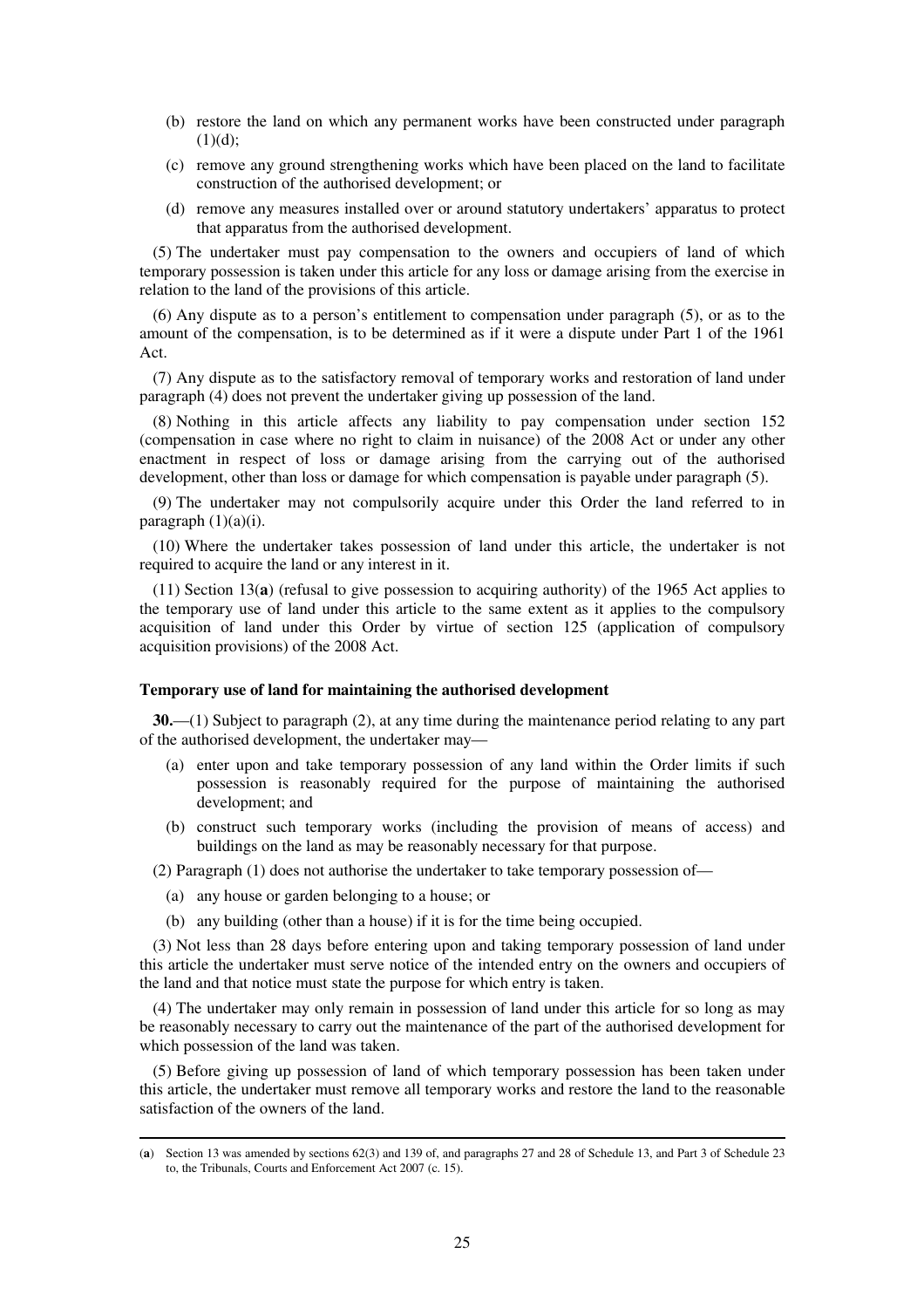(6) The undertaker must pay compensation to the owners and occupiers of land of which temporary possession is taken under this article for any loss or damage arising from the exercise in relation to the land of the powers conferred by this article.

(7) Any dispute as to a person's entitlement to compensation under paragraph (6), or as to the amount of the compensation, is to be determined as if it were a dispute under Part 1 of the 1961 Act.

(8) Nothing in this article affects any liability to pay compensation under section 152 (compensation in case where no right to claim in nuisance) of the 2008 Act or under any other enactment in respect of loss or damage arising from the execution of any works, other than loss or damage for which compensation is payable under paragraph (6).

(9) Where the undertaker takes possession of land under this article, the undertaker is not required to acquire the land or any interest in it.

(10) Section 13 (refusal to give possession to the acquiring authority) of the 1965 Act applies to the temporary use of land pursuant to this article to the same extent as it applies to the compulsory acquisition of land under this Order by virtue of section 125 (application of compulsory acquisition provisions) of the 2008 Act.

(11) In this article "the maintenance period", in relation to any part of the authorised development means the period of 5 years beginning with the date on which that part of the authorised development is first opened for use.

### **Statutory undertakers**

**31.**—(1) Subject to the provisions of article 23 (compulsory acquisition of rights and imposition of restrictive covenants), Schedule 9 (protective provisions) and paragraph (2), the undertaker may—

- (a) acquire compulsorily, or acquire new rights or impose restrictive covenants over any Order land belonging to statutory undertakers; and
- (b) extinguish the rights of, and remove or reposition apparatus belonging to, statutory undertakers over or within the Order land.

(2) Paragraph (1)(b) has no effect in relation to apparatus in respect of which the following provisions apply—

- (a) Part 3 (street works in England and Wales) of the 1991 Act; and
- (b) article 32 (apparatus and rights of statutory undertakers in stopped up streets).

### **Apparatus and rights of statutory undertakers in stopped up streets**

**32.**—(1) Where a street is stopped up under article 13 (permanent stopping up and restriction of use of streets, public rights of way and private means of access), any statutory utility whose apparatus is under, in, on, along or across the street has the same powers and rights in respect of that apparatus, subject to the provisions of this article, as if this Order had not been made.

(2) Where a street is stopped up under article 13 any statutory utility whose apparatus is under, in, on, over, along or across the street may, and if reasonably requested to do so by the undertaker must—

- (a) remove the apparatus and place it or other apparatus provided in substitution for it in such other position as the statutory utility may reasonably determine and have power to place it; or
- (b) provide other apparatus in substitution for the existing apparatus and place it in such position as described in sub-paragraph (a).

(3) Subject to the following provisions of this article, the undertaker must pay to any statutory utility an amount equal to the cost reasonably incurred by the statutory utility in or in connection with—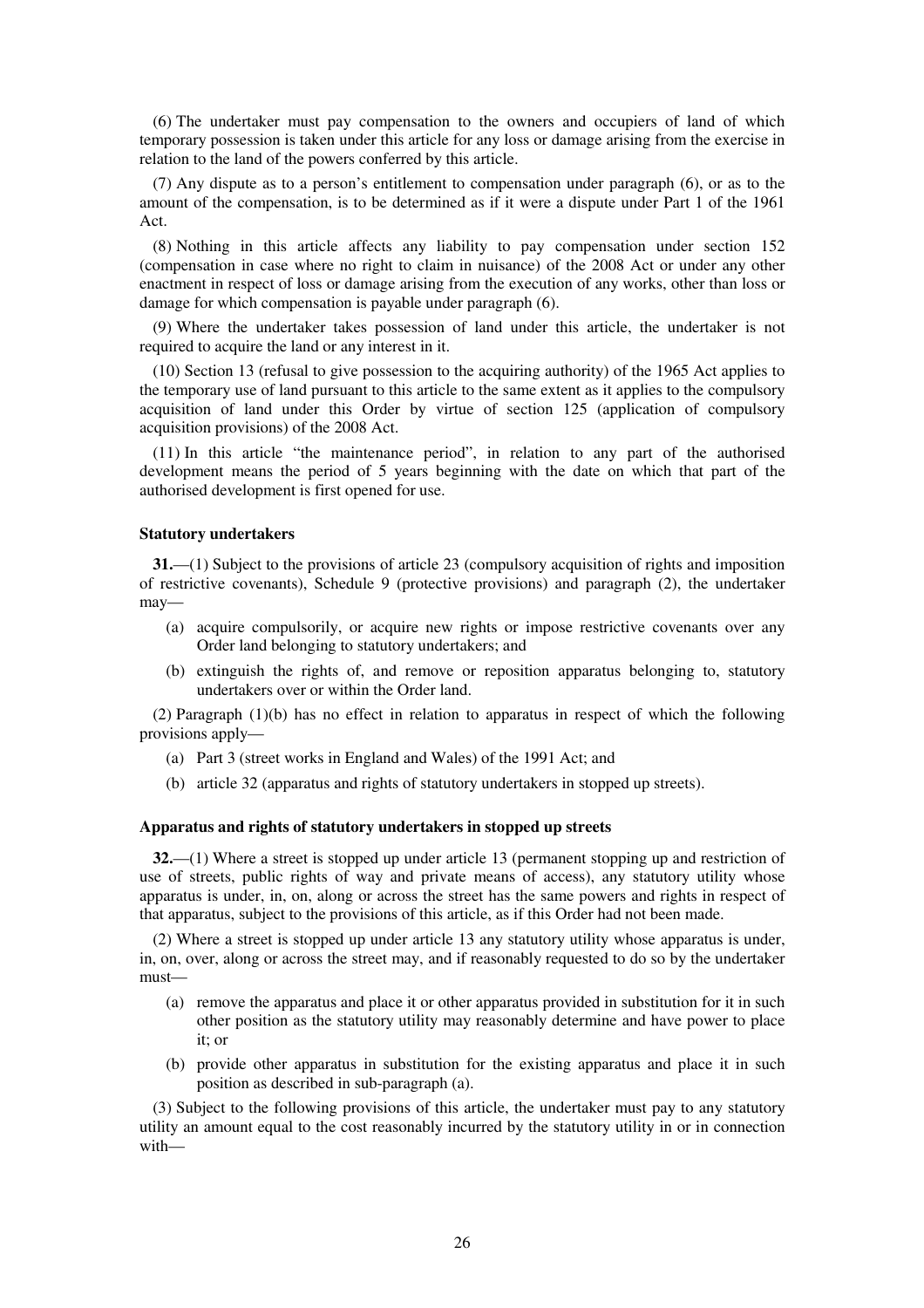- (a) the execution of the relocation works required in consequence of the stopping up of the street; and
- (b) the doing of any other work or thing rendered necessary by the execution of the relocation works.
- (4) If in the course of the execution of relocation works under paragraph (2)—
	- (a) apparatus of a better type, of greater capacity or of greater dimensions is placed in substitution for existing apparatus; or
	- (b) apparatus (whether existing apparatus or apparatus substituted for existing apparatus) is placed at a depth greater than the depth at which the existing apparatus was,

and the placing of apparatus of that type or capacity or of those dimensions or the placing of apparatus at that depth, as the case may be, is not agreed by the undertaker, or, in default of agreement, is not determined by arbitration to be necessary, then, if it involves cost in the execution of the relocation works exceeding that which would have been involved if the apparatus placed had been of the existing type, capacity or dimensions, or at the existing depth, as the case may be, the amount which, apart from this paragraph, would be payable to the statutory utility by virtue of paragraph (3) is to be reduced by the amount of that excess.

(5) For the purposes of paragraph (4)—

- (a) an extension of apparatus to a length greater than the length of existing apparatus is not to be treated as a placing of apparatus of greater dimensions than those of the existing apparatus; and
- (b) where the provision of a joint in a cable is agreed, or is determined to be necessary, the consequential provision of a jointing chamber or of a manhole is to be treated as if it also had been agreed or had been so determined.

(6) An amount which, apart from this paragraph, would be payable to a statutory utility in respect of works by virtue of paragraph (3) (and having regard, where relevant, to paragraph (4)) must, if the works include the placing of apparatus provided in substitution for apparatus placed more than 7 years and 6 months earlier so as to confer on the statutory utility any financial benefit by deferment of the time for renewal of the apparatus in the ordinary course, be reduced by the amount which represents that benefit.

(7) Paragraphs (3) to (6) do not apply where the authorised development constitutes major highway works, major bridge works or major transport works for the purposes of Part 3 of the 1991 Act, but instead—

- (a) the allowable costs of the relocation works are to be determined in accordance with section 85 (sharing of cost of necessary measures) of that Act and any regulations for the time being having effect under that section; and
- (b) the allowable costs are to be borne by the undertaker and the statutory utility in such proportions as may be prescribed by any such regulations.
- (8) In this article—

-

"apparatus" has the same meaning as in Part 3 of the 1991 Act;

"relocation works" means work executed, or apparatus provided, under paragraph (2); and

"statutory utility" means a statutory undertaker for the purposes of the 1980 Act or a public communications provider as defined in section 151(1) (interpretation of Chapter 1) of the Communications Act 2003(**a**).

### **Recovery of costs of new connections**

**33.**—(1) Where any apparatus of a public utility undertaker or of a public communications provider is removed under article 31 (statutory undertakers) any person who is the owner or occupier of premises to which a supply was given from that apparatus is entitled to recover from

<sup>(</sup>**a**) 2003 c. 21. There are amendments to section 151(1) which are not relevant to this Order.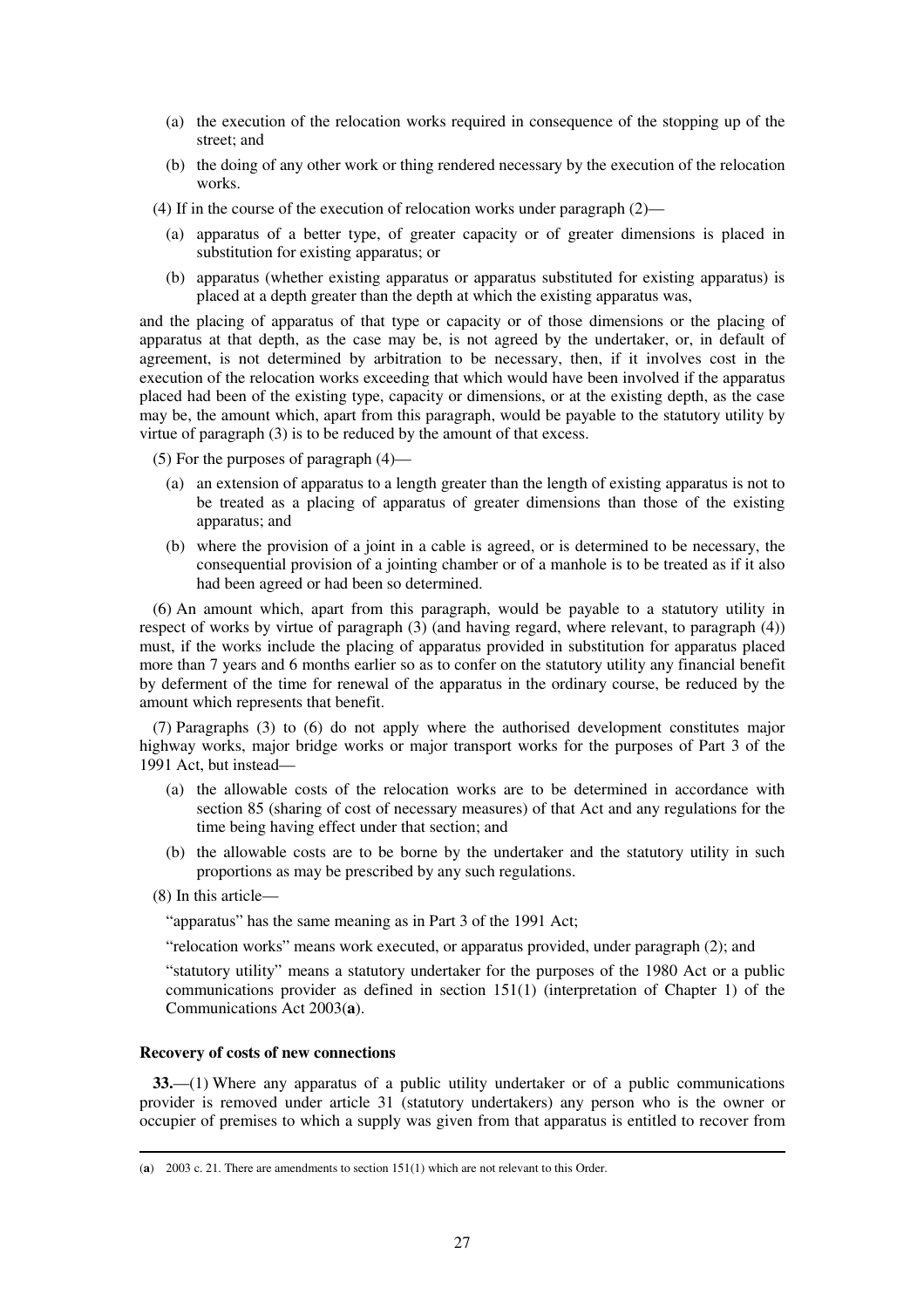the undertaker compensation in respect of expenditure reasonably incurred by that person, in consequence of the removal, for the purpose of effecting a connection between the premises and any other apparatus from which a supply is given.

(2) Paragraph (1) does not apply in the case of the removal of a public sewer but where such a sewer is removed under article 31, any person who is—

- (a) the owner or occupier of premises the drains of which communicated with that sewer; or
- (b) the owner of a private sewer which communicated with that sewer,

is entitled to recover from the undertaker compensation in respect of expenditure reasonably incurred by that person, in consequence of the removal, for the purpose of making the drain or sewer belonging to that person communicate with any other public sewer or with a private sewerage disposal plant.

(3) This article does not have effect in relation to apparatus to which article 32 (apparatus and rights of statutory undertakers in stopped up streets) or Part 3 of the 1991 Act applies.

(4) In this article—

"public communications provider" has the same meaning as in section 151(1) of the Communications Act 2003; and

"public utility undertaker" means a gas, water, electricity or sewerage undertaker.

## PART 6

### **OPERATIONS**

### **Felling or lopping of trees and removal of hedgerows**

**34.**—(1) The undertaker may fell or lop any tree or shrub within or overhanging land within the Order limits, or cut back its roots, if it reasonably believes it to be necessary to do so to prevent the tree or shrub—

- (a) from obstructing or interfering with the construction, maintenance or operation of the authorised development or any apparatus used in connection with the authorised development; or
- (b) from constituting a danger to persons using the authorised development.

(2) In carrying out any activity authorised by paragraphs (1) or (4), the undertaker must do no unnecessary damage to any tree or shrub and must pay compensation to any person for any loss or damage arising from such activity.

(3) Any dispute as to a person's entitlement to compensation under paragraph (2), or as to the amount of compensation, is to be determined as if it were a dispute under Part 1 of the 1961 Act.

(4) The undertaker may, for the purposes of carrying out the authorised development but subject to paragraph (2), remove any hedgerow described in Part 1 (trees) of Schedule 8 (hedgerows and trees).

(5) The undertaker may, for the purposes of carrying out the authorised development but subject to paragraph (2), remove any hedgerow which is not described in Part 1 of Schedule 8 with the prior consent of the local authority.

(6) In this article "hedgerow" has the same meaning as in the Hedgerow Regulations 1997(**a**) and includes important hedgerows.

<sup>(</sup>**a**) S.I. 1997/1160.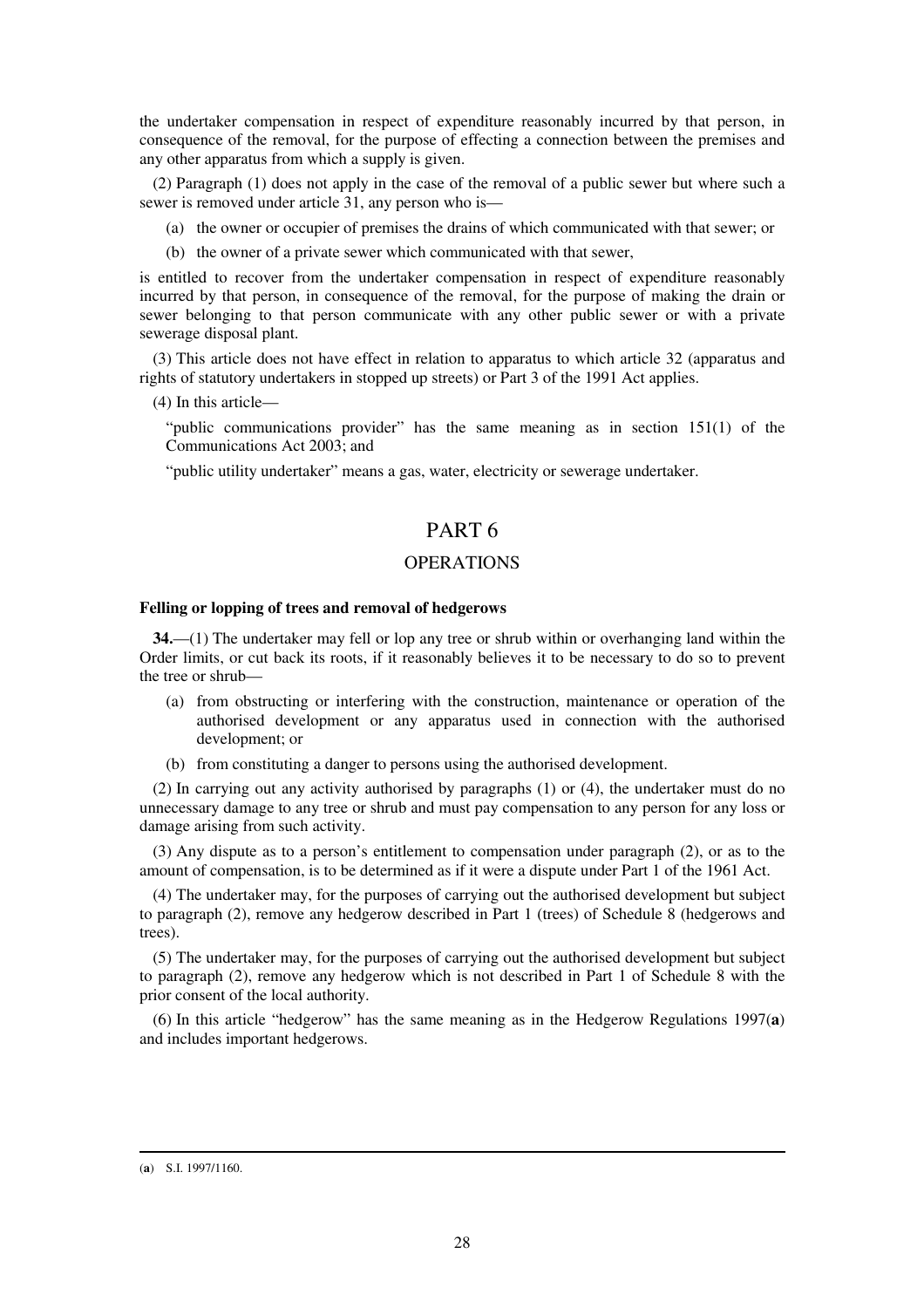#### **Trees subject to tree preservation orders**

**35.**—(1) The undertaker may fell or lop any tree described in Part 2 (trees subject to tree preservation orders) of Schedule 8 or cut back its roots or undertake such other works if it reasonably believes it to be necessary in order to do so to prevent the tree or shrub—

- (a) from obstructing or interfering with the construction, maintenance or operation of the authorised project or any apparatus used in connection with the authorised project; or
- (b) from constituting a danger to passengers or other persons using the authorised project.

(2) In carrying out any activity authorised by paragraph  $(1)$ —

- (a) the undertaker shall do no unnecessary damage to any tree or shrub and must pay compensation to any person for any loss or damage arising from such activity; and
- (b) the duty contained in section 206(1) (replacement of trees) of the 1990 Act is not to apply.

(3) The authority given by paragraph (1) shall constitute a deemed consent under the relevant tree preservation order.

(4) Any dispute as to a person's entitlement to compensation under paragraph (2), or as to the amount of compensation, is to be determined as if it were a dispute under Part 1 of the 1961 Act.

## PART 7

### MISCELLANEOUS AND GENERAL

#### **Application of landlord and tenant law**

**36.**—(1) This article applies to—

- (a) any agreement for leasing to any person the whole or any part of the authorised development or the right to operate the same; and
- (b) any agreement entered into by the undertaker with any person for the construction, maintenance, use or operation of the authorised development, or any part of it,

so far as any such agreement relates to the terms on which any land which is the subject of a lease granted by or under that agreement is to be provided for that person's use.

(2) No enactment or rule of law regulating the rights and obligations of landlords and tenants prejudices the operation of any agreement to which this article applies.

(3) No such enactment or rule of law applies in relation to the rights and obligations of the parties to any lease granted by or under any such agreement so as to—

- (a) exclude or in any respect modify any of the rights and obligations of those parties under the terms of the lease, whether with respect to the termination of the tenancy or any other matter;
- (b) confer or impose on any such party any right or obligation arising out of or connected with anything done or omitted on or in relation to land which is the subject of the lease, in addition to any such right or obligation provided for by the terms of the lease; or
- (c) restrict the enforcement (whether by action for damages or otherwise) by any party to the lease of any obligation of any other party under the lease.

#### **Operational land for purposes of the Town and Country Planning Act 1990**

**37.** Development consent granted by this Order is to be treated as specific planning permission for the purposes of section 264(3) (cases in which land is to be treated as not being operational land for the purposes of that Act) of the 1990 Act.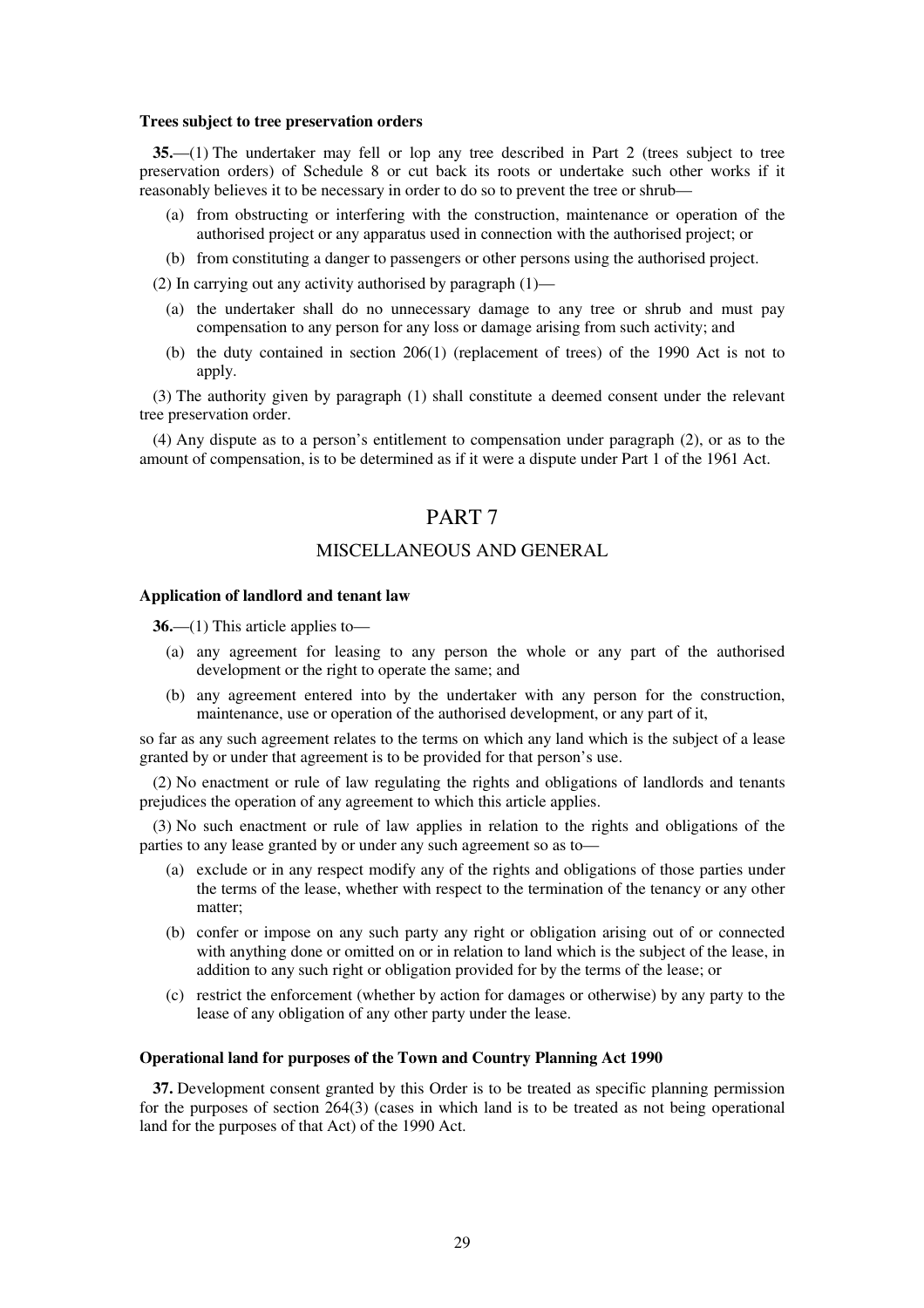#### **Defence to proceedings in respect of statutory nuisance**

**38.**—(1) Where proceedings are brought under section 82(1) (summary proceedings by person aggrieved by statutory nuisance) of the Environmental Protection Act 1990(**a**) in relation to a nuisance falling within paragraph (g) of section 79(1) (noise emitted from premises so as to be prejudicial to health or a nuisance) of that Act no order is to be made, and no fine may be imposed, under section 82(2)(**b**) of that Act if—

- (a) the defendant shows that the nuisance—
	- (i) relates to premises used by the undertaker for the purposes of or in connection with the construction or maintenance of the authorised development and that the nuisance is attributable to the carrying out of the authorised development in accordance with a notice served under section 60 (control of noise on construction site), or a consent given under section 61 (prior consent for work on construction site), of the Control of Pollution Act 1974(**c**); or
	- (ii) is a consequence of the construction or maintenance of the authorised development and that it cannot reasonably be avoided; or
- (b) the defendant shows that the nuisance is a consequence of the use of the authorised development and that it cannot reasonably be avoided.

(2) Section 61(9) (consent for work on construction site to include statement that it does not of itself constitute a defence to proceedings under section 82 of the Environmental Protection Act 1990) of the Control of Pollution Act 1974 does not apply where the consent relates to the use of premises by the undertaker for the purposes of or in connection with the construction or maintenance of the authorised development.

### **Protection of interests**

-

**39.** Schedule 9 (protective provisions) has effect.

#### **Certification of documents, etc.**

**40.**—(1) As soon as practicable after the making of this Order, the undertaker must submit copies of each of the plans and documents set out in Schedule 10 (documents to be certified) to the Secretary of State for certification that they are true copies of those plans and documents.

(2) Where any plan or document set out in Schedule 10 is required to be amended to reflect the terms of the Secretary of State's decision to make the Order, that plan or document in the form amended to the Secretary of State's satisfaction is the version of the plan or document required to be certified under paragraph (1).

(3) A plan or document so certified will be admissible in any proceedings as evidence of the contents of the document of which it is a copy.

(4) The undertaker must, as soon as practicable following the making of this Order, establish and maintain in an electronic form suitable for inspection by members of the public—

- (a) a copy of each of the documents listed in Schedule 10 (documents to be certified) as may be amended in accordance with paragraph (2); and
- (b) a register of those requirements contained in Part 1 of Schedule 2 (requirements) that provide for further approvals to be given by the Secretary of State.

(5) The register pursuant to sub-paragraph  $(4)(b)$  must set out in relation to each such requirement the status of the requirement, in terms of whether any approval to be given by the

<sup>(</sup>**a**) 1990 c. 43. There is an amendment to section 82(1) which is not relevant to this Order.

<sup>(</sup>**b**) Section 82(2) was amended by section 5(2) of the Noise and Statutory Nuisance Act 1993 (c. 40). There is another amendment to this subsection which is not relevant to this Order.

<sup>(</sup>**c**) 1974 c. 40. Sections 61(9) was amended by section 162 of, and paragraph 15 of Schedule 3 to, the Environmental Protection Act 1990 (c. 43). There are other amendments to section 61 which are not relevant to this Order.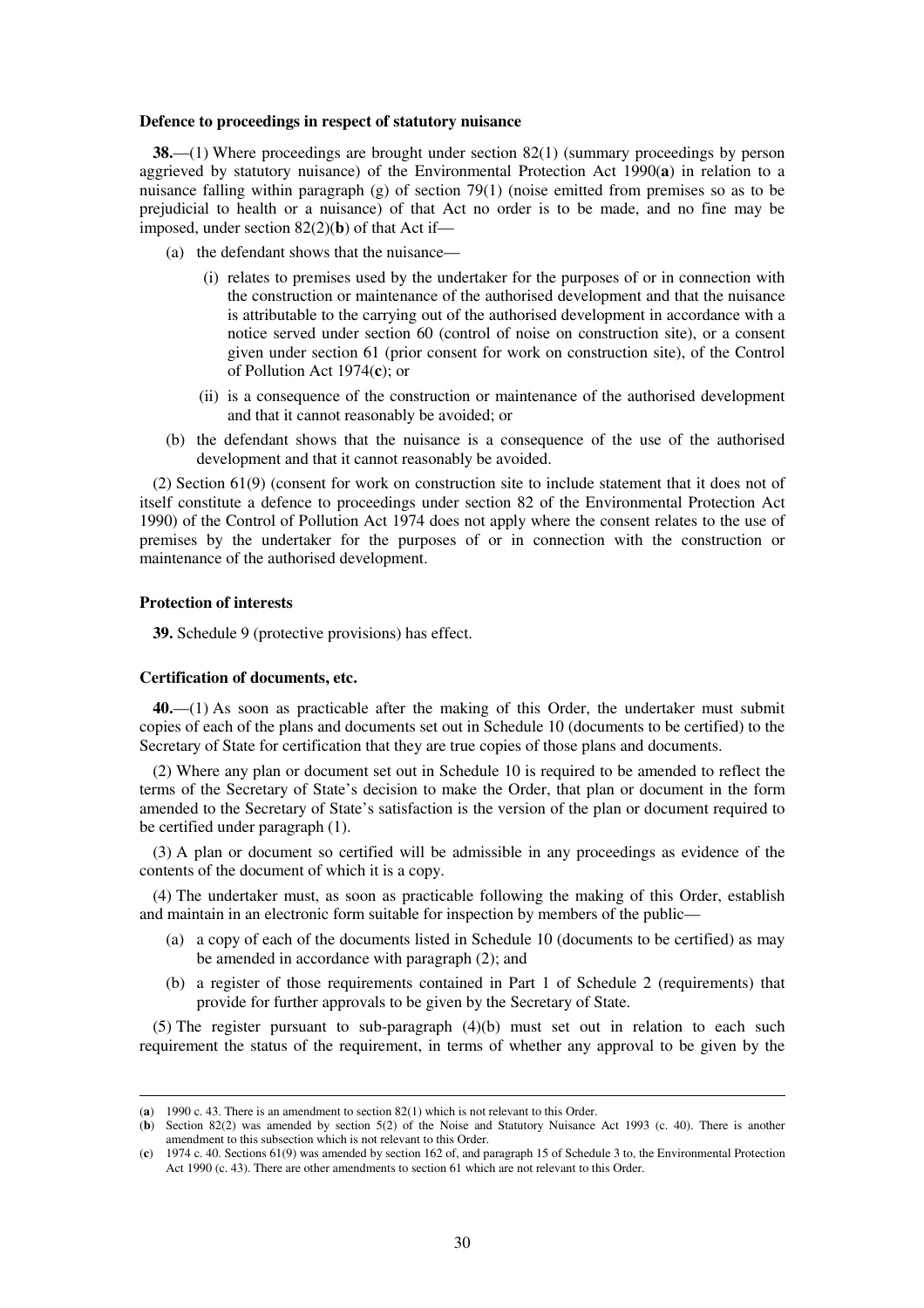Secretary of State has been applied for or given, providing an electronic link to any document containing any approved details.

(6) The electronic record set out in paragraph (4) must be maintained by the undertaker for a period of 3 years following completion of the authorised development.

### **Service of notices**

**41.**—(1) A notice or other document required or authorised to be served for the purposes of this Order may be served—

- (a) by post;
- (b) by delivering it to the person on whom it is to be served or to whom it is to be given or supplied; or
- (c) with the consent of the recipient and subject to paragraphs (5) to (8) by electronic transmission.

(2) Where the person on whom a notice or other document to be served for the purposes of this Order is a body corporate, the notice or document is duly served if it is served on the secretary or clerk of that body.

(3) For the purposes of section 7 (references to service by post) of the Interpretation Act 1978(**a**) as it applies for the purposes of this article, the proper address of any person in relation to the service on that person of a notice or document under paragraph (1) is, if that person has given an address for service, that address, and otherwise—

- (a) in the case of the secretary or clerk of a body corporate, the registered or principal office of that body; and
- (b) in any other case, the last known address of that person at the time of service.

(4) Where for the purposes of this Order a notice or other document is required or authorised to be served on a person as having any interest in, or as the occupier of, land and the name or address of that person cannot be ascertained after reasonable enquiry, the notice may be served by—

- (a) addressing it to that person by name or by the description of "owner", or as the case may be "occupier", of the land (describing it); and
- (b) either leaving it in the hands of a person who is or appears to be resident or employed on the land or leaving it conspicuously affixed to some building or object on or near the land.

(5) Where a notice or other document required to be served or sent for the purposes of this Order is served or sent by electronic transmission the requirement will be taken to be fulfilled only where—

- (a) the recipient of the notice or other document to be transmitted has given consent to the use of electronic transmission in writing or by electronic transmission;
- (b) the notice or document is capable of being accessed by the recipient;
- (c) the notice or document is legible in all material respects; and
- (d) the notice or documents is in a form sufficiently permanent to be used for subsequent reference.

(6) Where the recipient of a notice or other document served or sent by electronic transmission notifies the sender within 7 days of receipt that the recipient requires a paper copy of all or part of that notice or other document the sender must provide such a copy as soon as reasonably practicable.

(7) Any consent to the use of electronic communication given by a person may be revoked by that person in accordance with paragraph (8).

(8) Where a person is no longer willing to accept the use of electronic transmission for any of the purposes of this Order—

<sup>(</sup>**a**) 1978 c. 30.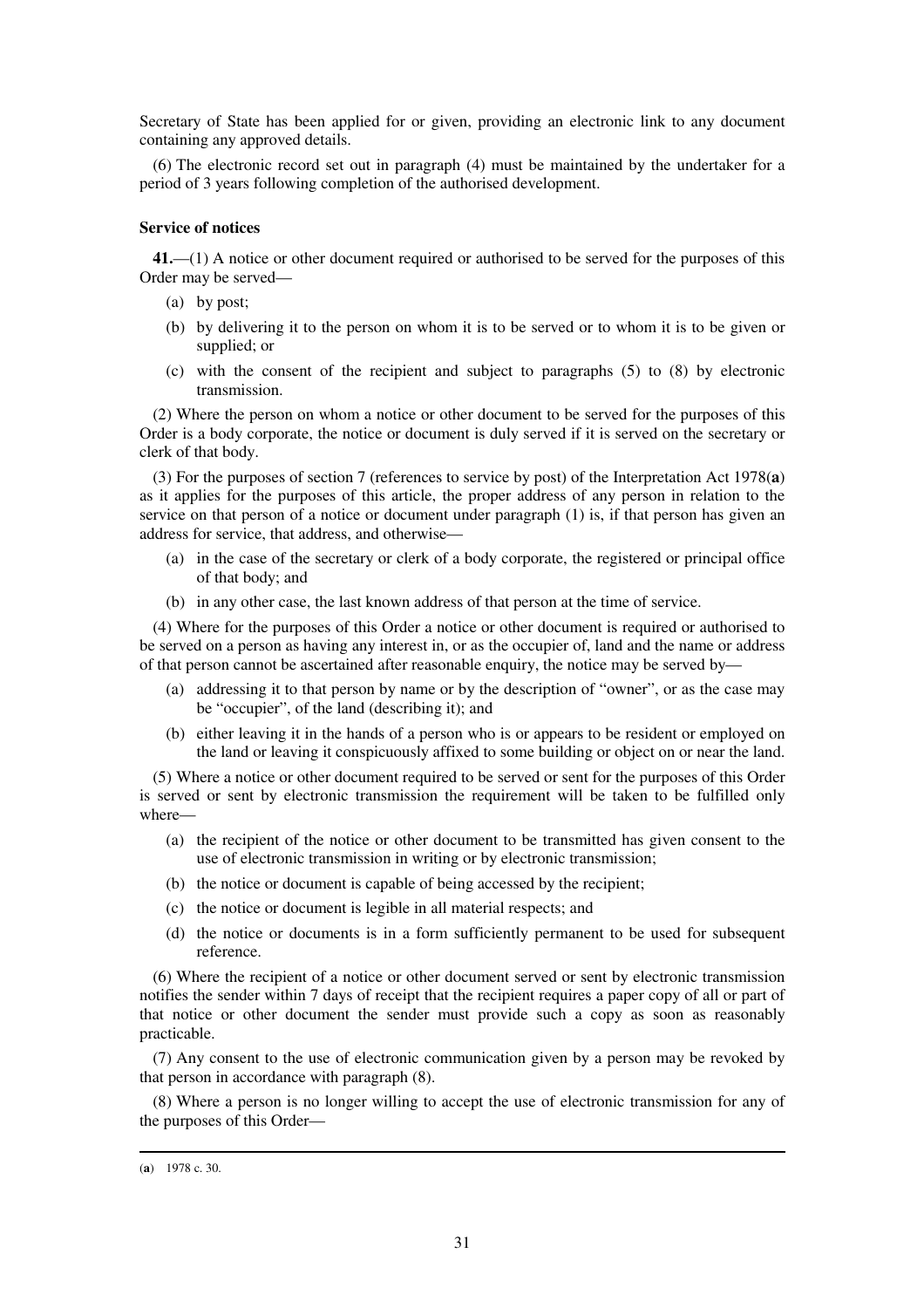- (a) that person must give notice in writing or by electronic transmission revoking any consent given by that person for that purpose; and
- (b) such revocation will be final and will take effect on a date specified by the person in the notice but that date must not be less than 7 days after the date on which the notice is given.

(9) This article does not exclude the employment of any method of service not expressly provided for by it.

(10) In this article "legible in all material respects" means that the information contained in the notice or document is available to that person to no lesser extent than it would be if served, given or supplied by means of a notice or document in printed form.

### **Arbitration**

**42.** Except where otherwise expressly provided for in this Order and unless otherwise agreed between the parties, any difference under any provision of this Order (other than a difference which falls to be determined by the Lands Chamber of the Upper Tribunal) must be referred to and settled by a single arbitrator to be agreed between the parties or, failing agreement, to be appointed on the application of either party (after giving notice in writing to the other) by the President of the Institution of Civil Engineers.

Signed by authority of the Secretary of State for Transport

*Ros Wall* Co-Director, Motoring and Freight 21st April 2022 Department for Transport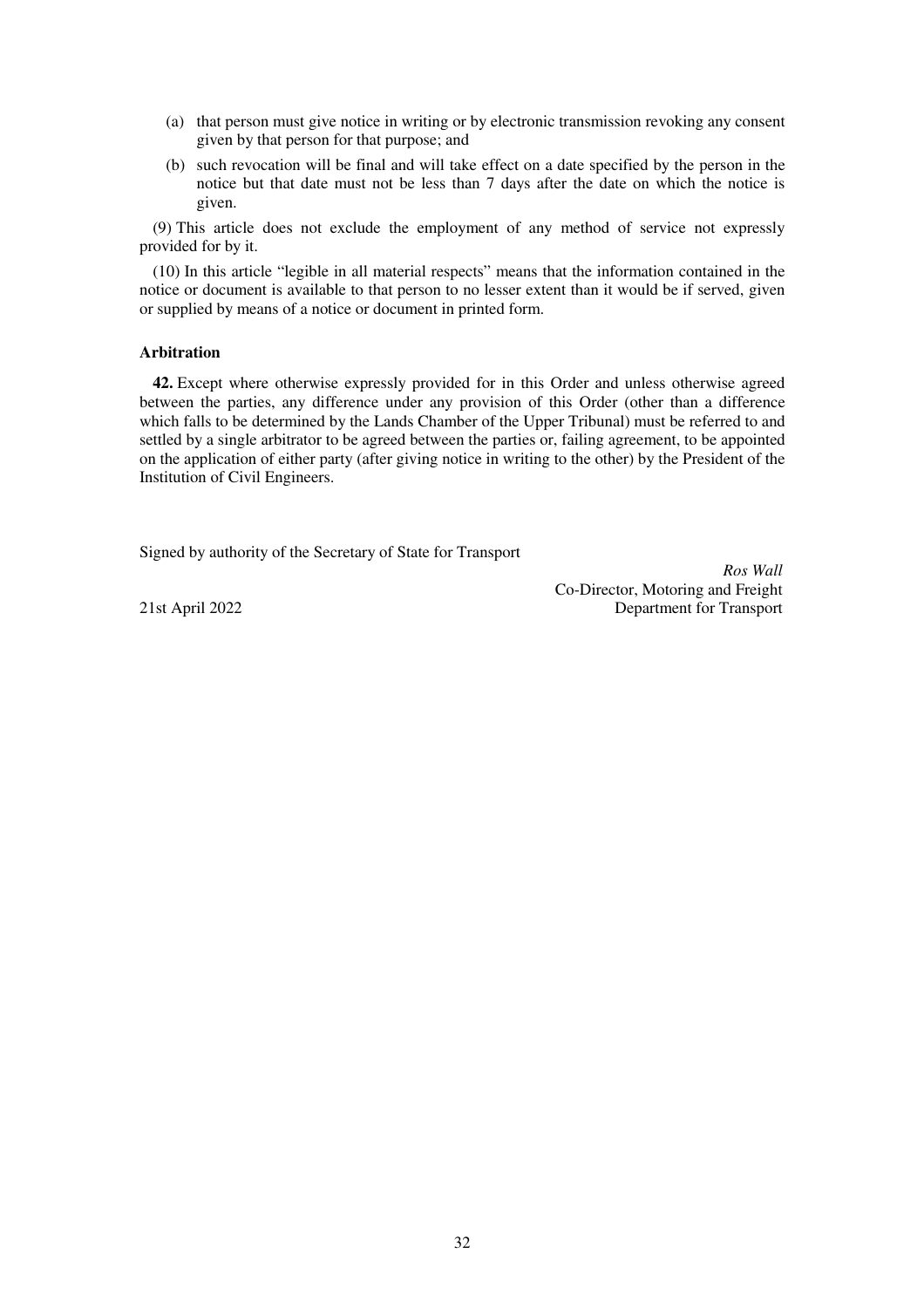## SCHEDULES

# SCHEDULE 1 Article 2

## AUTHORISED DEVELOPMENT

### **In the administrative areas of South Staffordshire and Wolverhampton**

A nationally significant infrastructure project as defined in sections 14 and 22(**a**) of the 2008 Act, and associated development as defined in section  $115(2)(**b**)$  of the 2008 Act, comprising:

Work No. 1A – shown on sheet number 1 of the works plans and being the alteration of verge mounted advance directional signage along the M54 carriageway.

**Work No. 1B** – shown on sheet number 1 of the works plans and being the alteration of verge mounted advance directional signage along the M54 carriageway.

Work No. 1C – shown on sheet number 1 of the works plans and being the alteration of verge mounted advance directional signage along the M54 carriageway.

**Work No.**  $1D -$  shown on sheet number 2 of the works plans and being the alteration of verge mounted advance directional signage along the A449 carriageway.

**Work No. 1E** – shown on sheet numbers 3 and 4 of the works plans and being the improvement of the eastbound carriageway of the M54 Motorway at the Junction 1 diverge (480 metres in length).

Work No. 2 – shown on sheet number 4 of the works plans and being the construction of a freeflowing two lane carriageway from the M54 eastbound at Junction 1 to the link road (1,200 metres in length).

**Work No. 3** – shown on sheet numbers 3 and 4 of the works plans and being the improvement of the westbound carriageway of the M54 at the Junction 1 merge (600 metres in length).

**Work No. 4** – shown on sheet number 4 of the works plans and being the construction of a freeflowing two lane carriageway link from the link road to the M54 westbound at Junction 1 (1,270 metres in length).

Work No. 5 – shown on sheet number 4 of the works plans and being the construction of a slip road from the M54 Junction 1 south roundabout to the M54 westbound merge slip road (340 metres in length).

Work No.  $6$  – shown on sheet number 4 of the works plans and being the construction of a slip road from the M54 eastbound slip road at Junction 1 to the Featherstone Junction west roundabout (475 metres in length).

Work No. 7 – shown on sheet number 4 of the works plans and being the realignment of the A460 into the M54 Junction 1 south roundabout (185 metres in length).

**Work No. 8** – shown on sheet number 4 of the works plans and being the demolition of the existing M54 Junction 1 circulatory carriageway and the construction of the M54 Junction 1 south roundabout.

<sup>(</sup>**a**) Section 22 was substituted by S.I. 2013/1883 and amended by section 1(6) of, and paragraph 153 of Schedule 1 to the Infrastructure Act 2015 (c. 7).

<sup>(</sup>**b**) Section 115(2) was amended by section 160(1) and (3) of the Housing and Planning Act 2016 (c. 22). There are other amendments to section 115(2) which are not relevant to this Order.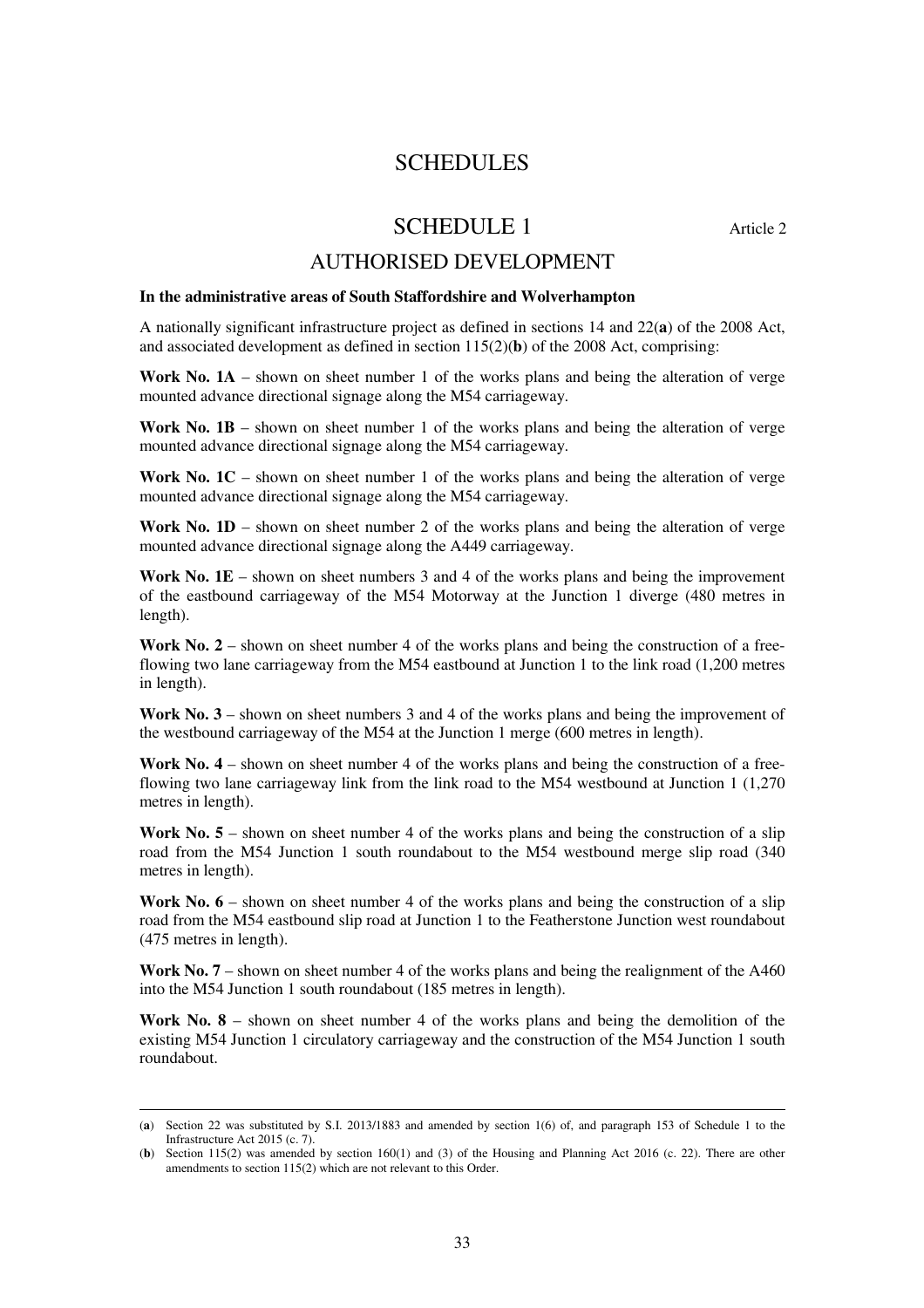**Work No. 9** – shown on sheet number 4 of the works plans and being the realignment of the M54 Junction 1 westbound diverge slip road into the M54 Junction 1 south roundabout (315 metres in length).

Work No. 10 – shown on sheet number 4 of the works plans and being the construction of a dual carriageway connector road between the Featherstone Junction east roundabout and M54 Junction 1 south roundabout (370 metres in length).

Work No. 11 – shown on sheet number 4 of the works plans and being the stopping up of the existing A460 at M54 Junction 1 including the construction of a turning head facility and improvements at the junction between the A460 and The Avenue.

Work No. 12 – shown on sheet number 4 of the works plans and being the realignment of the M54 Junction 1 eastbound merge slip into the Featherstone Junction east roundabout (845 metres in length).

**Work No. 13** – shown on sheet number 4 of the works plans and being the construction of the Featherstone Junction east roundabout.

**Work No. 14** – shown on sheet number 4 of the works plans and being the construction of a carriageway dumbbell link between the Featherstone Junction east roundabout and the Featherstone Junction west roundabout passing over the link road via a structure (100 metres in length).

Work No. 15 – shown on sheet number 4 of the works plans and being the construction of the Featherstone Junction west roundabout.

**Work No. 16** – shown on sheet number 4 of the works plans and being the realignment of the existing A460 to the Featherstone Junction west roundabout (460 metres in length).

Work No. 17 – shown on sheet number 4 of the works plans and being the realignment of the existing A460 and construction of a T-Junction on the realigned existing A460 (110 metres in length).

**Work No. 18** – works number no longer in use.

Work No. 19 – works number no longer in use.

**Work No. 20** – shown on sheet number 4 of the works plans and being the construction of an access for Tower Hill Farm connecting to the Featherstone Junction east roundabout (100 metres in length).

Work No. 21 – shown on sheet number 4 of the works plans and being the construction of a Hilton Park Access Track connecting to the Featherstone Junction east roundabout (390 metres in length).

**Work No. 22** – shown on sheet number 4 of the works plans and being the construction of the Featherstone Junction southbound diverge slip road (520 metres in length).

**Work No. 23** – shown on sheet number 4 of the works plans and being the construction of the Featherstone Junction northbound merge slip road (490 metres in length).

**Work No. 24** – shown on sheet numbers 4 and 5 of the works plans and being the closure of Dark Lane between the final property along Dark Lane and the Junction between Dark Lane and Hilton Lane including the construction of a turning head facility.

Work No. 25 – shown on sheet numbers 4 to 6 of the works plans and being the construction of the link road northbound dual carriageway to M6 Junction 11 (1650 metres in length).

Work No. 26 – shown on sheet numbers 4 to 6 of the works plans and being the construction of the link road southbound dual-carriageway from M6 Junction 11 (1600 metres in length).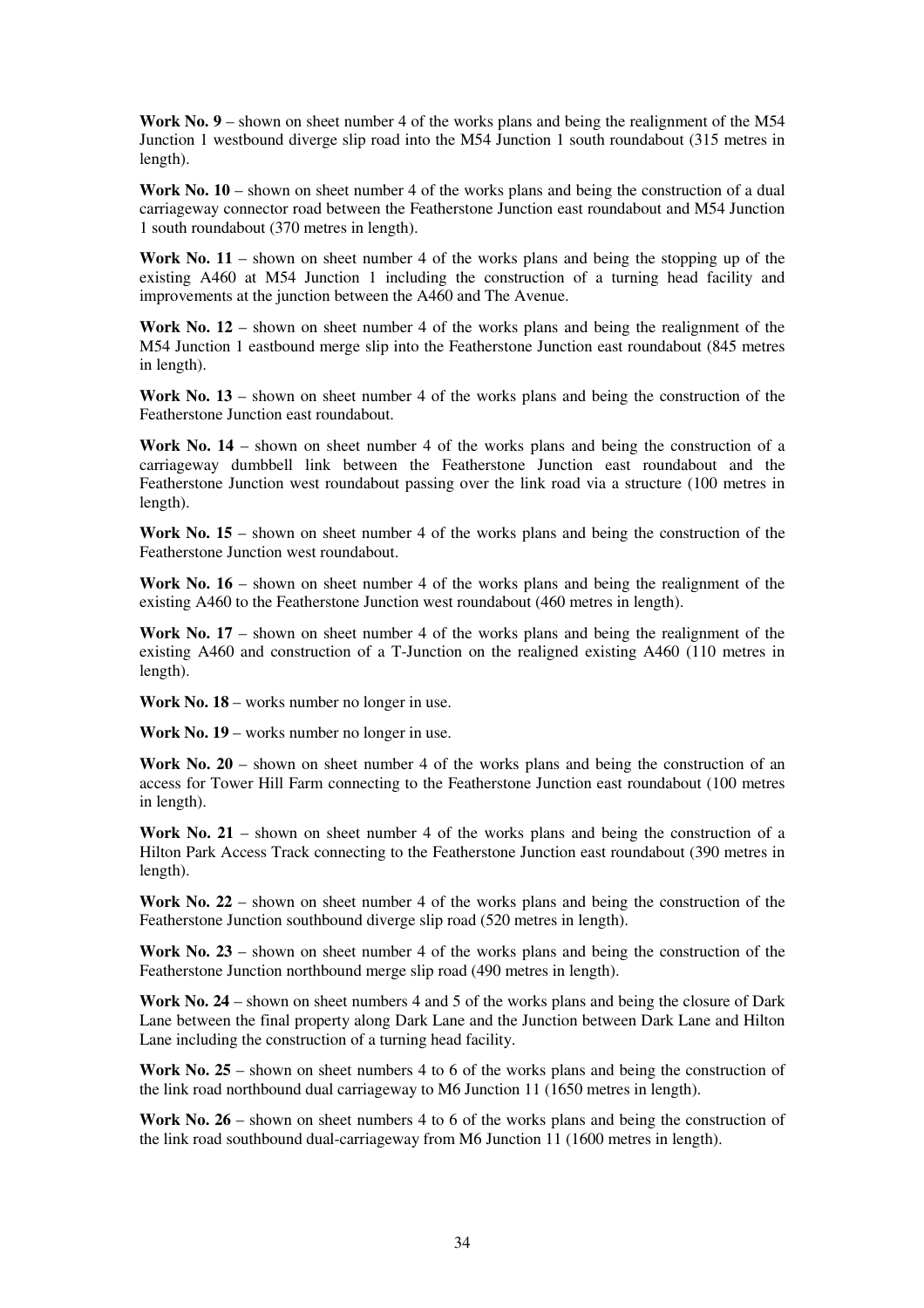**Work No. 27** – shown on sheet number 5 of the works plans and being the construction of a realigned Hilton Lane including a structure over the link road (300 metres in length).

**Work No. 28** – shown on sheet number 5 of the works plans and being the construction of an accommodation overbridge and realignment of access tracks to the south of Brookfield Farm (575 metres in length).

**Work No. 29** – shown on sheet number 6 of the works plans and being the realignment of the existing A460 to M6 Junction 11 (330 metres in length).

**Work No. 30** – shown on sheet number 6 of the works plans and being the realignment of Mill Lane (200 metres in length).

**Work No. 31** – shown on sheet number 4 of the works plans and being the construction of a new structure on the M54 at Junction 1 to facilitate the new junction arrangement under the motorway.

Work No. 32 – shown on sheet numbers 5 and 6 of the works plans and being the realignment of the M6 Junction 11 northbound diverge slip road (320 metres in length).

**Work No. 33** – shown on sheet number 6 of the works plans and being the realignment of the M6 Junction 11 northbound merge slip road (620 metres in length).

Work No. 34 – shown on sheet numbers 5 and 6 of the works plans and being the realignment of the M6 Junction 11 southbound merge slip road (610 metres in length).

**Work No. 35** – shown on sheet number 6 of the works plans and being the realignment of the M6 Junction 11 southbound diverge slip road (380 metres in length).

**Work No. 36** – shown on sheet number 6 of the works plans and being the demolition of the two existing structures at M6 Junction 11, removal of redundant sections of the existing circulatory carriageway and the construction of a new M6 Junction 11 circulatory carriageway, including the construction of two overbridges over the M6 and installation of five portal gantries around the circulatory carriageway and associated infrastructure works along the M6 carriageway to facilitate construction.

**Work No. 37** – shown on sheet number 6 of the works plans and being the realignment of the A462 to M6 Junction 11 (150 metres in length).

**Work No. 38** – shown on sheet number 6 of the works plans and being the realignment of the adjoining Wolverhampton Road to the realigned A462.

**Work No. 39** – shown on sheet number 6 of the works plans and being the realignment and widening of the A460 southbound by a single lane from the M6 Toll merge to M6 Junction 11 and widening of the A460 northbound by a single lane from M6 Junction 11 tapering back down to two lanes ahead of the M6 Toll overbridge.

**Work No. 40** – shown on sheet number 6 of the works plans and being the realignment of the adjoining Wolverhampton Road to the realigned A460.

**Work No. 41** – shown on sheet number 2 of the works plans and being the installation of a cantilever gantry at M54 Junction 2 in the eastbound verge and associated infrastructure works to facilitate construction.

**Work No. 42** – shown on sheet number 3 of the works plans and being the installation of a cantilever gantry in the existing M54 eastbound verge and associated infrastructure works to facilitate construction.

**Work No. 43** – shown on sheet number 3 of the works plans and being the installation of a cantilever gantry in the existing M54 eastbound verge and associated infrastructure works to facilitate construction.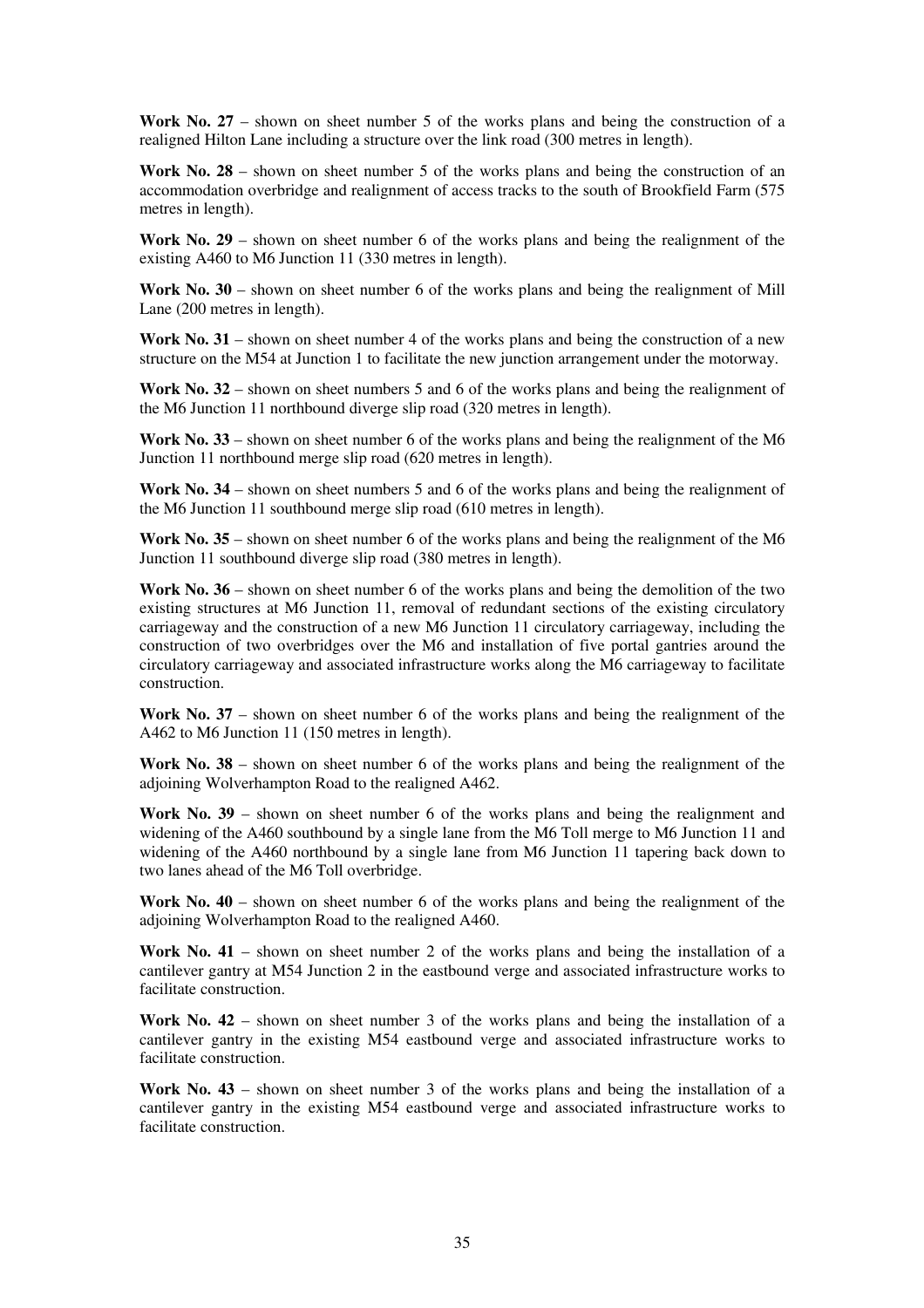**Work No. 44** – shown on sheet number 4 of the works plans and being the installation of a cantilever gantry on the M54 eastbound diverge slip road and associated infrastructure works to facilitate construction.

**Work No. 45** – shown on sheet number 4 of the works plans and being the construction of a culvert and realignment of Watercourse 2 in the vicinity of M54 Junction 1.

**Work No. 46** – shown on sheet number 4 of the works plans and being the construction of a culvert and realignment of Watercourse 3 adjacent to Dark Lane and associated works required to the existing drainage pools.

**Work No. 47** – shown on sheet number 5 of the works plans and being the construction of a culvert on Watercourse 4 adjacent to Brookfield Farm.

**Work No. 48** – shown on sheet number 6 of the works plans and being the construction of a structure under the link road on Watercourse 5 (Latherford Brook).

**Work No. 49** – shown on sheet number 6 of the works plans and being the alteration of a portal gantry across the M6 Junction 11 southbound merge and northbound diverge slip roads.

**Work No. 50** – shown on sheet number 6 of the works plans and being the alteration of a portal gantry over the M6 Junction 11 southbound diverge slip road.

Work No. 51 – shown on sheet number 7 of the works plans and being the alteration of a portal gantry along the M6 southbound.

**Work No. 52** – shown on sheet number 7 of the works plans and being the alteration of a portal gantry along the M6 southbound.

Work No. 53 – shown on sheet number 7 of the works plans and being the alteration of a portal along the M6 southbound.

**Work No. 54** – shown on sheet number 8 of the works plans and being the alteration of a portal gantry along the M6 southbound.

**Work No. 55A** – shown on sheet number 9 of the works plans and being the alteration of a cantilever gantry along the M6 southbound.

**Work No. 55B** – shown on sheet number 10 of the works plans and being the alteration of a cantilever gantry along the M6 southbound.

Work No. 55C – shown on sheet number 10 of the works plans and being the alteration of a cantilever gantry along the M6 southbound.

**Work No. 56** – shown on sheet number 3 of the works plans and being the installation of drainage attenuation and treatment systems to the north west of M54 Junction 1. Works to include the installation of a balancing pond to provide attenuation and treatment with a new outfall connection to the existing ditch. Access for maintenance to be constructed off Brookhouse Lane.

**Work No. 57** – shown on sheet number 4 of the works plans and being the installation of drainage attenuation and treatment systems to the north east of M54 Junction 1. Works to include the installation of a balancing pond to provide attenuation and treatment with a new outfall connection to Watercourse 2. Access for maintenance to be constructed off the dual carriageway connector road.

**Work No. 58** – shown on sheet number 4 of the works plans and being the installation of drainage attenuation and treatment systems to the east of the existing A460. Works to include the installation of a balancing pond to provide attenuation and treatment with a new outfall connection to the existing drainage network. Access for maintenance to be constructed off the existing A460.

Work No. 59 – shown on sheet number 5 of the works plans and being the installation of drainage attenuation and treatment systems to the south of Brookfield Farm. Works to include the installation of a balancing pond to provide attenuation and treatment with a new outfall connection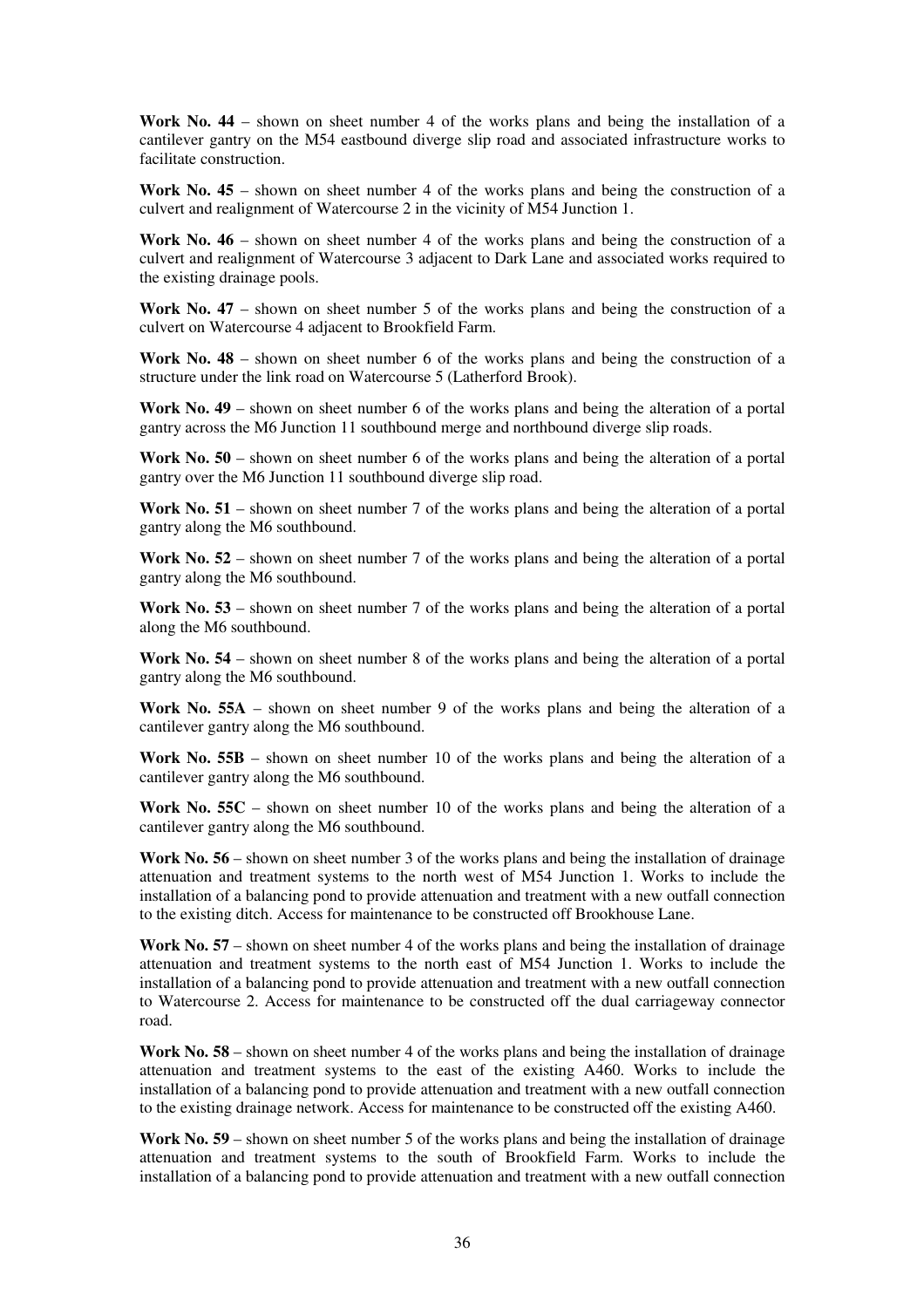to Watercourse 4. Access for maintenance to the balancing pond to be along existing track that connects to Hilton Lane and via new accommodation bridge.

**Work No. 60** – shown on sheet number 6 of the works plans and being the installation of drainage attenuation and treatment systems to the south of M6 Junction 11. Works to include the installation of a balancing pond to provide attenuation and treatment with new outfall connection into Watercourse 5 (Latherford Brook). Access for maintenance to be constructed off the realigned existing A460.

**Work No. 61** – shown on sheet number 4 of the works plans and being works to realign the existing Public Right of Way (bridleway) Featherstone 3 due to the construction of the new M54 Junction 1 (250 metres in length).

Work No. 62 – shown on sheet numbers 4 and 5 of the works plans and being the construction of a new Public Right of Way (bridleway) connection between Dark Lane and Hilton Lane (320 metres in length).

Work No.  $63$  – shown on sheet number 5 of the works plans and being works to realign the existing Public Right of Way (footway) Shareshill 5 due to the construction of the link road (260 metres in length).

**Work No. 64** – shown on sheet number 5 of the works plans and being works to realign the existing Public Right of Way (bridleway) Shareshill 1 due to the construction of the link road (750 metres in length).

Work No. 65 – shown on sheet number 6 of the works plans and being works to realign the existing Public Rights of Way (footway) Shareshill 4, Saredon 8 and Saredon 1R/2214 due to the construction of the link road (270 metres in length).

**Work No. 66** – shown on sheet number 6 of the works plans and being works to realign the existing Public Right of Way Saredon 13 due to the realignment of the existing A460 (250 metres in length).

Work No. 67 – shown on sheet number 4 of the works plans and being the diversion of utilities and associated infrastructure (including (i) electrical, (ii) telecommunications and (iii) potable water) to a new utilities corridor to the west of M54 Junction 1 (130 metres in length).

**Work No. 68** – shown on sheet number 4 of the works plans and being the diversion of a high pressure gas main and associated infrastructure due to the construction of the link road (1000 metres in length).

**Work No. 69** – shown on sheet numbers 4 and 5 of the works plans and being the diversion of a (i) water main, (ii) sewer, (iii) communications ducts and associated infrastructure due to the construction of the link road (500 metres in length).

**Work No. 70** – shown on sheet number 5 of the works plans and being the diversion of an overhead electricity cable and associated infrastructure due to the construction of the link road (220 metres in length).

**Work No. 71** – shown on sheet number 4 of the works plans and being the construction of a temporary site compound situated on land to the east of the existing A460 and the establishment of permanent environmental mitigation areas to the west of the link road including habitat creation (species rich grassland, woodland planting and individual trees) to mitigate for biodiversity loss.

Work No. 72 – shown on sheet number 6 of the works plans and being the construction of a temporary site compound situated on land to the north west of M6 Junction 11 and establishment of permanent environmental mitigation areas including species rich grassland, species rich hedgerow, ecology pond and individual trees to mitigate for biodiversity loss.

Work No. 73 – shown on sheet numbers 4 and 5 of the works plans and being the modification of the junction between the existing A460, New Road and Dark Lane and associated infrastructure including the removal of the right turn prohibition in to Dark Lane.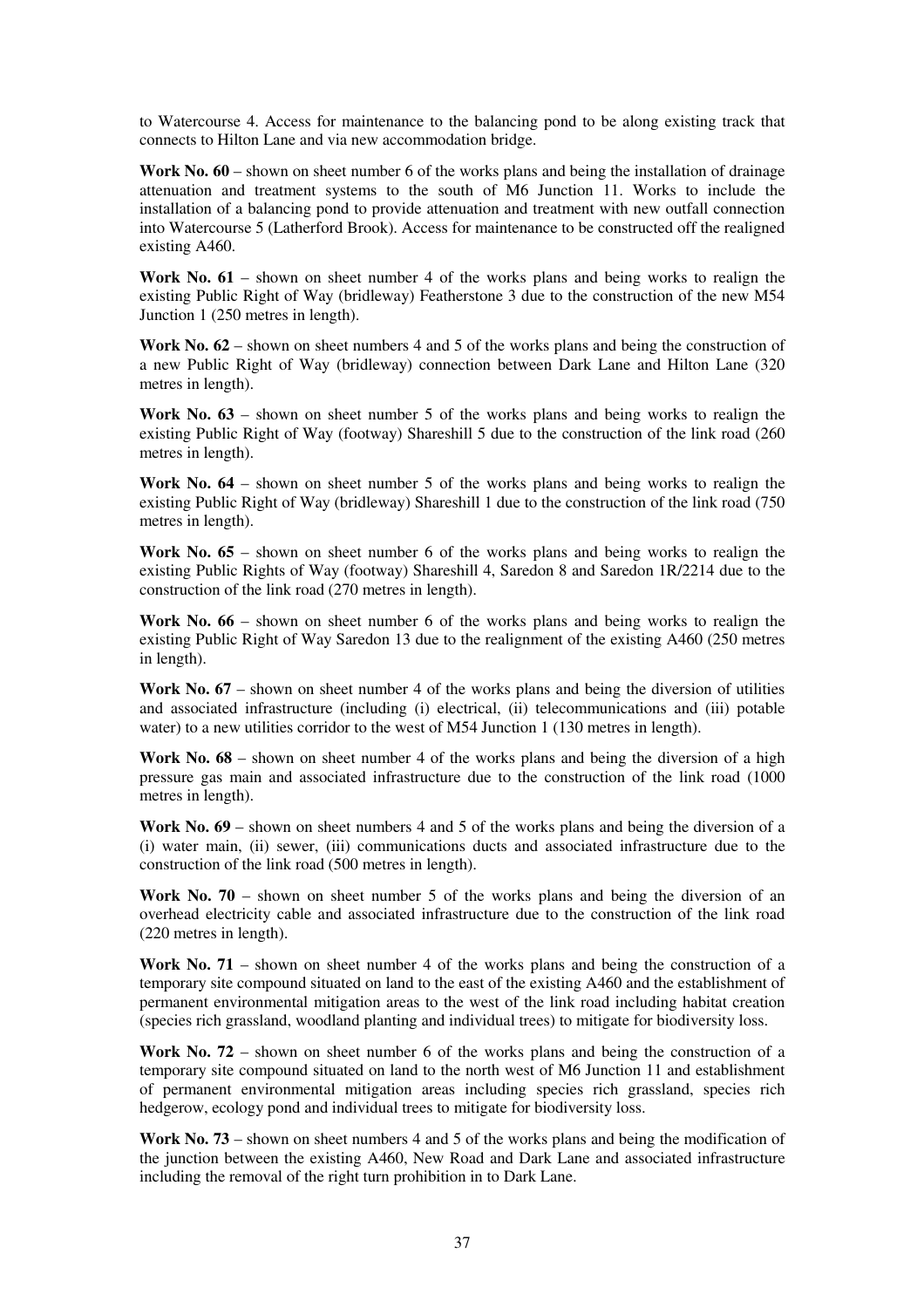**Work No. 74** – shown on sheet number 5 of the works plans and being the construction of a borrow pit including the excavation, working and restoration to win material required for the construction of the authorised development.

**Work No. 75** – shown on sheet number 3 of the works plans and being the establishment of environmental mitigation areas. Habitat creation (hedgerow and species rich grassland) to mitigate for biodiversity loss.

Work No. 76 – shown on sheet numbers 3 and 4 of the works plans and being the establishment of ancient woodland enhancement measures to compensate for ancient woodland loss.

**Work No. 77** – shown on sheet number 4 of the works plans and being the establishment of environmental mitigation areas between the free flow links. Habitat creation (woodland planting) to integrate the authorised development into the surrounding landscape and to mitigate for biodiversity loss.

**Work No. 78** – shown on sheet number 4 of the works plans and being the establishment of environmental mitigation. Habitat creation (ecology ponds and species rich grassland) to mitigate for biodiversity loss.

**Work No. 79** – shown on sheet number 4 of the works plans and being the establishment of environmental mitigation areas, habitat creation (woodland planting) for visual screening and to mitigate for biodiversity loss.

**Work No. 80** – shown on sheet number 4 of the works plans and being the establishment of environmental mitigation areas to the west of the link road. Habitat creation for visual screening and to mitigate for biodiversity loss and integrate the authorised development into the surrounding landscape. Woodland planting to screen views of the authorised development. Replacement of existing fence along Dark Lane.

**Work No. 81** – shown on sheet number 5 of the works plans and being the establishment of environmental mitigation to the west of the link road including habitat creation (woodland planting and ecology ponds) to mitigate for biodiversity loss.

Work No. 82 – shown on sheet number 5 of the works plans and being habitat creation (woodland planting) to the east of the link road to provide visual screening and to mitigate for biodiversity loss.

**Work No. 83** – shown on sheet numbers 5 and 6 of the works plans and being the establishment of environmental mitigation to the east of the link road. Habitat creation (woodland planting and ecology ponds) to mitigate for biodiversity loss and compensate for the loss of ancient woodland.

**Work No. 84** – shown on sheet numbers 5 and 6 of the works plans and being the establishment of woodland planting south of the M6 Junction 11 to compensate for the loss of ancient woodland.

**Work No. 85** – works number no longer in use.

Work No. 86 – shown on sheet numbers 4 and 5 of the works plans and being the establishment of woodland enhancement measures to compensate for biodiversity loss.

Work No. 87 – shown on sheet numbers 5 and 6 of the works plans and being the establishment of woodland enhancement measures to compensate for biodiversity loss.

**Work No. 88** – shown on sheet number 5 of the works plans and being the establishment of woodland planting south of the M6 Junction 11 to compensate for the loss of ancient woodland.

**Work No. 89** – shown on sheet number 6 of the works plans and being the establishment of ancient woodland enhancement measures to compensate for ancient woodland loss.

**Work No. 90** – shown on sheet number 4 of the works plans and being the construction of an access from the realigned existing A460 to the petrol station and local businesses situated on the existing A460.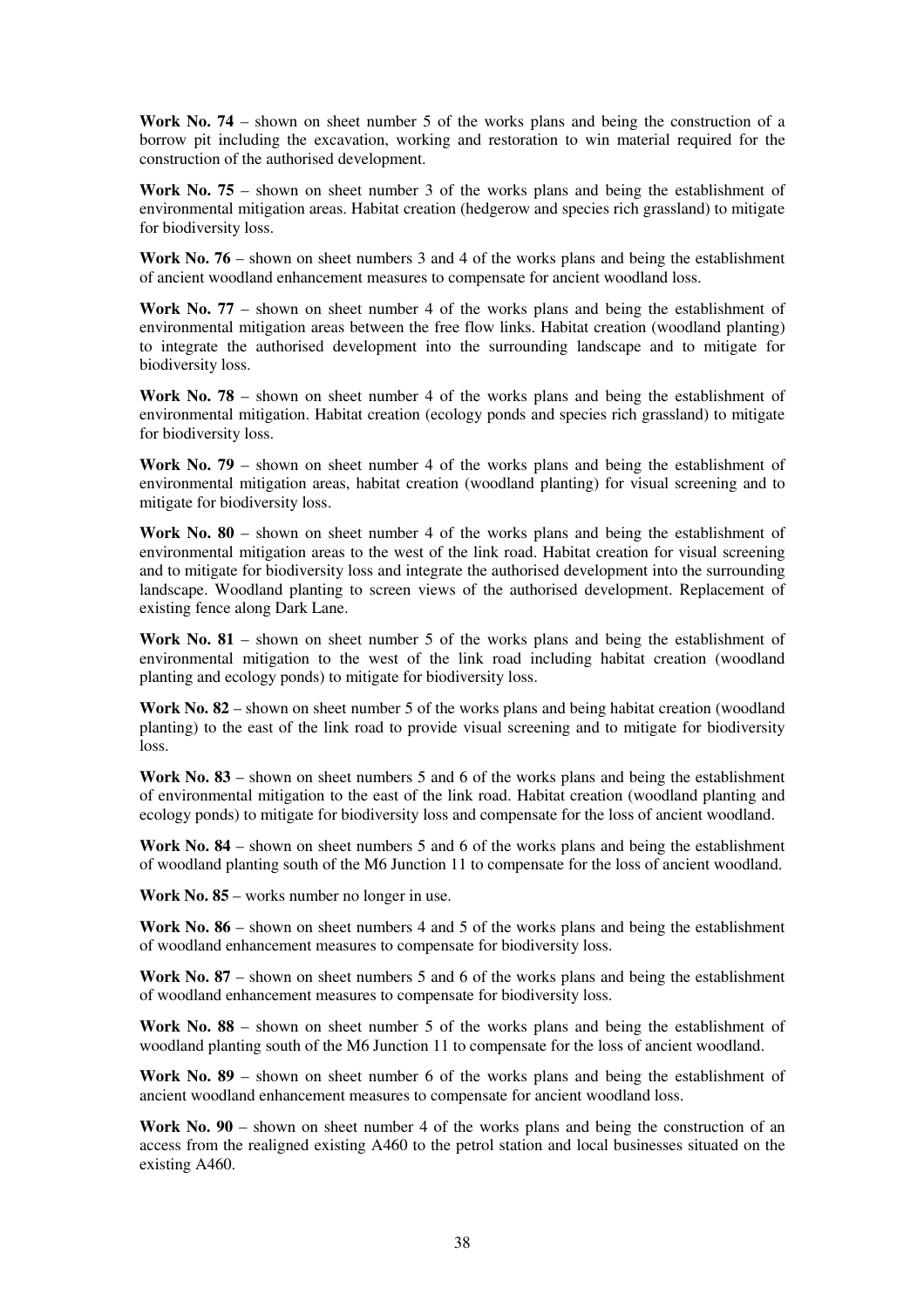**Work No. 91** – shown on sheet number 4 of the works plans and being the construction of a new public right of way (footpath) connection between the existing A460 and the Featherstone Junction west roundabout (150 metres in length).

In connection with the construction of any of those works, further development within the Order limits consisting of—

- (a) alteration of the layout of any street permanently or temporarily, including but not limited to increasing the width of the carriageway of the street by reducing the width of any kerb, footpath, footway, cycle track or verge within the street; altering the level or increasing the width of any such kerb, footpath, footway, cycle track or verge; and reducing the width of the carriageway of the street;
- (b) works required for the strengthening, improvement, maintenance, or reconstruction of any street;
- (c) works for the strengthening, alteration or demolition of any building;
- (d) ramps, means of access, non-motorised links, footpaths, footways, bridleways, cycle tracks and crossing facilities;
- (e) embankments, viaducts, aprons, abutments, shafts, foundations, retaining walls, drainage, outfalls, ditches, ponds, pollution control devices, wing walls, highway lighting, fencing and culverts;
- (f) street works, including breaking up or opening a street, or any sewer, drain or tunnel under it; tunnelling or boring under a street;
- (g) works to place, alter, divert, relocate, remove or maintain the position of apparatus, services, plant and other equipment in a street, or in other land, including mains, sewers, drains, pipes, lights and cables;
- (h) works to alter the course of, or otherwise interfere with a watercourse;
- (i) landscaping, noise barriers, works associated with the provision of ecological mitigation and other works to mitigate any adverse effects of the construction, maintenance or operation of the authorised development;
- (j) works for the benefit or protection of land affected by the authorised development;
- (k) works to place, alter, remove or maintain road furniture;
- (l) site preparation works, site clearance (including fencing, vegetation removal, demolition of existing structures and the creation of alternative footpaths); earthworks (including soils stripping and storage, site levelling);
- (m) the felling of trees and hedgerows;
- (n) establishment of site construction compounds, storage areas, temporary vehicle parking, construction fencing, perimeter enclosure, security fencing, construction related buildings, welfare facilities, construction lighting, haulage roads and other machinery, apparatus, works and conveniences;
- (o) provision of other works including pavement works, kerbing and paved areas works, signing, signals, gantries, road markings works, traffic management measures including temporary roads and such other works as are associated with the construction of the authorised development; and
- (p) such other works, working sites storage areas, works of demolition or works of whatever nature, as may be necessary or expedient for the purposes of, or for purposes associated with or ancillary to, the construction, operation or maintenance of the authorised development which do not give rise to any materially new or materially different environmental effects to those assessed in the environmental statement.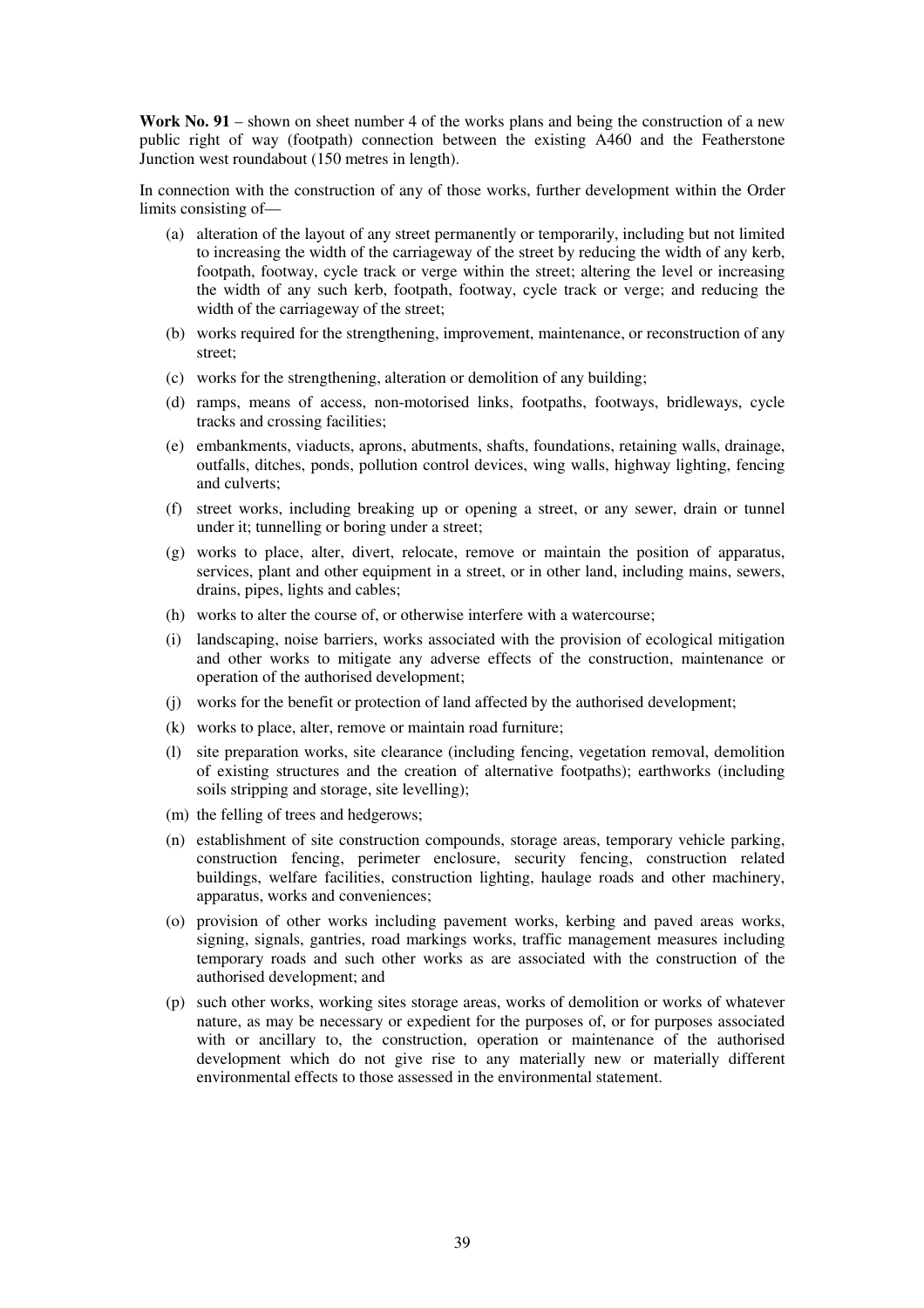# SCHEDULE 2 Article 3 REQUIREMENTS

### PART 1

#### REQUIREMENTS

#### *Interpretation*

**1.**—(1) In this Schedule—

"bank or public holiday" means Christmas Day, Good Friday or a bank holiday under section 1 (bank holidays) of the Banking and Financial Dealings Act 1971(**a**);

"contaminated land" has the same meaning as that given in section 78A of the Environmental Protection Act 1990(**b**);

"CEMP" means the construction environmental management plan;

"European protected species" has the same meaning as in regulations 42 (European protected species of animals) and 46 (European protected species of plants) of the Conservation of Habitats and Species Regulations 2017(**c**);

"HEMP" means the handover environmental management plan;

"lead local flood authority" has the same meaning as in the Flood and Water Management Act 2010(**d**);

"nationally protected species" means any species protected under the Wildlife and Countryside Act 1981(**e**);

"Natural England" means the body created by the Natural Environment and Rural Communities Act 2006(**f**) or any successor in function to it;

"OEMP" means the outline environmental management plan submitted with the application for this Order and certified as the OEMP by the Secretary of State for the purposes of this Order; and

"REAC" means the record of environmental actions and commitments (contained in the OEMP).

(2) With respect to any requirement which requires the authorised development to be carried out in accordance with the details or schemes or plans approved under this Schedule, the approved details or schemes or plans are taken to include any amendments that may subsequently be approved in writing.

#### *Time limits*

**2.** The authorised development must commence no later than the expiration of 5 years beginning with the date that this Order comes into force.

-

(**c**) S.I. 2017/1012.

<sup>(</sup>**a**) 1971 c. 80.

<sup>(</sup>**b**) 1990 c. 43. Section 78A was inserted by section 57 of the Environment Act 1995 (c. 25) and amended by section 86(2) of the Water Act 2003 (c. 37).

 $(d)$  2010 c. 29.

<sup>(</sup>**e**) 1981 c. 69.

<sup>(</sup>**f**) 2006 c. 16.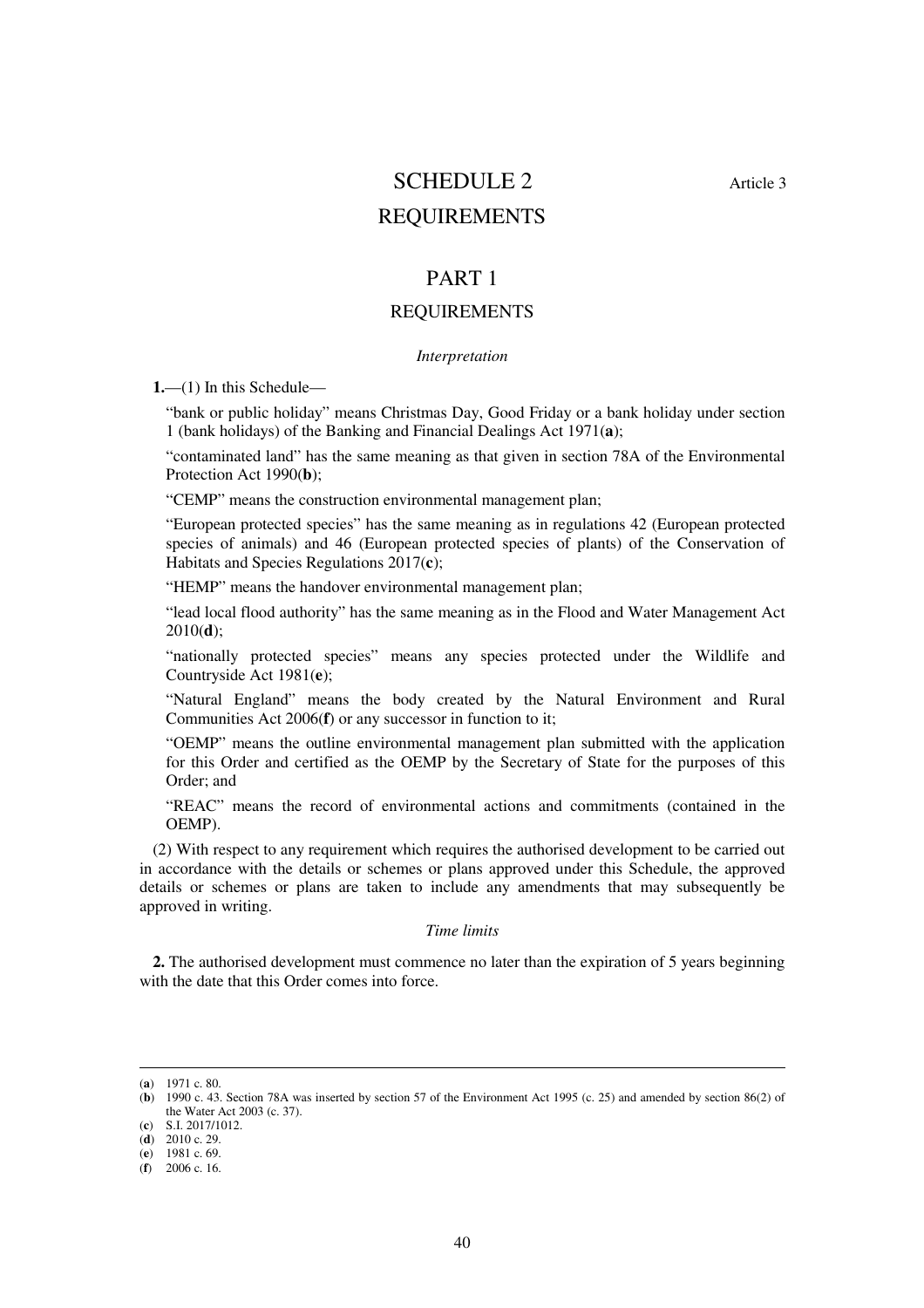#### *Detailed design*

**3.**—(1) The authorised development must be designed in detail and carried out in accordance with the preliminary scheme design shown on the works plans and engineering drawings and sections unless otherwise agreed in writing by the Secretary of State following consultation with the relevant planning authority and the relevant local highway authority on matters related to its functions, provided that the Secretary of State is satisfied that any amendments to the works plans and engineering drawings and sections showing departures from the preliminary scheme design would not give rise to any materially new or materially different environmental effects in comparison with those reported in the environmental statement.

(2) Where amended details are approved by the Secretary of State under sub-paragraph (1), those details are deemed to be substituted for the corresponding works plans and engineering drawings and sections and the undertaker must make those amended details available in electronic form for inspection by members of the public.

#### *Construction and handover environmental management plans*

**4.**—(1) No part of the authorised development is to commence until a CEMP, substantially in accordance with the OEMP, for that part has been submitted to and approved in writing by the Secretary of State, following consultation with the relevant planning authority and, to the extent that it relates to a matter relevant to its function, the relevant local highway authority, Natural England and the Environment Agency.

(2) The CEMP must be written in accordance with ISO14001 and must—

- (a) reflect the mitigation measures set out in the REAC;
- (b) contain a record of all sensitive environmental features that have the potential to be affected by the construction of the proposed development;
- (c) require adherence to working hours of 07:00–19:00 on Mondays to Fridays and 08:00– 16:00 on Saturday with no working on Sundays and bank or public holidays except for—
	- (i) 24 hours a day 7 days a week working to carry out the works at the M54 Junction 1 for a period of up to 3 weeks whilst the motorway is closed;
	- (ii) deliveries, movements to work, maintenance and general preparation works but not including running plant and machinery for a period of one hour either side of the above times;
	- (iii) night-time closures for road crossings and final surfacing tie-ins, and bridge demolition and installation;
	- (iv) any oversize deliveries or deliveries where daytime working would be excessively disruptive to normal traffic operation;
	- (v) junction works;
	- (vi) repair or maintenance of construction equipment;
	- (vii) removal of overhead power lines;
	- (viii) overnight traffic management measures;
		- (ix) works associated with traffic management and signal changes;
		- (x) cases of emergency; and
		- (xi) as otherwise agreed by the local authority in advance;
- (d) include the following management plans—
	- (i) Biosecurity Management Plan;
	- (ii) Site Waste Management Plan;
	- (iii) Emergency Preparedness and Response Plan;
	- (iv) Archaeological Management Plan;
	- (v) Archaeological Mitigation Strategy;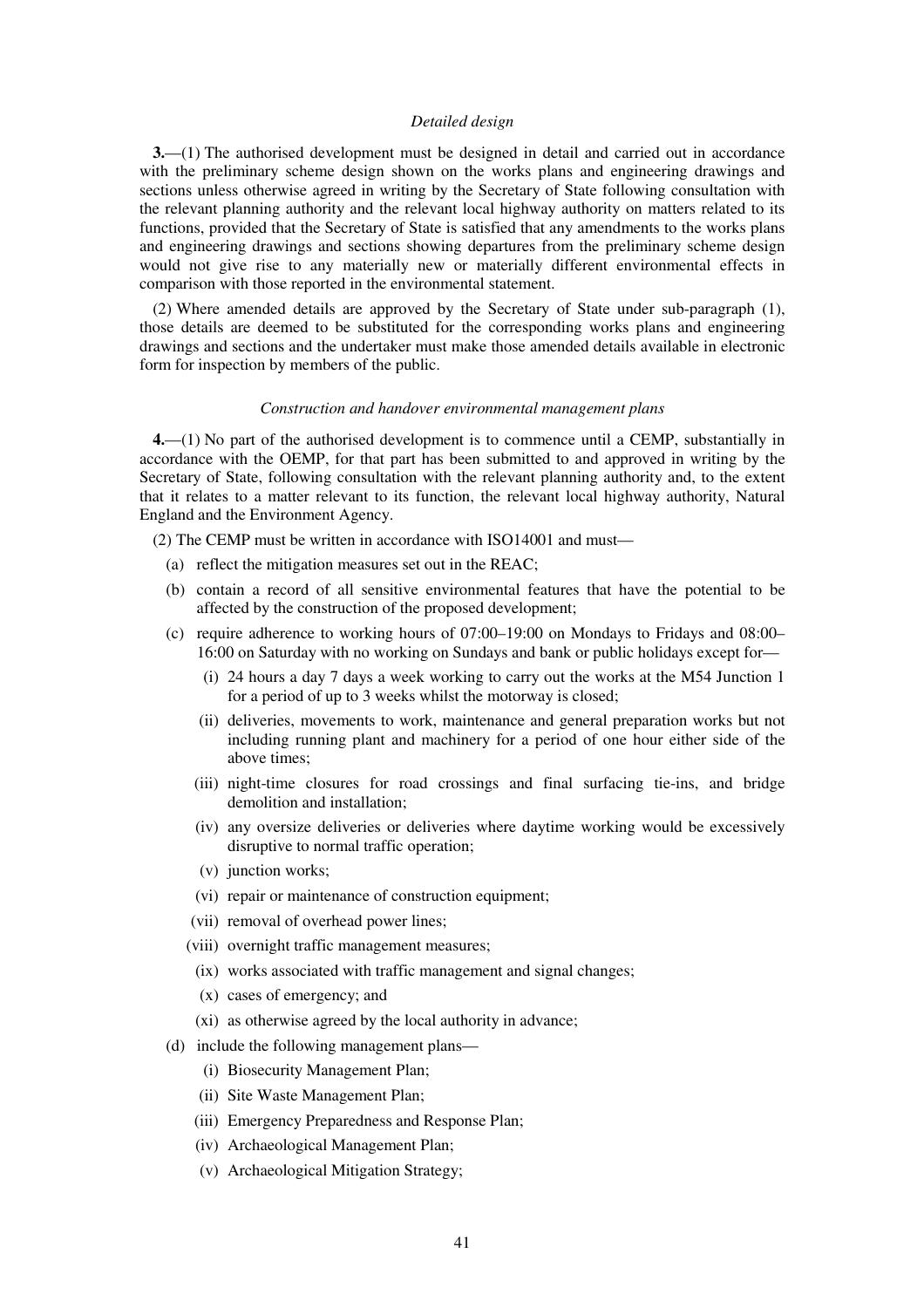- (vi) Arboricultural Mitigation Strategy;
- (vii) Fire Rescue and Translocation Strategy;
- (viii) Landscape and Ecology Management Plan;
	- (ix) Noise and Vibration Management Plan;
	- (x) Soil Management Strategy (including a Soil Management Plan and Soil Handling Strategy);
- (xi) Materials Management Plan;
- (xii) Asbestos Management Plan;
- (xiii) Water Management Plan; and
- (xiv) Traffic Management Plan (including a Site Access Plan, Site Travel Plan and Construction Workforce Travel Plan).

(3) The construction of the authorised development must be carried out in accordance with the approved CEMP.

(4) A HEMP must be developed and completed by the end of the construction, commissioning and handover stage of the authorised development, in accordance with the process set out in the approved CEMP.

(5) The HEMP must address the matters set out in the approved CEMP that are relevant to the operation and maintenance of the authorised development, and must contain—

- (a) the environmental information needed for the future maintenance and operation of the authorised development;
- (b) the long-term commitments to aftercare, monitoring and maintenance activities relating to the environmental features and mitigation measures that will be required to ensure the continued long-term effectiveness of the environmental mitigation measures and the prevention of unexpected environmental impacts during the operation of the authorised development; and
- (c) a record of the consents, commitments and permissions resulting from liaison with statutory bodies.

(6) The authorised development must be operated and maintained in accordance with the HEMP.

#### *Landscaping*

**5.**—(1) The authorised development must be landscaped in accordance with a landscaping scheme which sets out details of all proposed hard and soft landscaping works and which has been submitted to and approved in writing by the Secretary of State, following consultation with the relevant planning authority on matters related to its function.

(2) The landscaping scheme must reflect the mitigation measures set out in the REAC and must be based on the illustrative environmental masterplan annexed to the environmental statement.

(3) The landscaping scheme prepared under sub-paragraph (1) must include details of—

- (a) location, number, species mix, size and planting density of any proposed planting;
- (b) cultivation, importing of materials and other operations to ensure plant establishment;
- (c) existing trees to be retained, with measures for their protection during the construction period;
- (d) proposed finished ground levels; and
- (e) implementation timetables for all landscaping works.

(4) All landscaping works must be carried out to a reasonable standard in accordance with the relevant recommendations of appropriate British Standards or other recognised codes of good practice.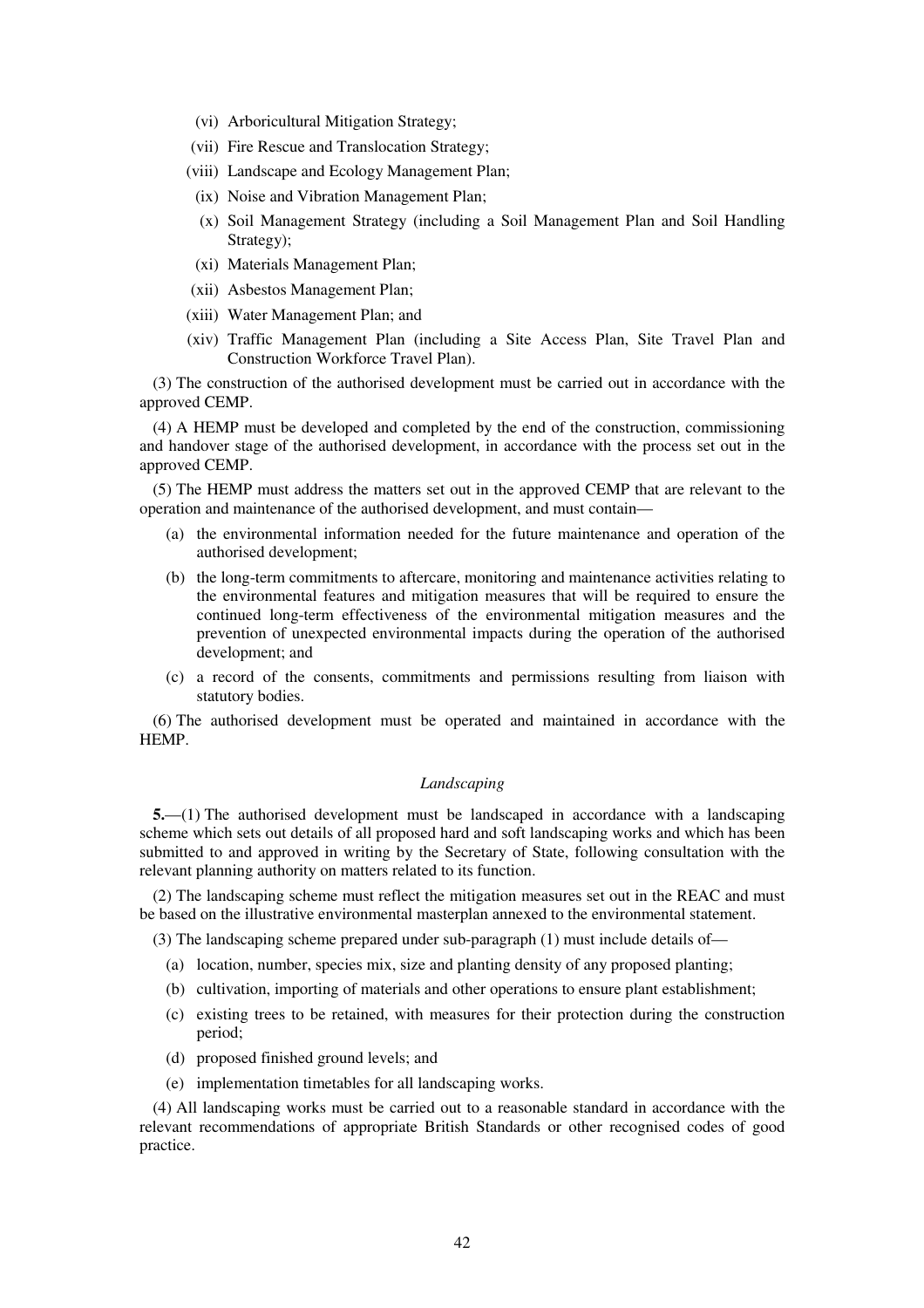(5) Any tree or shrub planted as part of the landscaping scheme that, within a period of 5 years after planting, is removed, dies or becomes in the opinion of the relevant planning authority, seriously damaged or diseased, must be replaced in the first available planting season with a specimen of the same species and size as that originally planted, unless the Secretary of State, following consultation with the relevant planning authority on matters related to its function, gives consent to a variation.

#### *Contaminated land and groundwater*

**6.**—(1) In the event that contaminated land, including groundwater, is found at any time when carrying out the authorised development which was not previously identified in the environmental statement, it must be reported as soon as reasonably practicable to the Secretary of State, the relevant planning authority and the Environment Agency, and the undertaker must complete a risk assessment of the contamination in consultation with the relevant planning authority and the Environment Agency.

(2) Where the undertaker determines that remediation of the contaminated land is necessary, a written scheme and programme for the remedial measures to be taken to render the land fit for its intended purpose must be submitted to and approved in writing by the Secretary of State, following consultation with the relevant planning authority on matters related to its function and the Environment Agency.

(3) Remediation must be carried out in accordance with the approved scheme and programme.

#### *Protected species*

**7.**—(1) No part of the authorised development is to commence until for that part final preconstruction survey work has been carried out to establish whether European or nationally protected species are present on any of the land affected or likely to be affected by any part of the relevant works, or in any of the trees and shrubs to be lopped or felled as part of the relevant works.

(2) Following pre-construction survey work or at any time when carrying out the authorised development, where—

- (a) a protected species is shown to be present, or where there is a reasonable likelihood of it being present;
- (b) application of the relevant assessment methods used in the environmental statement show that a significant effect is likely to occur which was not previously identified in the environmental statement; and
- (c) that effect is not addressed by any prior approved scheme of protection and mitigation established in accordance with this paragraph,

the relevant parts of the relevant works must cease until a scheme of protection and mitigation measures has been submitted to and approved in writing by the Secretary of State.

(3) The undertaker must consult with Natural England on the scheme referred to in subparagraph (2) prior to submission to the Secretary of State for approval, except where a suitably qualified and experienced ecologist, holding where relevant and appropriate a licence relating to the species in question, determines that the relevant works do not require a protected species licence.

(4) The relevant works under sub-paragraph (2) must be carried out in accordance with the approved scheme, unless otherwise agreed by the Secretary of State after consultation with Natural England, and under any necessary licences.

#### *Surface and foul water drainage*

**8.**—(1) No part of the authorised development is to commence until for that part written details of the surface and foul water drainage system, reflecting the mitigation measures set out in the REAC including means of pollution control, have been submitted and approved in writing by the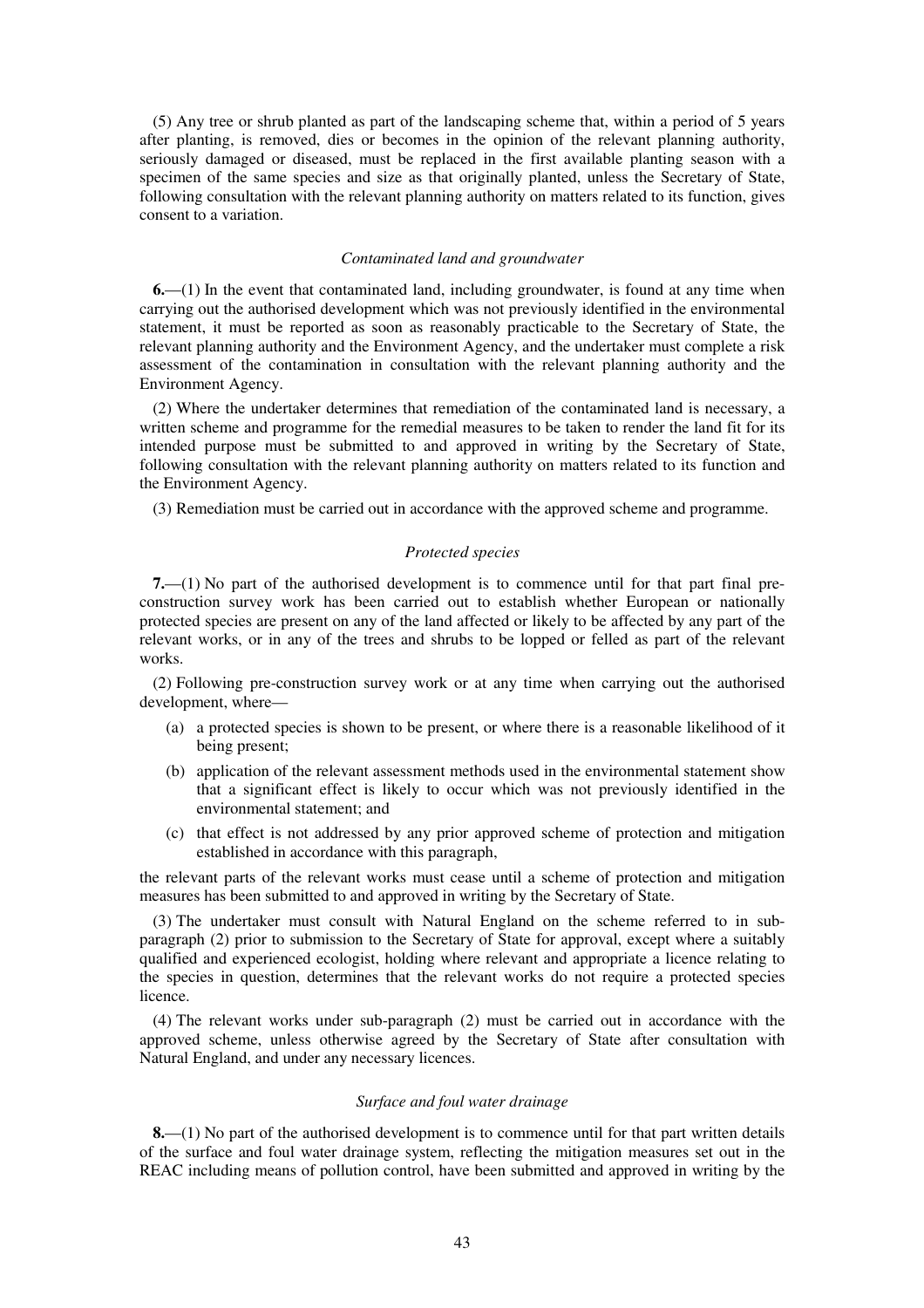Secretary of State following consultation with the relevant lead local flood authority and the Environment Agency on matters related to their functions.

(2) The surface and foul water drainage system must be constructed in accordance with the approved details, unless otherwise agreed in writing by the Secretary of State following consultation with the relevant lead local flood authority and the Environment Agency on matters related to their functions, provided that the Secretary of State is satisfied that any amendments to the approved details would not give rise to any materially new or materially different environmental effects in comparison with those reported in the environmental statement.

#### *Archaeological remains*

**9.**—(1) Any archaeological remains not previously identified which are revealed when carrying out the authorised development must be retained in situ and reported by way of a notice to the relevant planning authority as soon as reasonably practicable from the date they are identified.

(2) No construction operations are to take place within 10 metres of the remains referred to in sub-paragraph (1) for a period of 14 days from the date of any notice served under sub-paragraph (1) unless otherwise agreed in writing by the relevant planning authority.

(3) If the relevant planning authority determines in writing that the archaeological remains require further investigation, no construction operations are to take place within 10 metres of the remains until provision has been made for the further investigation and recording of the remains in accordance with details to be submitted in writing to, and approved in writing by, the relevant planning authority.

#### *Fencing*

**10.** Any permanent and temporary fencing and other means of enclosure for the authorised development must be constructed and installed in accordance with the OEMP except where any departures from the OEMP are agreed in writing by the Secretary of State in connection with the authorised development.

#### *Signage to Saredon Filling Station*

**11.** No part of the authorised development constituting Work No. 36 is to commence unless the undertaker has first consulted with the local highway authority and the proprietors of the Saredon Filling Station regarding a scheme for the signage regarding that Work. The written details regarding Work No. 36 must be submitted and approved in writing by the Secretary of State and must include provision of directional signage to the Saredon Filling Station and the approved signage must be installed in full in accordance with the approved details before the new M6 Junction 11 circulatory carriageway is open for traffic.

#### *Weight Restriction Warning Signs*

**12.** Before the authorised development is open for traffic, two warning signs, of the type shown in diagram 818.4 (S12-28-22) as shown in Figure 5-3 of Chapter 3 of the Traffic Signs Manual (Regulatory Signs 2019 Edition) (or any equivalent sign in a subsequent edition) must be installed at the junction of Cannock Road with the Featherston Junction west roundabout and at the junction of Cannock Road with the new M6 Junction 11 circulatory carriageway indicating warning of the weight restriction imposed by article 11(9) (classification of roads etc.) and those signs are to be maintained by the undertaker unless otherwise agreed in writing between the parties.

#### *Details of consultation*

**13.**—(1) With respect to any requirement which requires details to be submitted to the Secretary of State for approval under this Schedule following consultation with another party, the undertaker must provide that other party with not less than 14 days for any response to the consultation and the details submitted to the Secretary of State for approval must be accompanied by a summary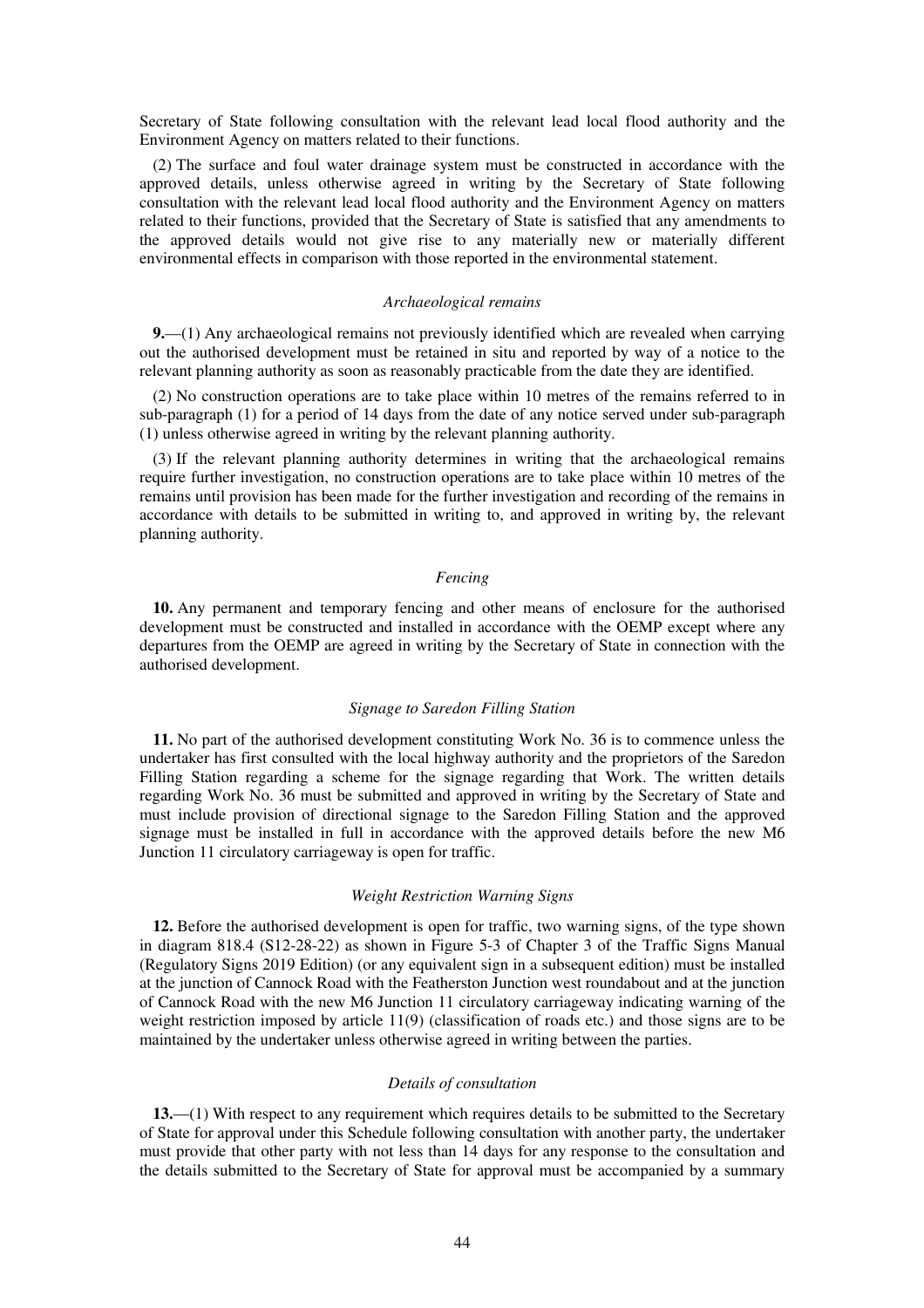report setting out the consultation undertaken by the undertaker to inform the details submitted and the undertaker's response to that consultation.

(2) At the time of submission to the Secretary of State for approval, the undertaker must provide a copy of the summary report referred to under sub-paragraph (1) to the relevant consultees referred to in the requirement in relation to which approval is being sought from the Secretary of State.

(3) The undertaker must ensure that any consultation responses are reflected in the details submitted to the Secretary of State for approval under this Schedule, but only where it is appropriate, reasonable and feasible to do so, taking into account considerations including, but not limited to, cost and engineering practicality.

(4) Where the consultation responses are not reflected in the details submitted to the Secretary of State for approval, the undertaker must state in the summary report referred to under subparagraph (1) the reasons why the consultation responses have not been reflected in the submitted details.

## PART 2

#### PROCEDURE FOR DISCHARGE OF REQUIREMENTS

#### *Applications made under requirements*

**14.**—(1) Where an application has been made to the Secretary of State for any consent, agreement or approval required by a requirement (including consent, agreement or approval in respect of part of a requirement) included in this Order the Secretary of State must give notice to the undertaker of the decision on the application within a period of 8 weeks beginning with—

- (a) the day immediately following that on which the application is received by the Secretary of State;
- (b) the day immediately following that on which further information has been supplied by the undertaker under paragraph 15 (further information); or
- (c) such longer period as may be agreed between the parties.

(2) Subject to sub-paragraphs (3) and (4), in the event that the Secretary of State does not determine an application within the period set out in sub-paragraph (1), the Secretary of State is taken to have granted all parts of the application (without any condition or qualification at the end of that period).

(3) Where the Secretary of State requests further information pursuant to paragraph 15, and no further information has been submitted eight weeks from that day immediately following that on which the application was received by the Secretary of State, the application or (if applicable) the part of the application to which the request for further information relates is taken to have been refused by the Secretary of State.

(4) Where—

- (a) an application has been made to the Secretary of State for any consent, agreement or approval required by a requirement included in this Order;
- (b) the Secretary of State does not determine such application within the period set out in sub-paragraph (1); and
- (c) the application is accompanied by a report from a body required to be consulted by the undertaker under the requirement that considers it likely that the subject matter of the application would give rise to any materially new or materially different environmental effects in comparison with those reported in the environmental statement,

the application is taken to have been refused by the Secretary of State at the end of that period.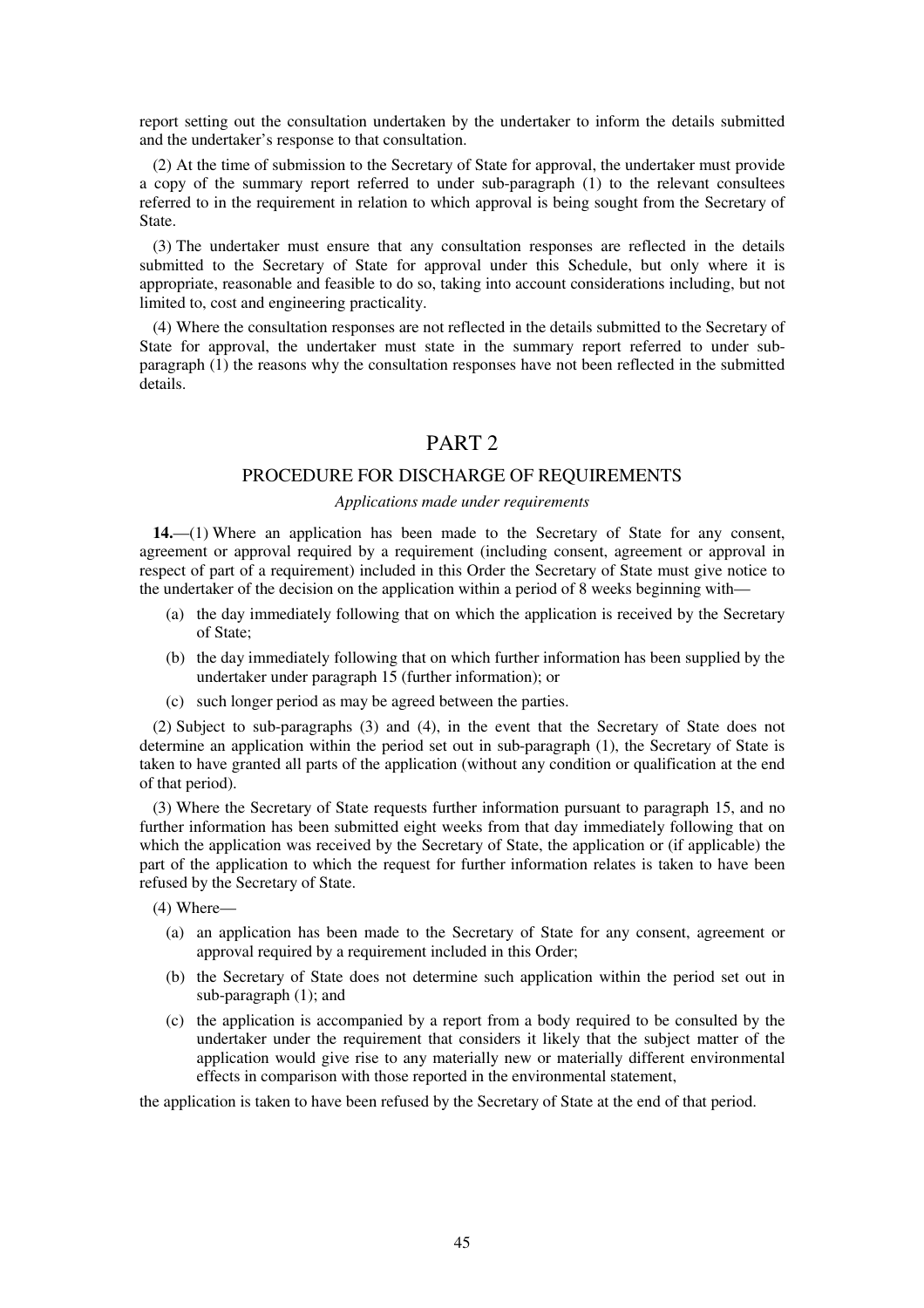#### *Further information*

**15.**—(1) In relation to any part of an application made under this Schedule, the Secretary of State has the right to request such further information from the undertaker as is necessary to enable the Secretary of State to consider the application.

(2) In the event that the Secretary of State considers such further information to be necessary the Secretary of State must, within 21 business days of receipt of the application, notify the undertaker in writing specifying the further information required and (if applicable) to which part of the application it relates. In the event that the Secretary of State does not give such notification within that 21 business day period the Secretary of State is deemed to have sufficient information to consider the application and is not subsequently entitled to request further information without the prior agreement of the undertaker.

(3) Where further information is requested under this paragraph in relation to part only of an application, that part is treated as a separate application from the remainder of the application for the purposes of calculating the time periods referred to in paragraph 14 (applications made under requirements) and in this paragraph.

(4) In this paragraph, "business day" means a day other than Saturday, Sunday or bank or public holiday.

#### *Anticipatory steps towards compliance with any requirement*

**16.** If before the coming into force of this Order the undertaker or any other person has taken any steps that were intended to be steps towards compliance with any provision of Part I of this Schedule, those steps may be taken into account for the purpose of determining compliance with that provisions if they would have been valid steps for that purpose had they been taken after this Order came into force.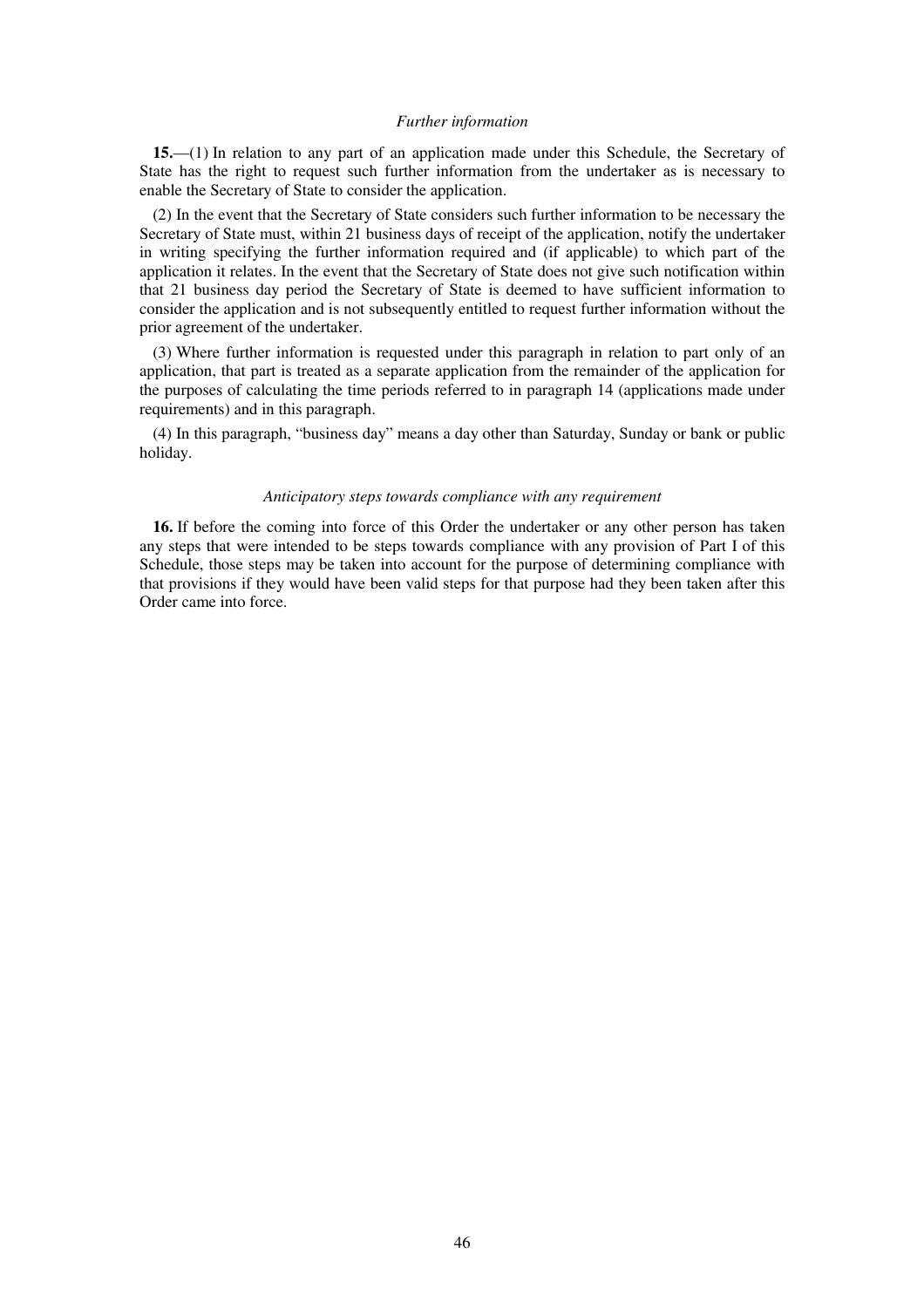# SCHEDULE 3 Articles 11 and 15

# CLASSIFICATION OF ROADS, ETC.

# PART 1

## SPECIAL ROADS

| $\left(1\right)$                             | (2)                                             |  |
|----------------------------------------------|-------------------------------------------------|--|
| Road                                         | Extent                                          |  |
| Proposed M54 Junction 1 free-flowing         | Between points 3/2 on sheet 3 and point 4/35    |  |
| eastbound link                               | on sheet 4 of the classification of roads plans |  |
| Proposed M54 Junction 1 free-flowing         | Between points 3/1 on sheet 3 and point 4/36    |  |
| westbound link                               | on sheet 4 of the classification of roads plans |  |
| Proposed Featherstone Junction northbound    | Between points 4/1 on sheet 4 and point 4/2 on  |  |
| diverge slip road                            | sheet 4 of the classification of roads plans    |  |
| Proposed M54 Junction 1 westbound merge      | Between points 4/4 on sheet 4 and point 4/3 on  |  |
| slip road                                    | sheet 4 of the classification of roads plans    |  |
| Proposed realigned M54 Junction 1 westbound  | Between points 4/8 on sheet 4 and point 4/9 on  |  |
| diverge slip road                            | sheet 4 of the classification of roads plans    |  |
| Proposed realigned M54 Junction 1 eastbound  | Between points 4/14 on sheet 4 and point 4/15   |  |
| merge slip road                              | on sheet 4 of the classification of roads plans |  |
| Proposed realigned M6 Junction 11 northbound | Between points 6/10 on sheet 6 and point 6/11   |  |
| merge slip road                              | on sheet 6 of the classification of roads plans |  |
| Proposed realigned M6 Junction 11 southbound | Between points 6/12 on sheet 6 and point 6/13   |  |
| diverge slip road                            | on sheet 6 of the classification of roads plans |  |
| Proposed realigned M6 Junction 11 southbound | Between points 5/8 on sheet 5 and point 6/14    |  |
| merge slip road                              | on sheet 6 of the classification of roads plans |  |
| Proposed realigned M6 Junction 11 northbound | Between points 6/8 on sheet 6 and point 6/9 on  |  |
| diverge slip road                            | sheet 6 of the classification of roads plans    |  |

# PART 2

## TRUNK ROADS

| (1)                                                            | (2)                                                                                              |
|----------------------------------------------------------------|--------------------------------------------------------------------------------------------------|
| Road                                                           | Extent                                                                                           |
| Proposed Featherstone Junction west                            | Reference point 4/23 on sheet 4 of the                                                           |
| roundabout                                                     | classification of roads plans                                                                    |
| Proposed Featherstone Junction overbridge                      | Between points 4/21 on sheet 4 and point 4/22<br>on sheet 4 of the classification of roads plans |
| Proposed Featherstone Junction northbound<br>merge slip road   | Between points 4/31 on sheet 4 and point 4/32<br>on sheet 4 of the classification of roads plans |
| Proposed Featherstone Junction southbound<br>diverge slip road | Between points 4/33 on sheet 4 and point 4/34<br>on sheet 4 of the classification of roads plans |
| Proposed realigned A460 south                                  | Between points 4/5 on sheet 4 and point 4/6 on<br>sheet 4 of the classification of roads plans   |
| Proposed M54 Junction 1 south roundabout                       | Reference point 4/7 on sheet 4 of the<br>classification of roads plans                           |
| Proposed south-east roundabout connector                       | Between points 4/10 on sheet 4 and point 4/11                                                    |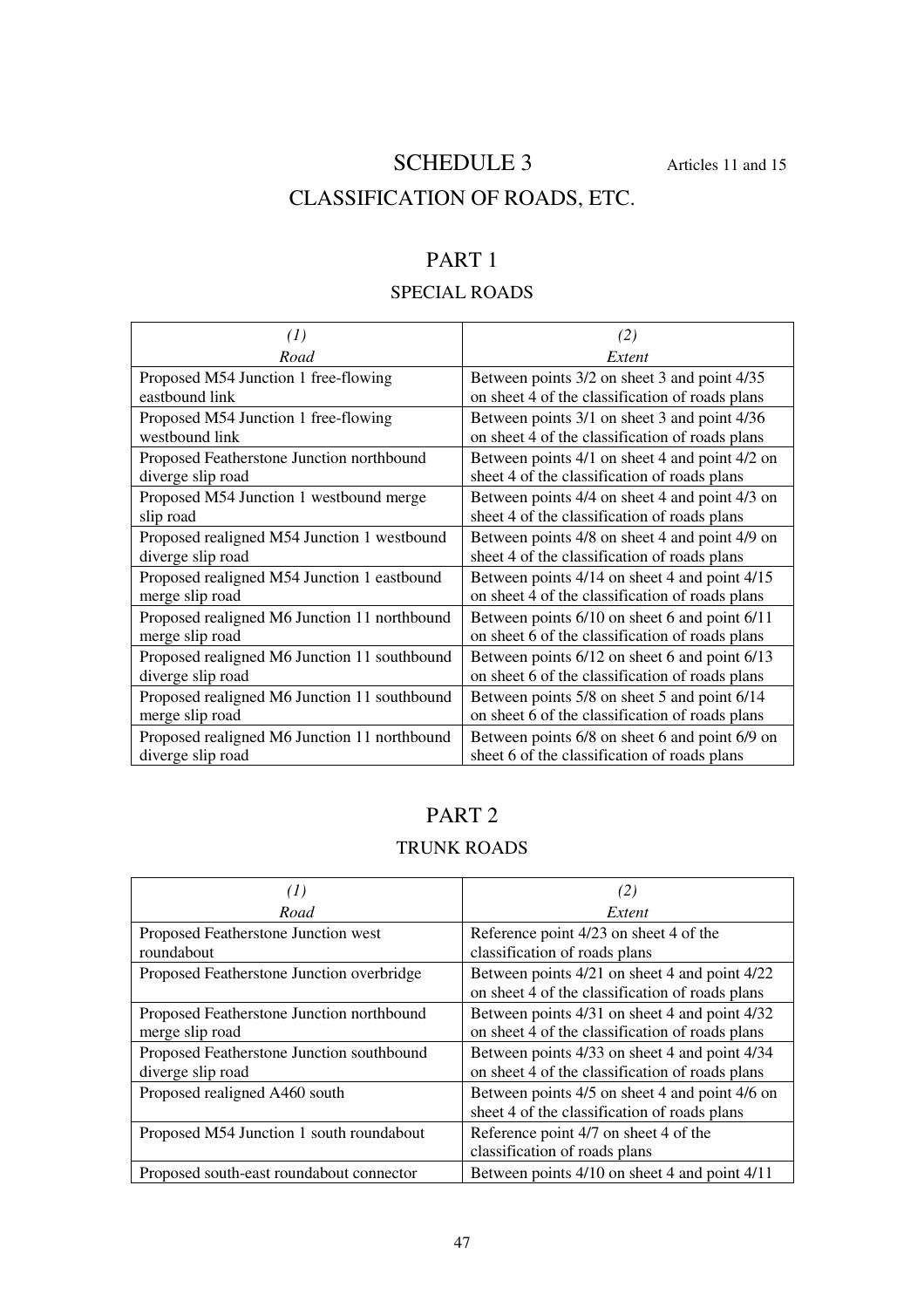| (1)                                                                 | (2)                                                                                              |  |
|---------------------------------------------------------------------|--------------------------------------------------------------------------------------------------|--|
| Road                                                                | Extent                                                                                           |  |
|                                                                     | on sheet 4 of the classification of roads plans                                                  |  |
| Proposed Featherstone Junction east<br>roundabout                   | Reference point 4/18 on sheet 4 of the<br>classification of roads plans                          |  |
| Proposed dual-carriageway mainline link -<br>northbound carriageway | Between points 4/35 on sheet 4 and point 6/1<br>on sheet 6 of the classification of roads plans  |  |
| Proposed dual-carriageway mainline link -<br>southbound carriageway | Between points 4/36 on sheet 4 and point 6/2<br>on sheet 6 of the classification of roads plans  |  |
| Proposed Junction 11 roundabout                                     | Reference point 6/7 on sheet 6 of the<br>classification of roads plans                           |  |
| Proposed realigned A460                                             | Between points 6/15 on sheet 6 and point 6/16<br>on sheet 6 of the classification of roads plans |  |
| Proposed realigned A462                                             | Between points 6/17 on sheet 6 and point 6/18<br>on sheet 6 of the classification of roads plans |  |

## CLASSIFIED ROADS

| (1)                            | (2)                                                                                              |
|--------------------------------|--------------------------------------------------------------------------------------------------|
| Road                           | Extent                                                                                           |
| Proposed realigned A460 north  | Between points 4/24 on sheet 4 and point 4/25<br>on sheet 4 of the classification of roads plans |
| Existing A460                  | Between points 4/25 on sheet 4 and point 6/3<br>on sheet 6 of the classification of roads plans  |
| Proposed realigned Hilton Lane | Between points 5/1 on sheet 5 and point 5/2 on<br>sheet 5 of the classification of roads plans   |
| Proposed realigned A460        | Between points 6/3 on sheet 6 and point 6/4 on<br>sheet 6 of the classification of roads plans   |

# PART 4

## UNCLASSIFIED ROADS

| (1)                                           | (2)                                             |  |
|-----------------------------------------------|-------------------------------------------------|--|
| Road                                          | Extent                                          |  |
| Connection from proposed realigned A460       | Between points 4/26 and point 4/27 and 4/28 on  |  |
| north to existing A460                        | sheet 4 of the classification of roads plans    |  |
| Link between proposed realigned A460 north    | Between points 4/39 and point 4/40 on sheet 4   |  |
| and connection from proposed realigned A460   | of the classification of roads plans            |  |
| north to existing A460                        |                                                 |  |
| Dark Lane                                     | Between points 4/37 on sheet 4 and point 4/38   |  |
|                                               | on sheet 4 of the classification of roads plans |  |
| Realigned Mill Lane                           | Between points 6/5 on sheet 6 and point 6/6 on  |  |
|                                               | sheet 6 of the classification of roads plans    |  |
| Proposed connection to Wolverhampton Road     | Between points 6/19 on sheet 6 and point 6/20   |  |
|                                               | on sheet 6 of the classification of roads plans |  |
| Proposed connection to A460 north of Junction | Between points 6/21 on sheet 6 and point 6/22   |  |
|                                               | on sheet 6 of the classification of roads plans |  |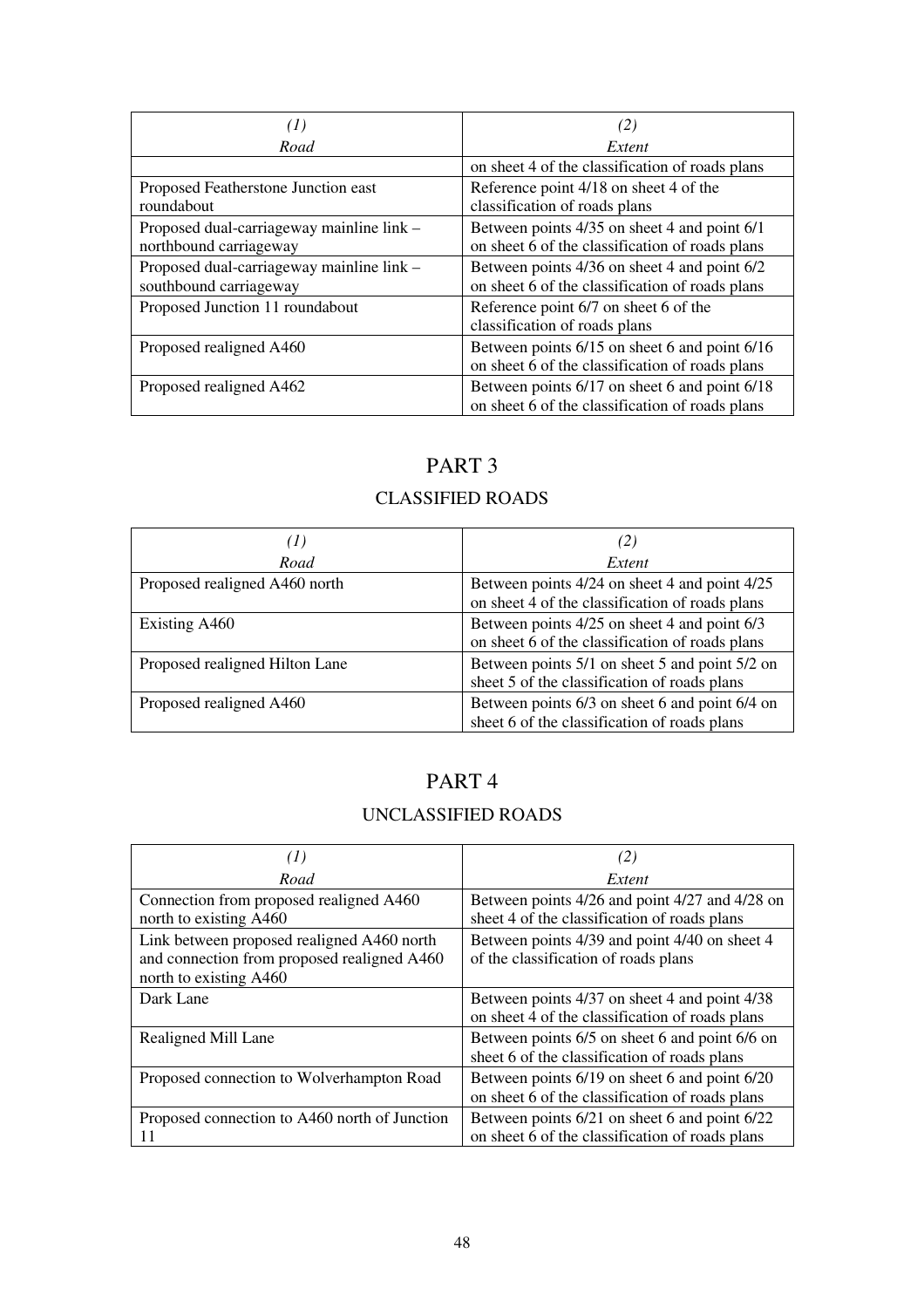## SPEED LIMITS: NEW ROADS

| (1)                                                                                   | (2)                |
|---------------------------------------------------------------------------------------|--------------------|
| Road name and description                                                             | <b>Speed Limit</b> |
| Proposed M54 Junction 1 free-flowing                                                  | 70 miles per hour  |
| eastbound link                                                                        |                    |
| From the M54 along its length to where it                                             |                    |
| meets the proposed dual-carriageway mainline                                          |                    |
| link for a total distance of 915m                                                     |                    |
| As shown on sheet 3 and 4 of the traffic                                              |                    |
| regulation measures plans                                                             |                    |
| Proposed M54 Junction 1 free-flowing                                                  | 70 miles per hour  |
| westbound link                                                                        |                    |
| From the proposed dual-carriageway mainline                                           |                    |
| link along its length to where it meets the M54                                       |                    |
| for a total distance of 1560m                                                         |                    |
| As shown on sheet 3 and 4 of the traffic                                              |                    |
| regulation measures plans<br>Proposed Featherstone Junction northbound                |                    |
| diverge slip road                                                                     | 70 miles per hour  |
| From the proposed dual-carriageway mainline                                           |                    |
| link along its length to where it meets the M54                                       |                    |
| for a total distance of 585m                                                          |                    |
| As shown on sheet 3 and 4 of the traffic                                              |                    |
| regulation measures plans                                                             |                    |
| Proposed M54 Junction 1 westbound merge                                               | 70 miles per hour  |
| slip road                                                                             |                    |
| From the Proposed M54 Junction 1 free-                                                |                    |
| flowing eastbound link along its length to                                            |                    |
| where it meets the proposed Featherstone                                              |                    |
| Junction west roundabout for a total distance of<br>333m                              |                    |
| As shown on sheet 4 of the traffic regulation                                         |                    |
| measures plans                                                                        |                    |
| Proposed realigned M54 Junction 1 westbound                                           | 70 miles per hour  |
| diverge slip road                                                                     |                    |
| From the proposed M54 Junction 1 south                                                |                    |
| roundabout along its length to a point 285m                                           |                    |
| from where it meets the M54 for a total                                               |                    |
| distance of 327m                                                                      |                    |
| As shown on sheet 4 of the traffic regulation                                         |                    |
| measures plans                                                                        |                    |
| Proposed Realigned M54 Junction 1 eastbound                                           | 70 miles per hour  |
| merge slip road                                                                       |                    |
| From the proposed Featherstone Junction east                                          |                    |
| roundabout along its length to where it meets<br>the M54 for a total distance of 825m |                    |
|                                                                                       |                    |
| As shown on sheet 4 of the traffic regulation<br>measures plans                       |                    |
| Proposed Featherstone Junction west                                                   | 40 miles per hour  |
| roundabout                                                                            |                    |
| As shown on sheet 4 of the traffic regulation                                         |                    |
| measures plans                                                                        |                    |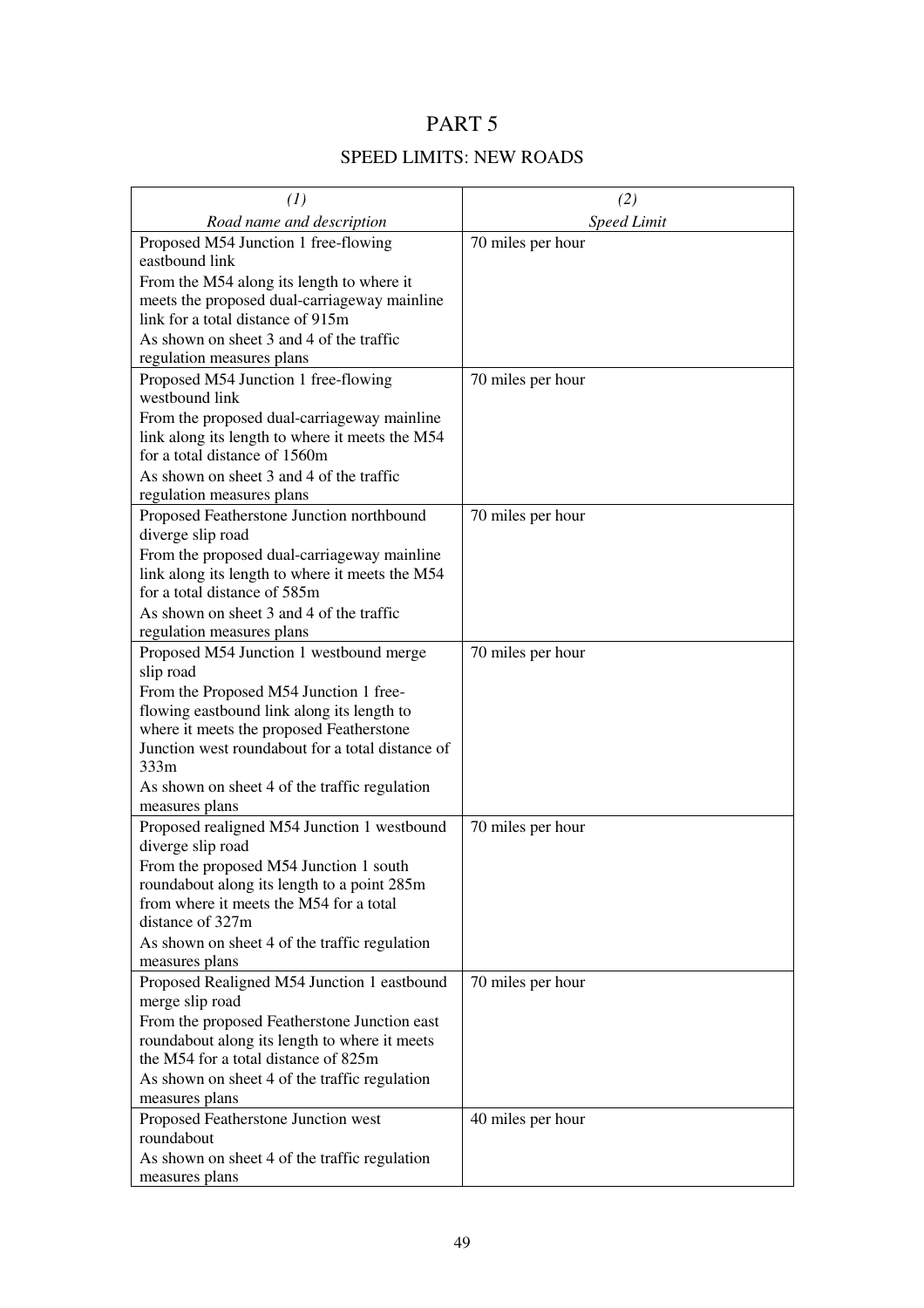| (1)                                                                          | (2)                |
|------------------------------------------------------------------------------|--------------------|
| Road name and description                                                    | <b>Speed Limit</b> |
| Proposed Featherstone Junction overbridge                                    | 40 miles per hour  |
| From the proposed Featherstone Junction east                                 |                    |
| roundabout along its length to where it meets                                |                    |
| the proposed Featherstone Junction west                                      |                    |
| roundabout for a total distance of 100m                                      |                    |
| As shown on sheet 4 of the traffic regulation                                |                    |
| measures plans                                                               |                    |
| Proposed Featherstone Junction northbound                                    | 70 miles per hour  |
| merge slip road<br>From the proposed Featherstone Junction west              |                    |
| roundabout along its length to where it meets                                |                    |
| the proposed dual-carriageway mainline link                                  |                    |
| for a total distance of 480m                                                 |                    |
| As shown on sheet 4 of the traffic regulation                                |                    |
| measures plans                                                               |                    |
| Proposed Featherstone Junction southbound                                    | 70 miles per hour  |
| diverge slip road                                                            |                    |
| From the proposed Featherstone Junction east                                 |                    |
| roundabout along its length to where it meets                                |                    |
| the proposed dual-carriageway mainline link                                  |                    |
| for a total of 515m                                                          |                    |
| As shown on sheet 4 of the traffic regulation<br>measures plans              |                    |
| Proposed realigned A460 south                                                | 40 miles per hour  |
| From the proposed M54 Junction 1 south                                       |                    |
| roundabout along its length to a point 70m from                              |                    |
| the Hilton Cross roundabout for a total distance                             |                    |
| of 190m                                                                      |                    |
| As shown on sheet 4 of the traffic regulation                                |                    |
| measures plans                                                               |                    |
| Proposed M54 Junction 1 south roundabout                                     | 40 miles per hour  |
| As shown on sheet 4 of the traffic regulation                                |                    |
| measures plans                                                               |                    |
| Proposed south-east roundabout connector                                     | 40 miles per hour  |
| From the proposed Featherstone Junction east                                 |                    |
| roundabout along its length to where it meets                                |                    |
| the proposed M54 Junction 1 south roundabout<br>for a total distance of 380m |                    |
| As shown on sheet 4 of the traffic regulation                                |                    |
| measures plans                                                               |                    |
| Proposed Featherstone Junction east                                          | 40 miles per hour  |
| roundabout                                                                   |                    |
| As shown on sheet 4 of the traffic regulation                                |                    |
| measures plans                                                               |                    |
| Proposed realigned A460 north                                                | 30 miles per hour  |
| From the proposed Featherstone Junction west                                 |                    |
| roundabout along its length to where it meets                                |                    |
| the junction with Dark Lane and The Avenue<br>for a total distance of 462m   |                    |
|                                                                              |                    |
| As shown on sheet 4 of the traffic regulation<br>measures plans              |                    |
| Connection from proposed realigned A460                                      | 30 miles per hour  |
| north to existing A460                                                       |                    |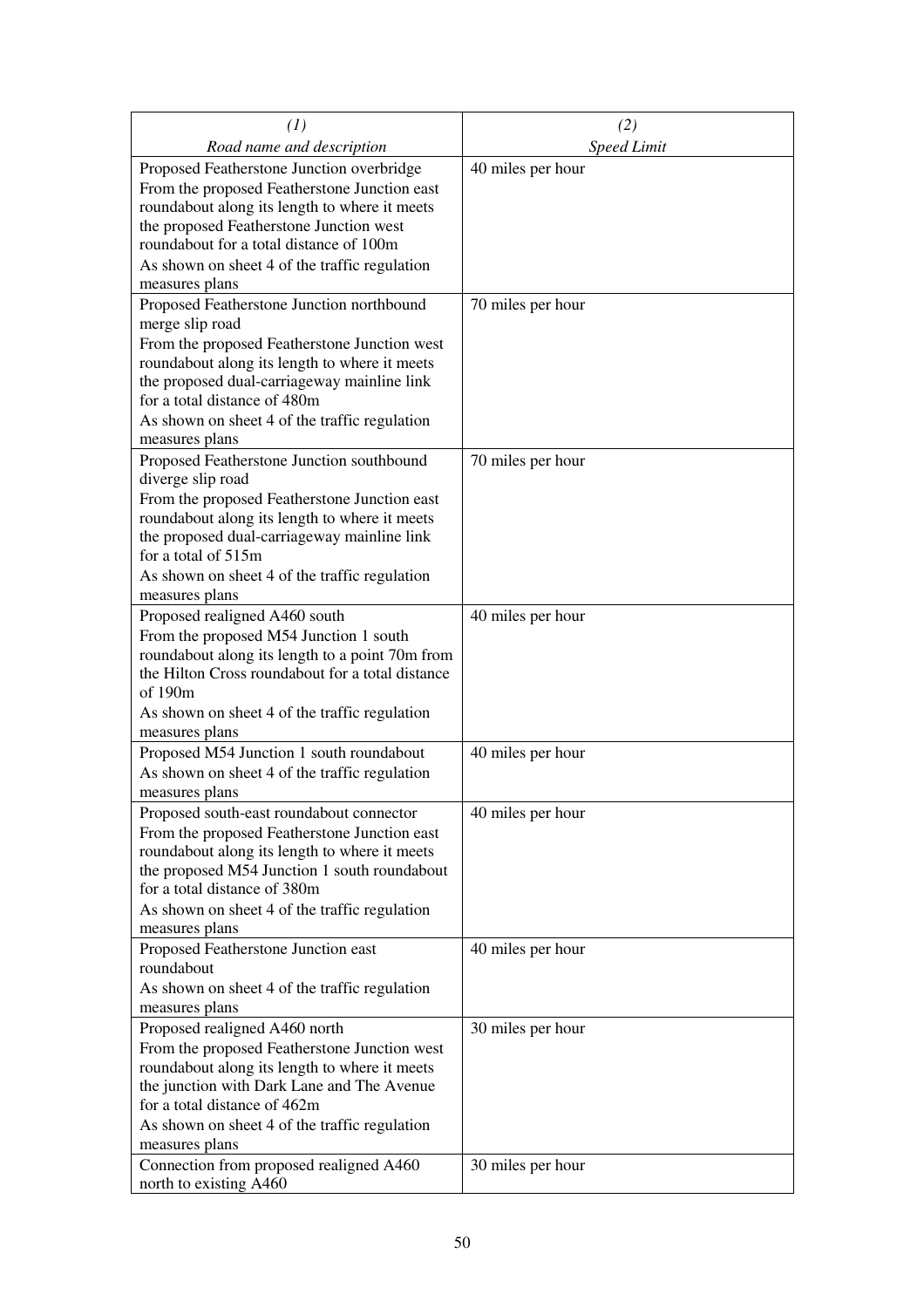| (1)                                                                                                                                                                                                                                                                                   | (2)                |
|---------------------------------------------------------------------------------------------------------------------------------------------------------------------------------------------------------------------------------------------------------------------------------------|--------------------|
| Road name and description                                                                                                                                                                                                                                                             | <b>Speed Limit</b> |
| From the point of stopping up/turning head<br>along its length to where it meets the proposed<br>realigned A460 north for a total distance of<br>340m<br>As shown on sheet 4 of the traffic regulation                                                                                |                    |
| measures plans                                                                                                                                                                                                                                                                        |                    |
| Link between proposed realigned A460 north<br>and connection from proposed realigned A460<br>north to existing A460<br>Along its length being a total distance of 90m<br>As shown on sheet 4 of the traffic regulation<br>measures plans                                              | 30 miles per hour  |
| Proposed dual-carriageway mainline link -                                                                                                                                                                                                                                             | 70 miles per hour  |
| northbound carriageway<br>From the proposed M54 Junction 1 free-<br>flowing eastbound link along its length to<br>where it meets the proposed M6 Junction 11<br>roundabout for a total distance of 2415m<br>As shown on sheets 4, 5 and 6 of the traffic<br>regulation measures plans |                    |
| Proposed dual-carriageway mainline link -                                                                                                                                                                                                                                             | 70 miles per hour  |
| southbound carriageway<br>From the proposed M54 Junction 1 free-<br>flowing westbound link along its length to<br>where it meets the proposed M6 Junction 11<br>roundabout for a total distance of 1890m<br>As shown on sheets 4, 5 and 6 of the traffic<br>regulation measures plans |                    |
| Proposed realigned Hilton Lane                                                                                                                                                                                                                                                        | 30 miles per hour  |
| From the Hilton Lane/existing A460 junction<br>along its length to a point 816m east of the<br>Hilton Lane/existing A460 junction for a total<br>distance of 816m<br>As shown on sheet 5 of the traffic regulation<br>measures plans                                                  |                    |
| Proposed realigned M6 Junction 11 northbound                                                                                                                                                                                                                                          | 70 miles per hour  |
| merge slip road<br>From the proposed M6 Junction 11 roundabout<br>along its length to where it meets the M6 for a<br>total distance of 610m<br>As shown on sheet 6 of the traffic regulation<br>measures plans                                                                        |                    |
| Proposed realigned M6 Junction 11 southbound                                                                                                                                                                                                                                          | 70 miles per hour  |
| diverge slip road<br>From the proposed M6 Junction 11 roundabout<br>along its length to where it meets the M6 for a<br>total distance of 375m<br>As shown on sheet 6 of the traffic regulation<br>measures plans                                                                      |                    |
| Proposed realigned M6 Junction 11 southbound                                                                                                                                                                                                                                          | 70 miles per hour  |
| merge slip road<br>From the proposed M6 Junction 11 roundabout<br>along its length to where it meets the M6 for a                                                                                                                                                                     |                    |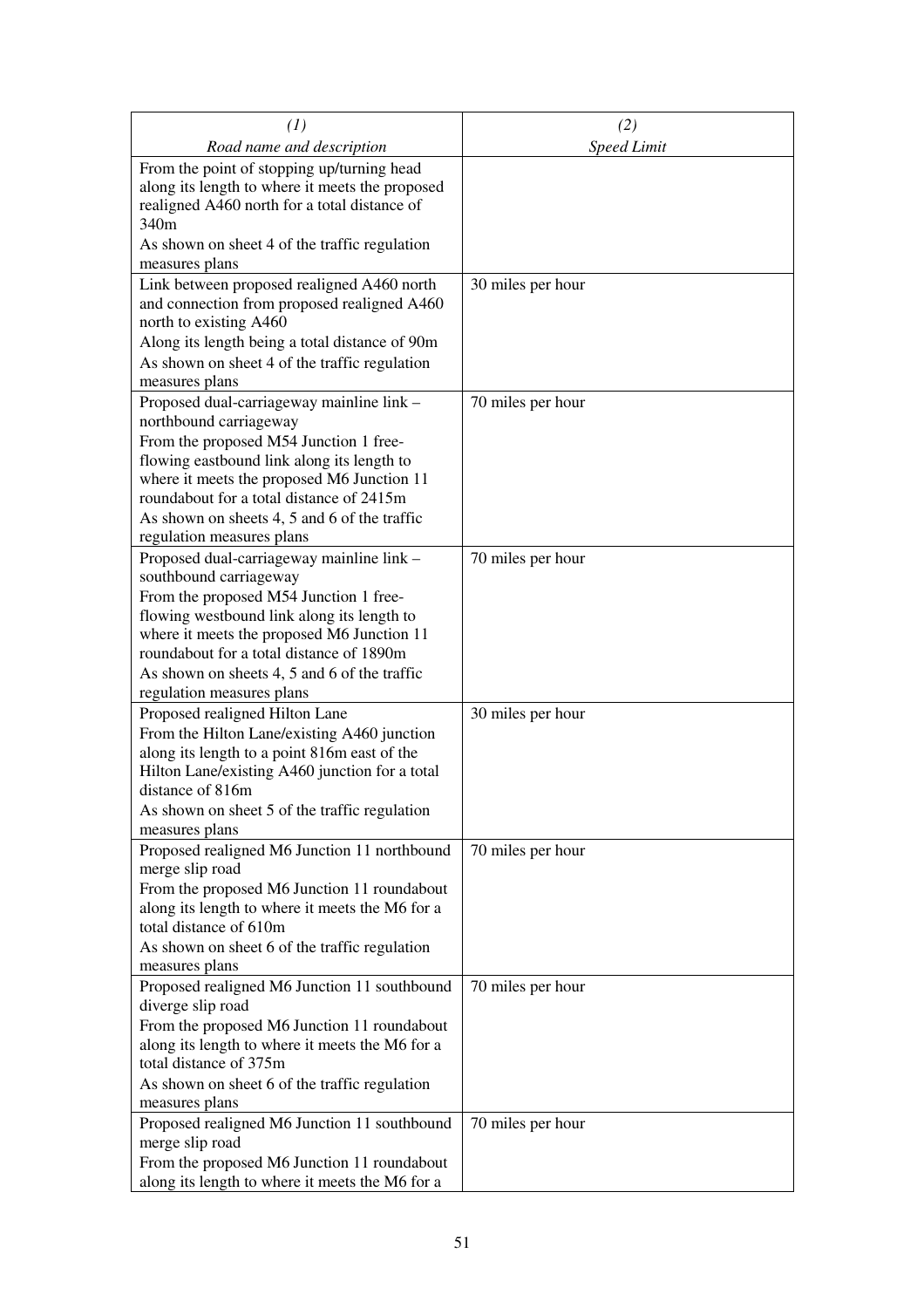| (1)                                                                             | (2)                |
|---------------------------------------------------------------------------------|--------------------|
| Road name and description                                                       | <b>Speed Limit</b> |
| total distance of 606m                                                          |                    |
| As shown on sheets 5 and 6 of the traffic                                       |                    |
| regulation measures plans                                                       |                    |
| Proposed realigned M6 Junction 11 northbound                                    | 70 miles per hour  |
| diverge slip road                                                               |                    |
| From the proposed M6 Junction 11 roundabout                                     |                    |
| along its length to where it meets the M6 for a                                 |                    |
| total distance of 247m                                                          |                    |
| As shown on sheet 6 of the traffic regulation                                   |                    |
| measures plans                                                                  |                    |
| Proposed M6 Junction 11 roundabout                                              | 50 miles per hour  |
| As shown on sheet 6 of the traffic regulation                                   |                    |
| measures plans                                                                  |                    |
| Proposed realigned A460 (north of M6 Junction<br>11)                            | 50 miles per hour  |
| From the proposed M6 Junction 11 roundabout                                     |                    |
| along its length to point 200m south-east of M6                                 |                    |
| Junction 11 for a total distance of 390m                                        |                    |
| As shown on sheet 6 of the traffic regulation                                   |                    |
| measures plans                                                                  |                    |
| Proposed realigned A462                                                         | 60 miles per hour  |
| From the proposed M6 Junction 11 roundabout                                     |                    |
| along its length to a point 200m south-east of                                  |                    |
| M6 Junction 11 for a total distance of 200m                                     |                    |
| As shown on sheet 6 of the traffic regulation                                   |                    |
| measures plans                                                                  |                    |
| Proposed realigned A460 (south of M6 Junction                                   | 50 miles per hour  |
| 11)                                                                             |                    |
| From the proposed M6 Junction 11 roundabout                                     |                    |
| along its length to a point 350m west of M6                                     |                    |
| Junction 11 for a total distance of 350m                                        |                    |
| As shown on sheet 6 of the traffic regulation                                   |                    |
| measures plans                                                                  |                    |
| Realigned Mill Lane                                                             | 60 miles per hour  |
| From the junction with the proposed realigned                                   |                    |
| A460 (south of M6 Junction 11) along its<br>length for a total distance of 200m |                    |
|                                                                                 |                    |
| As shown on sheet 6 of the traffic regulation<br>measures plans                 |                    |
| Proposed connection to Wolverhampton Road                                       | 30 miles per hour  |
| From the Junction with the proposed realigned                                   |                    |
| A460 (north of M6 Junction 11) along its length                                 |                    |
| for a total distance of 30m                                                     |                    |
| As shown on sheet 6 of the traffic regulation                                   |                    |
| measures plans                                                                  |                    |
| Proposed connection to Wolverhampton Road                                       | 30 miles per hour  |
| From the junction with the proposed realigned                                   |                    |
| A462 along its length for a total distance of                                   |                    |
| 50m                                                                             |                    |
| As shown on sheet 6 of the traffic regulation                                   |                    |
| measures plans                                                                  |                    |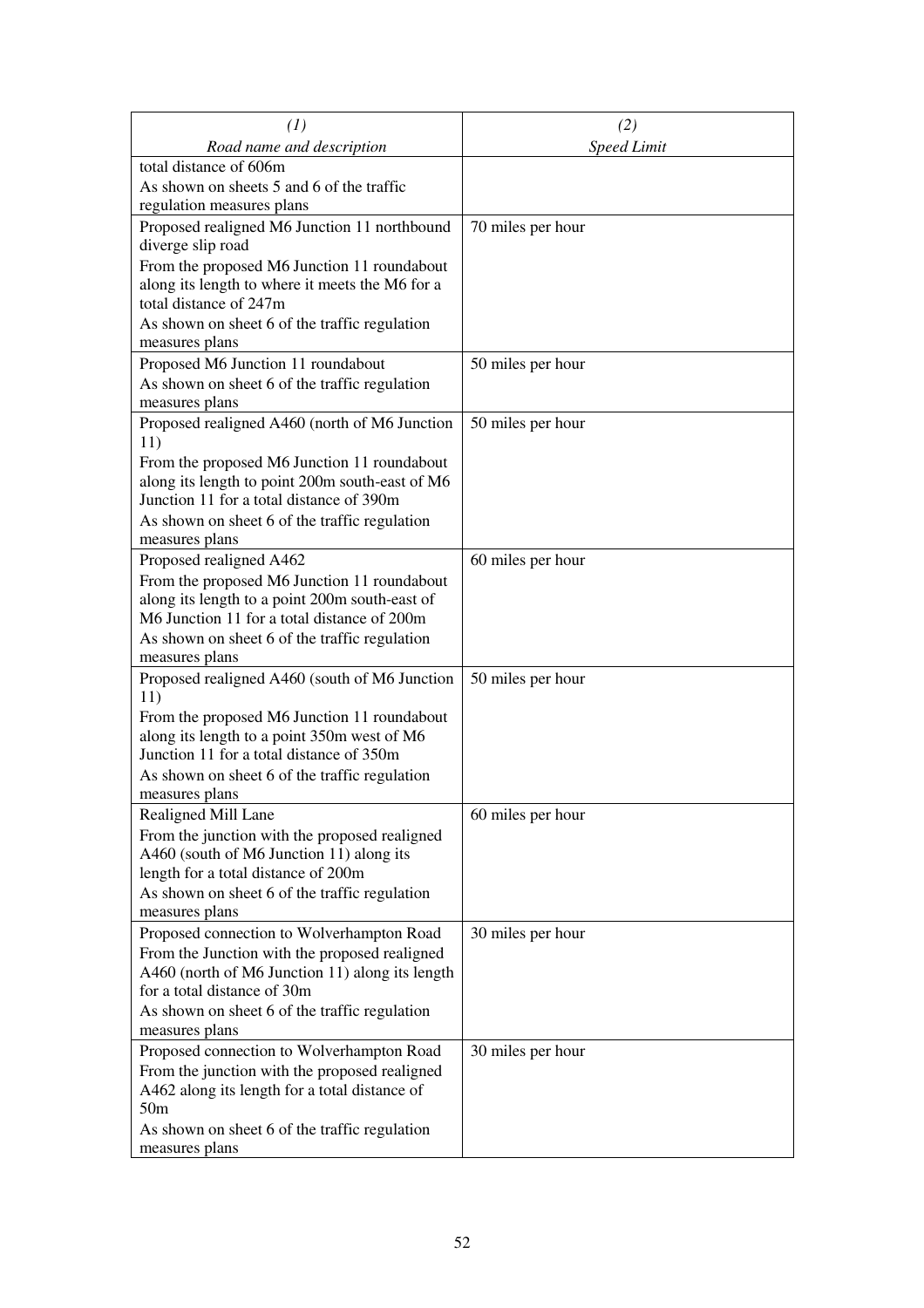## PUBLIC RIGHTS OF WAY

| (1)                              | (2)                                                                                                        |
|----------------------------------|------------------------------------------------------------------------------------------------------------|
| Public right of way              | Extent                                                                                                     |
| Dark Lane (proposed Bridleway)   | Between point 4/4 on sheet 4 and point 5/1 on<br>sheet 5 of the streets, rights of way and access<br>plans |
| Cannock Road (proposed footpath) | Between point 4/14 and point 4/15 on sheet 4 of<br>the streets, rights of way and access plans             |

## PART 7

## CREATION OF NEW TRAFFIC REGULATION ORDERS

| (I)                         |                                        | (3)               |
|-----------------------------|----------------------------------------|-------------------|
| Area                        | Road name and description              | Speed limit       |
| <b>Staffordshire County</b> | Proposed realigned Hilton Lane         | 40 miles per hour |
| Council                     | From a point 816m east of the Hilton   |                   |
|                             | Lane/existing A460 junction to a point |                   |
|                             | 1445m east of the Hilton Lane/existing |                   |
|                             | A460 junction for a total distance of  |                   |
|                             | 629m                                   |                   |
|                             | As shown on sheet 5 of the traffic     |                   |
|                             | regulation measures plans              |                   |

# PART 8

## VARIATION OF EXISTING TRAFFIC REGULATION ORDERS

|            | (2)                                                                                                     | (3)                                                                                                                                                                                                | (4)                                                                                             |
|------------|---------------------------------------------------------------------------------------------------------|----------------------------------------------------------------------------------------------------------------------------------------------------------------------------------------------------|-------------------------------------------------------------------------------------------------|
| Parish(es) | Road name and<br>number                                                                                 | Title of Order                                                                                                                                                                                     | Variation                                                                                       |
| Hilton     | A460 Cannock Road<br>between points 4/37<br>and 5/8 as shown on<br>the classification of<br>roads plans | The Staffordshire<br>County Council<br>(Hilton Lane, Dark)<br>Lane and Old<br>Warstone Lane,<br>Hilton) (Prohibition of<br>Heavy Commercial<br>Vehicles or over 7.5<br>Tonnes Gross) Order<br>1991 | Shown as points 4/37<br>and 5/8 on sheets 4<br>and 5 of the<br>classification of roads<br>plans |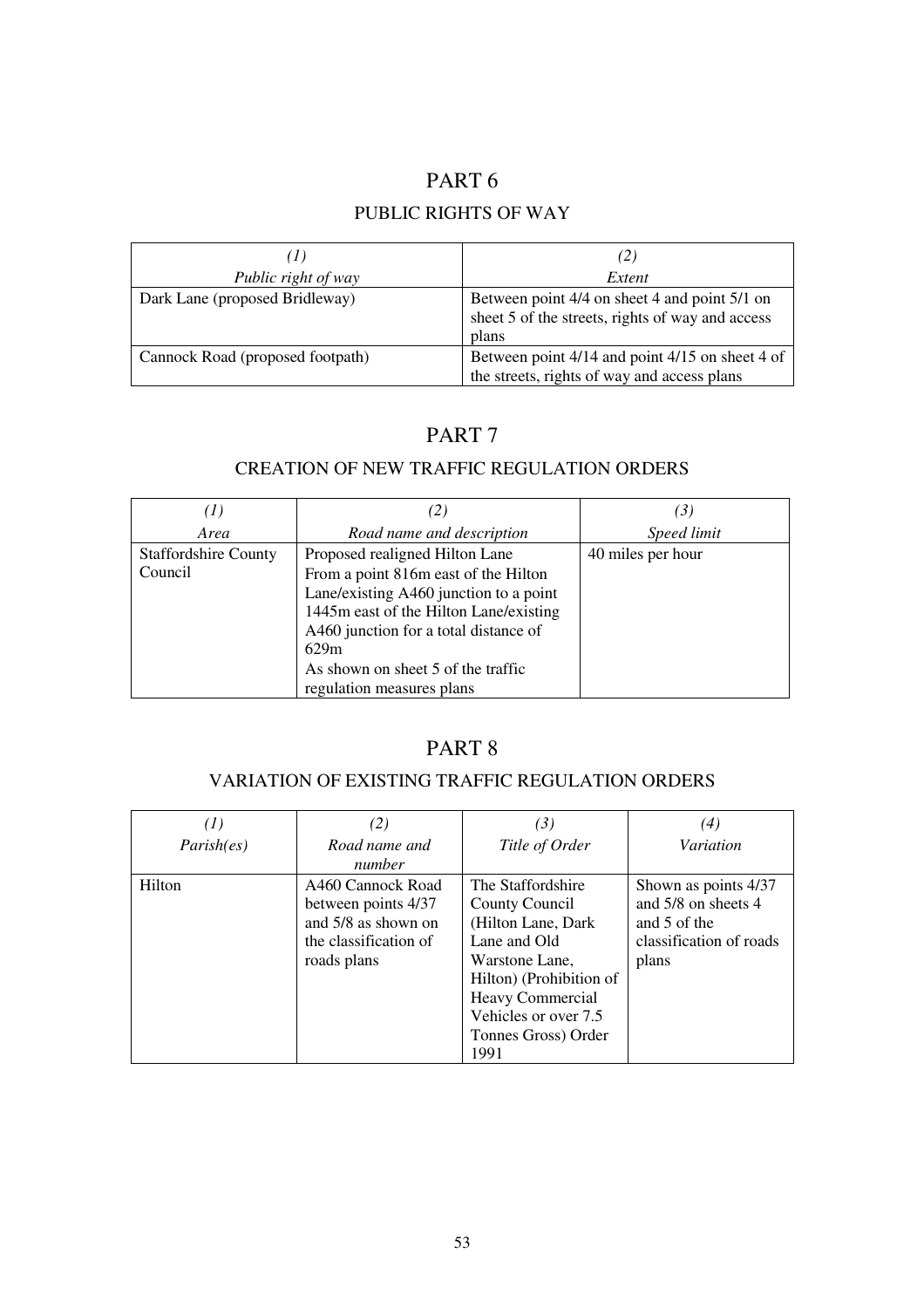## SCHEDULE 4 Article 13

# PERMANENT STOPPING UP OF STREETS, PUBLIC RIGHTS OF WAY AND PRIVATE MEANS OF ACCESS

# PART 1

### STREETS TO BE STOPPED UP AND FOR WHICH A SUBSTITUTE IS TO BE PROVIDED

| $\left( I\right)$                           |                                                                                                                                                            | (3)                                                                                                                             |
|---------------------------------------------|------------------------------------------------------------------------------------------------------------------------------------------------------------|---------------------------------------------------------------------------------------------------------------------------------|
| Street to be stopped up                     | Extent of stopping up                                                                                                                                      | New street to be substituted or<br>provided                                                                                     |
| A460 Cannock Road west of<br>M6 Junction 11 | Existing section of public<br>road, to be stopped up between<br>points A/7 and A/8 shown on<br>sheet 6 of the streets, rights of<br>way and access plans   | Between points A/9 and point<br>A/10 on sheet 6 of the streets,<br>rights of way and access plans                               |
| Mill Lane                                   | Existing section of public<br>road, to be stopped up between<br>points A/11 and A/12 shown<br>on sheet 6 of the streets, rights<br>of way and access plans | Between points A/13 and point<br>$A/14$ on sheet 6 to point 6/6 on<br>sheet 6 of the streets, rights of<br>way and access plans |

## PART 2

## STREETS TO BE STOPPED UP AND FOR WHICH NO SUBSTITUTE IS TO BE PROVIDED

|                                                                            | (2)                                                                                                                                                              |
|----------------------------------------------------------------------------|------------------------------------------------------------------------------------------------------------------------------------------------------------------|
| Streets to be stopped up                                                   | Extent of stopping up                                                                                                                                            |
| Existing M54 Junction 1 eastbound merge slip<br>road                       | Existing section of public road, to be stopped<br>up between points A/1 and A/2 shown on sheet<br>4 of the streets, rights of way and access plans               |
| Existing A460 connecting to north of existing<br>M54 Junction 1 roundabout | Existing section of public road, to be stopped<br>up between points A/3 and A/4 shown on sheet<br>4 of the streets, rights of way and access plans               |
| Dark Lane                                                                  | Existing section of public road, to be stopped<br>up between points A/5 on sheet 4 and A/6<br>shown on sheet 5 of the streets, rights of way<br>and access plans |

## PART 3

## PUBLIC RIGHTS OF WAY TO BE STOPPED UP AND FOR WHICH A SUBSTITUTE IS TO BE PROVIDED

|                                |                              | (5)                           |
|--------------------------------|------------------------------|-------------------------------|
| Public right of way to be      | <i>Extent of stopping up</i> | New highway to be substituted |
| stopped up                     |                              | <i>or provided</i>            |
| Shareshill 5 Footpath adjacent | Existing public right of way | A new footpath between points |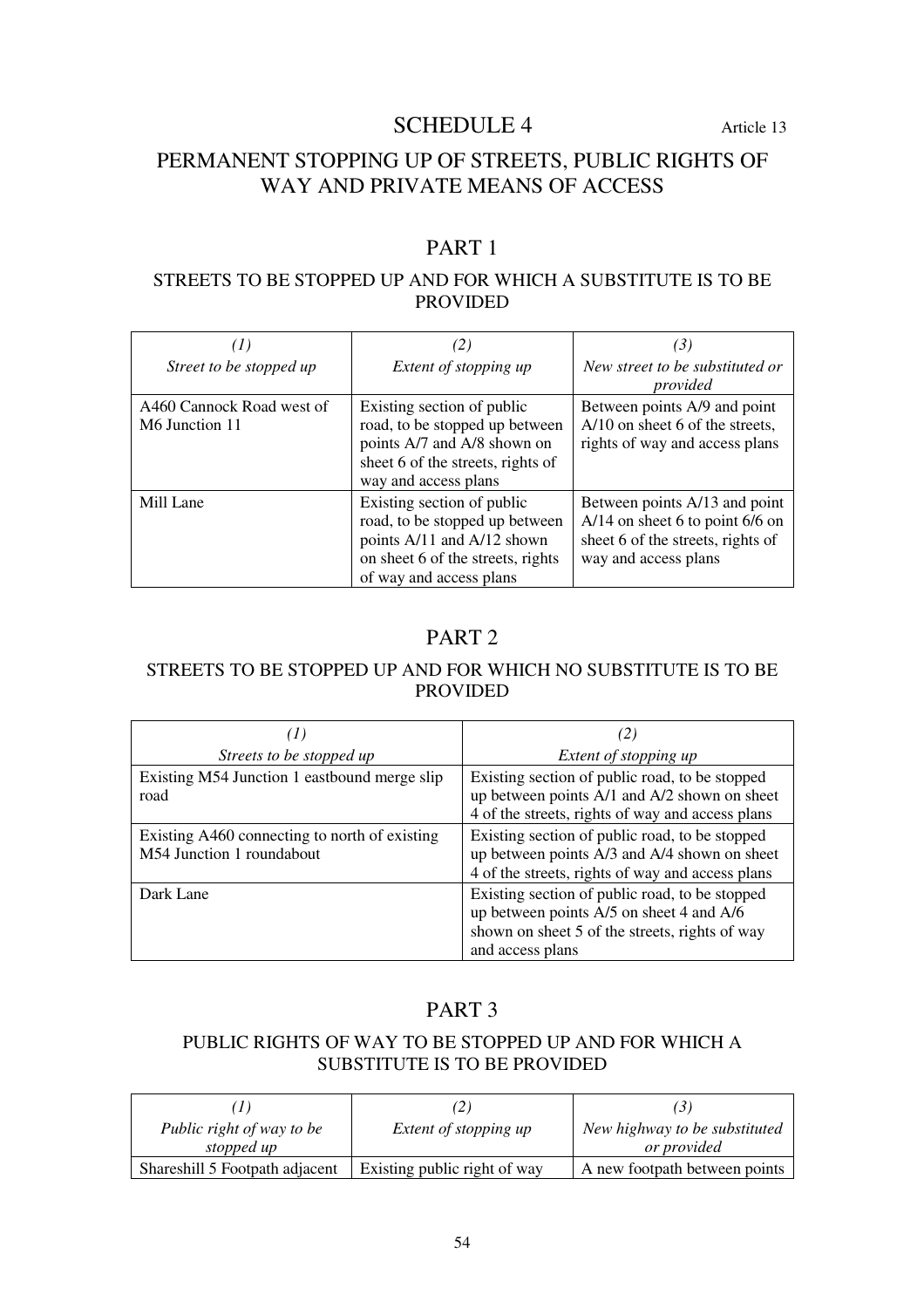| (1)                       | $\binom{2}{2}$                    | (3)                             |
|---------------------------|-----------------------------------|---------------------------------|
| Public right of way to be | Extent of stopping up             | New highway to be substituted   |
| stopped up                |                                   | or provided                     |
| to Hilton Lane            | between point 5/2 and 5/4 on      | $5/2$ and $5/12$ on sheet 5,    |
|                           | sheet 5 of the streets, rights of | footpath to utilise Hilton Lane |
|                           | way and access plans              | footway between points 5/12     |
|                           |                                   | and 5/3 on sheet 5 and a new    |
|                           |                                   | footpath between points 5/3     |
|                           |                                   | and 5/4 on sheet 5 of the       |
|                           |                                   | streets, rights of way and      |
|                           |                                   | access plans                    |

## PUBLIC RIGHTS OF WAY TO BE STOPPED UP AND FOR WHICH NO SUBSTITUTE IS TO BE PROVIDED

| (1)                                                           | (2)                                                                                                           |  |
|---------------------------------------------------------------|---------------------------------------------------------------------------------------------------------------|--|
| Public right of way to be stopped up<br>Extent of stopping up |                                                                                                               |  |
| Saredon 1R/2214 Footpath                                      | Full length of 70m between points 6/4 and 6/6<br>on sheet 6 of the streets, rights of way and<br>access plans |  |

## PART 5

## ALTERATIONS TO PUBLIC RIGHTS OF WAY

| $\left( 1\right)$                                                                                                                          | (2)                                                                                                                                                         |
|--------------------------------------------------------------------------------------------------------------------------------------------|-------------------------------------------------------------------------------------------------------------------------------------------------------------|
| Public rights of way to be altered                                                                                                         | <b>Extent of alteration</b>                                                                                                                                 |
| Featherstone 3 Bridleway south west of M54                                                                                                 | To be altered between points 4/1 and 4/2 on                                                                                                                 |
| Junction 1 between points 4/1 and 4/3 on sheet                                                                                             | sheet 4 of the streets, rights of way and access                                                                                                            |
| 4 of the street, rights of way and access plans                                                                                            | plans                                                                                                                                                       |
| Shareshill 1 Bridleway adjacent Brookfield<br>Farm between points 5/5 and 5/6 on sheet 5 of<br>the streets, rights of way and access plans | To be diverted across the proposed Brookfield<br>Farm overbridge between points 5/5 and 5/6 on<br>sheet 5 of the streets, rights of way and access<br>plans |
| Shareshill 4 Footpath at the south west corner                                                                                             | To be diverted up the proposed link road                                                                                                                    |
| of M6 Junction 11 between points 6/1 and 6/2                                                                                               | embankment between points 6/1 and 6/3 on                                                                                                                    |
| on sheet 6 of the streets, rights of way and                                                                                               | sheet 6 of the streets, rights of way and access                                                                                                            |
| access plans                                                                                                                               | plans                                                                                                                                                       |
| Saredon 8 Footpath at the south west corner of                                                                                             | To be diverted up the proposed link road                                                                                                                    |
| M6 Junction 11 between points 6/2 and 6/4 on                                                                                               | embankment between points 6/3 and 6/5 on                                                                                                                    |
| sheet 6 of the streets, rights of way and access                                                                                           | sheet 6 of the streets, rights of way and access                                                                                                            |
| plans                                                                                                                                      | plans                                                                                                                                                       |
| Saredon 13 Bridleway at the north east corner                                                                                              | To be diverted adjacent to the A460 north east                                                                                                              |
| of M6 Junction 11 between points 6/7 and 6/8                                                                                               | of M6 Junction 11 between points 6/8 and 6/9                                                                                                                |
| on sheet 6 of the streets, rights of way and                                                                                               | on sheet 6 of the streets, rights of way and                                                                                                                |
| access plans                                                                                                                               | access plans                                                                                                                                                |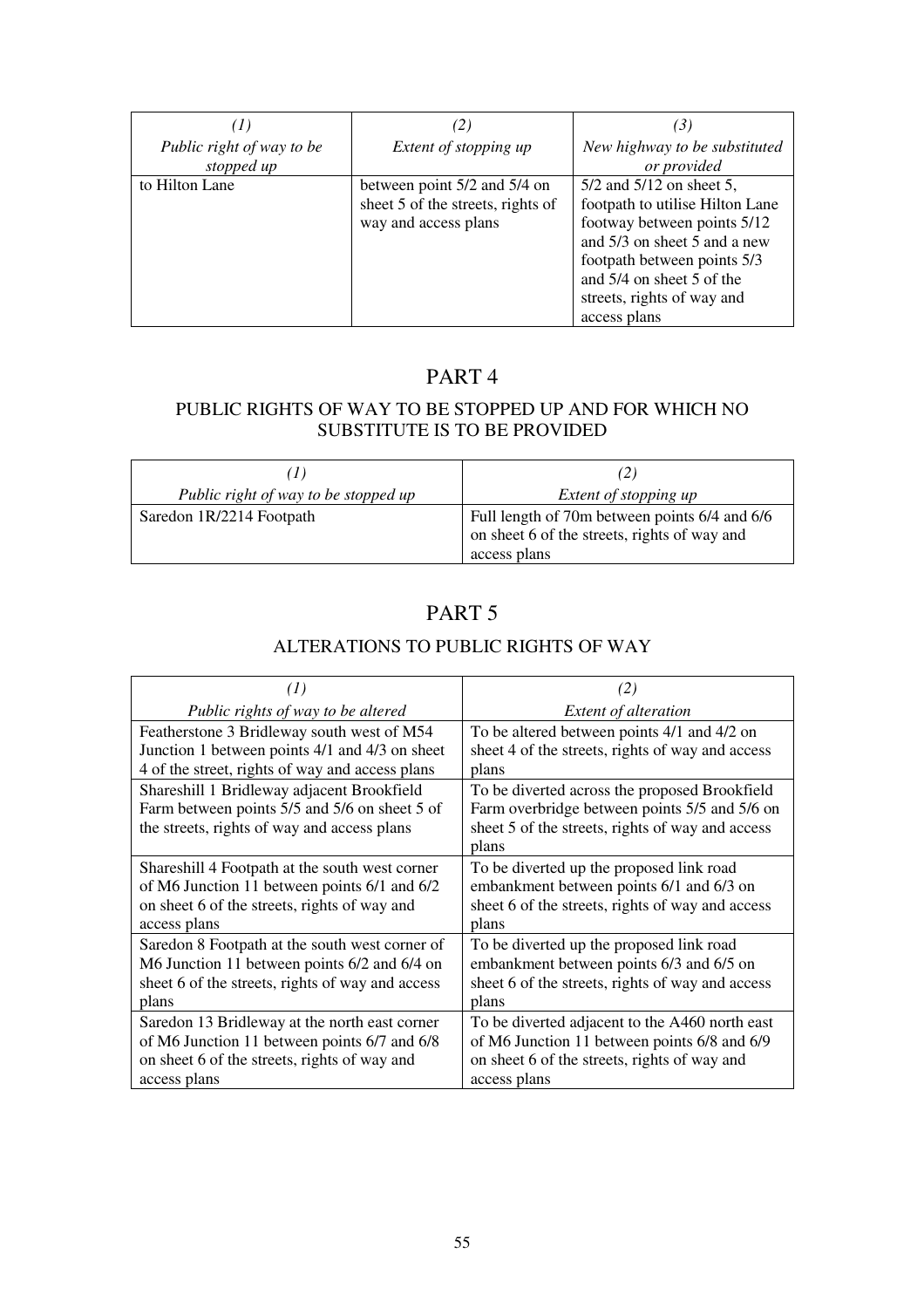## PRIVATE MEANS OF ACCESS TO BE STOPPED UP AND FOR WHICH A SUBSTITUTE IS TO BE PROVIDED

| (I)                                                 | (2)                                                                                                                            | (3)                                                                                                                                                                                 |
|-----------------------------------------------------|--------------------------------------------------------------------------------------------------------------------------------|-------------------------------------------------------------------------------------------------------------------------------------------------------------------------------------|
| Private means of access to be<br>stopped up         | Extent of stopping up                                                                                                          | New private means of access<br>to be substituted or provided                                                                                                                        |
| Access track to Tower Hill<br>Farm                  | Existing access track shown<br>between points 4/5, 4/6 and<br>4/7 on sheet 4 of the streets,<br>rights of way and access plans | Proposed new access from<br>Featherstone Junction east<br>roundabout from point 4/8 to<br>point 4/9 on sheet 4 of the<br>streets, rights of way and<br>access plans                 |
| Access track to Hilton Park                         | Existing access track shown<br>between points 4/10 and 4/11<br>on sheet 4 of the streets, rights<br>of way and access plans    | Proposed new access from<br>Featherstone Junction east<br>roundabout from point 4/11 to<br>point 4/12 on sheet 4 of the<br>streets, rights of way and<br>access plans               |
| Proposed Brookfield Farm<br>overbridge access track | Between points 5/8 and 5/10<br>on sheet 5 of the streets, rights<br>of way and access plans                                    | Proposed new access from 5/8<br>to 5/9 and heading east from<br>5/9 to 5/7 and heading west<br>from $5/9$ to $5/10$ on sheet 5 of<br>the streets, rights of way and<br>access plans |

## PART 7

## PROVISION OR ALTERATIONS TO PRIVATE MEANS OF ACCESS

| (1)<br>Private means of access to be provided or<br>altered | (2)<br>Extent of provision or alteration       |
|-------------------------------------------------------------|------------------------------------------------|
| Existing access from the A460 identified at                 | Provide new means of access between points     |
| point 4/10 on sheet 4 of the streets, rights of             | 4/10 and 4/13 shown on sheet 4 of the streets, |
| way and access plans                                        | rights of way and access plans                 |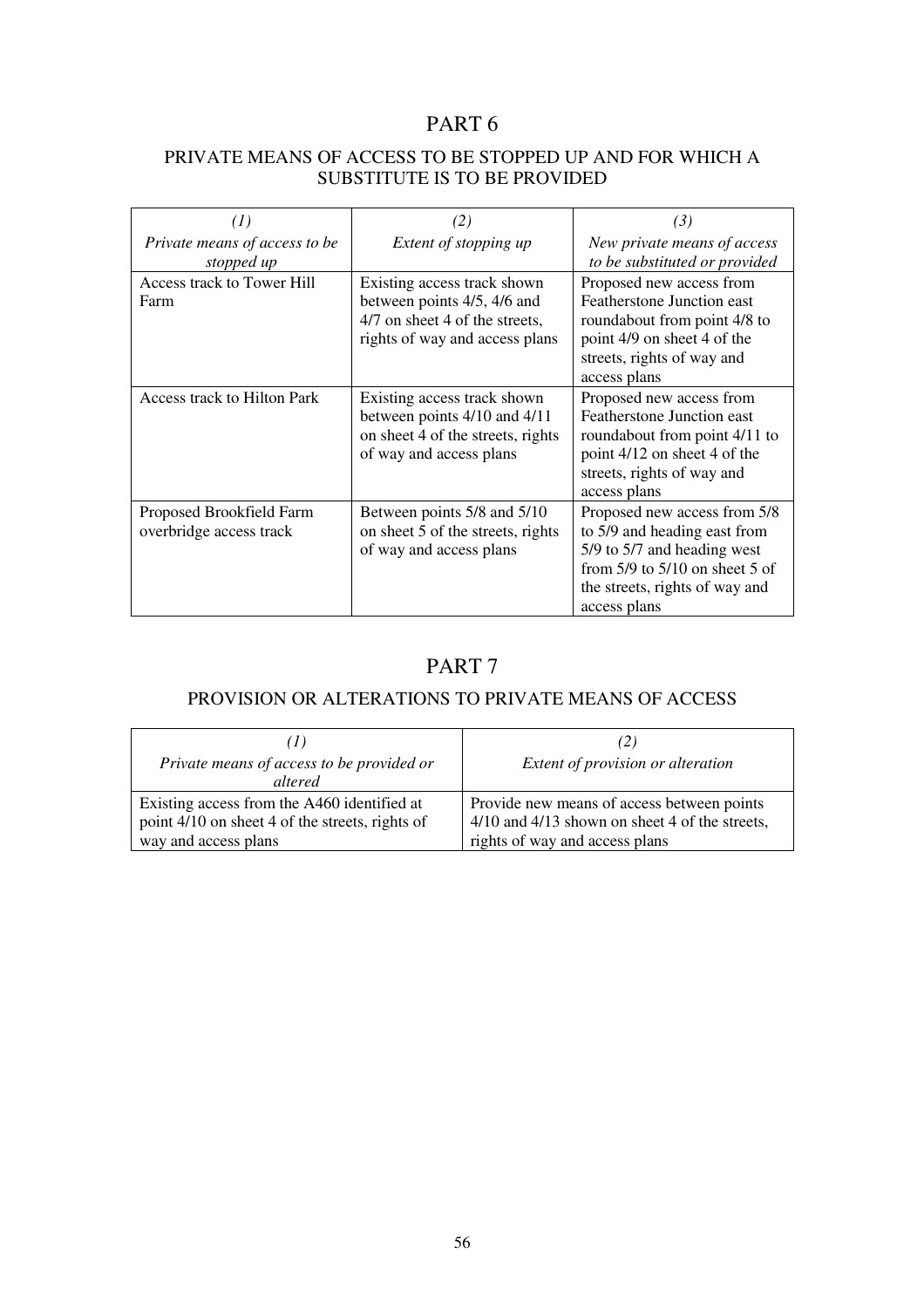# SCHEDULE 5 Article 23(2)

# LAND IN WHICH ONLY NEW RIGHTS ETC. MAY BE ACQUIRED

| (1)                                       | (2)                                                                                                                                                                                                                                                                                                                                                                                                                                                                                                     |
|-------------------------------------------|---------------------------------------------------------------------------------------------------------------------------------------------------------------------------------------------------------------------------------------------------------------------------------------------------------------------------------------------------------------------------------------------------------------------------------------------------------------------------------------------------------|
| Plot Reference Number shown on Land Plans | Purpose for which rights over land may be<br>acquired                                                                                                                                                                                                                                                                                                                                                                                                                                                   |
| <b>Land Plans - Sheet 3</b>               |                                                                                                                                                                                                                                                                                                                                                                                                                                                                                                         |
| 3/2c, 3/2d, 3/6                           | To construct, operate, access and maintain a<br>balancing pond to provide attenuation and<br>treatment systems and a new outfall connection<br>to the existing ditch. Maintenance access off<br>Brookhouse Lane (Work No. 56)                                                                                                                                                                                                                                                                           |
| <b>Land Plans - Sheet 4</b>               |                                                                                                                                                                                                                                                                                                                                                                                                                                                                                                         |
| 4/17a                                     | To construct, operate, access, maintain, protect<br>and decommission a diversion to an existing<br>high pressure gas main and associated<br>infrastructure (Work No. 68)                                                                                                                                                                                                                                                                                                                                |
| 4/20f                                     | To construct, operate, access, maintain, protect<br>and decommission a diversion to an existing<br>high pressure gas main and associated<br>infrastructure (Work No. 68)                                                                                                                                                                                                                                                                                                                                |
| 4/20g                                     | To construct the Hilton Park access track and to<br>construct, operate, access and maintain a<br>diversion of an existing high pressure gas main<br>and associated infrastructure (Work Nos. 21<br>and $68$ )                                                                                                                                                                                                                                                                                           |
| <b>Land Plans - Sheet 5</b>               |                                                                                                                                                                                                                                                                                                                                                                                                                                                                                                         |
| 5/7, 5/11e, 5/11f and 5/13                | To construct, operate, access and maintain a<br>balancing pond to provide attenuation and<br>treatment systems to the south of Brookfield<br>Farm and a new outfall connection to<br>Watercourse 4. Maintenance access along an<br>existing track that connects to Hilton Lane and<br>via a new accommodation bridge (Work No.<br>59)                                                                                                                                                                   |
| 5/16                                      | To construct, operate, access and maintain a<br>culvert on Watercourse 4 adjacent to Brookfield<br>Farm, a balancing pond to provide attenuation<br>and treatment systems to the south of<br>Brookfield Farm and a new outfall connection<br>to Watercourse 4 as well as diversion of an<br>overhead electricity cable and associated<br>infrastructure. Maintenance access along an<br>existing track that connects to Hilton Lane and<br>via a new accommodation bridge. (Work Nos.<br>47, 59 and 70) |
| 5/17                                      | To construct, operate, access and maintain a<br>diversion of an overhead electricity cable and<br>associated infrastructure (Work No. 70)                                                                                                                                                                                                                                                                                                                                                               |
| <b>Land Plans - Sheet 6</b>               |                                                                                                                                                                                                                                                                                                                                                                                                                                                                                                         |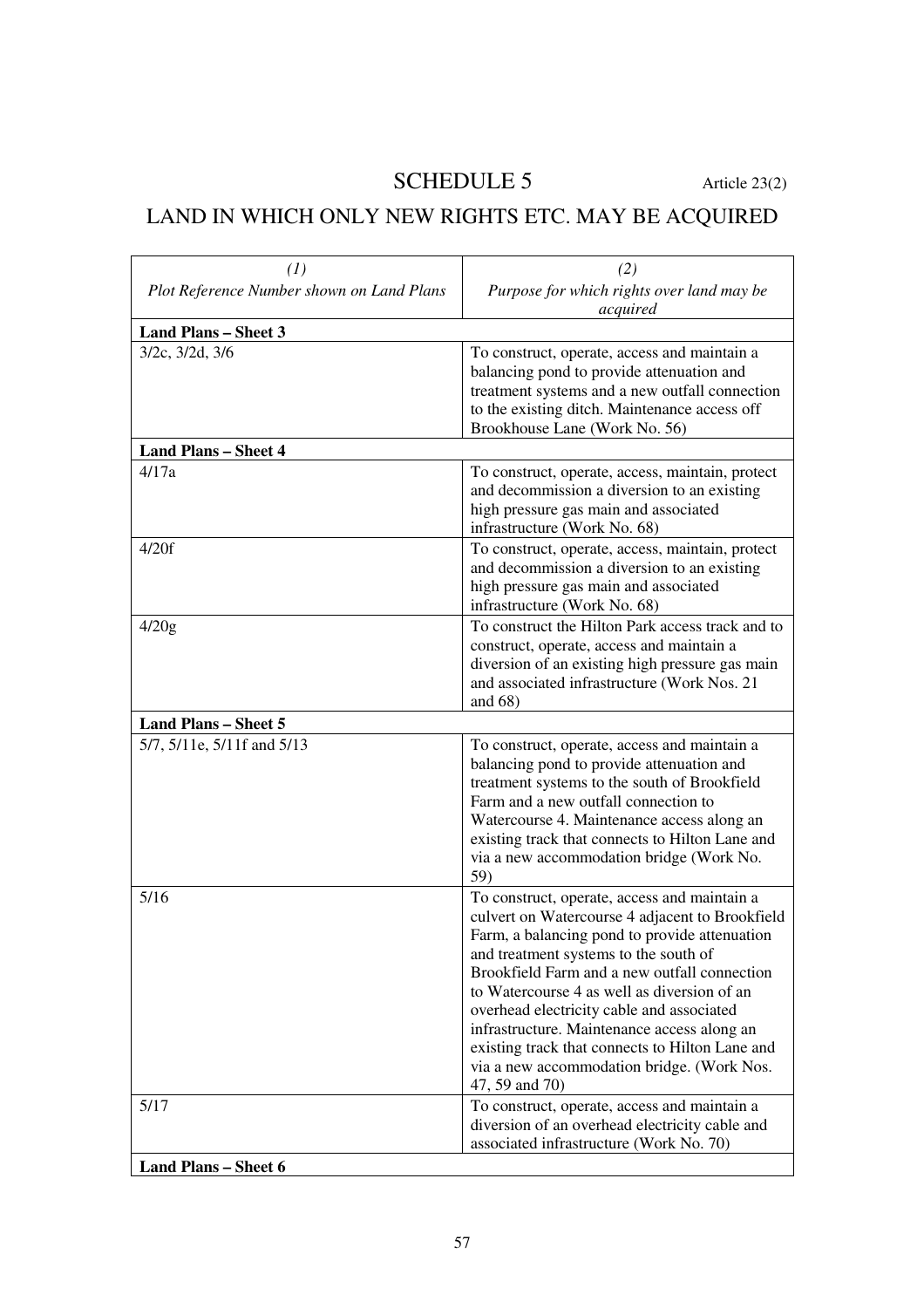## **SCHEDULE 6** Article 23(4) and (5)

## MODIFICATION OF COMPENSATION AND COMPULSORY PURCHASE ENACTMENTS FOR CREATION OF NEW RIGHTS AND IMPOSITION OF RESTRICTIVE COVENANTS

#### *Compensation enactments*

**1.** The enactments for the time being in force with respect to compensation for the compulsory purchase of land apply, with the necessary modifications as respects compensation, in the case of a compulsory acquisition under this Order of a right by the creation of a new right or the imposition of a restrictive covenant as they apply in respect of compensation on the compulsory purchase of land and interests in land.

**2.**—(1) Without limitation on the scope of paragraph 1, the 1961 Act has effect subject to the modification set out in sub-paragraph (2).

(2) For section 5A(5A) (relevant valuation date) to the 1961 Act, substitute—

"(5A) If—

- (a) the acquiring authority enters on land for the purposes of exercising a right in pursuance of a notice of entry under section 11(1) of the 1965 Act (as modified by paragraph 5(5) of Schedule 6 to the M54 to M6 Link Road Development Consent Order 2022);
- (b) the acquiring authority is subsequently required by a determination under paragraph 12 of Schedule 2A to the 1965 Act (as substituted by paragraph 5(8) of Schedule 6 to the M54 to M6 Link Road Development Consent Order 2022) to acquire an interest in the land; and
- (c) the acquiring authority enters on and takes possession of that land,

the authority is deemed for the purposes of subsection  $(3)(a)$  to have entered on that land when it entered on that land for the purpose of exercising that right.".

**3.**—(1) Without limitation on the scope of paragraph 1, the Land Compensation Act 1973(**a**) has effect subject to the modifications set out in sub-paragraph (2).

(2) In section 44(1) (compensation for injurious affection), as it applies to compensation for injurious affection under section 7 (measure of compensation in case of severance) of the 1965 Act as substituted by paragraph  $5(3)$ —

- (a) for "land is acquired or taken from" substitute "a right or restrictive covenant over land is purchased from or imposed on"; and
- (b) for "acquired or taken from him" substitute "over which the right is exercisable or the restrictive covenant enforceable".

#### *Application of Part 1 of the 1965 Act*

**4.** Part 1 (compulsory purchase under Acquisition of Land Act 1946) of the 1965 Act as applied by section 125 (application of compulsory acquisition provisions) of the 2008 Act (and modified by article 25 (modification of Part 1 of the 1965 Act)) to the acquisition of land under article 20 (compulsory acquisition of land), applies to the compulsory acquisition of a right by the creation

<sup>-</sup>(**a**) 1973 c. 26.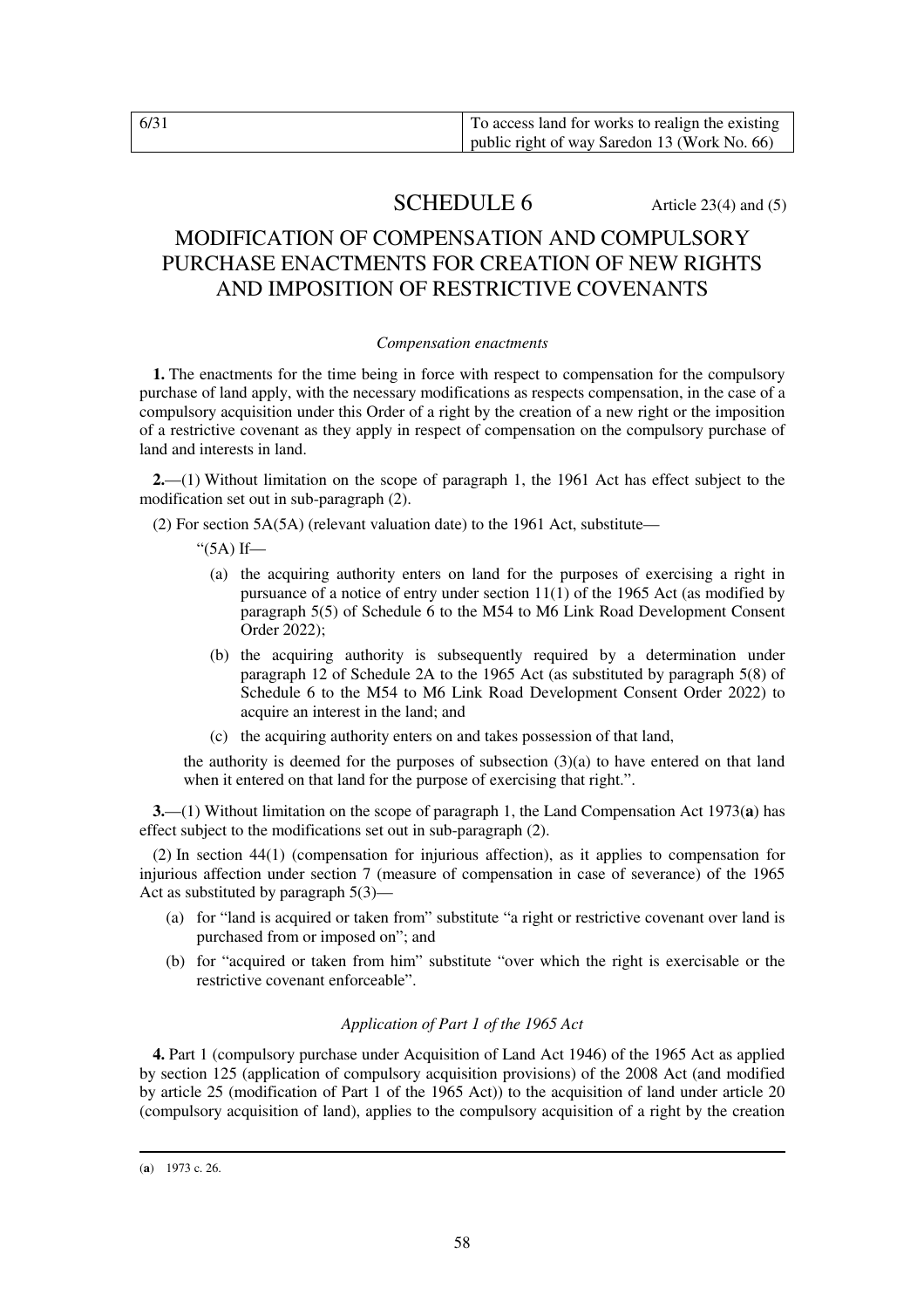of a new right, or to the imposition of a restrictive covenant under article 23 (compulsory acquisition of rights and imposition of restrictive covenants)—

- (a) with the modification specified in paragraph 5; and
- (b) with such other modifications as may be necessary.

**5.**—(1) The modification referred to in paragraph 4(a) are as follows.

(2) References in the 1965 Act to land are, in the appropriate contexts, to be read (according to the requirements of the particular context) as referring to, or as including references to—

- (a) the right acquired or to be acquired, or the restrictive covenant imposed or to be imposed; or
- (b) the land over which the right is or is to be exercisable, or the restrictive covenant is or is to be enforceable.
- (3) For section 7 (measure of compensation in case of severance) of the 1965 Act substitute—

"**7.** In assessing the compensation to be paid by the acquiring authority under this Act, regard must be had not only to the extent (if any) to which the value of the land over which the right is to be acquired or the restrictive covenant is to be imposed is depreciated by the acquisition of the right or the imposition of the covenant but also to the damage (if any) to be sustained by the owner of the land by reason of its severance from other land of the owner, or injuriously affecting that other land by the exercise of the powers conferred by this or the special Act.".

(4) The following provisions of the 1965 Act (which state the effect of a deed poll executed in various circumstances where there is no conveyance by persons with interests in the land), that is to say—

- (a) section 9(4) (failure by owners to convey);
- (b) paragraph 10(3) of Schedule 1 (owners under incapacity);
- (c) paragraph 2(3) of Schedule 2 (absent and untraced owners); and
- (d) paragraphs 2(3) and 7(2) of Schedule 4 (common land),

are modified so as to secure that, as against persons with interests in the land which are expressed to be overridden by the deed, the right which is to be compulsorily acquired or the restrictive covenant which is to be imposed is vested absolutely in the acquiring authority.

(5) Section 11(**a**) (powers of entry) of the 1965 Act is modified so as to secure that, as from the date on which the acquiring authority has served notice to treat in respect of any right or restrictive covenant, as well as the notice of entry required by subsection (1) of that section (as it applies to a compulsory acquisition under article 20), it has power, exercisable in equivalent circumstances and subject to equivalent conditions, to enter for the purpose of exercising that right or enforcing that restrictive covenant; and sections 11A(**b**) (powers of entry: further notices of entry), 11B(**c**) (counter-notice requiring possession to be taken on specified date), 12(**d**) (unauthorised entry) and 13(**e**) (refusal to give possession to acquiring authority) of the 1965 Act are modified correspondingly.

(6) Section 20(**f**) (tenants at will, etc.) of the 1965 Act applies with the modifications necessary to secure that persons with such interests in land as are mentioned in that section are compensated

-

<sup>(</sup>**a**) Section 11 was amended by section 34(1) of, and Schedule 4 to, the Acquisition of Land Act 1981 (c. 67), section 3 of, and Part 1 of Schedule 1 to, the Housing (Consequential Provisions) Act 1985 (c. 71), section 14 of, and paragraph 12(1) of Schedule 5 to, the Church of England (Miscellaneous Provisions) Measure 2006 (No.1), sections 186(2), 187(2) and 188 of, and paragraph 6 of Schedule 14 and paragraph 3 of Schedule 16 to, the Housing and Planning Act 2016 (c. 22) and S.I. 2009/1307.

<sup>(</sup>**b**) Section 11A was inserted by section 186(3) of the Housing and Planning Act 2016.

<sup>(</sup>**c**) Section 11B was inserted by section 187(2) of the Housing and Planning Act 2016.

<sup>(</sup>**d**) Section 12 was amended by section 56(2) of, and Part 1 of Schedule 9 to, the Courts Act 1971 (c. 23).

<sup>(</sup>**e**) Section 13 was amended by sections 62(3), 139(4) to (9) and 146 of, and paragraphs 27 and 28 of Schedule 13 and Part 3 of Schedule 23 to, the Tribunals, Courts and Enforcement Act 2007 (c. 15).

<sup>(</sup>**f**) Section 20 was amended by paragraph 4 of Schedule 15 to the Planning and Compensation Act 1991 (c. 34) and S.I. 2009/1307.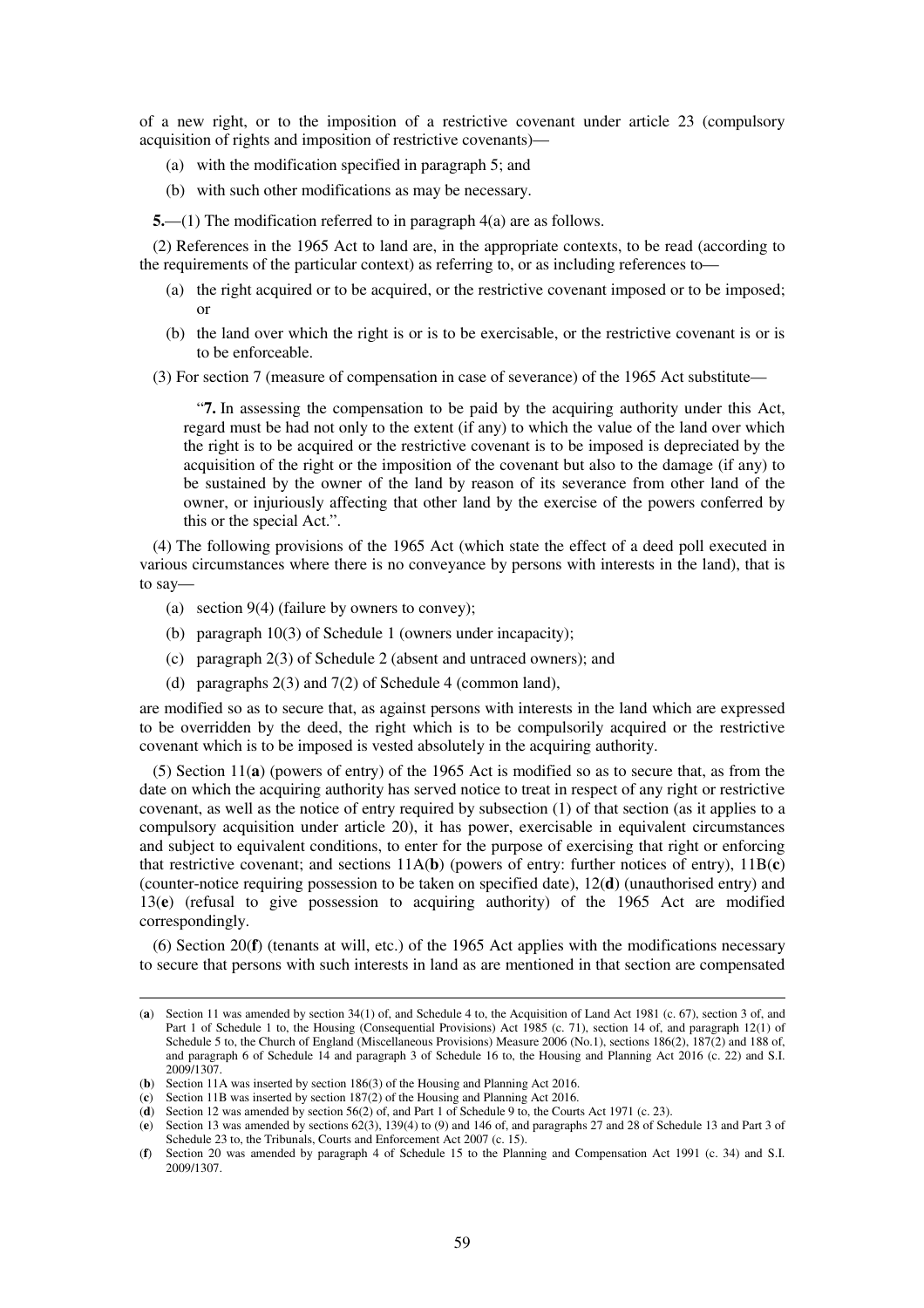in a manner corresponding to that in which they would be compensated on a compulsory acquisition under this Order of that land, but taking into account only the extent (if any) of such interference with such an interest as is actually caused, or likely to be caused, by the exercise of the right or the enforcement of the restrictive covenant in question.

(7) Section 22 (interests omitted from purchase) of the 1965 Act is modified by article 25(4) so as to enable the acquiring authority in circumstances corresponding to those referred to in that section, to continue to be entitled to exercise the right acquired, subject to compliance with that section as respects compensation.

(8) For Schedule 2A of the 1965 Act substitute—

## "SCHEDULE 2A

## COUNTER-NOTICE REQUIRING PURCHASE OF LAND NOT IN NOTICE TO TREAT

#### *Introduction*

**1.—**(1) This Schedule applies where an acquiring authority serves a notice to treat in respect of a right over, or restrictive covenant affecting, the whole or part of a house, building or factory and has not executed a general vesting declaration under section 4 of the Compulsory Purchase (Vesting Declarations) Act 1981 as applied by article 26 (application of the Compulsory Purchase (Vesting Declarations) Act 1981) of the M54 to M6 Link Road Development Consent Order 2022 in respect of the land to which the notice to treat relates.

(2) But see article 27(3) (acquisition of subsoil and airspace only) of the M54 to M6 Link Road Development Consent Order 2021 which excludes the acquisition of subsoil or airspace only from this Schedule.

**2.** In this Schedule, "house" includes any park or garden belonging to a house.

#### *Counter-notice requiring purchase of land*

**3.** A person who is able to sell the house, building or factory ("the owner") may serve a counter-notice requiring the acquiring authority to purchase the owner's interest in the house, building or factory.

**4.** A counter-notice under paragraph 3 must be served within the period of 28 days beginning with the day on which the notice to treat was served.

#### *Response to counter-notice*

**5.** On receiving a counter-notice, the acquiring authority must decide whether to—

- (a) withdraw the notice to treat,
- (b) accept the counter-notice, or
- (c) refer the counter-notice to the Upper Tribunal.

**6.** The acquiring authority must serve notice of their decision on the owner within the period of 3 months beginning with the day on which the counter-notice is served ("the decision period").

**7.** If the acquiring authority decides to refer the counter-notice to the Upper Tribunal it must do so within the decision period.

**8.** If the acquiring authority does not serve notice of a decision within the decision period it is to be treated as if it had served notice of a decision to withdraw the notice to treat at the end of that period.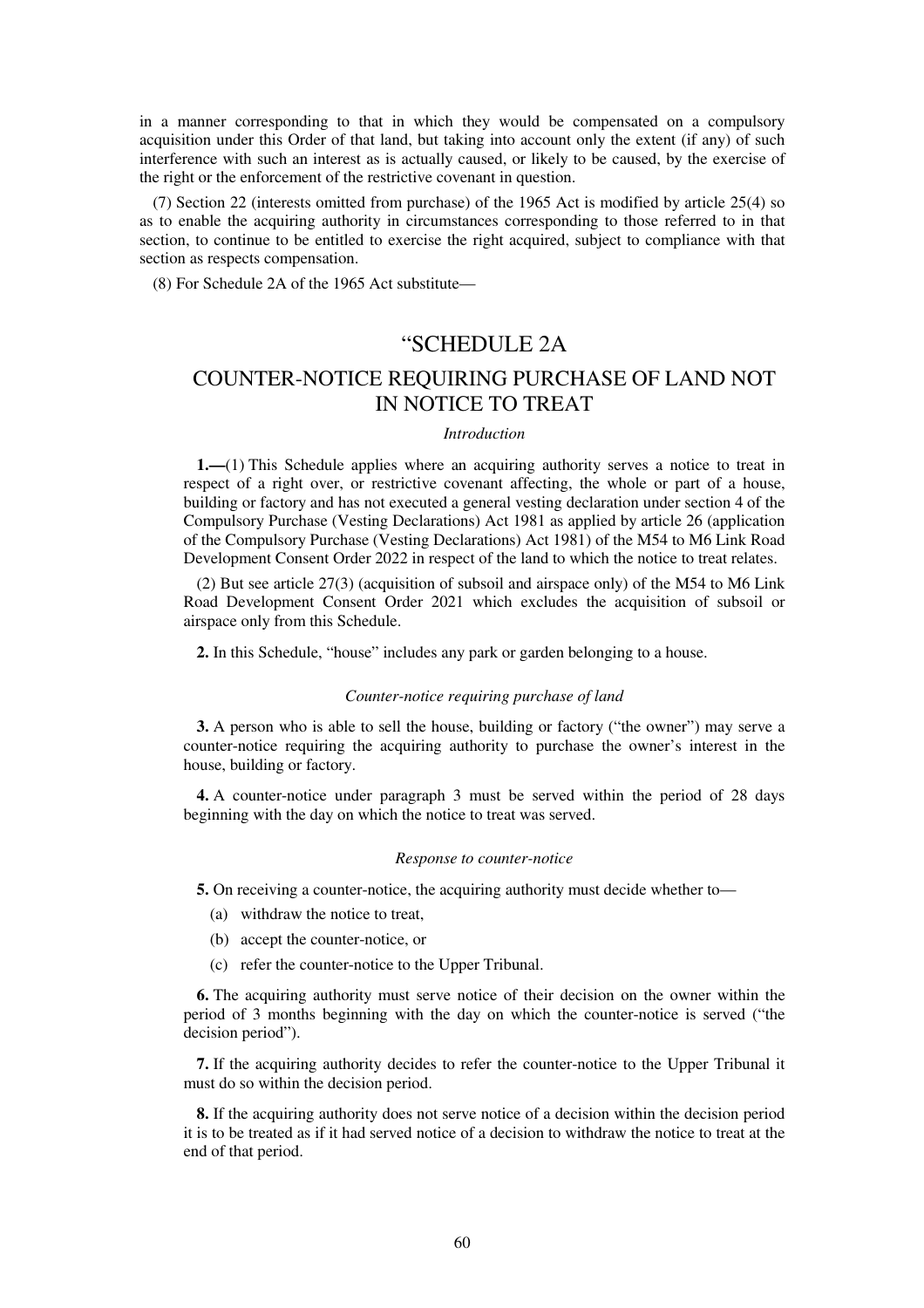**9.** If the acquiring authority serves notice of a decision to accept the counter-notice, the compulsory purchase order and the notice to treat are to have effect as if they included the owner's interest in the house, building or factory.

#### *Determination by Upper Tribunal*

**10.** On a referral under paragraph 7, the Upper Tribunal must determine whether the acquisition of the right or the imposition of the restrictive covenant would—

- (a) in the case of a house, building or factory, cause material detriment to the house, building or factory, or
- (b) in the case of a park or garden, seriously affect the amenity or convenience of the house to which the park or garden belongs.

**11.** In making its determination, the Upper Tribunal must take into account—

- (a) the effect of the acquisition of the right or the imposition of the covenant,
- (b) the use to be made of the right or covenant proposed to be acquired or imposed, and
- (c) if the right or covenant is proposed to be acquired or imposed for works or other purposes extending to other land, the effect of the whole of the works and the use of the other land.

**12.** If the Upper Tribunal determines that the acquisition of the right or the imposition of the covenant would have either of the consequences described in paragraph 10, it must determine how much of the house, building or factory the acquiring authority ought to be required to take.

**13.** If the Upper Tribunal determines that the acquiring authority ought to be required to take some or all of the house, building or factory, the compulsory purchase order and the notice to treat are to have effect as if they included the owner's interest in that land.

**14.**—(1) If the Upper Tribunal determines that the acquiring authority ought to be required to take some or all of the house, building or factory, the acquiring authority may at any time within the period of 6 weeks beginning with the day on which the Upper Tribunal makes its determination withdraw the notice to treat in relation to that land.

(2) If the acquiring authority withdraws the notice to treat under this paragraph it must pay the person on whom the notice was served compensation for any loss or expense caused by the giving and withdrawal of the notice.

(3) Any dispute as to the compensation is to be determined by the Upper Tribunal.".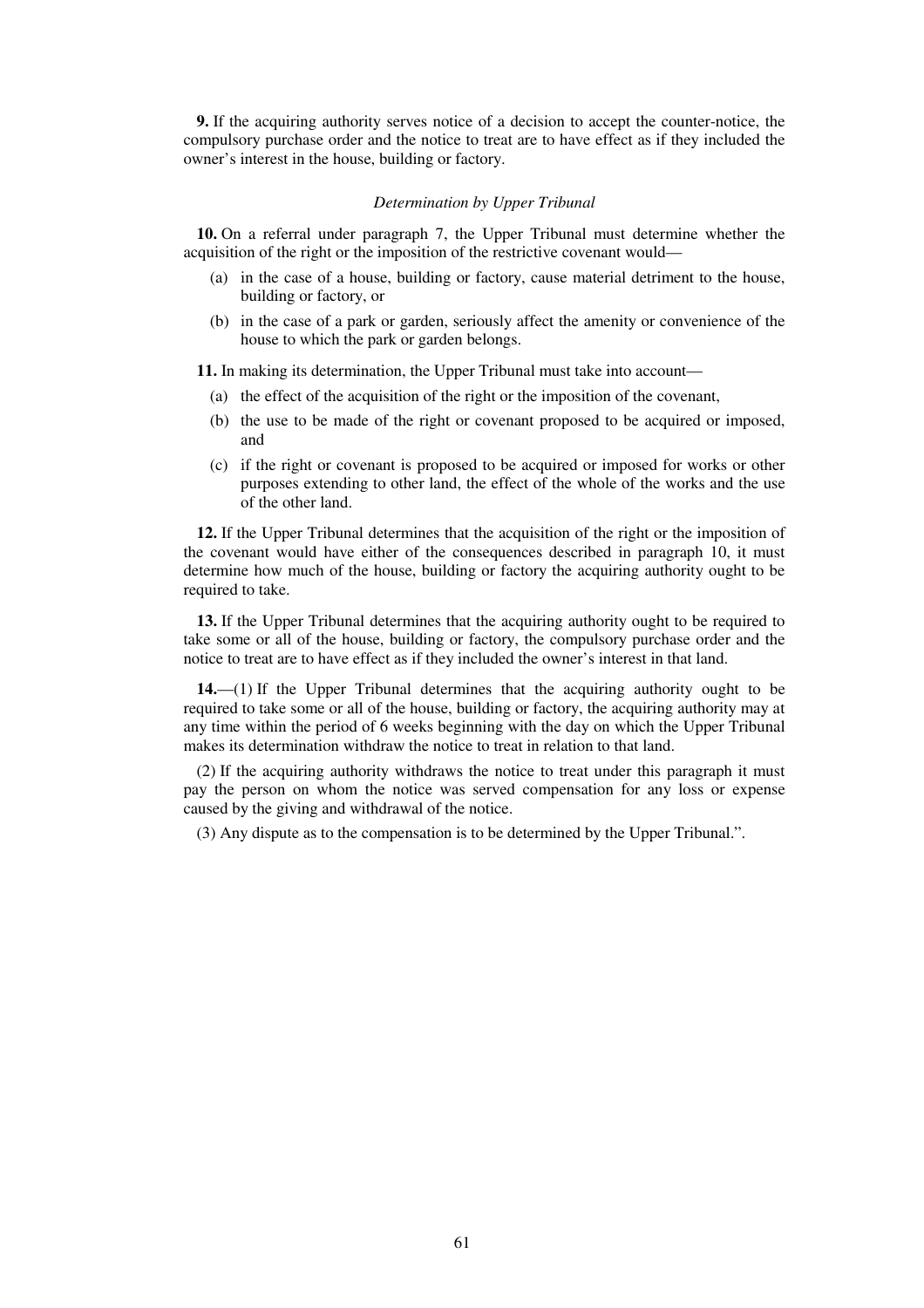# SCHEDULE 7 Article 29

# LAND OF WHICH TEMPORARY POSSESSION MAY BE TAKEN

| (1)                         | (2)                                                          | (3)                             |
|-----------------------------|--------------------------------------------------------------|---------------------------------|
| Plot Reference Number shown | Purpose for which temporary                                  | Relevant part of the authorised |
| on Land Plans               | possession may be taken                                      | development                     |
| <b>Land Plans - Sheet 3</b> |                                                              |                                 |
| 3/7a, 3/7b and 3/7c         | Required to deliver ancient                                  | Work No. 76 as shown on         |
|                             | woodland enhancement                                         | sheets 3 and 4 of the works     |
|                             | measures                                                     | plans                           |
| <b>Land Plans - Sheet 4</b> |                                                              |                                 |
| 4/1e and 4/9a               | Required for alignment of the                                | Work No. 7 as shown on sheet    |
|                             | existing A460 into the M54                                   | 4 of the works plans            |
|                             | Junction 1 south roundabout                                  |                                 |
| 4/1i                        | Required for the stopping up                                 | Work No. 11 as shown on         |
|                             | of the existing A460 and                                     | sheet 4 of the works plans      |
|                             | construction of a turning head                               |                                 |
|                             | facility                                                     |                                 |
| 4/2                         | Required to deliver ancient                                  | Work No. 76 as shown on         |
|                             | woodland enhancement                                         | sheets 3 and 4 of the works     |
|                             | measures                                                     | plans                           |
| 4/8                         | Required for the diversion of                                | Work No. 67 as shown on         |
|                             | utilities and association                                    | sheet 4 of the works plans      |
|                             | infrastructure to a new                                      |                                 |
|                             | utilities' corridor                                          |                                 |
| 4/13, 4/14a and 4/14c       | Required for the alignment of                                | Work Nos. 12 and 20 as          |
|                             | the M54 Junction 1 eastbound                                 | shown on sheet 4 of the works   |
|                             | merge slip road and the<br>construction of an access for     | plans                           |
|                             | Tower Hill Farm connecting to                                |                                 |
|                             | the Featherstone Junction east                               |                                 |
|                             | roundabout                                                   |                                 |
| 4/14i                       | Required for the construction                                | Work Nos. 2, 4, 13, 14, 20, 21, |
|                             | of a free-flowing two lane                                   | 22, 68 as shown on sheet 4 of   |
|                             | carriageway, the Featherstone                                | the works plans                 |
|                             | Junction east roundabout, a                                  |                                 |
|                             | dual carriageway dumbbell                                    |                                 |
|                             | link, new private means of                                   |                                 |
|                             | access, the Featherstone                                     |                                 |
|                             | Junction southbound diverge                                  |                                 |
|                             | slip road and the diversion of a                             |                                 |
|                             | high pressure gas main                                       |                                 |
| 4/17b, 4/18                 | Required for the diversion of a                              | Work No. 68 as shown on         |
|                             | high pressure gas main                                       | sheet 4 of the works plans      |
| 4/20d                       | Required for habitat creation                                | Work No. 80 as shown on         |
|                             | for visual screening and to                                  | sheet 4 of the works plans      |
|                             | mitigate for biodiversity loss                               |                                 |
|                             | and the installation of a<br>replacement fence               |                                 |
| 4/22                        |                                                              | Work No. 73 as shown on         |
|                             | Required for the modification<br>of an existing junction and | sheets 4 and 5 of the works     |
|                             |                                                              |                                 |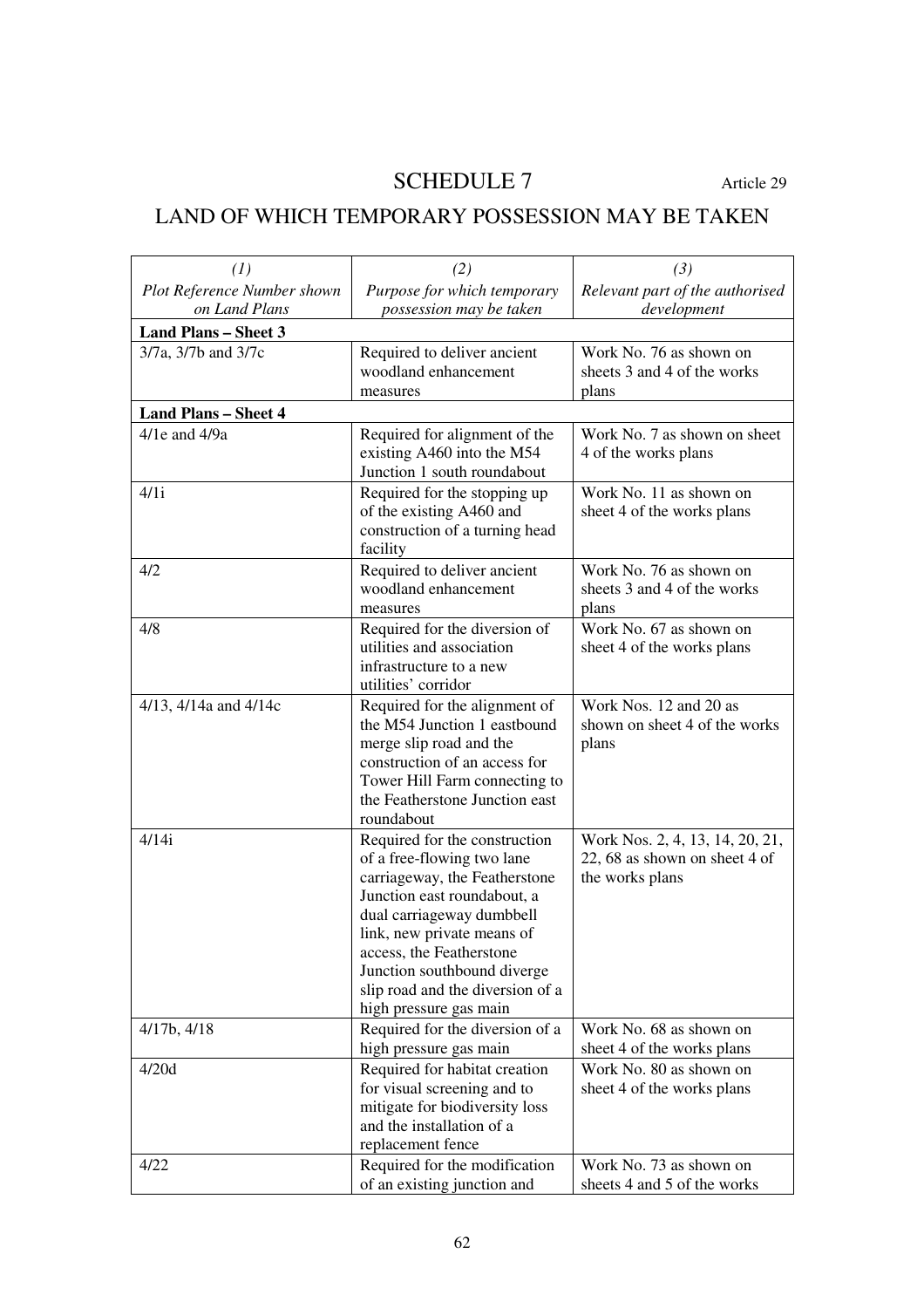| (1)                                          | (2)                                                                                                                                                                                                                                                                                                                                                                      | (3)                                                                              |
|----------------------------------------------|--------------------------------------------------------------------------------------------------------------------------------------------------------------------------------------------------------------------------------------------------------------------------------------------------------------------------------------------------------------------------|----------------------------------------------------------------------------------|
| Plot Reference Number shown<br>on Land Plans | Purpose for which temporary<br>possession may be taken                                                                                                                                                                                                                                                                                                                   | Relevant part of the authorised<br>development                                   |
|                                              | removal of a right turn<br>prohibition into Dark Lane                                                                                                                                                                                                                                                                                                                    | plans                                                                            |
| <b>Land Plans - Sheet 5</b>                  |                                                                                                                                                                                                                                                                                                                                                                          |                                                                                  |
| 5/1                                          | Required for the modification<br>of an existing junction and<br>removal of a right turn<br>prohibition into Dark Lane                                                                                                                                                                                                                                                    | Work No. 73 as shown on<br>sheets 4 and 5 of the works<br>plans                  |
| 5/6                                          | Required for the construction<br>of new northbound and<br>southbound dual carriageways<br>to M6 Junction 11 the<br>realignment of Hilton Lane<br>and construction of an<br>accommodation overbridge<br>and realignment of access<br>tracks to the south of<br><b>Brookfield Farm</b>                                                                                     | Work Nos. 25, 26, 27 and 28<br>as shown on sheets 4 to 6 of<br>the works plans   |
| 5/10                                         | Required for the construction<br>of new northbound and<br>southbound dual carriageways<br>to M6 Junction 11,<br>realignment of Hilton Lane<br>and the realignment of public<br>right of way Shareshill 5                                                                                                                                                                 | Work Nos. 25, 26, 27 and 63<br>as shown on sheets 4 to 6 of<br>the works plans   |
| 5/11a                                        | Required for the construction<br>of new northbound and<br>southbound dual carriageways<br>to M6 Junction11, realignment<br>of Hilton Lane, construction of<br>an accommodation overbridge<br>and realignment of access<br>tracks to the south of<br>Brookfield Farm, installation<br>of a new balancing pond and<br>works to realign public right of<br>way Shareshill 5 | Work Nos. 25, 26, 27, 28, 59<br>and 63 as shown on sheet 5 of<br>the works plans |
| 5/11g                                        | Required for the construction<br>of a new northbound and<br>southbound dual carriageways<br>to M6 Junction 11,<br>construction of an<br>accommodation overbridge<br>and realignment of access<br>tracks to the south of<br>Brookfield Farm and the<br>diversion of an overhead<br>electricity cable and associated<br>infrastructure                                     | Work No. 25, 26, 28 and 70 as<br>shown on sheet 5 of the works<br>plans          |
| 5/14                                         | Required for the construction<br>of northbound and southbound<br>dual carriageways to M6<br>Junction 11 and an<br>accommodation overbridge                                                                                                                                                                                                                               | Work Nos. 25, 26 and 28 as<br>shown on sheets 4 to 6 of the<br>works plans       |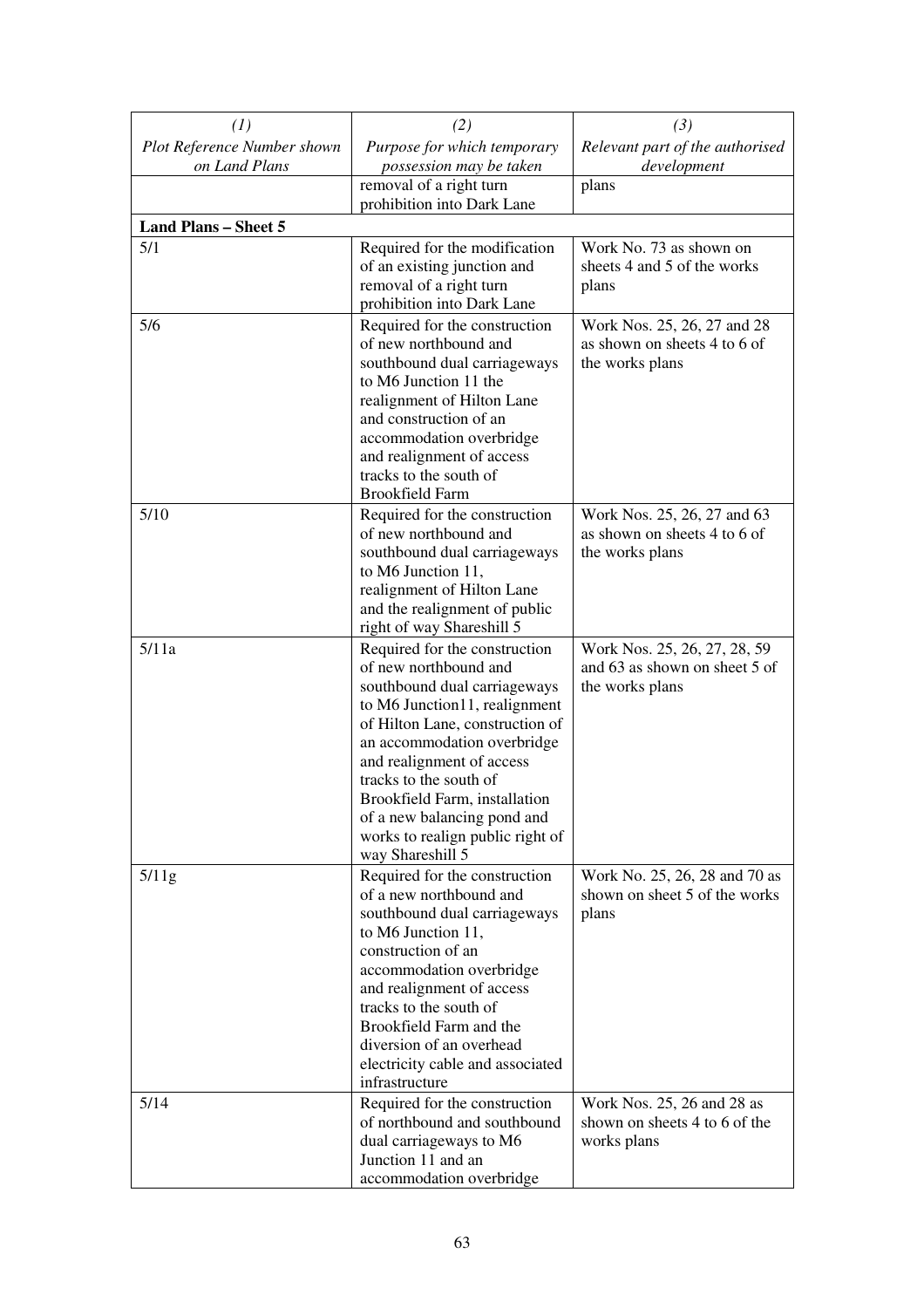| (1)                                                         | (2)                                                            | (3)                                                   |
|-------------------------------------------------------------|----------------------------------------------------------------|-------------------------------------------------------|
| Plot Reference Number shown                                 | Purpose for which temporary                                    | Relevant part of the authorised                       |
| on Land Plans                                               | possession may be taken                                        | development                                           |
|                                                             | and realignment of access<br>tracks                            |                                                       |
| 5/25                                                        | Required for the construction                                  | Work Nos. 25, 26, 27 and 74                           |
|                                                             | of new northbound and                                          | as shown on sheet 4, 5 and 6                          |
|                                                             | southbound dual carriageways                                   | of the works plans                                    |
|                                                             | to M6 Junction 11,                                             |                                                       |
|                                                             | realignment of Hilton Lane                                     |                                                       |
|                                                             | and the modification of the<br>junction between the existing   |                                                       |
|                                                             | A460, New Road and Dark                                        |                                                       |
|                                                             | lane and the construction of a                                 |                                                       |
|                                                             | borrow pit including the                                       |                                                       |
|                                                             | excavation, working and                                        |                                                       |
|                                                             | restoration to win material                                    |                                                       |
|                                                             | required for the construction of<br>the authorised development |                                                       |
| <b>Land Plans - Sheet 6</b>                                 |                                                                |                                                       |
| 6/11b, 6/13, 6/18 and 6/19                                  | Required to realign the M6                                     | Work No. 33 as shown on                               |
|                                                             | Junction 11 northbound merge                                   | sheet 6 of the works plans                            |
|                                                             | slip road                                                      |                                                       |
| $6/11k$ , $6/11l$ , $6/11m$ , $6/11n$ ,                     | Required for the demolition                                    | Work Nos. 36, 38, 39 and 40                           |
| $6/17r$ , $6/17q$ and $6/27$                                | and removal of existing M6<br>Junction 11 structures and       | as shown on sheet 6 of the<br>works plans             |
|                                                             | redundant sections of existing                                 |                                                       |
|                                                             | circulatory carriageway. Also                                  |                                                       |
|                                                             | required for the construction of                               |                                                       |
|                                                             | a new M6 Junction 11                                           |                                                       |
|                                                             | circulatory carriageway and<br>associated infrastructure, the  |                                                       |
|                                                             | realignment of                                                 |                                                       |
|                                                             | Wolverhampton Road and the                                     |                                                       |
|                                                             | realignment and widening by a                                  |                                                       |
|                                                             | single lane of the A460                                        |                                                       |
| 6/12                                                        | southbound and northbound<br>Required to realign Mill Lane     | Work No. 30 as shown on                               |
|                                                             |                                                                | sheet 6 of the works plans                            |
| 6/17f                                                       | Required for the demolition of                                 | Work No. 36 as shown on                               |
|                                                             | existing structures at M6                                      | sheet 6 of the works plans                            |
|                                                             | Junction 11, and construction                                  |                                                       |
|                                                             | of new M6 Junction 11<br>circulatory carriageway               |                                                       |
|                                                             | including overbridges and                                      |                                                       |
|                                                             | portal gantries                                                |                                                       |
| 6/17g, 6/20 and 6/22a                                       | Required for the realignment                                   | Work No. 35 as shown on                               |
|                                                             | of the M6 Junction 11                                          | sheet 6 of the works plans                            |
|                                                             | southbound diverge slip road                                   |                                                       |
| 6/17h, 6/17i, 6/17j, 6/17k,<br>$6/17m$ , $6/32a$ and $6/36$ | Required for the realignment<br>and widening by a single lane  | Work No. 39 as shown on<br>sheet 6 of the works plans |
|                                                             | of the A460 southbound and                                     |                                                       |
|                                                             | northbound                                                     |                                                       |
| 6/25                                                        | Required for the realignment                                   | Work Nos. 34, 36 and 37 as                            |
|                                                             | of the M6 Junction 11                                          | shown on sheet 5 and 6 of the                         |
|                                                             | southbound merge slip road,                                    | works plans                                           |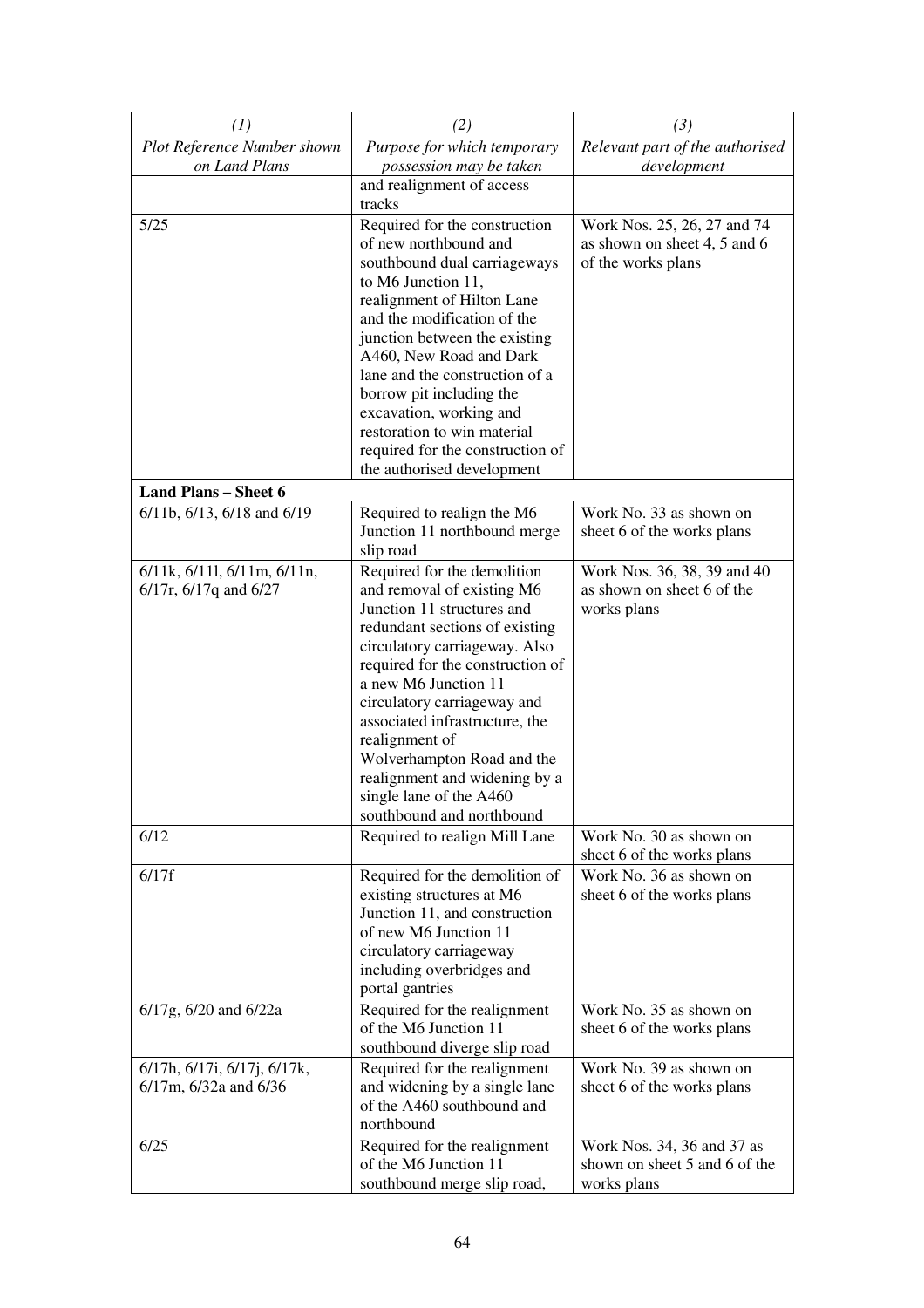| (1)                         | (2)                                                               | (3)                             |
|-----------------------------|-------------------------------------------------------------------|---------------------------------|
| Plot Reference Number shown | Purpose for which temporary                                       | Relevant part of the authorised |
| on Land Plans               | possession may be taken                                           | development                     |
|                             | the demolition and removal of                                     |                                 |
|                             | existing M6 Junction 11                                           |                                 |
|                             | structures and redundant                                          |                                 |
|                             | sections of existing circulatory                                  |                                 |
|                             | carriageway. Also required for                                    |                                 |
|                             | the construction of a new M6                                      |                                 |
|                             | Junction 11 circulatory                                           |                                 |
|                             | carriageway and associated                                        |                                 |
|                             | infrastructure. Required for the<br>realignment of the A462 to M6 |                                 |
|                             | Junction 11                                                       |                                 |
| 6/37                        | Required for the realignment                                      | Work Nos. 35, 36, 39 and 66     |
|                             | of the M6 Junction 11                                             | as shown on sheet 6 of the      |
|                             | southbound diverge slip road.                                     | works plans                     |
|                             | Required for the demolition                                       |                                 |
|                             | and removal of existing M6                                        |                                 |
|                             | Junction 11 structures and                                        |                                 |
|                             | redundant sections of existing                                    |                                 |
|                             | circulatory carriageway. Also                                     |                                 |
|                             | required for the construction of                                  |                                 |
|                             | a new M6 Junction 11                                              |                                 |
|                             | circulatory carriageway and                                       |                                 |
|                             | associated infrastructure. Also                                   |                                 |
|                             | required for the realignment                                      |                                 |
|                             | and widening by a single lane                                     |                                 |
|                             | of the A460 southbound and                                        |                                 |
|                             | northbound and the                                                |                                 |
|                             | realignment of the existing                                       |                                 |
|                             | public right of way Saredon 13                                    |                                 |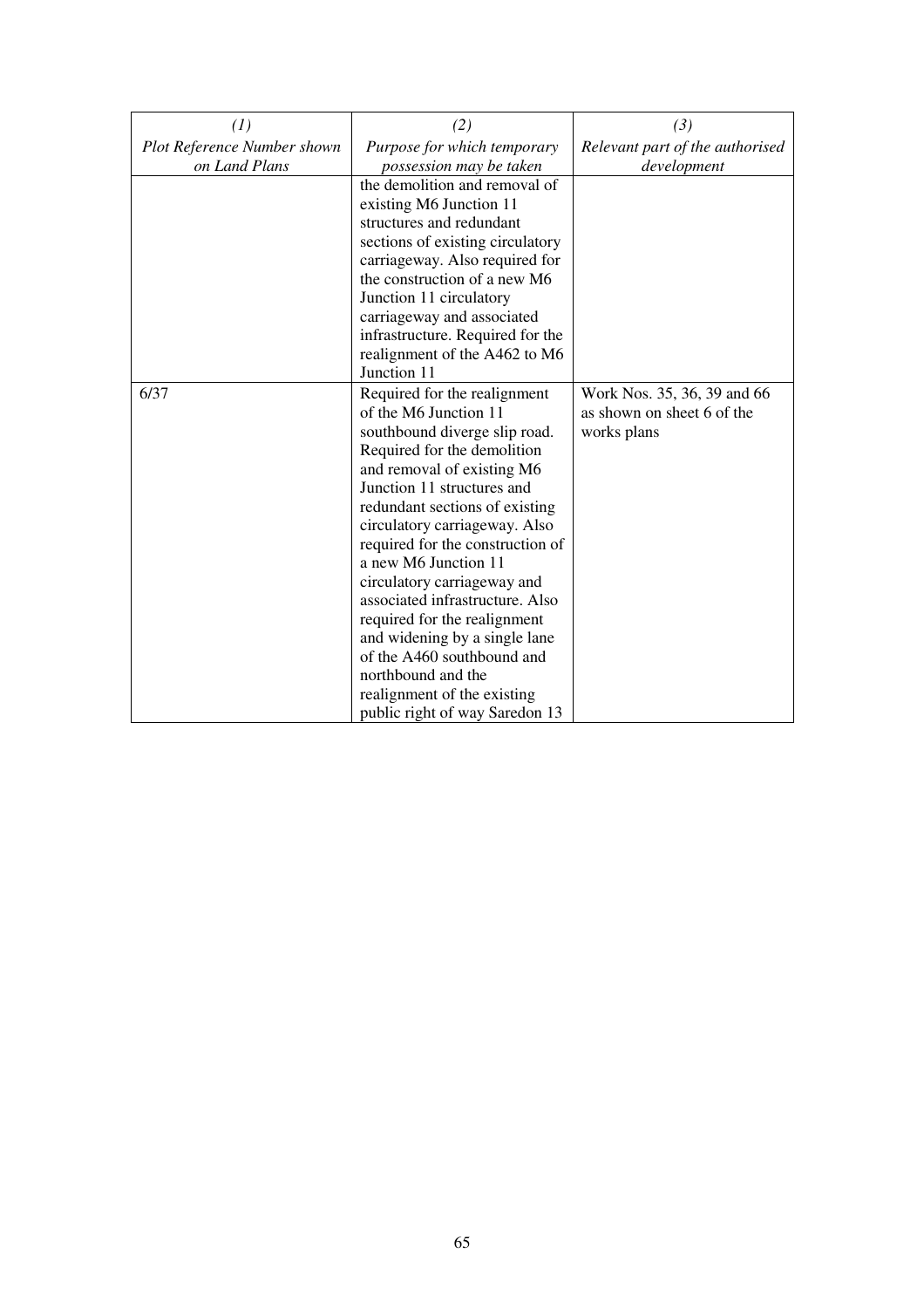# SCHEDULE 8 Articles 34 and 35

# HEDGEROWS AND TREES

## PART 1

## HEDGEROWS

The hedgerow identifications in the table below are taken from Chapter 8: Biodiversity and Figure 8.3 of the environmental statement

| (1)                                             | (2)                                            | (3)                       |
|-------------------------------------------------|------------------------------------------------|---------------------------|
| Hedgerow                                        | Relevant part of the authorised<br>development | <b>Important Hedgerow</b> |
| TN1 - Intact Hedge - Native<br>Species - Rich   | Work No. 66                                    | N <sub>o</sub>            |
| TN8 - Intact Hedge - Native<br>Species - Poor   | Work No. 35                                    | No                        |
| TN10 - Intact Hedge - Native<br>Species - Rich  | Work No. 35                                    | N <sub>o</sub>            |
| TN11 - Intact Hedge - Native<br>Species - Poor  | Work No. 30                                    | N <sub>o</sub>            |
| TN14 - Intact Hedge - Native<br>Species - Rich  | Work No. 30                                    | No                        |
| TN20 - Defunct Hedge -<br>Native Species -      | Work No. 72                                    | N <sub>o</sub>            |
| TN22 - Defunct Hedge -<br>Native Species - Rich | Work No. 72                                    | N <sub>o</sub>            |
| TN23 - Intact Hedge - Native<br>Species - Rich  | Work No. 72                                    | Yes                       |
| TN29 - Intact Hedge - Native<br>Species - Poor  | Work No. 29                                    | N <sub>o</sub>            |
| TN35 - Intact Hedge - Native<br>Species - Poor  | Work Nos. 36 and 37                            | N <sub>o</sub>            |
| TN37 - Defunct Hedge -<br>Native Species - Poor | Work Nos. 34 and 85                            | N <sub>o</sub>            |
| TN39 - Intact Hedge - Native<br>Species - Poor  | Work Nos. 25, 26, 32 and 36                    | N <sub>o</sub>            |
| TN40 - Intact Hedge - Native<br>Species - Poor  | Work Nos. 25, 26, 32 and 36                    | N <sub>o</sub>            |
| TN41 - Intact Hedge - Native<br>Species - Rich  | Work Nos. 25, 26 and 48                        | Yes                       |
| TN68-Defunct Hedge-<br>Native Species - Rich    | Work Nos. 27 and 59                            | N <sub>o</sub>            |
| TN71 - Intact Hedge - Native<br>Species - Poor  | Work Nos. 25, 26 and 27                        | N <sub>o</sub>            |
| TN75 - Defunct Hedge -<br>Native Species - Rich | Work Nos. 71                                   | No                        |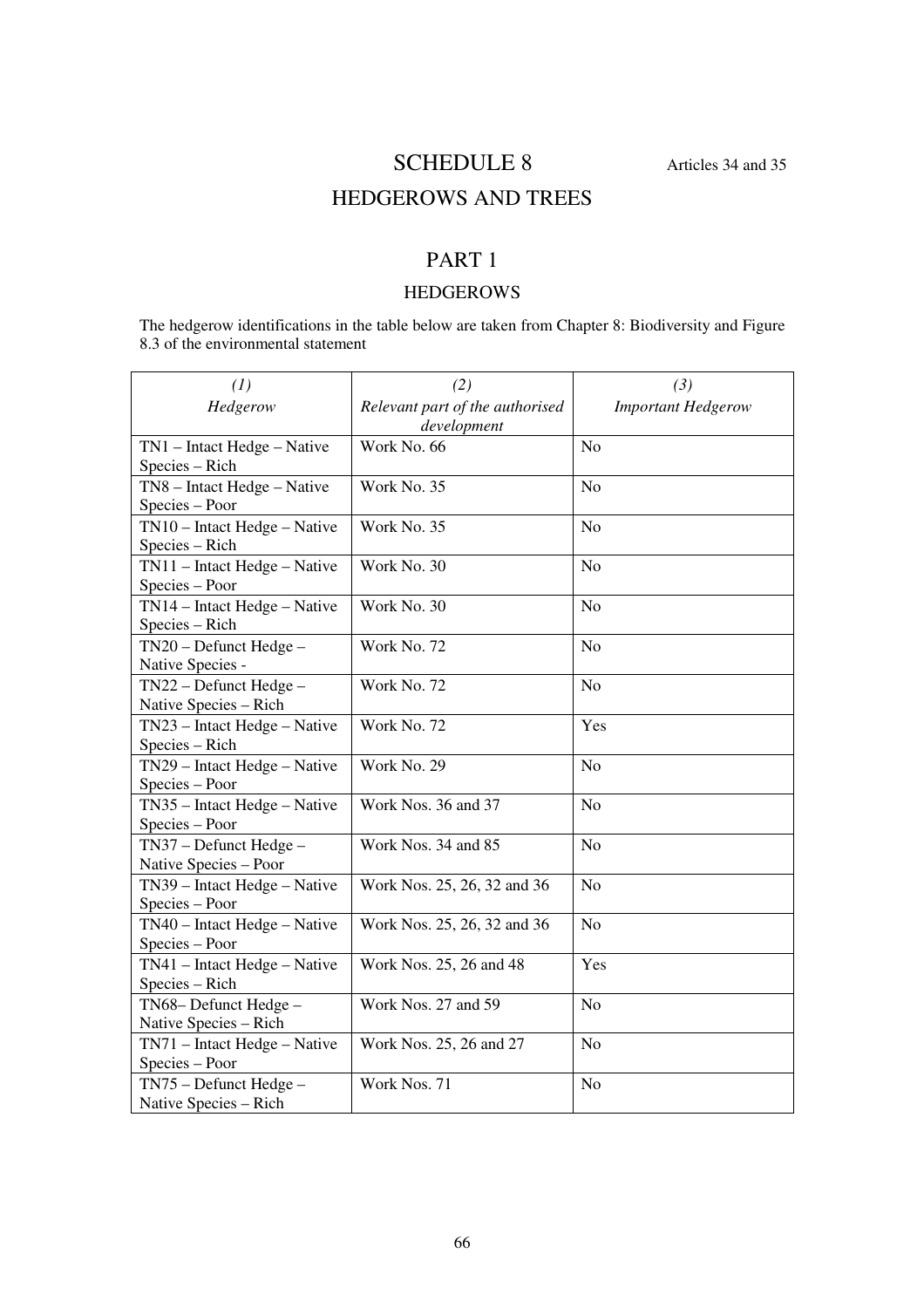## TREES SUBJECT TO TREE PRESERVATION ORDERS

The tree plan references in the table below are taken from the tree preservation order impact/removal plans

| (1)                              | (2)                             | (3)                  |
|----------------------------------|---------------------------------|----------------------|
| Type of tree                     | Relevant part of the authorised | TPO reference        |
|                                  | development                     |                      |
| $T168 - Ash$ (Fraxinus           | Work No. 86                     | $TPO - 3/1957$       |
| excelsior)                       |                                 |                      |
| $T46 - Ash$ (Fraxinus excelsior) | Work No. 11                     | $TPO - 3/1957$       |
| $T60 - Ash$ (Fraxinus excelsior) | Work No. 17                     | $TPO - 3/1957$       |
| T237 – Atlantic Cedar (Blue)     | Work Nos. 27 and 69             | $TPO - 3/1957$       |
| (Cedrus libani atlantica         |                                 |                      |
| Glauca)                          |                                 |                      |
| $T146 - Beech$ (Fagus            | Work No. 16                     | $TPO - 3/1957$       |
| sylvatica)                       |                                 |                      |
| T222 – Beech (Fagus              | Work No. 69                     | $TPO - 3/1957$       |
| sylvatica)                       |                                 |                      |
| T94 – Beech (Fagus sylvatica)    | Work No. 16                     | $TPO - 3/1957$       |
| G369 - Common Alder (Alnus       | Work Nos. 25 and 48             | TPO - 56 and 58/1981 |
| glutinosa)                       |                                 |                      |
| T152 - Common Alder (Alnus       | Work Nos. 22 and 26             | $TPO - 3/1957$       |
| glutinosa)                       |                                 |                      |
| W342 - Common Alder              | Work Nos. 25, 26, 48 and 65     | TPO - 56 and 58/1981 |
| (Alnus glutinosa), Ash           |                                 |                      |
| (Fraxinus excelsior), Crack      |                                 |                      |
| Willow (Salix fragilis),         |                                 |                      |
| Common Oak (Quercus robur)       |                                 |                      |
| G346 – Common Alder (Alnus       | Work No. 26                     | TPO - 56 and 58/1981 |
| glutinosa), Crack Willow         |                                 |                      |
| (Salix fragilis), Hawthorn       |                                 |                      |
| (Crataegus monogyna)             |                                 |                      |
| Common Oak (Quercus robur)       |                                 |                      |
| G119 - Common Alder (Alnus       | Work Nos. 2 and 23              | $TPO - 3/1957$       |
| glutinosa), Sycamore (Acer       |                                 |                      |
| pseudoplatanus), Downy Birch     |                                 |                      |
| (Betula pubescens)               |                                 |                      |
| T101 - Common Lime (Tilia        | Work No. 16                     | $TPO - 3/1957$       |
| X europaea)                      |                                 |                      |
| T102 - Common Lime (Tilia        | Work No. 16                     | $TPO - 3/1957$       |
| X europaea)                      |                                 |                      |
| T113 – Common Lime (Tilia        | Work No. 16                     | $TPO - 3/1957$       |
| X europaea)                      |                                 |                      |
| T120 - Common Lime (Tilia        | Work No. 16                     | $TPO - 3/1957$       |
| X europaea)                      |                                 |                      |
| T110 - Common Oak                | Work No. 16                     | $TPO - 3/1957$       |
| (Quercus robur)                  |                                 |                      |
| T130 - Common Oak                | Work No. 16                     | $TPO - 3/1957$       |
| (Quercus robur)                  |                                 |                      |
| T145 - Common Oak                | Work Nos. 4, 22 and 46          | $TPO - 3/1957$       |
| (Quercus robur)                  |                                 |                      |
| T242 - Common Oak                | Work Nos. 24, 26 and 27         | $TPO - 3/1957$       |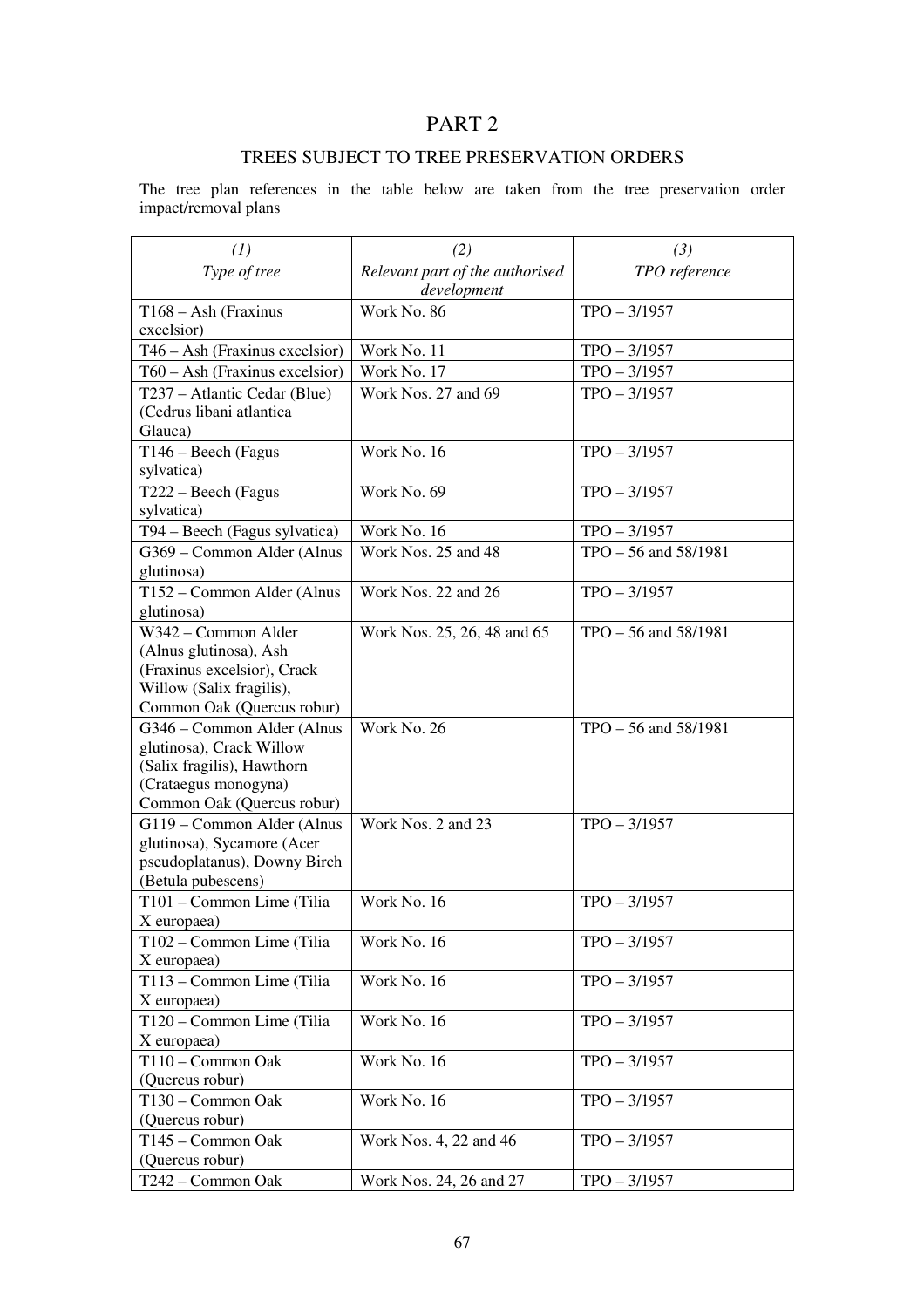| (1)                                                                                                                                                   | (2)                                            | (3)                      |
|-------------------------------------------------------------------------------------------------------------------------------------------------------|------------------------------------------------|--------------------------|
| Type of tree                                                                                                                                          | Relevant part of the authorised<br>development | TPO reference            |
| (Quercus robur)                                                                                                                                       |                                                |                          |
| T367 – Common Oak<br>(Quercus robur)                                                                                                                  | Work Nos. 25 and 48                            | $TPO - 56$ and $58/1981$ |
| T72 - Common Oak (Quercus                                                                                                                             | Work No. 17                                    | $TPO - 3/1957$           |
| robur)<br>T75 - Common Oak (Quercus<br>robur)                                                                                                         | Work No. 17                                    | $TPO - 3/1957$           |
| T77 – Common Oak (Quercus<br>robur)                                                                                                                   | Work No. 17                                    | $TPO - 3/1957$           |
| T78 - Common Oak (Quercus<br>robur)                                                                                                                   | Work No. 17                                    | $TPO - 3/1957$           |
| T79 - Common Oak (Quercus<br>robur)                                                                                                                   | Work Nos. 16 and 17                            | $TPO - 3/1957$           |
| T81 - Sycamore (Acer<br>pseudoplatanus)                                                                                                               | Works Nos. 17 and 18                           | $TPO - 3/1957$           |
| T84 - Common Oak (Quercus<br>robur)                                                                                                                   | Work Nos. 4 and 22                             | $TPO - 3/1957$           |
| T87 – Common Oak (Quercus<br>robur)                                                                                                                   | Work Nos. 16 and 18                            | $TPO - 3/1957$           |
| T88 – Common Oak (Quercus<br>robur)                                                                                                                   | Work Nos. 4 and 22                             | $TPO - 3/1957$           |
| T90 - Common Oak (Quercus<br>robur)                                                                                                                   | Work Nos. 16 and 18                            | $TPO - 3/1957$           |
| T91 – Common Oak (Quercus<br>robur)                                                                                                                   | Work Nos. 4 and 22                             | $TPO - 3/1957$           |
| T92 – Common Oak (Quercus<br>robur)                                                                                                                   | Work Nos. 16 and 18                            | $TPO - 3/1957$           |
| W512 - Common Oak<br>(Quercus robur), Ash<br>(Fraxinus excelsior),<br>Sycamore (Acer<br>pseudoplatanus), Lime (Tilia<br>Sp.), Beech (Fagus sylvatica) | Work Nos. 16, 17, 18, 19 and<br>71             | $TPO - 3/1957$           |
| G234 - Common Oak<br>(Quercus robur), Sycamore<br>(Acer pseudoplatanus),<br>Hawthorn (Crataegus<br>monogyna)                                          | Work Nos. 24, 25, 26 and 27                    | $TPO - 3/1957$           |
| T183- Common Oak (Quercus<br>robur)                                                                                                                   | Works Nos. 24 and 69                           | $TPO - 3/1957$           |
| G184 - Common Oak<br>(Quercus robur), Sycamore<br>(Acer pseudoplatanus), Holly<br>(Ilex aquifolium), other                                            | Work Nos. 24, 25, 26 and 62                    | $TPO - 3/1957$           |
| T140 - Downy Birch (Betula<br>pubescens)                                                                                                              | Work Nos. 2, 23 and 46                         | $TPO - 3/1957$           |
| G374 - Hawthorn (Crataegus<br>monogyna), Common Alder<br>(Alnus glutinosa)                                                                            | Work No. 36                                    | $TPO - 56$ and $58/1981$ |
| G240 - Hawthorn (Crataegus<br>monogyna), Holly (Ilex                                                                                                  | Work Nos. 24, 26 and 27                        | $TPO - 3/1957$           |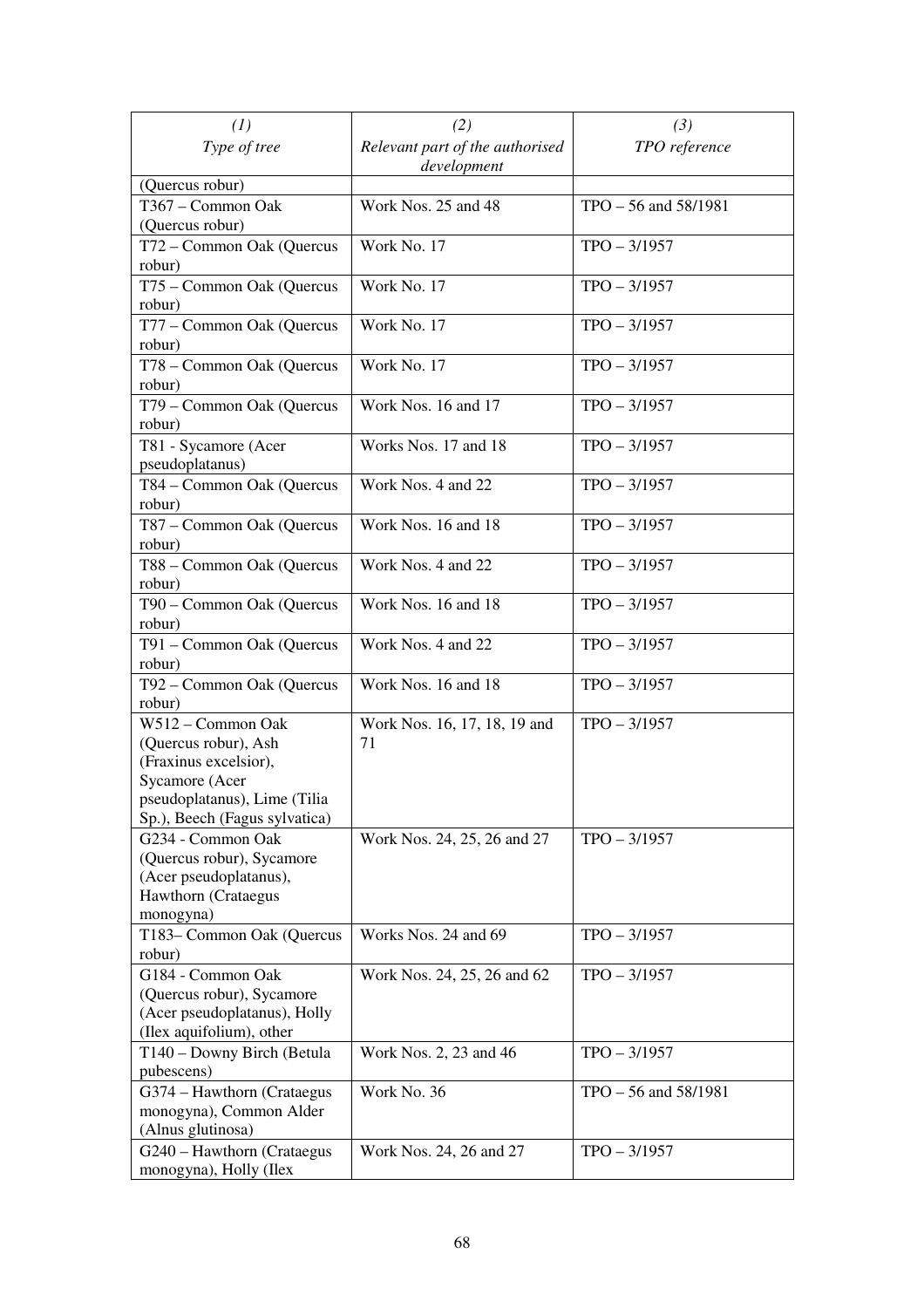| (1)                                                                                                                                        | (2)                                              | (3)            |
|--------------------------------------------------------------------------------------------------------------------------------------------|--------------------------------------------------|----------------|
| Type of tree                                                                                                                               | Relevant part of the authorised<br>development   | TPO reference  |
| aquifolium)                                                                                                                                |                                                  |                |
| T95 - Sessile Oak (Quercus<br>petraea)                                                                                                     | Work Nos. 4 and 22                               | $TPO - 3/1957$ |
| T209 - Sweet Chestnut<br>(Castanea sativa)                                                                                                 | Work No. 86                                      | $TPO - 3/1957$ |
| G153 – Sycamore (Acer<br>pseudoplatanus)                                                                                                   | Work No. 16                                      | $TPO - 3/1957$ |
| T111 - Sycamore (Acer<br>pseudoplatanus)                                                                                                   | Work No. 16                                      | $TPO - 3/1957$ |
| T112 - Sycamore (Acer<br>pseudoplatanus)                                                                                                   | Work No. 16                                      | $TPO - 3/1957$ |
| T195 - Sycamore (Acer<br>pseudoplatanus)                                                                                                   | Work No. 86                                      | $TPO - 3/1957$ |
| T197 - Sycamore (Acer<br>pseudoplatanus)                                                                                                   | Work No. 86                                      | $TPO - 3/1957$ |
| T225 - Sycamore (Acer<br>pseudoplatanus)                                                                                                   | Work No. 69                                      | $TPO - 3/1957$ |
| T239 - Sycamore (Acer<br>pseudoplatanus)                                                                                                   | Work No. 25                                      | $TPO - 3/1957$ |
| T257 - Sycamore (Acer<br>pseudoplatanus)                                                                                                   | Work No. 74                                      | $TPO - 3/1957$ |
| T44 - Sycamore (Acer<br>pseudoplatanus)                                                                                                    | Work Nos. 45 and 68                              | $TPO - 3/1957$ |
| T81 - Sycamore (Acer<br>pseudoplatanus)                                                                                                    | Work Nos. 17 and 18                              | $TPO - 3/1957$ |
| T98 - Sycamore (Acer<br>pseudoplatanus)                                                                                                    | Work Nos. 16 and 19                              | $TPO - 3/1957$ |
| T99 - Sycamore (Acer<br>pseudoplatanus)                                                                                                    | Work No. 16                                      | $TPO - 3/1957$ |
| T138 - Sycamore (Acer<br>pseudoplatanus)                                                                                                   | Work Nos. 2, 23 and 46                           | $TPO - 3/1957$ |
| G74 – Sycamore (Acer<br>pseudoplatanus), Common<br>Alder (Alnus glutinosa)                                                                 | Work No. 17                                      | $TPO - 3/1957$ |
| G265 - Sycamore (Acer<br>pseudoplatanus), Common<br>Oak (Quercus robur), Ash<br>(Fraxinus excelsior), Holly<br>(Iles aquifolium)           | Work Nos. 24, 25, 26, 27 and<br>62               | $TPO - 3/1957$ |
| W212 - Sycamore (Acer<br>pseudoplatanus), Common<br>Oak (Quercus robur), Holly<br>(Iles aquifolium), Scots Pine<br>(Pinus sylvestris)      | Work Nos. 62 and 69                              | $TPO - 3/1957$ |
| W159 - Sycamore (Acer<br>pseudoplatanus), Downy Birch<br>(Betula pubescens), Common<br>Alder (Alnus glutinosa), Beech<br>(Fagus sylvatica) | Work Nos. 2, 4, 22, 23, 24, 25,<br>26, 46 and 62 | $TPO - 3/1957$ |
| G232 - Sycamore (Acer<br>pseudoplatanus), Holly (Ilex                                                                                      | Work Nos. 24 and 27                              | $TPO - 3/1957$ |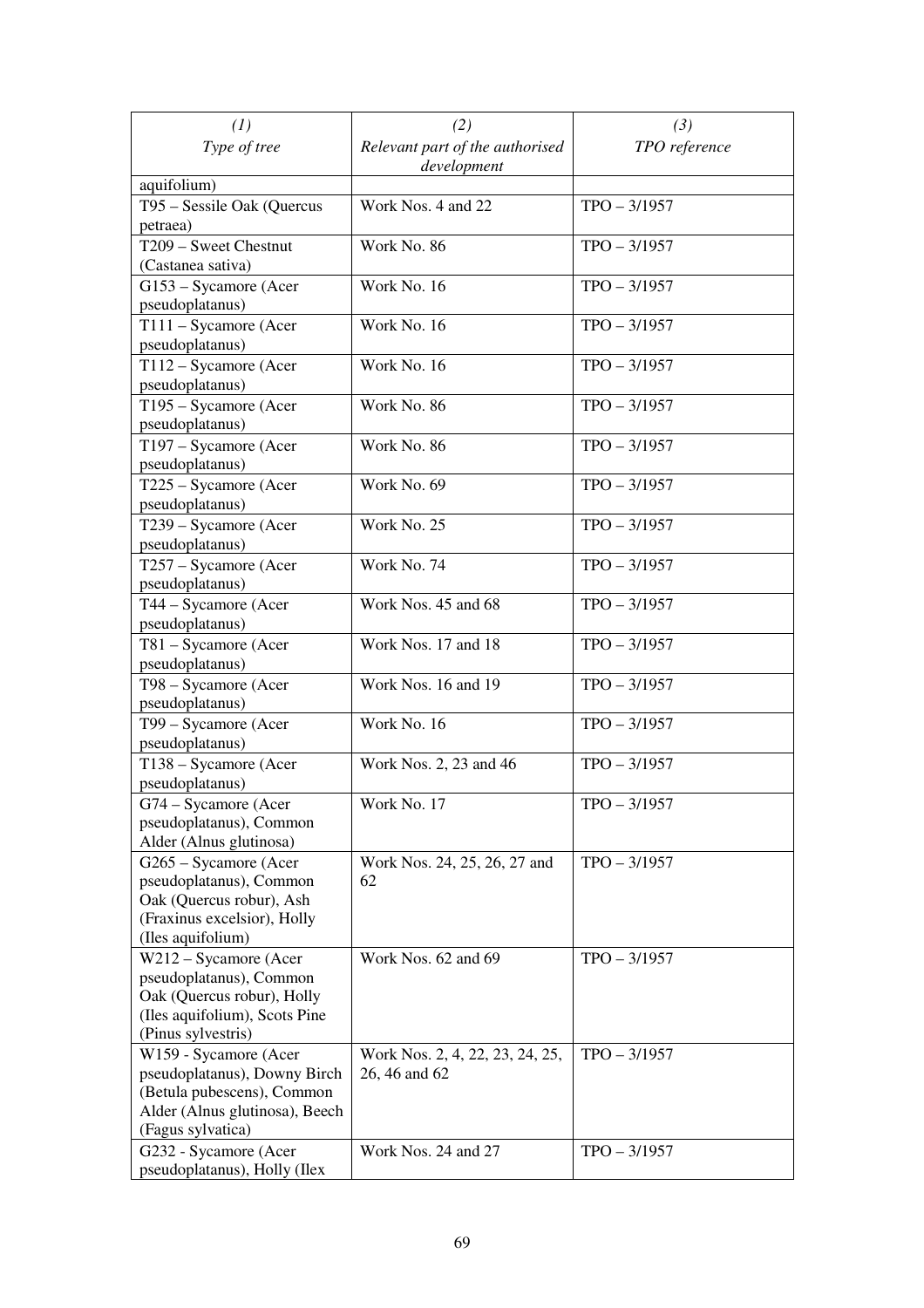| (1)                                   | (2)                                            | (3)            |
|---------------------------------------|------------------------------------------------|----------------|
| Type of tree                          | Relevant part of the authorised<br>development | TPO reference  |
| aquifolium), Yew (Taxus               |                                                |                |
| baccata), Common Oak                  |                                                |                |
| (Quercus robur)                       |                                                |                |
| T122 – White Poplar (Populus<br>alba) | Work No. 4, 22 and 46                          | $TPO - 3/1957$ |
| T201 - Whitebeam (Sorbus              | Work No. 86                                    | $TPO - 3/1957$ |
| aria)                                 |                                                |                |
| $T180 -$ Willow (Salix sp.)           | Work No. 86                                    | $TPO - 3/1957$ |
| W96 - Yew (Taxus baccata),            | Work Nos. 2, 4, 22 and 23                      | $TPO - 3/1957$ |
| Sycamore (Acer                        |                                                |                |
| pseudoplatanus), Silver Birch         |                                                |                |
| (Betula pendula), Common              |                                                |                |
| Oak (Quercus robur)                   |                                                |                |
| G36 - Silver Birch (Betula            | Work Nos. 6 and 68                             | $TPO - 3/1957$ |
| pendula), Common Oak                  |                                                |                |
| (Quercus robur), Hawthorn             |                                                |                |
| (Crataegus monogyna)                  |                                                |                |
| W516 - Sycamore (Acer                 | Work No. 3                                     | $TPO - 3/1957$ |
| pseudoplatanus), Birch (Betula        |                                                |                |
| sp.), Common Oak (Quercus             |                                                |                |
| robur), Common Beech (Fagus           |                                                |                |
| sylvatica), Sweet Chestnut            |                                                |                |
| (Castanea sativa),                    |                                                |                |
| T97 - Scots Pine (Pinus               | Work Nos. 2 and 22                             | $TPO - 3/1957$ |
| sylvestris)                           |                                                |                |
| T135 - Common Oak (Quercus            | Work No. 16                                    | $TPO - 3/1957$ |
| robur)                                |                                                |                |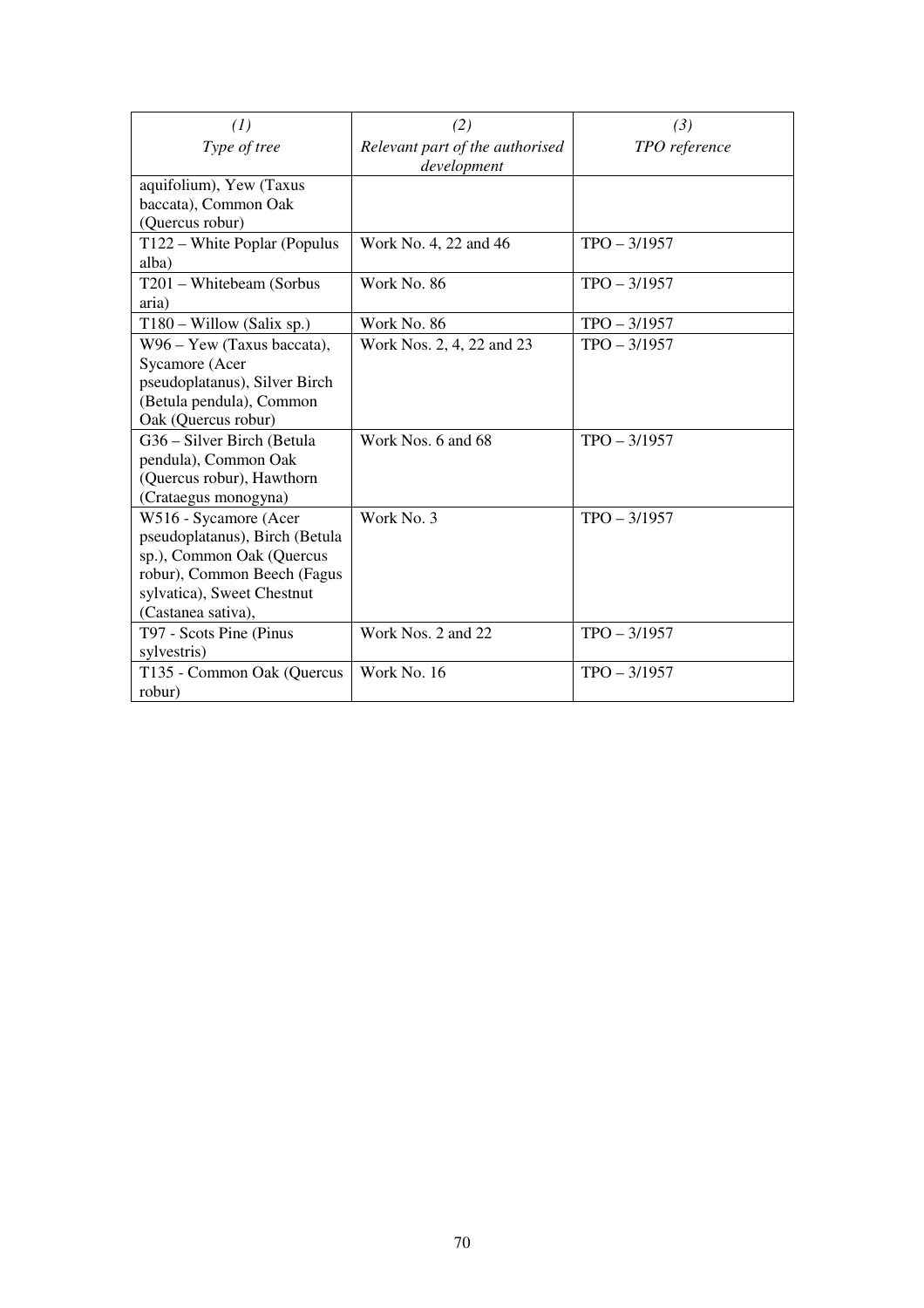#### SCHEDULE 9 Articles 31 and 39

## PROTECTIVE PROVISIONS

## PART 1

#### FOR THE PROTECTION OF ELECTRICITY, GAS, WATER AND SEWAGE UNDERTAKERS

**1.**—(1) For the protection of the utility undertakers referred to in this Part of this Schedule the following provisions have effect, unless otherwise identified in another Part of this Schedule or agreed in writing between the undertaker and the utility undertaker concerned.

(2) Subject to sub-paragraph (3) or to the extent otherwise agreed in writing between the undertaker and the utility undertaker concerned, where the benefit of this Order is transferred or granted to another person under article 8 (consent to transfer benefit of Order), any agreement of the type mentioned in sub-paragraph (1) has effect as if it had been made between the utility undertaker concerned and the transferee or grantee (as the case may be).

(3) Sub-paragraph (2) does not apply where the benefit of the Order is transferred or granted to the utility undertaker concerned (but see paragraph 11(3)(b)).

**2.** In this Part of this Schedule—

"alternative apparatus" means alternative apparatus adequate to enable the utility undertaker in question to fulfil its statutory functions in a manner no less efficient than previously;

"apparatus" means—

- (a) in the case of an electricity undertaker, electric lines or electrical plant (as defined in the Electricity Act 1989(**a**)), belonging to or maintained by that utility undertaker;
- (b) in the case of a gas undertaker, any mains, pipes or other apparatus belonging to or maintained by a gas transporter within the meaning of Part 1 of the Gas Act 1986(**b**) for the purposes of gas supply;
- (c) in the case of a water undertaker, mains, pipes or other apparatus belonging to or maintained by that utility undertaker for the purposes of water supply; and
- (d) in the case of a sewerage undertaker—
	- (i) any drain or works vested in the undertaker under the Water Industry Act 1991(**c**); and
	- (ii) any sewer which is so vested or is the subject of a notice of intention to adopt given under section 102(4)(**d**) (adoption of sewers and disposal works) of that Act or an agreement to adopt made under section 104(**e**) (agreement to adopt sewers, drains or sewage disposal works at a future date) of that Act,

and includes a sludge main, disposal main (within the meaning of section 219 (general inspection) of that Act) or sewer outfall and any manholes, ventilating shafts, pumps or other accessories forming part of any such sewer, drain or works,

-

<sup>(</sup>**a**) 1989 c. 29. The definition of "electrical plant" (in section 64) was amended by paragraphs 24 and 38(1) and (3) of Schedule 6 to the Utilities Act 2000 (c. 27).

<sup>(</sup>**b**) 1986 c. 44. A new section 7 was substituted by section 5 of the Gas Act 1995 (c. 45), and was further amended by sections 3(2) and 76 of, and paragraphs 1 and 4 of Schedule 6 to, the Utilities Act 2000 (c. 27), sections 149(1) and (5) and section 197(9) of and Part 1 of Schedule 23 to, the Energy Act 2004 (c. 20) and S.I. 2011/2704.

<sup>(</sup>**c**) 1991 c. 56.

<sup>(</sup>**d**) Section 102(4) was amended by section 96(1)(c) of the Water Act 2003 (c. 37) and paragraph 90 of Schedule 7 to the Water Act 2014 (c. 21).

<sup>(</sup>**e**) Section 104 was amended by sections 96(4) of, and Part 3 of Schedule 9 to, the Water Act 2003, section 42(3) of the Flood and Water Management Act 2010 (c. 29) and section 11(1) and (2) of, and paragraphs 2 and 91 of Schedule 7 to the Water Act 2014.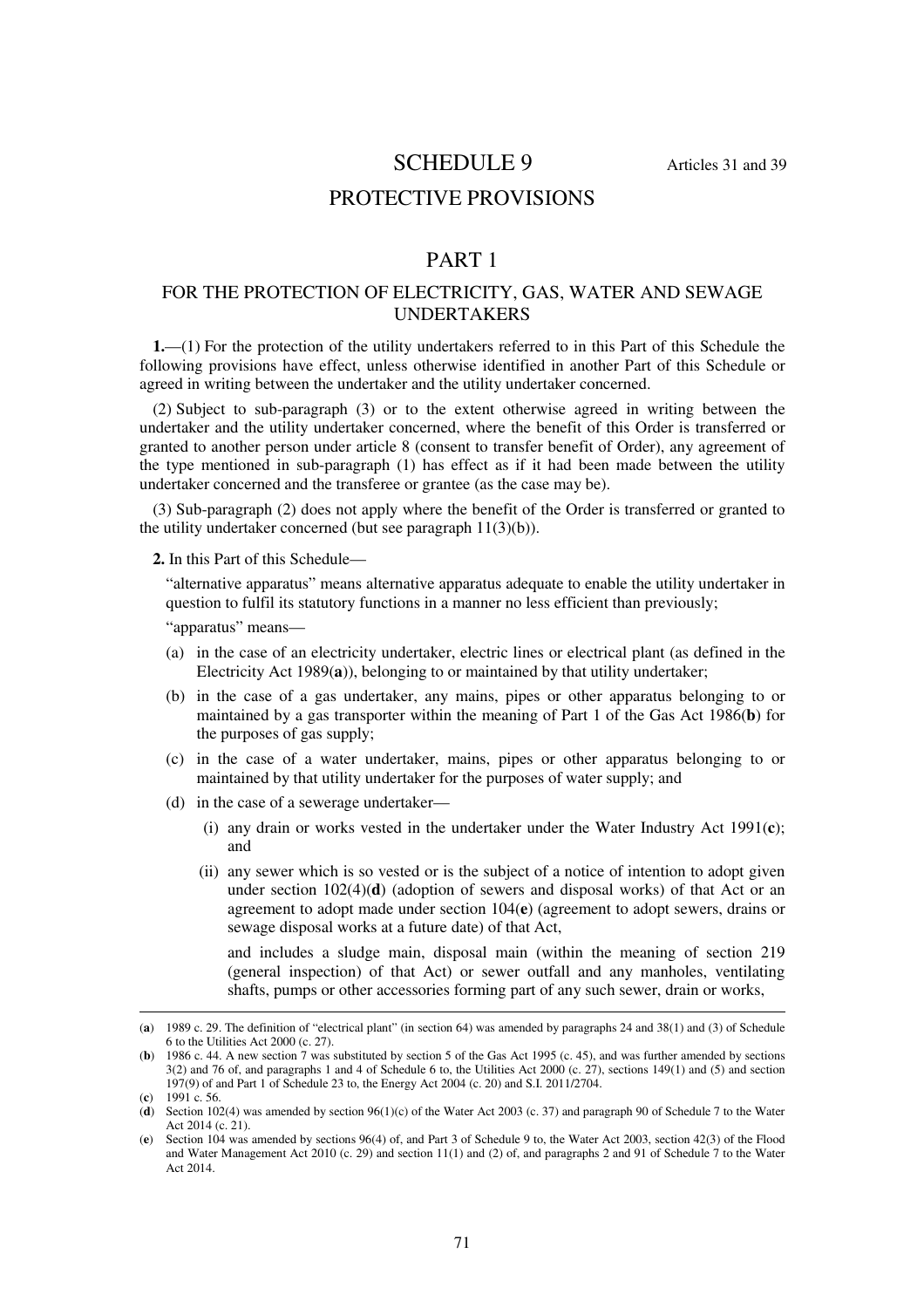and includes any structure in which apparatus is or is to be lodged or which gives or will give access to apparatus;

"functions" includes powers and duties;

"in", in a context referring to apparatus or alternative apparatus in land, includes a reference to apparatus or alternative apparatus under, over or upon land;

"plan" includes all designs, drawings, specifications, method statements, soil reports, programmes, calculations, risk assessments and other documents that are reasonably necessary properly and sufficiently to describe the works to be executed; and

"utility undertaker" means—

- (a) any licence holder within the meaning of Part 1 of the Electricity Act 1989;
- (b) a gas transporter within the meaning of Part 1 of the Gas Act 1986;
- (c) a water undertaker within the meaning of the Water Industry Act 1991; and
- (d) a sewerage undertaker within the meaning of Part 1 of the Water Industry Act 1991,

for the area of the authorised development, and in relation to any apparatus, means the utility undertaker to whom it belongs or by whom it is maintained.

#### *On street apparatus*

**3.** This Part of this Schedule does not apply to apparatus in respect of which the relations between the undertaker and the utility undertaker are regulated by the provisions of Part 3 (street works in England and Wales) of the 1991 Act.

#### *Apparatus in stopped up streets*

**4.**—(1) Where any street is stopped up under article 13 (permanent stopping up and restriction of use of streets, public rights of way and private means of access), any utility undertaker whose apparatus is in the street has the same powers and rights in respect of that apparatus as it enjoyed immediately before the stopping up and the undertaker must grant to the utility undertaker legal easements reasonably satisfactory to the utility undertaker in respect of such apparatus and access to it, but nothing in this paragraph affects any right of the undertaker or of the utility undertaker to require the removal of that apparatus under paragraph 7 or the power of the undertaker to carry out works under paragraph 9.

(2) Regardless of the temporary stopping up or diversion of any highway under the powers conferred by article 12 (temporary stopping up and restriction of use of streets), a utility undertaker is at liberty at all times to take all necessary access across any such stopped up highway and to execute and do all such works and things in, upon or under any such highway as may be reasonably necessary or desirable to enable it to maintain any apparatus which at the time of the stopping up or diversion was in that highway.

#### *Protective works to buildings*

**5.** The undertaker, in the case of the powers conferred by article 18 (protective work to buildings), must exercise those powers so as not to obstruct or render less convenient the access to any apparatus.

#### *Acquisition of land*

**6.** Regardless of any provision in this Order or anything shown on the land plans, the undertaker must not acquire any apparatus otherwise than by agreement.

#### *Removal of apparatus*

**7.**—(1) If, in the exercise of the powers conferred by this Order, the undertaker acquires any interest in any land in which any apparatus is placed or requires that the utility undertaker's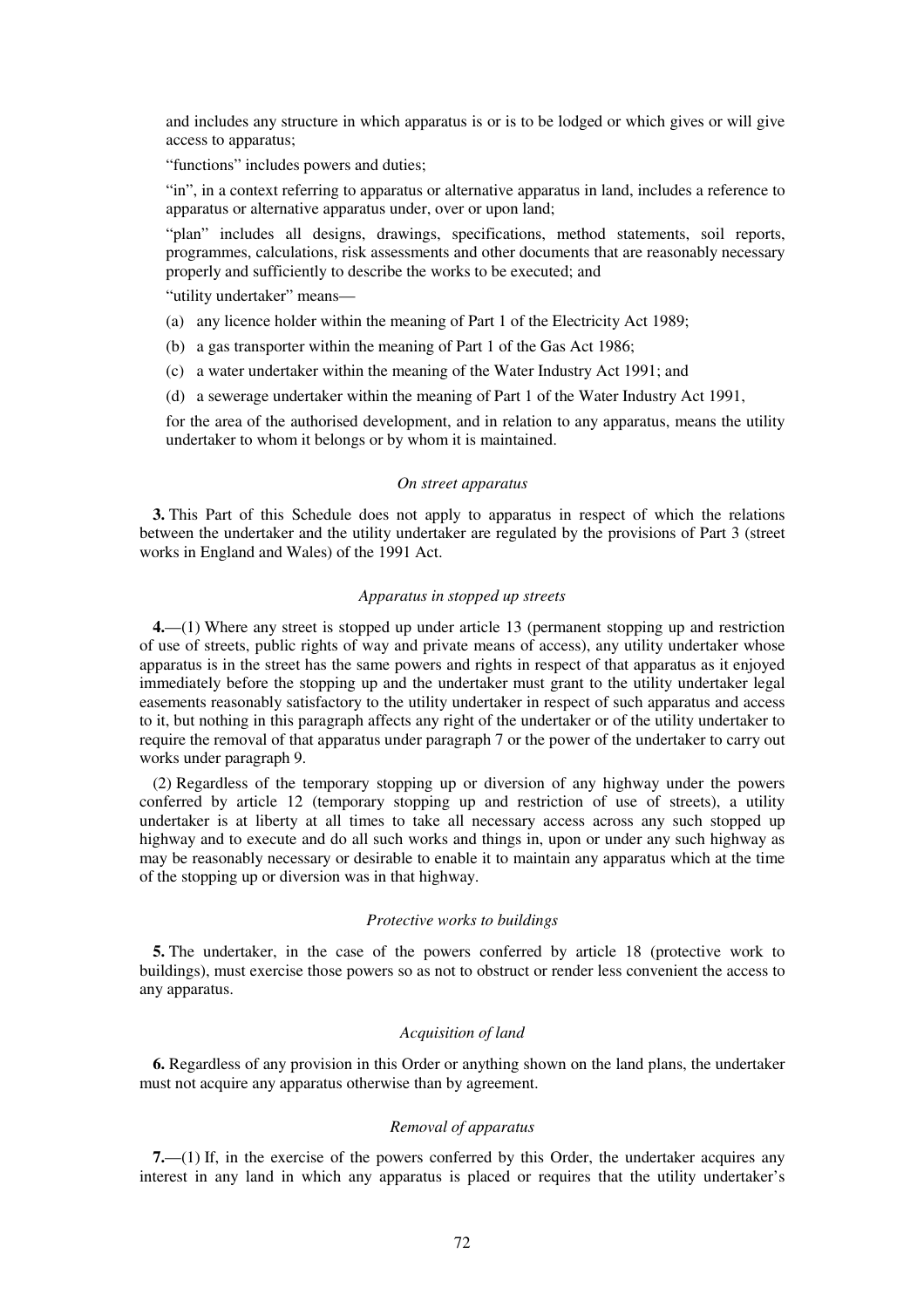apparatus is relocated or diverted, that apparatus must not be removed under this Part of this Schedule, and any right of a utility undertaker to maintain that apparatus in that land must not be extinguished, until alternative apparatus has been constructed and is in operation to the reasonable satisfaction of the utility undertaker in question in accordance with sub-paragraphs (2) to (6).

(2) If, for the purpose of executing any works in, on or under any land purchased, held, appropriated or used under this Order, the undertaker requires the removal of any apparatus placed in that land, the undertaker must give to the utility undertaker in question 28 days' written notice of that requirement, together with a plan of the work proposed, and of the proposed position of the alternative apparatus to be provided or constructed and in that case (or if in consequence of the exercise of any of the powers conferred by this Order a utility undertaker reasonably needs to remove any of its apparatus) the undertaker must, subject to sub-paragraph (3), afford to the utility undertaker the necessary facilities and rights for the construction of alternative apparatus in other land of the undertaker and subsequently for the maintenance of that apparatus.

(3) If alternative apparatus or any part of such apparatus is to be constructed elsewhere than in other land of the undertaker, or the undertaker is unable to afford such facilities and rights as are mentioned in sub-paragraph (2) in the land in which the alternative apparatus or part of such apparatus is to be constructed the utility undertaker must, on receipt of a written notice to that effect from the undertaker, as soon as reasonably possible use its best endeavours to obtain the necessary facilities and rights in the land in which the alternative apparatus is to be constructed.

(4) Any alternative apparatus to be constructed in land of the undertaker under this Part of this Schedule must be constructed in such manner and in such line or situation as may be agreed between the utility undertaker in question and the undertaker or in default of agreement settled by arbitration in accordance with article 42 (arbitration).

(5) The utility undertaker in question must, after the alternative apparatus to be provided or constructed has been agreed or settled by arbitration in accordance with article 42, and after the grant to the utility undertaker of any such facilities and rights as are referred to in sub-paragraph (2) or (3), proceed without unnecessary delay to construct and bring into operation the alternative apparatus and subsequently to remove any apparatus required by the undertaker to be removed under the provisions of this Part of this Schedule.

(6) Regardless of anything in sub-paragraph (5), if the undertaker gives notice in writing to the utility undertaker in question that the undertaker desires itself to execute any work, or part of any work in connection with the construction or removal of apparatus in any land of the undertaker, that work, instead of being executed by the utility undertaker, must be executed by the undertaker without unnecessary delay under the superintendence, if given, and to the reasonable satisfaction of the utility undertaker.

## *Facilities and rights for alternative apparatus*

**8.**—(1) Where, in accordance with the provisions of this Part of this Schedule, the undertaker affords to a utility undertaker facilities and rights for the construction and maintenance in land of the undertaker of alternative apparatus in substitution for apparatus to be removed, those facilities and rights are to be granted upon such terms and conditions as may be agreed between the undertaker and the utility undertaker in question or in default of agreement settled by arbitration in accordance with article 42 (arbitration).

(2) If the facilities and rights to be afforded by the undertaker in respect of any alternative apparatus, and the terms and conditions subject to which those facilities and rights are to be granted, are in the opinion of the arbitrator less favourable on the whole to the utility undertaker in question than the facilities and rights enjoyed by it in respect of the apparatus to be removed and the terms and conditions to which those facilities and rights are subject, the arbitrator must make such provision for the payment of compensation by the undertaker to that utility undertaker as appears to the arbitrator to be reasonable having regard to all the circumstances of the particular case.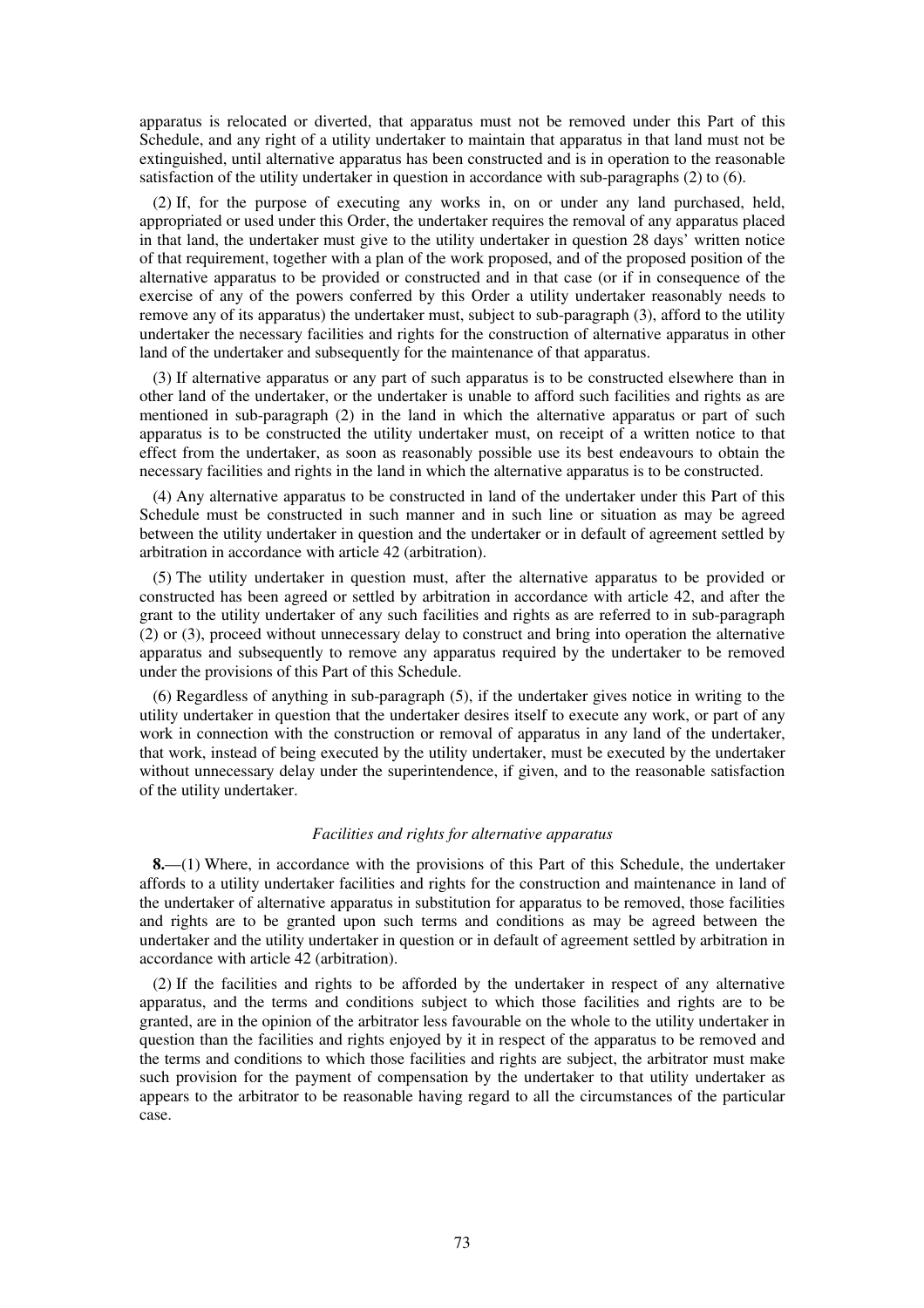#### *Retained apparatus*

**9.**—(1) Not less than 28 days before starting the execution of any works in, on or under any land purchased, held, appropriated or used under this Order that are near to, or will or may affect, any apparatus the removal of which has not been required by the undertaker under paragraph 7(2), the undertaker must submit to the utility undertaker in question a plan of the works to be executed.

(2) Those works must be executed only in accordance with the plan submitted under subparagraph (1) and in accordance with such reasonable requirements as may be made in accordance with sub-paragraph (3) by the utility undertaker for the alteration or otherwise for the protection of the apparatus, or for securing access to it, and the utility undertaker is entitled to watch and inspect the execution of those works.

(3) Any requirements made by a utility undertaker under sub-paragraph (2) must be made within a period of 21 days beginning with the date on which a plan under sub-paragraph (1) is submitted to it.

(4) If a utility undertaker in accordance with sub-paragraph (3) and in consequence of the works proposed by the undertaker, reasonably requires the removal of any apparatus and gives written notice to the undertaker of that requirement, paragraphs 1 to 3 and 6 to 8 apply as if the removal of the apparatus had been required by the undertaker under paragraph 7(2).

(5) Nothing in this paragraph precludes the undertaker from submitting at any time or from time to time, but in no case less than 28 days before commencing the execution of any works, a new plan instead of the plan previously submitted, and having done so the provisions of this paragraph apply to and in respect of the new plan.

(6) The undertaker is not required to comply with sub-paragraph (1) in a case of emergency but in that case must give to the utility undertaker in question notice as soon as is reasonably practicable and a plan of those works as soon as reasonably practicable subsequently and must comply with sub-paragraph (3) in so far as is reasonably practicable in the circumstances.

### *Expenses and costs*

**10.**—(1) Subject to the following provisions of this paragraph, the undertaker must repay to a utility undertaker all expenses reasonably incurred by that utility undertaker in, or in connection with, the inspection, removal, alteration or protection of any apparatus or the construction of any new apparatus which may be required in consequence of the execution of any such works as are referred to in paragraph 7(2).

(2) There must be deducted from any sum payable under sub-paragraph (1) the value of any apparatus removed under the provisions of this Part of this Schedule that value being calculated after removal.

(3) If in accordance with the provisions of this Part of this Schedule—

- (a) apparatus of better type, of greater capacity or of greater dimensions is placed in substitution for existing apparatus of worse type, of smaller capacity or of smaller dimensions; or
- (b) apparatus (whether existing apparatus or apparatus substituted for existing apparatus) is placed at a depth greater than the depth at which the existing apparatus was situated,

and the placing of apparatus of that type or capacity or of those dimensions or the placing of apparatus at that depth, as the case may be, is not agreed by the undertaker or, in default of agreement, is not determined by arbitration in accordance with article 42 (arbitration) to be necessary, then, if such placing involves cost in the construction of works under this Part of this Schedule exceeding that which would have been involved if the apparatus placed had been of the existing type, capacity or dimensions, or at the existing depth, as the case may be, the amount which apart from this sub-paragraph would be payable to the utility undertaker in question by virtue of sub-paragraph (1) must be reduced by the amount of that excess.

(4) For the purposes of sub-paragraph (3)—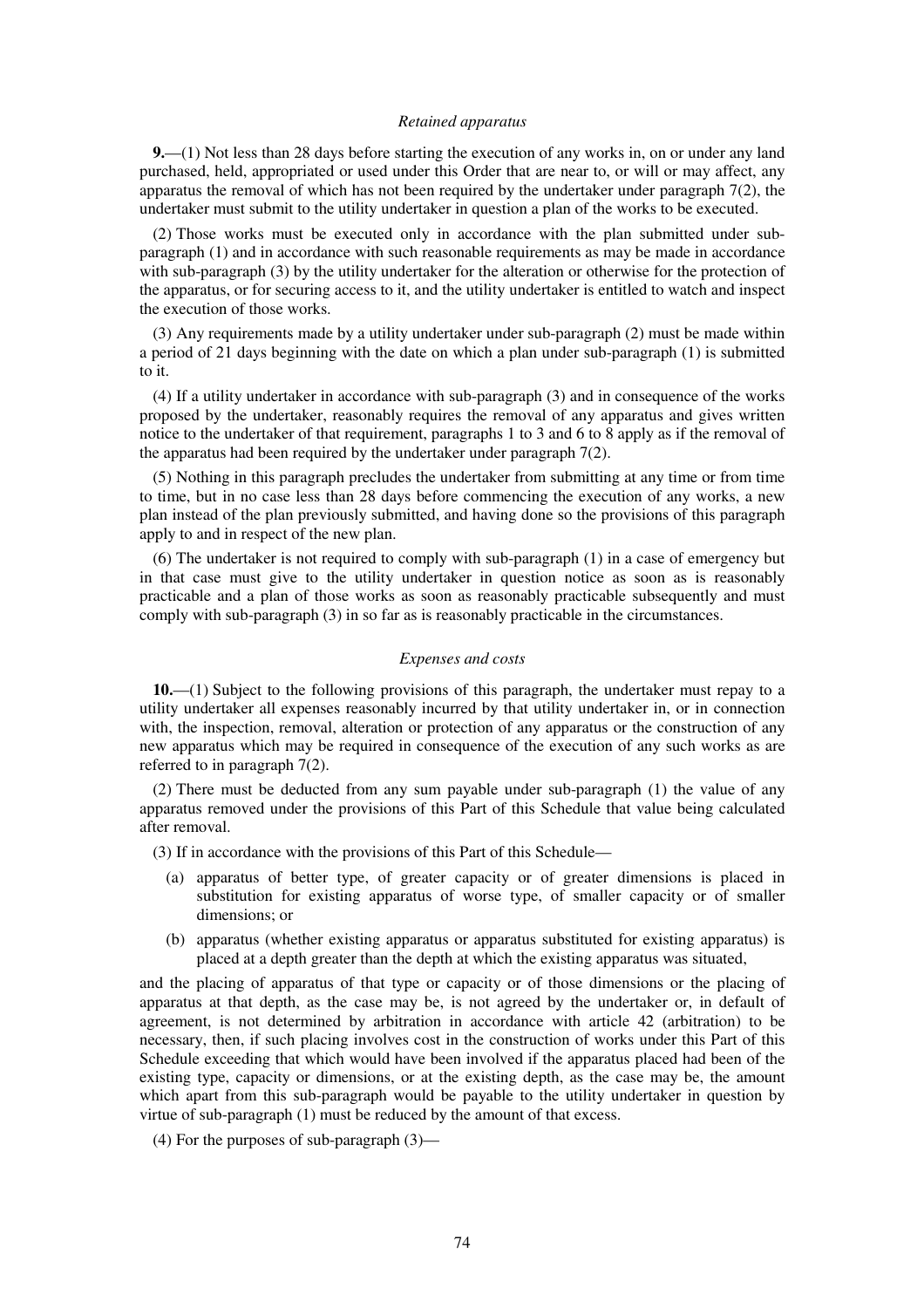- (a) an extension of apparatus to a length greater than the length of existing apparatus is not to be treated as a placing of apparatus of greater dimensions than those of the existing apparatus; and
- (b) where the provision of a joint in a pipe or cable is agreed, or is determined to be necessary, the consequential provision of a jointing chamber or of a manhole is to be treated as if it also had been agreed or had been so determined.

(5) An amount which apart from this sub-paragraph would be payable to a utility undertaker in respect of works by virtue of sub-paragraph (1), if the works include the placing of apparatus provided in substitution for apparatus placed more than 7 years and 6 months earlier so as to confer on the utility undertaker any financial benefit by deferment of the time for renewal of the apparatus in the ordinary course, is to be reduced by the amount which represents that benefit.

**11.**—(1) Subject to sub-paragraphs (2) and (3), if by reason or in consequence of the construction of any such works referred to in paragraphs 5 or 7(2), or by reason of any subsidence resulting from such development or works, any damage is caused to any apparatus or alternative apparatus (other than apparatus the repair of which is not reasonably necessary in view of its intended removal for the purposes of those works) or property of a utility undertaker, or there is any interruption in any service provided, or in the supply of any goods, by any utility undertaker, the undertaker must—

- (a) bear and pay the cost reasonably incurred by that utility undertaker in making good such damage or restoring the supply; and
- (b) make reasonable compensation to that utility undertaker for any other expenses, loss, damages, penalty or costs incurred by the undertaker,

by reason or in consequence of any such damage or interruption.

(2) The fact that any act or thing may have been done by a utility undertaker on behalf of the undertaker or in accordance with a plan approved by a utility undertaker or in accordance with any requirement of a utility undertaker or under its supervision does not, subject to sub-paragraph (3), excuse the undertaker from liability under the provisions of sub-paragraph (1).

(3) Nothing in sub-paragraph (1) imposes any liability on the undertaker with respect to—

- (a) any damage or interruption to the extent that it is attributable to the act, neglect or default of a utility undertaker, its officers, servants, contractors or agents, or
- (b) any part of the authorised development carried out by a utility undertaker in the exercise of any functions conferred by this Order pursuant to a transfer or grant under article 8 (consent to transfer benefit of Order).

(4) A utility undertaker must give the undertaker reasonable notice of any such claim or demand and no settlement or compromise is to be made without the consent of the undertaker who, if withholding such consent, has the sole conduct of any settlement or compromise or of any proceedings necessary to resist the claim or demand.

## *Co-operation*

**12.** Where in consequence of the proposed construction of any part of the authorised development, the undertaker or a utility undertaker requires the removal of apparatus under paragraph 7(2) or a utility undertaker makes requirements for the protection or alteration of apparatus under paragraph 9, the undertaker must use best endeavours to co-ordinate the execution of the works in the interests of safety and the efficient and economic execution of the authorised development and taking into account the need to ensure the safe and efficient operation of the utility undertaker's undertaking and each utility undertaker must use its best endeavours to cooperate with the undertaker for that purpose.

**13.** Nothing in this Part of this Schedule affects the provisions of any enactment or agreement regulating the relations between the undertaker and a utility undertaker in respect of any apparatus laid or erected in land belonging to the undertaker on the date on which this Order is made.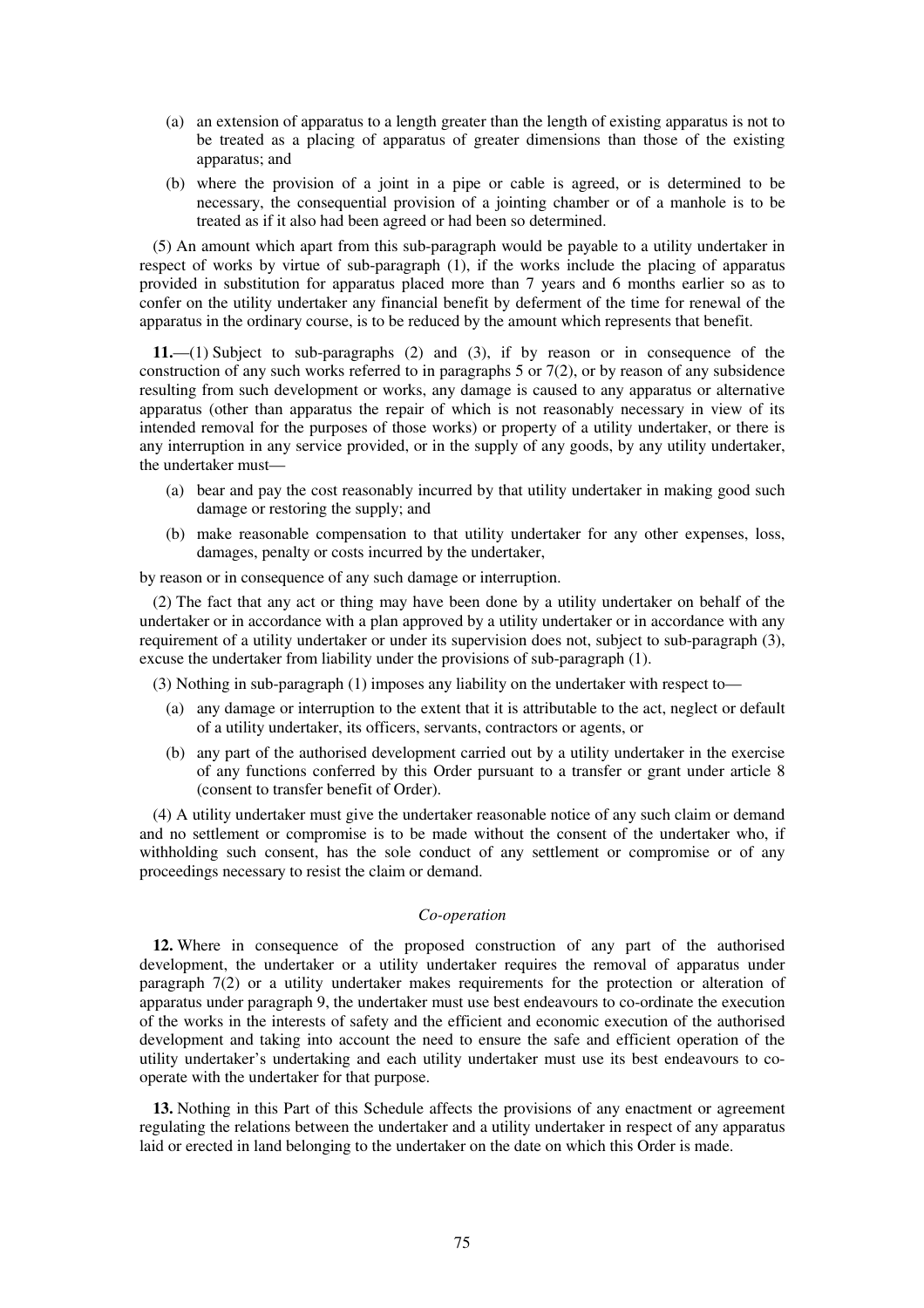## PART 2

## FOR THE PROTECTION OF OPERATORS OF ELECTRONIC COMMUNICATIONS CODE NETWORKS

**14.** For the protection of any operator, the following provisions have effect, unless otherwise agreed in writing between the undertaker and the operator.

**15.** In this Part of this Schedule—

"the 2003 Act" means the Communications Act 2003 ("the 2003 Act")(**a**);

"electronic communications apparatus" has the same meaning as in the electronic communications code;

"the electronic communications code" has the same meaning as in Chapter 1 of Part 2 of the 2003 Act(**b**);

"electronic communications code network" means—

- (a) so much of an electronic communications network or infrastructure system provided by an electronic communications code operator as is not excluded from the application of the electronic communications code by a direction under section 106 (application of the electronic communications code) of the 2003 Act; and
- (b) an electronic communications network which the undertaker is providing or proposing to provide;

"electronic communications code operator" means a person in whose case the electronic communications code is applied by a direction under section 106 of the 2003 Act;

"infrastructure system" has the same meaning as in the electronic communications code and references to providing an infrastructure system are to be construed in accordance with paragraph 7 of that code; and

"operator" means the operator of an electronic communications code network.

**16.** The exercise of the powers conferred by article 31 (statutory undertakers) is subject to Part 10 (undertaker's works affecting electronic communications apparatus) of the electronic communications code.

**17.**—(1) Subject to sub-paragraphs (2) to (4), if as the result of the authorised development or its construction, or of any subsidence resulting from any of those works—

- (a) any damage is caused to any electronic communications apparatus belonging to an operator (other than apparatus the repair of which is not reasonably necessary in view of its intended removal for the purposes of those works), or other property of an operator; or
- (b) there is any interruption in the supply of the service provided by an operator,

the undertaker must bear and pay the cost reasonably incurred by the operator in making good such damage or restoring the supply and make reasonable compensation to that operator for any other expenses, loss, damages, penalty or costs incurred by it, by reason, or in consequence of, any such damage or interruption.

(2) Nothing in sub-paragraph (1) imposes any liability on the undertaker with respect to any damage or interruption to the extent that it is attributable to the act, neglect or default of an operator, its officers, servants, contractors or agents.

(3) The operator must give the undertaker reasonable notice of any such claim or demand and no settlement or compromise of the claim or demand is to be made without the consent of the undertaker who, if withholding such consent, has the sole conduct of any settlement or compromise or of any proceedings necessary to resist the claim or demand.

-

<sup>(</sup>**a**) 2003 c. 21.

<sup>(</sup>**b**) See section 106, which was amended by section 4(3) to (9) of the Digital Economy Act 2017 (c. 30).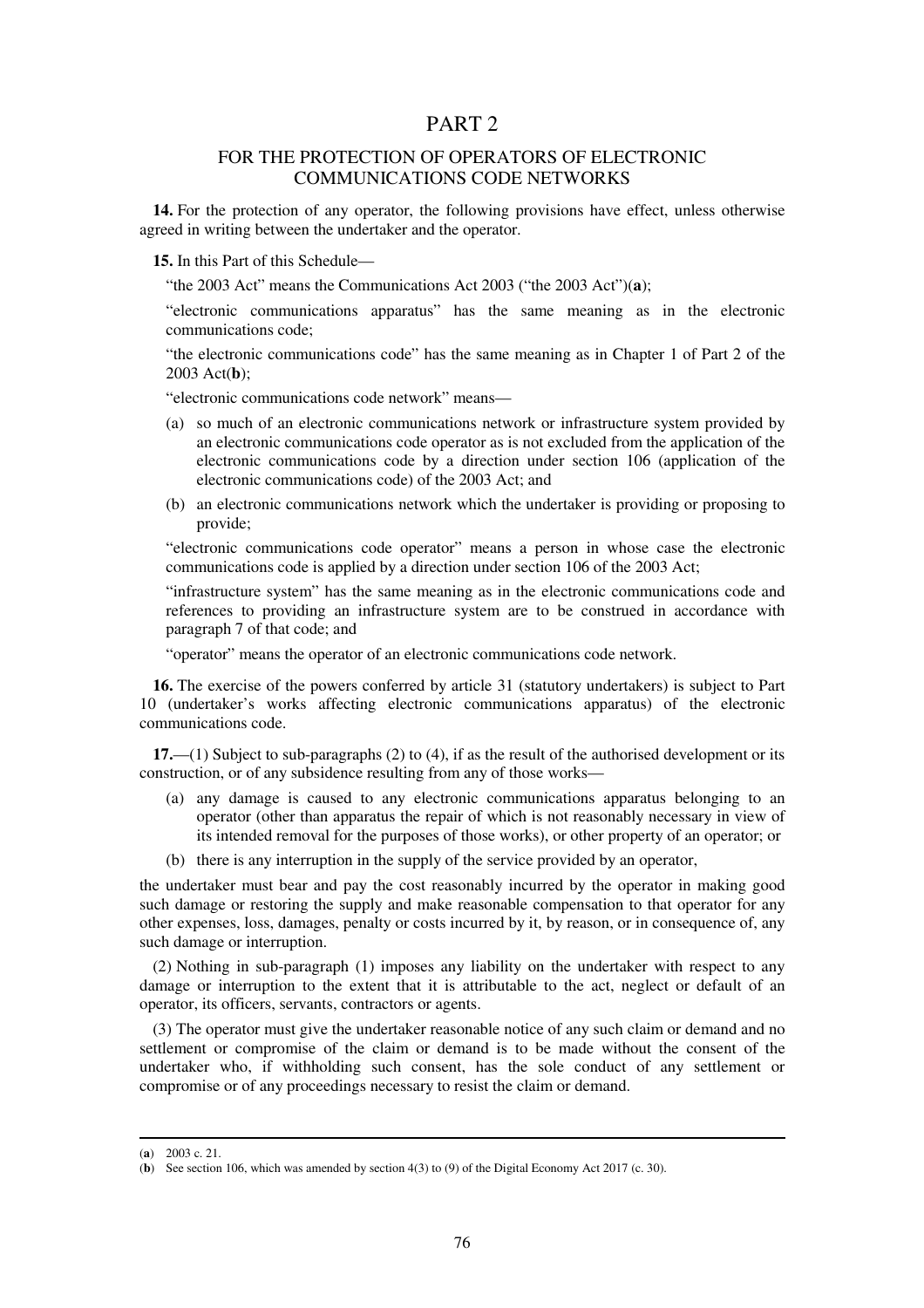(4) Any difference arising between the undertaker and the operator under this Part of this Schedule must be referred to and settled by arbitration under article 42 (arbitration).

(5) This Part of this Schedule does not apply to—

- (a) any apparatus in respect of which the relations between the undertaker and an operator are regulated by the provisions of Part 3 of the 1991 Act; or
- (b) any damages, or any interruptions, caused by electro-magnetic interference arising from the construction or use of the authorised development.

(6) Nothing in this Part of this Schedule affects the provisions of any enactment or agreement regulating the relations between the undertaker and an operator in respect of any apparatus laid or erected in land belonging to the undertaker on the date on which this Order is made.

## PART 3

## FOR THE PROTECTION OF CADENT GAS LTD AS GAS UNDERTAKER

## **Application**

**18.** For the protection of Cadent the following provisions will, unless otherwise agreed in writing between the undertaker and Cadent, have effect.

## **Interpretation**

**19.** In this Part of this Schedule—

"alternative apparatus" means appropriate alternative apparatus to the reasonable satisfaction of Cadent to enable Cadent to fulfil its statutory functions in a manner no less efficient than previously;

"apparatus" means any gas mains, pipes, pressure governors, ventilators, cathodic protections, cables or other apparatus belonging to or maintained by Cadent for the purposes of Cadent's undertaking together with any replacement apparatus and such other apparatus constructed pursuant to this Order that becomes operational apparatus of Cadent for the purposes of Cadent's undertaking and includes any structure in which apparatus is or will be lodged or which gives or will give access to apparatus;

"Cadent" means Cadent Gas Limited and includes its successors in title or any successor as a gas transporter within the meaning of Part 1 of the Gas Act 1986(**a**);

"Cadent's undertaking" means the rights, duties and obligations of Cadent Gas Limited as a gas transporter within the meaning of Part 1 of the Gas Act 1986(**b**);

"commence" has the same meaning as in article 2(1) (interpretation) and commencement shall be construed to have the same meaning save that for the purposes of this Part of the Schedule the terms commence and commencement include any below ground surveys, monitoring, work operations, remedial work in respect of any contamination or other adverse ground conditions, the receipt and erection of construction plant and equipment, and non-intrusive investigations for the purpose of assessing ground conditions;

"deed of consent" means a deed of consent, crossing agreement, deed of variation or new deed of grant agreed between the parties acting reasonably in order to vary or replace existing easements, agreements, enactments and other such interests so as to secure land rights and interests as are necessary to carry out, maintain, operate and use the apparatus in a manner consistent with the terms of this Part of this Schedule;

-

<sup>(</sup>**a**) 1986 c. 44.

<sup>(</sup>**b**) See section 7(1) as amended by section 76(2) of the Utilities Act 2000 (c. 27).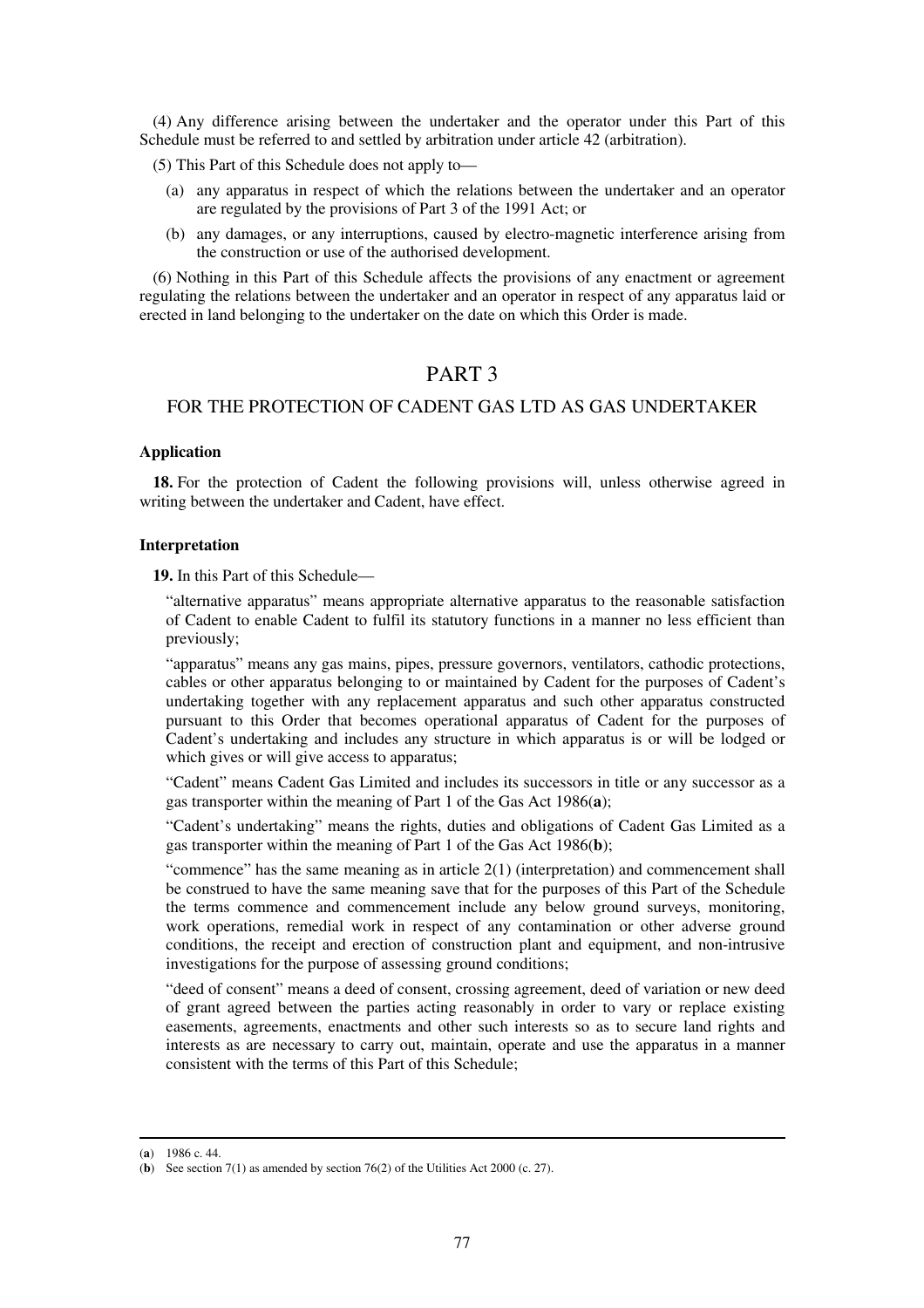"facilities and rights" for construction and for maintenance include any appropriate working areas required to reasonably and safely undertake that construction or maintenance, and any necessary rights of access;

"functions" includes powers and duties;

"ground mitigation scheme" means a scheme approved by Cadent (such approval not to be unreasonably withheld or delayed) setting out the necessary measures (if any) for a ground subsidence event;

"ground monitoring scheme" means a scheme for monitoring ground subsidence which sets out the apparatus which is to be subject to such monitoring, the extent of land to be monitored, the manner in which ground levels are to be monitored, the timescales of any monitoring activities and the extent of ground subsidence which, if exceeded, shall require the undertaker to submit for Cadent's approval a ground mitigation scheme;

"ground subsidence event" means any ground subsidence identified by the monitoring activities set out in the ground monitoring scheme that has exceeded the level described in the ground monitoring scheme as requiring a ground mitigation scheme;

"in" in a context referring to apparatus or alternative apparatus in land includes a reference to apparatus or alternative apparatus under, over, across, along or upon such land;

"maintain" and "maintenance" for the purposes of this Part of this Schedule have effect as if Cadent's existing apparatus was authorised development and as if the term "maintain" includes protect and use, improve, landscape, preserve, decommission, refurbish or replace;

"plan" or "plans" includes all designs, drawings, specifications, method statements, soil reports, programmes, calculations, risk assessments and other documents that are reasonably necessary properly and sufficiently to describe and assess the works to be executed;

"rights" includes restrictive covenants and, in relation to decommissioned apparatus, the surrender of rights, release of liabilities and transfer of decommissioned apparatus; and

"specified works" means any of the authorised development or activities (including maintenance) undertaken in association with the authorised development which—

- (a) will or may be situated over, or within 15 metres measured in any direction of any apparatus the removal of which has not been required by the undertaker under paragraph 24(2) (removal of apparatus) or otherwise; or
- (b) may in any way adversely affect any apparatus the removal of which has not been required by the undertaker under sub-paragraph 24(2) (removal of apparatus) or otherwise.

## **On Street Apparatus**

**20.**—(1) This Part of this Schedule does not apply to apparatus in respect of which the relations between the undertaker and Cadent are regulated by the provisions of Part 3 (street works in England and Wales) of the 1991 Act except for—

- (a) paragraphs 21 (apparatus of Cadent in stopped up streets), 26 (retained apparatus: protection of Cadent), 27 (expenses) and 28 (indemnity); and
- (b) where sub-paragraph (2) applies, paragraphs 24 (removal of apparatus) and 25 (facilities and rights for alternative apparatus).

(2) This sub-paragraph applies where any apparatus is diverted from an alignment within the existing adopted public highway but not wholly replaced within the existing adopted public highway, notwithstanding that any diversion may be carried out under the provisions of Part 3 of the 1991 Act.

(3) Paragraph 27 (expenses) does not apply where the authorised development constitutes major highway works, major bridge works or major transport works for the purposes of Part 3 of the 1991 Act, but instead—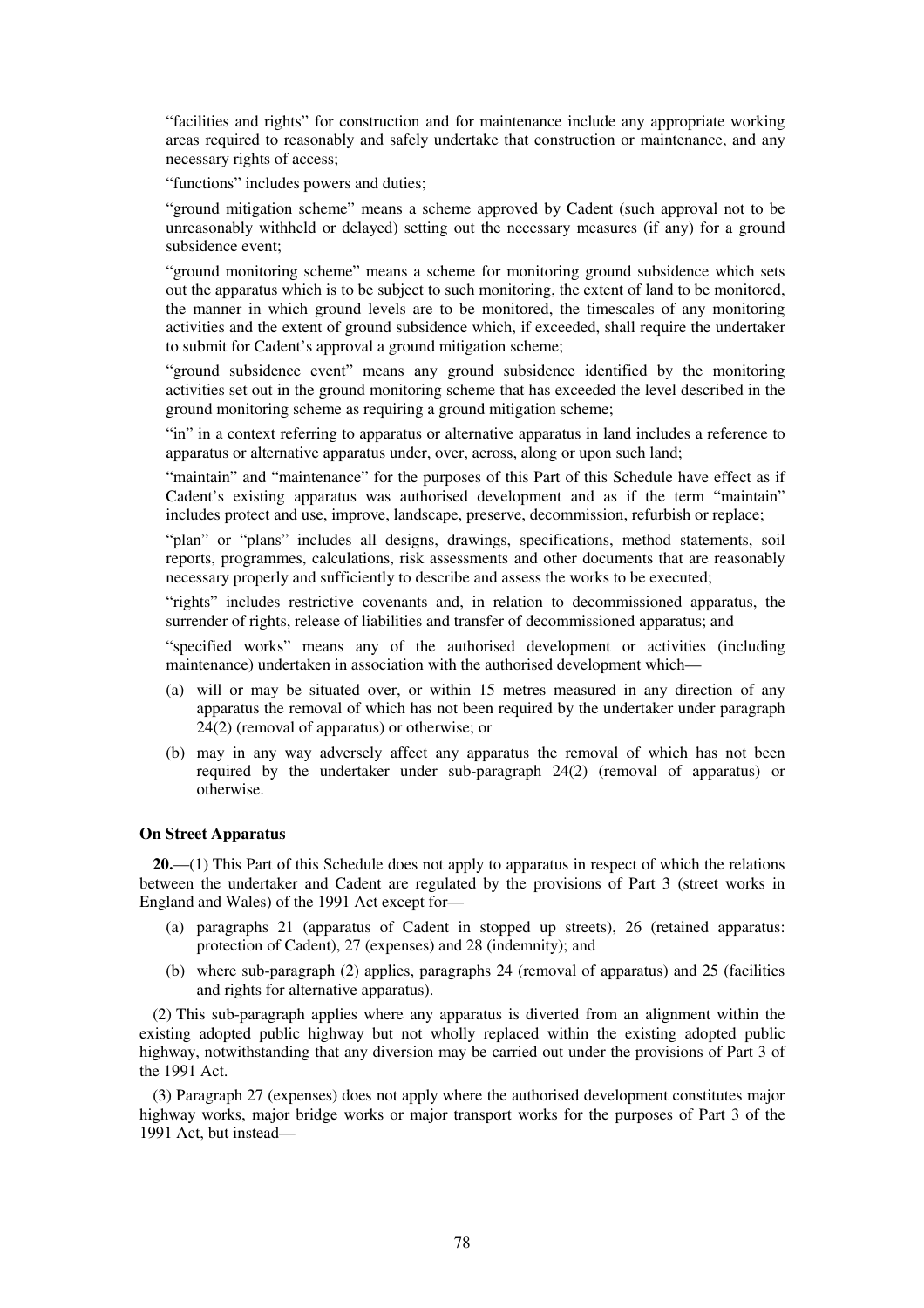- (a) the allowable costs of the relocation works are to be determined in accordance with section 85 (sharing of cost of necessary measures) of that Act and any regulations for the time being having effect under that section; and
- (b) the allowable costs are to be borne by the undertaker and Cadent in such proportions as may be prescribed by any such regulations.

## **Apparatus of Cadent in stopped up streets**

**21.**—(1) Where any street is stopped up under article 13 (permanent stopping up and restriction of use of streets, public rights of way and private means of access), if Cadent has any apparatus in the street or accessed via that street Cadent is entitled to the same rights in respect of such apparatus as it enjoyed immediately before the stopping up and the undertaker must grant to Cadent, or procure the granting to Cadent of, legal easements reasonably satisfactory to Cadent in respect of such apparatus and access to it prior to the stopping up of any such street or highway, but nothing in this paragraph affects any right of the undertaker or of Cadent to require the removal of that apparatus under paragraph 24 (removal of apparatus).

(2) Notwithstanding the temporary stopping up, alteration, diversion or restriction of use of any street under the powers of article 12 (temporary stopping up and restriction of use of streets), Cadent will be at liberty at all times to take all necessary access across any such street and to execute and do all such works and things in, upon or under any such street as it would have been entitled to do immediately before such temporary stopping up, alteration, diversion or restriction of use in respect of any apparatus which at the time of the stopping up or diversion was in that street.

### **Protective works to buildings**

**22.** The undertaker must exercise the powers conferred by article 18 (protective work to buildings) so as not to obstruct or render less convenient the access to any apparatus without the written consent of Cadent, such consent not to be unreasonably withheld or delayed.

#### **Acquisition of land**

**23.**—(1) Regardless of any provision in this Order or anything shown on the land plans or contained in the book of reference, the undertaker may not appropriate or acquire any interest in land or appropriate, acquire, extinguish, interfere with or override any easement or other interest in land of Cadent otherwise than by agreement.

(2) As a condition of agreement between the parties in sub-paragraph (1), prior to the carrying out or maintenance of any part of the authorised development (or in such other timeframe as may be agreed between Cadent and the undertaker) that is subject to the requirements of this Part of this Schedule that will cause any conflict with or breach the terms of any easement or other legal or land interest of Cadent or affect the provisions of any enactment or agreement regulating the relations between Cadent and the undertaker in respect of any apparatus laid or erected in land belonging to or secured by the undertaker, the undertaker must as Cadent reasonably requires enter into such deeds of consent and variations upon such terms and conditions as may be agreed between Cadent and the undertaker acting reasonably and which must be no less favourable on the whole to Cadent unless otherwise agreed by Cadent, and it will be the responsibility of the undertaker to procure or secure the consent and entering into of such deeds and variations by all other third parties with an interest in the land at that time who are affected by such authorised development or maintenance thereof.

(3) The undertaker and Cadent agree that where there is any inconsistency or duplication between the provisions set out in this Part of this Schedule relating to the relocation or removal of apparatus, including but not limited to the payment of costs and expenses relating to such relocation or removal of apparatus and the provisions of any existing easement, rights, agreements and licences granted, used, enjoyed or exercised by Cadent and other enactments relied upon by Cadent as of right or other use in relation to the apparatus, then the provisions in this Part of this Schedule prevail.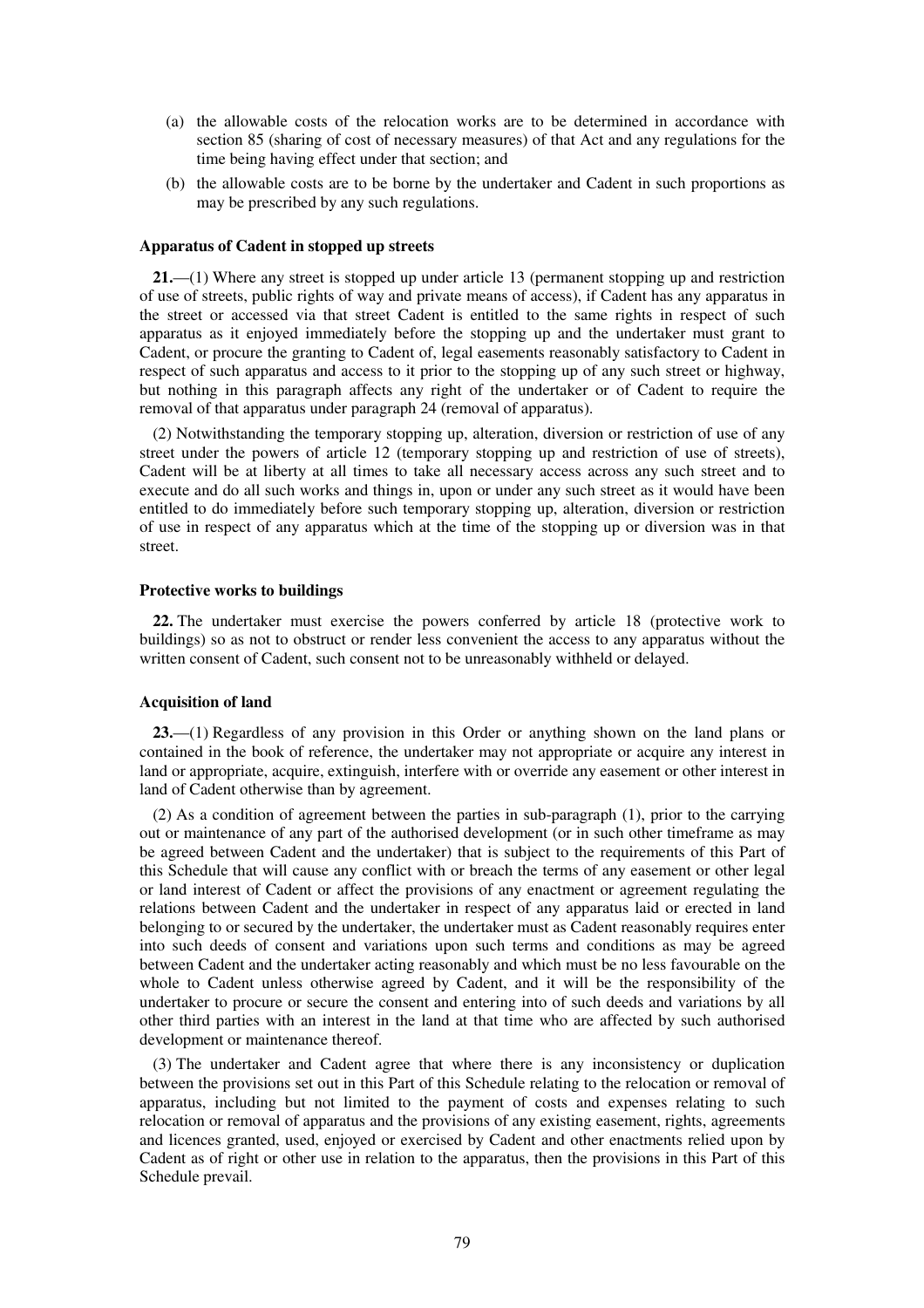(4) Any agreement or consent granted by Cadent under paragraph 26 (retained apparatus: protection of Cadent) or any other paragraph of this Part of this Schedule, is not to be taken to constitute agreement under sub-paragraph (1).

(5) As a condition of an agreement under sub-paragraph (1) that involves de-commissioned apparatus being left in situ, the undertaker must accept a surrender of any existing easement or other interest of Cadent in such decommissioned apparatus and release Cadent from all liabilities in respect of such de-commissioned apparatus from the date of such surrender.

(6) Where the undertaker acquires land which is subject to any Cadent right or interest (including, without limitation, easements and agreements relating to rights or other interests) and the provisions of paragraph 24 (removal of apparatus) do not apply, the undertaker must, unless Cadent agrees otherwise—

- (a) retain any notice of Cadent's easement, right or other interest on the title to the relevant land when registering the undertaker's title to such acquired land; and
- (b) (where no such notice of Cadent's easement, right or other interest exists in relation to such acquired land or any such notice is registered only on the Land Charges Register) include (with its application to register title to the undertaker's interest in such acquired land at the Land Registry) a notice of Cadent's easement, right or other interest in relation to such acquired land.

## **Removal of apparatus**

**24.**—(1) If, in the exercise of the powers conferred by this Order, including pursuant to any agreement reached in accordance with paragraph 23 (acquisition of land), the undertaker acquires any interest in any land in which any apparatus is placed, that apparatus must not be decommissioned or removed under this Part of this Schedule and any right of Cadent to maintain that apparatus in that land must not be extinguished until alternative apparatus has been constructed, is in operation, and the facilities and the rights referred to in sub-paragraph (2) have been provided, to the reasonable satisfaction of Cadent and in accordance with sub-paragraphs (2) to  $(5)$ .

(2) If, for the purpose of executing any works in, on, under or over any land purchased, held, appropriated or used under this Order, the undertaker requires the removal of any apparatus placed in that land, it must give to Cadent advance written notice of that requirement, together with a plan and section of the work proposed, and of the proposed position of the alternative apparatus to be provided or constructed and in that case (or if in consequence of the exercise of any of the powers conferred by this Order, Cadent reasonably needs to move or remove any of its apparatus) the undertaker must afford to Cadent to its satisfaction (taking into account paragraph 25(1) (facilities and rights for alternative apparatus) below) the necessary facilities and rights—

- (a) for the construction of alternative apparatus; and
- (b) subsequently for the maintenance of that apparatus.

(3) If the undertaker is unable to afford such facilities and rights as are mentioned in subparagraph (2) in the land in which the alternative apparatus or part of such apparatus is to be constructed, Cadent must, on receipt of a written notice to that effect from the undertaker, take such steps as are reasonable in the circumstances in an endeavour to assist the undertaker in obtaining the necessary facilities and rights in the land in which the alternative apparatus is to be constructed save that this obligation does not extend to the requirement for Cadent to use its compulsory purchase powers to this end unless it (in its absolute discretion) elects to so do.

(4) Any alternative apparatus to be constructed in land of or land secured by the undertaker under this Part of this Schedule must be constructed in such manner and in such line or situation as may be agreed between Cadent and the undertaker.

(5) Cadent must, after the alternative apparatus to be provided or constructed has been agreed, and subject to the prior grant to Cadent of such facilities and rights as are referred to in subparagraph (2) or (3), then proceed without unnecessary delay to construct and bring into operation the alternative apparatus and subsequently to decommission or remove any apparatus required by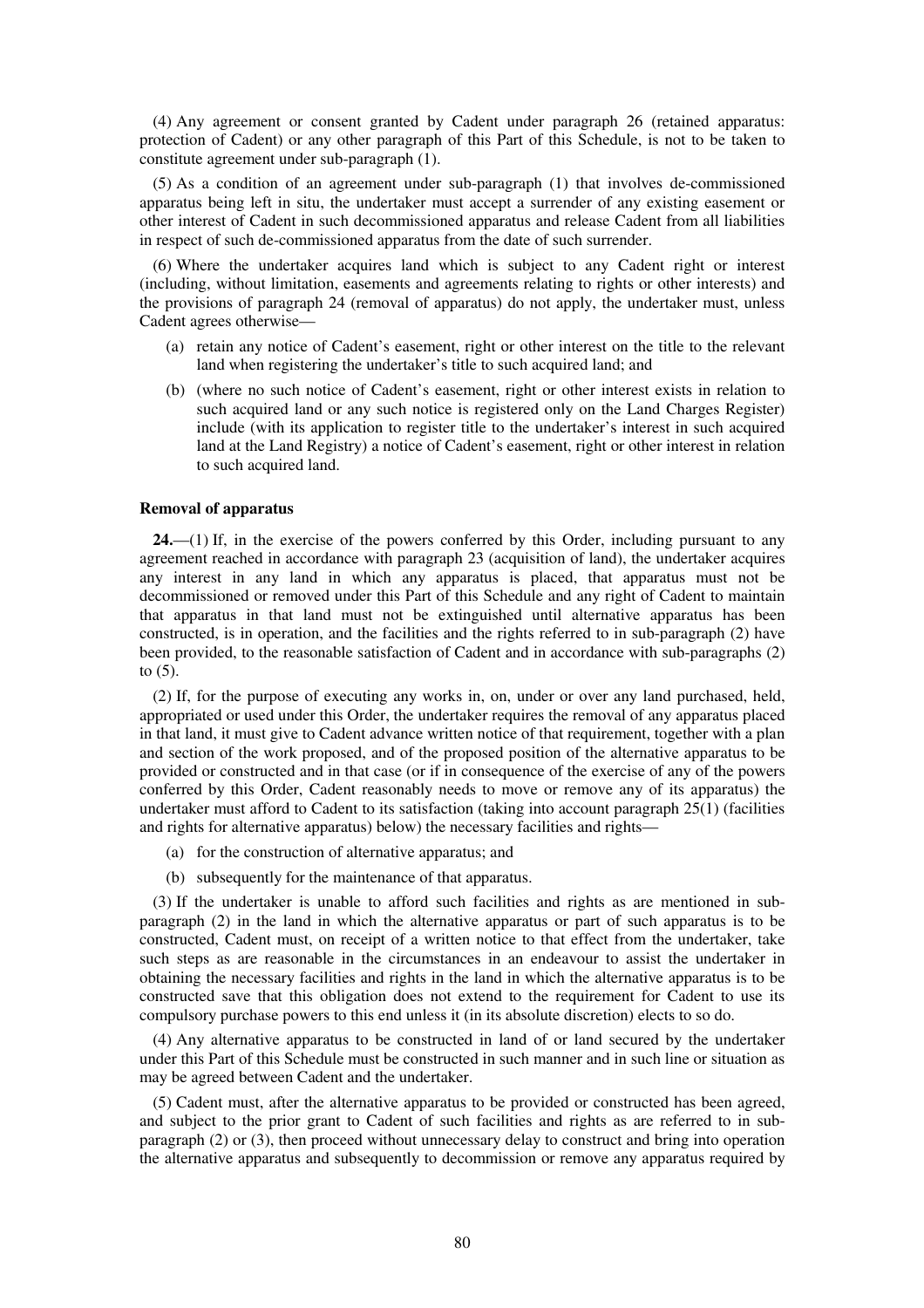the undertaker to be decommissioned or removed under the provisions of this Part of this Schedule.

#### **Facilities and rights for alternative apparatus**

**25.**—(1) Where, in accordance with the provisions of this Part of this Schedule, the undertaker affords to or secures for Cadent facilities and rights in land for the access to, construction and maintenance of alternative apparatus in substitution for apparatus to be decommissioned or removed, those facilities and rights must be granted upon such terms and conditions as may be agreed between the undertaker and Cadent and must be no less favourable on the whole to Cadent than the facilities and rights enjoyed by it in respect of the apparatus to be decommissioned or removed unless otherwise agreed by Cadent.

(2) If the facilities and rights to be afforded by the undertaker and agreed with Cadent under sub-paragraph (1) in respect of any alternative apparatus, and the terms and conditions subject to which those facilities and rights are to be granted, are less favourable on the whole to Cadent than the facilities and rights enjoyed by it in respect of the apparatus to be decommissioned or removed then the terms and conditions to which those facilities and rights are subject in the matter may be referred to arbitration in accordance with paragraph 32 (arbitration) and the arbitrator must make such provision for the payment of compensation by the undertaker to Cadent as appears to the arbitrator to be reasonable having regard to all the circumstances of the particular case.

### **Retained apparatus: protection of Cadent**

**26.**—(1) Not less than 56 days before the commencement of any specified works the undertaker must submit to Cadent a plan and, if reasonably required by Cadent, a ground monitoring scheme in respect of those works.

(2) The plan to be submitted to Cadent under sub-paragraph (1) must include a method statement and describe—

- (a) the exact position of the works;
- (b) the level at which these are proposed to be constructed or renewed;
- (c) the manner of their construction or renewal including details of excavation, positioning of plant etc.;
- (d) the position of all apparatus;
- (e) by way of detailed drawings, every alteration proposed to be made to or close to any such apparatus; and
- (f) any intended maintenance regimes.

(3) The undertaker must not commence any specified works until Cadent has given written approval of the plan so submitted (and the ground monitoring scheme if required).

(4) Any approval of Cadent given under sub-paragraph (3)—

- (a) may be given subject to reasonable conditions for any purpose mentioned in subparagraph (5); and
- (b) must not be unreasonably withheld or delayed and Cadent must meaningfully engage with the undertaker within 28 days of the date of submission of the plan under subparagraph (1).

(5) Cadent may require such modifications to be made to the plan as may be reasonably necessary for the purpose of securing its apparatus against interference or risk of damage or for the purpose of providing or securing proper and convenient means of access to any apparatus.

- (6) Specified works must only be executed in accordance with—
	- (a) the plan submitted under sub-paragraph (1) (and ground monitoring scheme if required), as approved or as amended from time to time by agreement between the undertaker and Cadent; and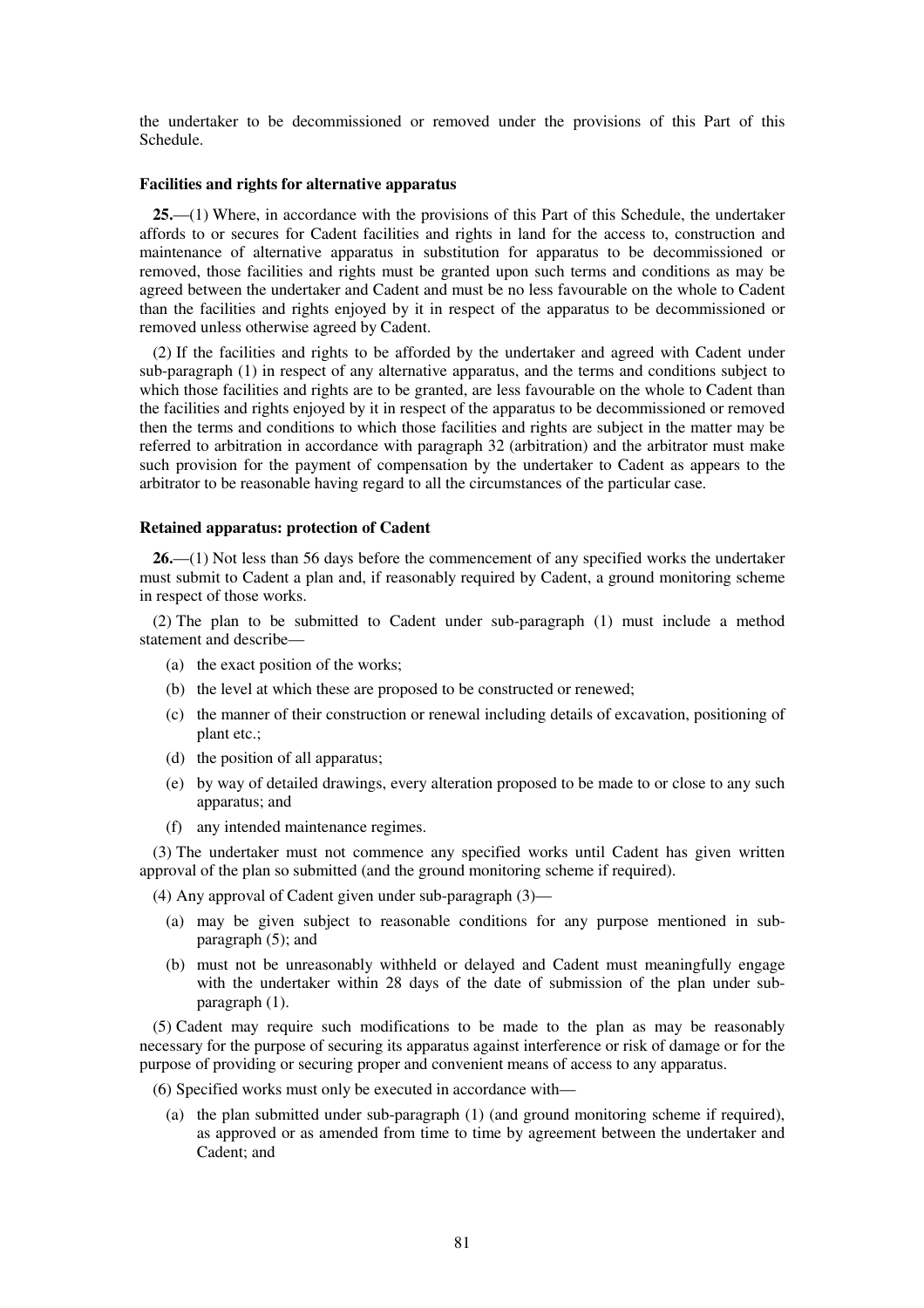(b) all conditions imposed under sub-paragraph (4)(a), and Cadent will be entitled to watch and inspect the execution of those works.

(7) Where Cadent requires any protective works to be carried out by itself or by the undertaker (whether of a temporary or permanent nature) such protective works, inclusive of any measures or schemes required and approved as part of the plan approved pursuant to this paragraph, must be carried out to Cadent's satisfaction prior to the commencement of any specified works (or any relevant part thereof) for which protective works are required prior to commencement.

(8) If Cadent, in consequence of the works proposed by the undertaker, reasonably requires the removal of any apparatus and gives written notice to the undertaker of that requirement, paragraphs 18 to 20 and 23 to 25 apply as if the removal of the apparatus had been required by the undertaker under sub-paragraph 24(2) (removal of apparatus).

(9) Nothing in this paragraph precludes the undertaker from submitting at any time or from time to time, but in no case less than 56 days before commencing the execution of the specified works, a new plan (and ground monitoring scheme if required), instead of the plan previously submitted, and having done so the provisions of this paragraph will apply to and in respect of the new plan (and ground monitoring scheme if required).

(10) As soon as reasonably practicable after any ground subsidence event attributable to the authorised development (including such an event attributable to its maintenance)—

- (a) the undertaker must implement an appropriate ground mitigation scheme; and
- (b) Cadent retains the right to carry out any further necessary protective works for the safeguarding of its apparatus and can recover any such costs in line with paragraph 27 (expenses).

(11) The undertaker is not required to comply with sub-paragraph (1) where it needs to carry out emergency works but in that case it must give to Cadent notice as soon as is reasonably practicable and a plan of those works and must comply with the conditions imposed under sub-paragraph (4)(a) insofar as is reasonably practicable in the circumstances.

(12) In this paragraph, "emergency works" means works whose execution at the time when they are executed is required in order to put an end to, or to prevent the occurrence of, circumstances then existing or imminent (or which the person responsible for the works believes on reasonable grounds to be existing or imminent) which are likely to cause danger to persons or property.

## **Expenses**

**27.**—(1) Subject to the following provisions of this paragraph, the undertaker must pay to Cadent on demand all charges, costs and expenses reasonably anticipated or reasonably incurred by Cadent in, or in connection with, the inspection, removal, relaying or replacing, alteration or protection of any apparatus or the construction of any new or alternative apparatus which may be required in consequence of the execution of any authorised development including without limitation**—** 

- (a) any costs reasonably incurred by or compensation properly paid by Cadent in connection with the acquisition of rights or the exercise of statutory powers for such apparatus including without limitation all costs (including professional fees) incurred by Cadent as a consequence of Cadent—
	- (i) using its own compulsory purchase powers to acquire any necessary rights under paragraph 24(3) (removal of apparatus) if it elects to do so; or
	- (ii) exercising any compulsory purchase powers under this Order transferred to or benefitting Cadent;
- (b) in connection with the cost of the carrying out of any diversion work or the provision of any alternative apparatus;
- (c) the cutting off of any apparatus from any other apparatus or the making safe of redundant apparatus;
- (d) the approval of plans;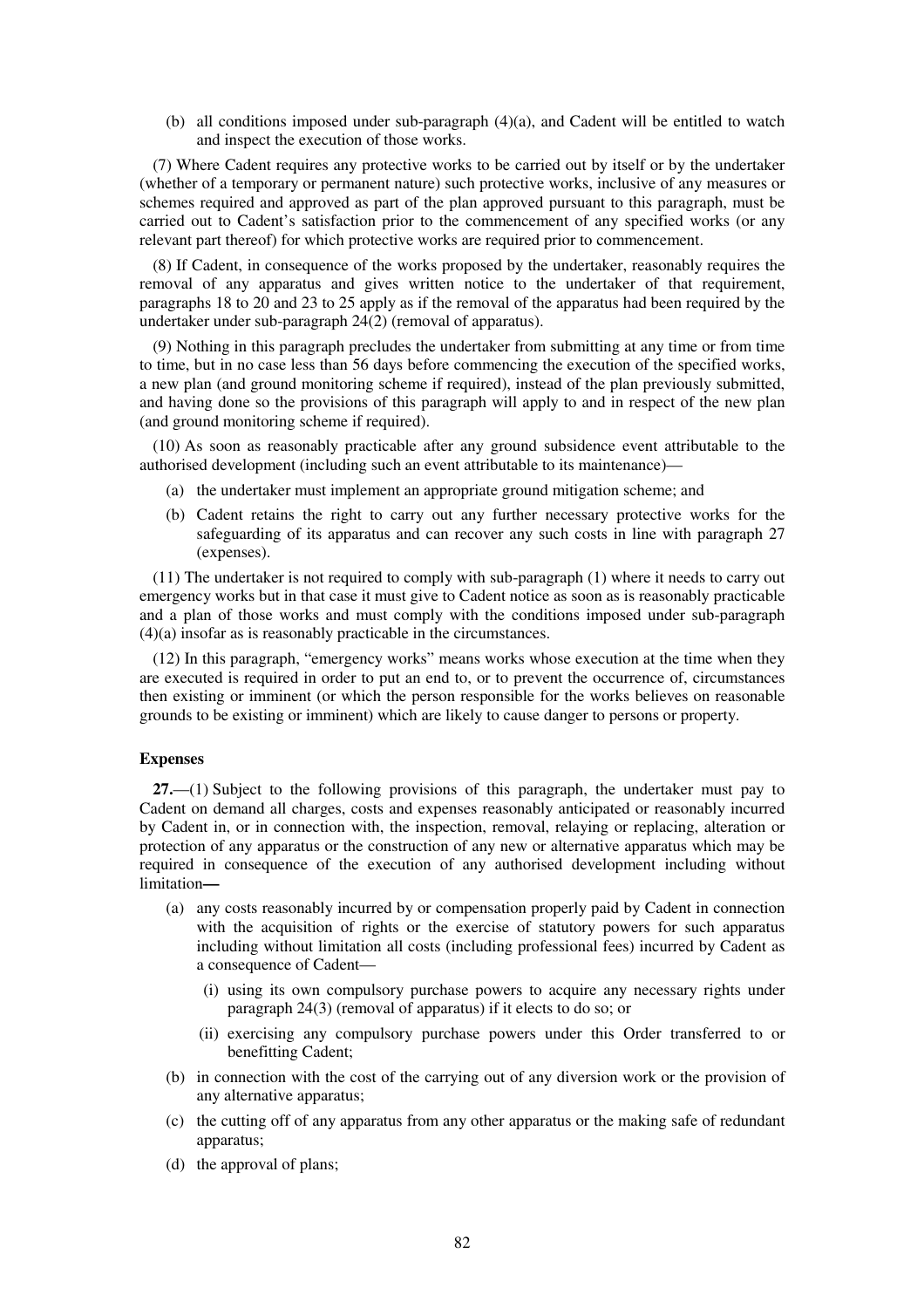- (e) the carrying out of protective works, plus a capitalised sum to cover the cost of maintaining and renewing permanent protective works;
- (f) the survey of any land, apparatus or works, the inspection and monitoring of works or the installation or removal of any temporary works reasonably necessary in consequence of the execution of any such works referred to in this Part of this Schedule;
- (g) any watching brief pursuant to paragraph 26(6) (retained apparatus: protection of Cadent).

(2) There will be deducted from any sum payable under sub-paragraph (1) the value of any apparatus removed under the provisions of this Part of this Schedule and which is not re-used as part of the alternative apparatus, that value being calculated after removal.

(3) If in accordance with the provisions of this Part of this Schedule—

- (a) apparatus of better type, of greater capacity or of greater dimensions is placed in substitution for existing apparatus of worse type, of smaller capacity or of smaller dimensions; or
- (b) apparatus (whether existing apparatus or apparatus substituted for existing apparatus) is placed at a depth greater than the depth at which the existing apparatus was situated,

and the placing of apparatus of that type or capacity or of those dimensions or the placing of apparatus at that depth, as the case may be, is not agreed by the undertaker or, in default of agreement, is not determined by arbitration in accordance with paragraph 32 (arbitration) to be necessary, then, if such placing involves cost in the construction of works under this Part of this Schedule exceeding that which would have been involved if the apparatus placed had been of the existing type, capacity or dimensions, or at the existing depth, as the case may be, the amount which apart from this sub-paragraph would be payable to Cadent by virtue of sub-paragraph (1) will be reduced by the amount of that excess save to the extent that it is not possible in the circumstances (or it would be unlawful due to a statutory or regulatory change) to obtain the existing type of apparatus at the same capacity and dimensions or place at the existing depth in which case full costs will be borne by the undertaker.

(4) For the purposes of sub-paragraph (3)—

- (a) an extension of apparatus to a length greater than the length of existing apparatus will not be treated as a placing of apparatus of greater dimensions than those of the existing apparatus; and
- (b) where the provision of a joint in a pipe or cable is agreed, or is determined to be necessary, the consequential provision of a jointing chamber or of a manhole will be treated as if it also had been agreed or had been so determined.

(5) Any amount which apart from this sub-paragraph would be payable to Cadent in respect of works by virtue of sub-paragraph (1) will, if the works include the placing of apparatus provided in substitution for apparatus placed more than 7 years and 6 months earlier so as to confer on Cadent any financial benefit by deferment of the time for renewal of the apparatus in the ordinary course, be reduced by the amount which represents that benefit.

## **Indemnity**

**28.**—(1) Subject to sub-paragraphs (2) and (3), if by reason or in consequence of the construction of any such works authorised by this Part of this Schedule (including without limitation relocation, diversion, decommissioning, construction and maintenance of apparatus or alternative apparatus) or in consequence of the construction, use, maintenance or failure of any of the authorised development (including works carried out under article 18 (protective work to buildings)) by or on behalf of the undertaker or in consequence of any act or default of the undertaker (or any person employed or authorised by the undertaker) in the course of carrying out such works, including without limitation works carried out by the undertaker under this Part of this Schedule or any subsidence resulting from any of these works, any damage is caused to any apparatus or alternative apparatus (other than apparatus the repair of which is not reasonably necessary in view of its intended removal for the purposes of the authorised development) or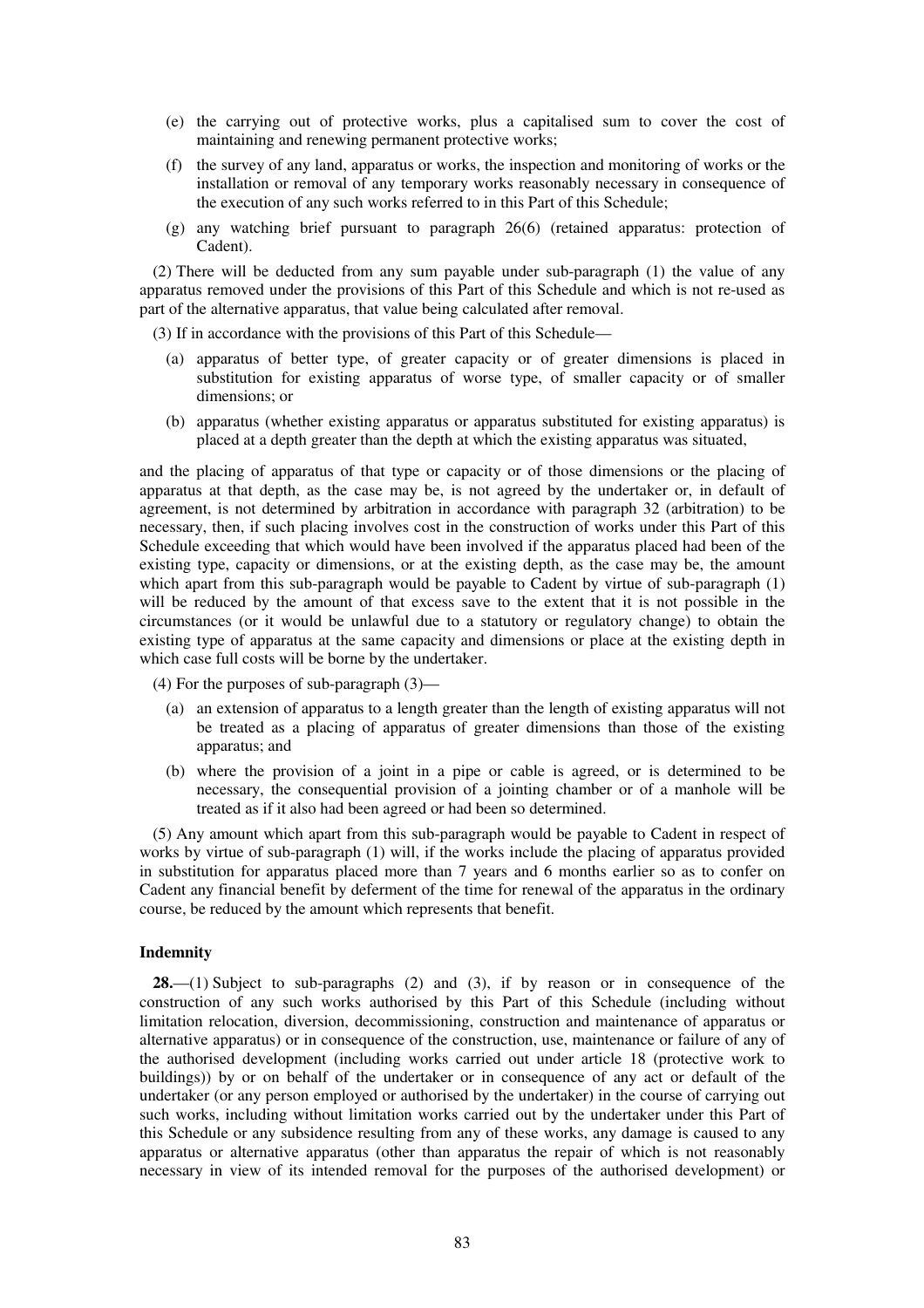property of Cadent, or there is any interruption in any service provided, or in the supply of any goods, by Cadent, or Cadent becomes liable to pay any amount to any third party, the undertaker will—

- (a) bear and pay on demand accompanied by an invoice or claim from Cadent, the cost reasonably incurred by Cadent in making good such damage or restoring the supply; and
- (b) indemnify Cadent for any other expenses, loss, demands, proceedings, damages, claims, penalty, compensation or costs properly incurred by, paid by or recovered from Cadent, by reason or in consequence of any such damage or interruption or Cadent becoming liable to any third party as aforesaid other than arising from any default of Cadent.

(2) The fact that any act or thing may have been done by Cadent on behalf of the undertaker or in accordance with a plan approved by Cadent or in accordance with any requirement of Cadent or under its supervision including under any watching brief will not (unless sub-paragraph (3) applies) excuse the undertaker from liability under the provisions of this sub-paragraph (1) unless Cadent fails to carry out and execute the works properly with due care and attention and in a skilful and workman like manner or in a manner that does not accord with the approved plan.

(3) Nothing in sub-paragraph (1) imposes any liability on the undertaker in respect of—

- (a) any damage or interruption to the extent that it is attributable to the neglect or default of Cadent, its officers, servants, contractors or agents;
- (b) any part of the authorised development carried out by Cadent in the exercise of any functions conferred by this Order pursuant to a grant or transfer under article 8 (consent to transfer or benefit of Order); and
- (c) any indirect or consequential loss of any third party (including but not limited to loss of use, revenue, profit, contract, production, increased cost of working or business interruption) arising from any such damage or interruption, which is not reasonably foreseeable at the commencement of the relevant works referred to in sub-paragraph (1).

(4) Cadent must give the undertaker reasonable notice of any such third party claim or demand and no settlement, admission of liability or compromise must, unless payment is required in connection with a statutory compensation scheme, be made without first consulting the undertaker and considering their representations.

## **Enactments and agreements**

**29.** Except where in this Part of this Schedule provides otherwise or by agreement in writing between Cadent and the undertaker, nothing in this Part of this Schedule affects the provisions of any enactment or agreement regulating the relations between the undertaker and Cadent in respect of any apparatus laid or erected in land belonging to the undertaker on the date on which this Order is made.

## **Co-operation**

**30.**—(1) Where in consequence of the proposed construction of any part of the authorised development, the undertaker or Cadent requires the removal of apparatus under paragraph 24(2) (removal of apparatus) or Cadent makes requirements for the protection or alteration of apparatus under paragraph 26 (retained apparatus: protection of Cadent), the undertaker must use its best endeavours to co-ordinate the execution of the works in the interests of safety and the efficient and economic execution of the authorised development and taking into account the need to ensure the safe and efficient operation of Cadent's undertaking and Cadent must use its best endeavours to co-operate with the undertaker for that purpose.

(2) For the avoidance of doubt whenever Cadent's consent, agreement or approval is required in relation to plans, documents or other information submitted by Cadent or the taking of action by Cadent, it must not be unreasonably withheld or delayed.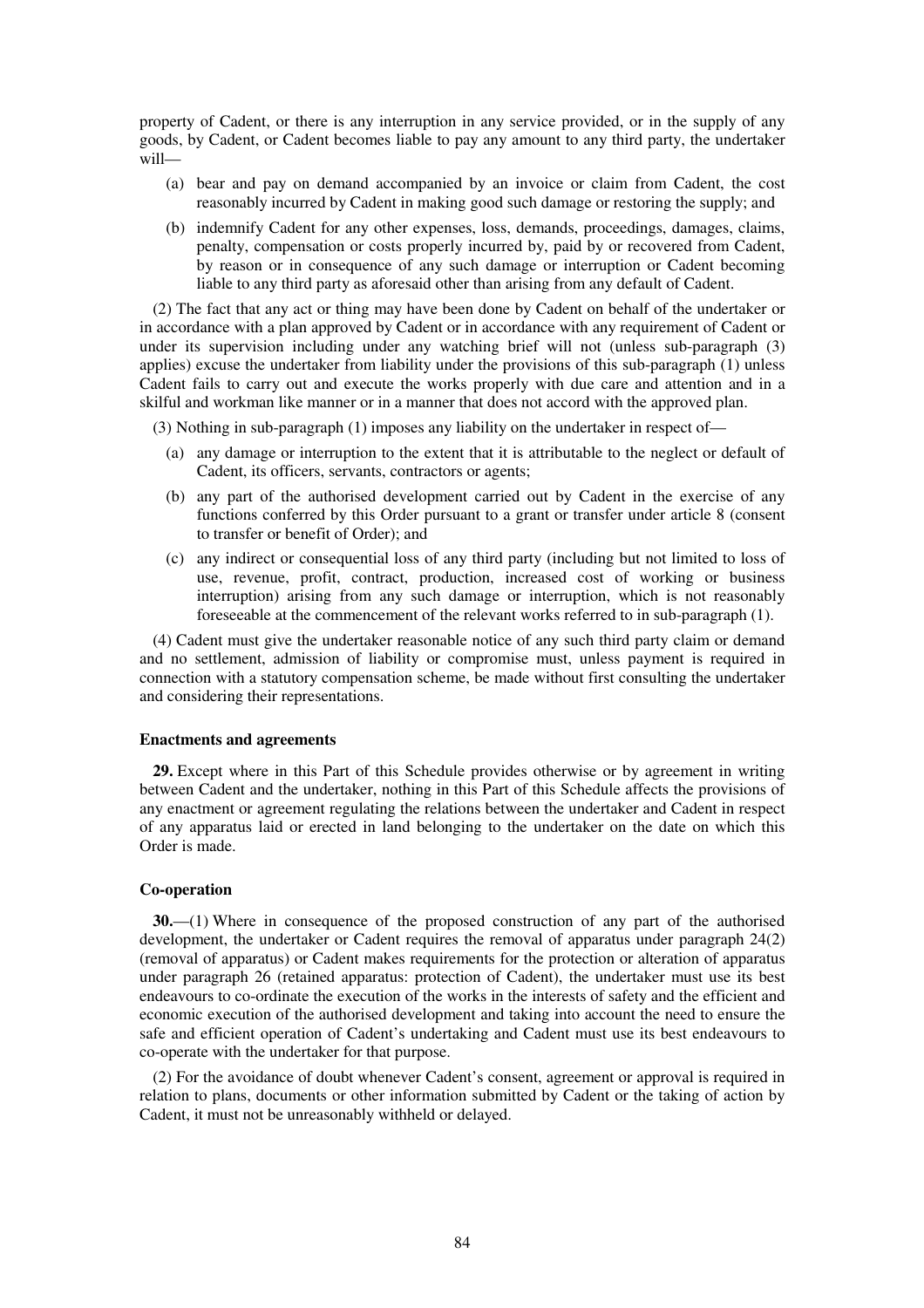### **Access**

**31.** If in consequence of any agreement reached in accordance with paragraph 23(1) (acquisition of land) or the powers conferred by this Order the access to any apparatus is materially obstructed, the undertaker must provide such alternative rights and means of access to such apparatus as will enable Cadent to maintain or use the apparatus no less effectively than was possible before such obstruction.

## **Arbitration**

**32.** Save for differences or disputes arising under paragraph 24(2) and (4) (removal of apparatus) and 26(11) (retained apparatus: protection of Cadent) any difference or dispute arising between the undertaker and Cadent under this Part of this Schedule must, unless otherwise agreed in writing between the undertaker and Cadent, be determined by arbitration in accordance with article 42 (arbitration).

## **Notices**

**33.** Notwithstanding article 41 (service of notices) the plans submitted to Cadent by the undertaker pursuant to sub-paragraph 26(1) (retained apparatus: protection of Cadent) must be sent to Cadent Gas Limited Plant Protection via email to plantprotection@cadentgas.com as well as by post to Plant Protection Limited, Cadent Gas Limited, Brick Kiln Street, Hinckley, Leicestershire, LE10 0NA or such other address as Cadent may from time to time appoint instead for that purpose and notify to the undertaker in writing.

## PART 4

## FOR THE PROTECTION OF NATIONAL GRID AS ELECTRICITY UNDERTAKER

## **Application**

**34.**—(1) For the protection of National Grid as referred to in this Part of this Schedule the following provisions have effect, unless otherwise agreed in writing between the undertaker and National Grid.

(2) Subject to sub-paragraph (3) or to the extent otherwise agreed in writing between the undertaker and National Grid, where the benefit of this Order is transferred or granted to another person under article 8 (consent to transfer benefit of Order)—

- (a) any agreement of the type mentioned in sub-paragraph (1) has effect as if it had been made between National Grid and the transferee or grantee (as the case may be); and
- (b) written notice of the transfer or grant must be given to National Grid on or before the date of that transfer or grant.

(3) Sub-paragraph (2) does not apply where the benefit of the Order is transferred or granted to National Grid (but see paragraph 44(3)(b)).

## **Interpretation**

**35.** In this Part of this Schedule—

"alternative apparatus" means appropriate alternative apparatus to the reasonable satisfaction of National Grid to enable National Grid to fulfil its statutory functions in a manner no less efficient than previously;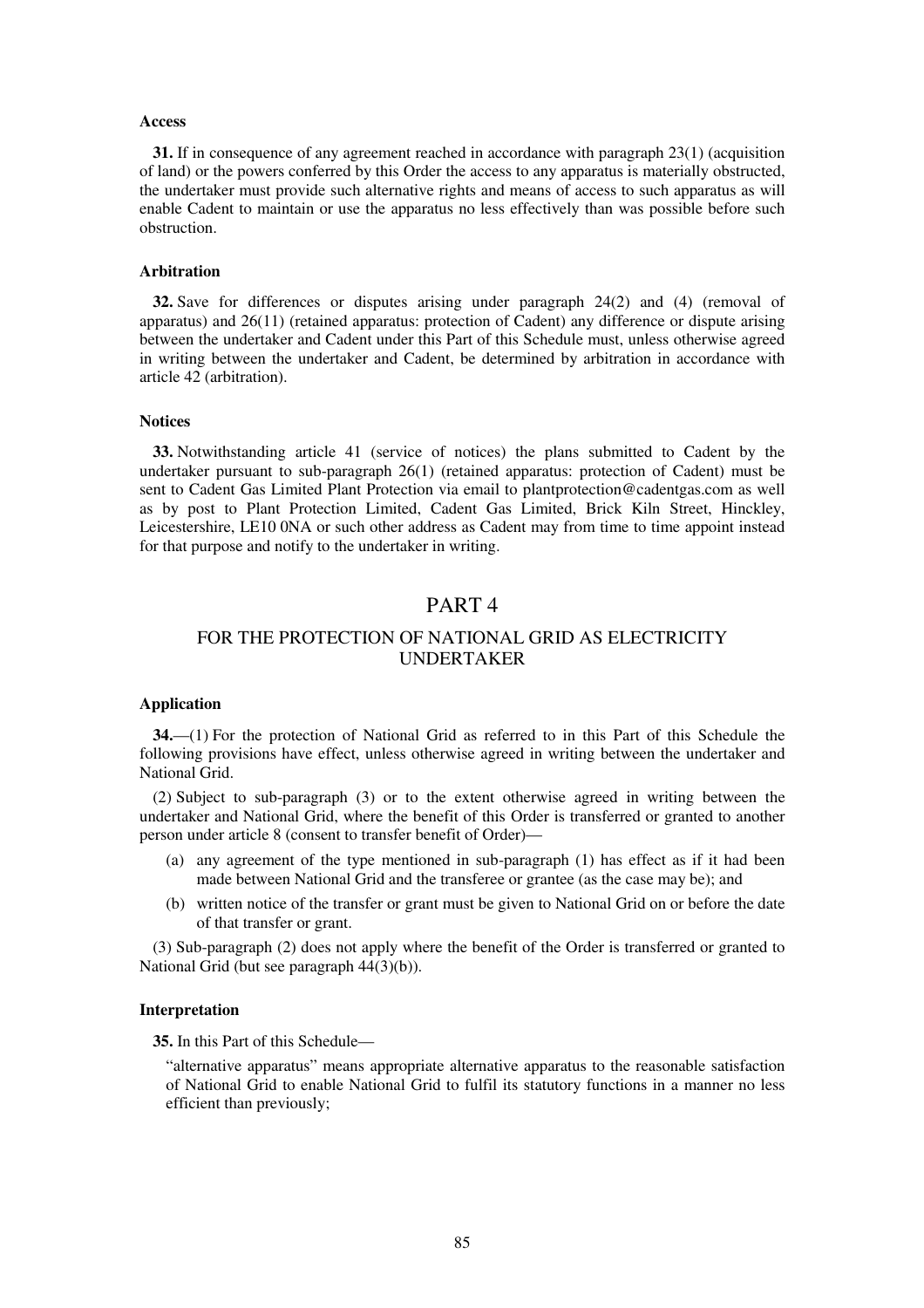"apparatus" means any electric lines or electrical plant as defined in the Electricity Act 1989(**a**), belonging to or maintained by National Grid together with any replacement apparatus and such other apparatus constructed pursuant to this Order that becomes operational apparatus of National Grid for the purposes of transmission, distribution or supply and includes any structure in which apparatus is or will be lodged or which gives or will give access to apparatus;

"authorised works" has the same meaning as is given to the term "authorised development" in article 2(1) (interpretation) and includes any associated development authorised by the Order and for the purposes of this Part of this Schedule includes the use and maintenance of the authorised works and construction of any works authorised by this Schedule;

"commence" and "commencement" in paragraph 42 (retained apparatus: protection of electrical undertaker) of this Part of this Schedule includes any below ground surveys, monitoring, ground work operations or the receipt and erection of construction plant and equipment,

"deed of consent" means a deed of consent, crossing agreement, deed of variation or new deed of grant agreed between the parties acting reasonably in order to vary or replace existing easements, agreements, and other such interests so as to secure land rights and interests as are necessary to carry out, maintain, operate and use the apparatus in a manner consistent with the terms of this Part of this Schedule;

"functions" includes powers and duties;

"ground mitigation scheme" means a scheme approved by National Grid (such approval not to be unreasonably withheld or delayed) setting out the necessary measures (if any) for a ground subsidence event;

"in" in a context referring to apparatus or alternative apparatus in land includes a reference to apparatus or alternative apparatus under, over, across, along or upon such land;

"maintain" and "maintenance" includes the ability and right to do any of the following in relation to any apparatus or alternative apparatus of National Grid including construct, use, repair, alter, inspect, renew or remove the apparatus;

"National Grid" means National Grid Electricity Transmission Plc or any successor as a licence holder within the meaning of Part 1 of the Electricity Act 1989;

"plan" or "plans" include all designs, drawings, specifications, method statements, soil reports, programmes, calculations, risk assessments and other documents that are reasonably necessary properly and sufficiently to describe and assess the works to be executed;

"specified works" means any of the authorised works or activities undertaken in association with the authorised works which—

- (a) will or may be situated over, or within 15 metres measured in any direction of any apparatus the removal of which has not been required by the undertaker under paragraph 40(2) (removal of apparatus) or otherwise; or
- (b) may in any way adversely affect any apparatus the removal of which has not been required by the undertaker under paragraph 40(2) or otherwise.

## **On street apparatus**

-

**36.** Except for paragraphs 37 (apparatus of National Grid in stopped up streets), 42 (retained apparatus: protection of electricity undertaker), 43 (expenses) and 44 (indemnity) which will apply in respect of the exercise of all or any powers under this Order affecting the rights and apparatus of National Grid, the other provisions of this Part of this Schedule do not apply to apparatus in respect of which the relations between the undertaker and National Grid are regulated by the provisions of Part 3 (street works in England and Wales) of the 1991 Act.

<sup>(</sup>**a**) 1989 c. 29. The definition of "electrical plant" (in section 64) was amended by section 108 of, and paragraphs 24 and 38(1) and (3) of Schedule 6 to, the Utilities Act 2000 (c. 27).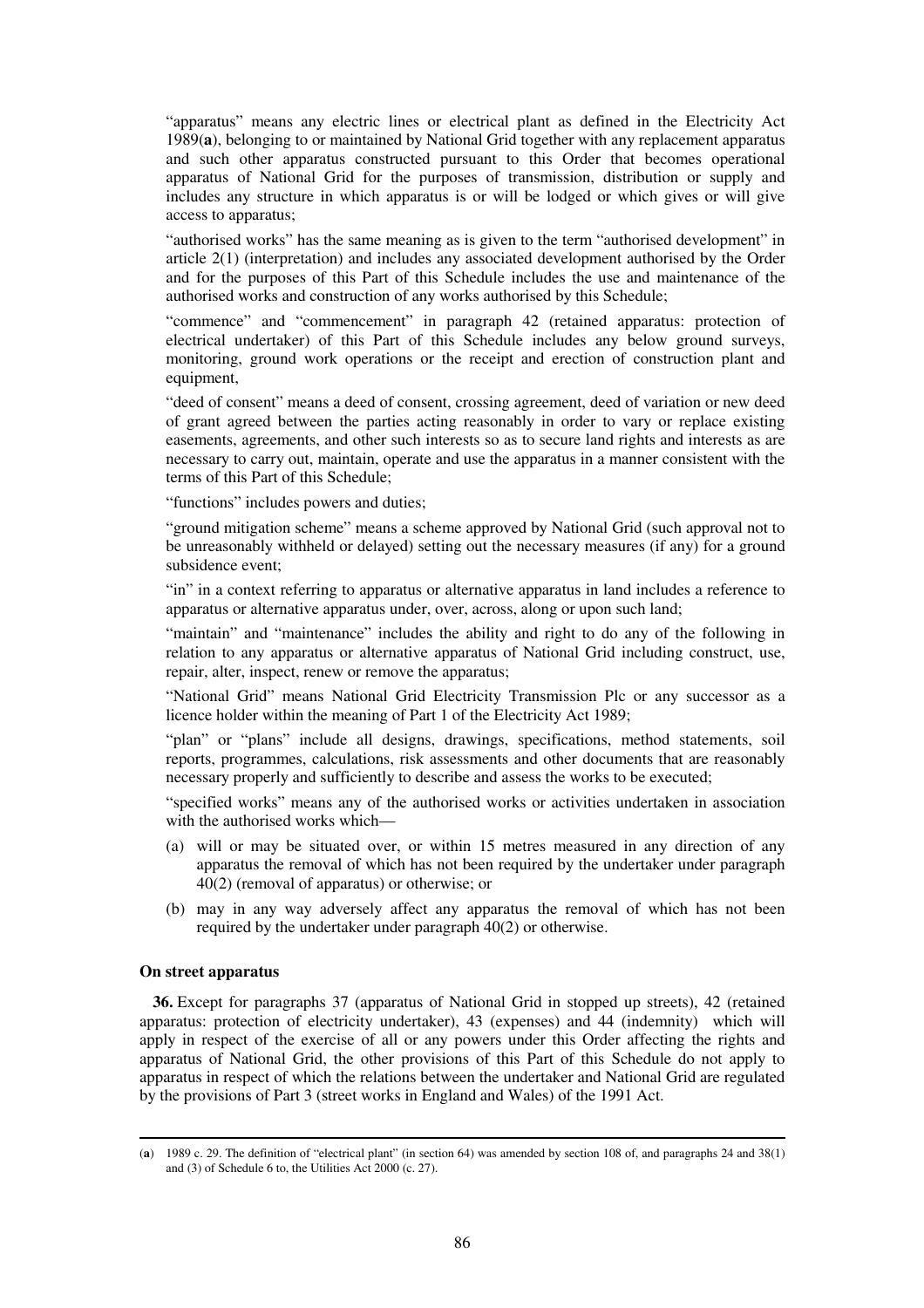#### **Apparatus of National Grid in stopped up streets**

**37.**—(1) Where any street is stopped up under article 13 (permanent stopping up and restriction of use of streets, public rights of way and private means of access), if National Grid has any apparatus in the street or accessed via that street National Grid has the same rights in respect of that apparatus as it enjoyed immediately before the stopping up and the undertaker must grant to National Grid, or procure the granting to National Grid of, legal easements reasonably satisfactory to National Grid in respect of such apparatus and access to it prior to the stopping up of any such street but nothing in this paragraph affects any right of the undertaker or National Grid to require the removal of that apparatus under paragraph 40 (removal of apparatus) or the power of the undertaker, subject to compliance with this sub-paragraph, to carry out works under paragraph 42 (retained apparatus: protection of electricity undertaker).

(2) Notwithstanding the temporary stopping up or diversion of any highway under the powers of article 12 (temporary stopping up and restriction of use of streets), National Grid is at liberty at all times to take all necessary access across any such stopped up highway and to execute and do all such works and things in, upon or under any such highway as may be reasonably necessary or desirable to enable it to maintain any apparatus which at the time of the stopping up or diversion was in that highway.

#### **Protective works to buildings**

**38.** The undertaker must exercise the powers conferred by article 18 (protective work to buildings) so as not to obstruct or render less convenient the access to any apparatus without the written consent of National Grid (such consent not to be unreasonably withheld).

#### **Acquisition of land**

**39.**—(1) Regardless of any provision in this Order or anything shown on the land plans, the undertaker may not acquire any interest in land or apparatus or override any easement or other interest of National Grid otherwise than by agreement.

(2) As a condition of an agreement between the parties in sub-paragraph (1), prior to the carrying out of any part of the authorised works (or in such other timeframe as may be agreed between National Grid and the undertaker) that is subject to the requirements of this Part of this Schedule that will cause any conflict with or breach the terms of any easement or other legal or land interest of National Grid or affect the provisions of any enactment or agreement regulating the relations between National Grid and the undertaker in respect of any apparatus laid or erected in land belonging to or secured by the undertaker, the undertaker must as National Grid reasonably requires enter into such deeds of consent upon such terms and conditions as may be agreed between National Grid and the undertaker acting reasonably and which must be no less favourable on the whole to National Grid unless otherwise agreed by National Grid, and it will be the responsibility of the undertaker to procure and secure the consent and entering into of such deeds and variations by all other third parties with an interest in the land at that time who are affected by such authorised works.

(3) The undertaker and National Grid agree that where there is any inconsistency or duplication between the provisions set out in this Part of this Schedule relating to the relocation or removal of apparatus (including but not limited to the payment of costs and expenses relating to such relocation or removal of apparatus) and the provisions of any existing easement, rights, agreements and licences granted, used, enjoyed or exercised by National Grid or other enactments relied upon by National Grid as of right or other use in relation to the apparatus, then the provisions in this Part of this Schedule prevail.

(4) Any agreement or consent granted by National Grid under paragraph 42 (retained apparatus: protection of electricity undertaker) or any other paragraph of this Part of this Schedule, is not to be taken to constitute agreement under sub-paragraph (1).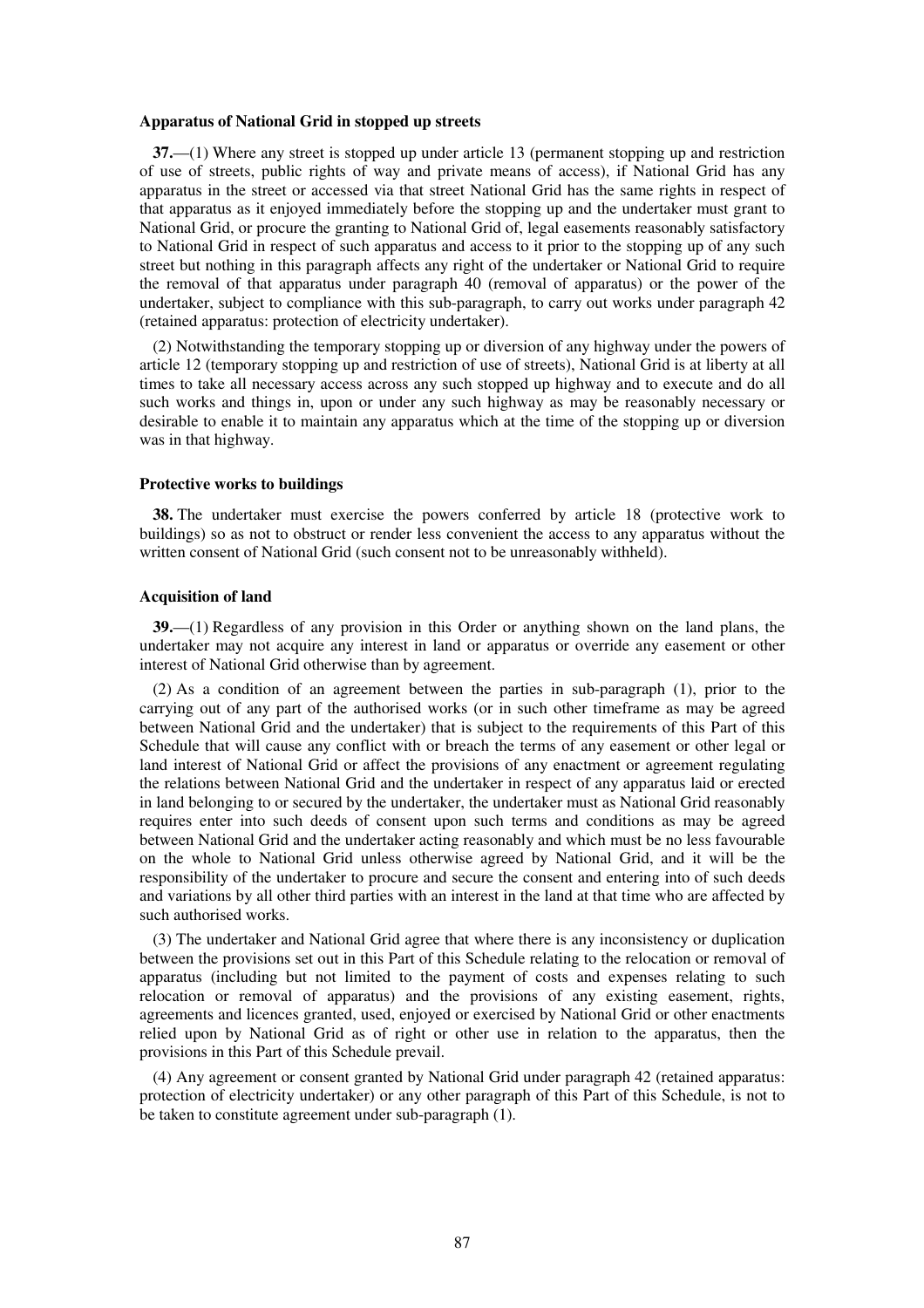#### **Removal of apparatus**

**40.**—(1) If, in the exercise of the powers conferred by this Order, the undertaker acquires any interest in or possesses temporarily any land in which any apparatus is placed, that apparatus must not be removed under this Part of this Schedule and any right of National Grid to maintain that apparatus in that land must not be extinguished until alternative apparatus has been constructed, and is in operation to the reasonable satisfaction of National Grid in accordance with subparagraphs (2) to (5).

(2) If, for the purpose of executing any works in, on, under or over any land purchased, held, appropriated or used under this Order, the undertaker requires the removal of any apparatus placed in that land, it must give to National Grid advance written notice of that requirement, together with a plan of the work proposed, and of the proposed position of the alternative apparatus to be provided or constructed and in that case (or if in consequence of the exercise of any of the powers conferred by this Order National Grid reasonably needs to remove any of its apparatus) the undertaker must, subject to sub-paragraph (3), afford to National Grid to its reasonable satisfaction (taking into account paragraph 41(1) (facilities and rights for alternative apparatus)) the necessary facilities and rights—

- (a) for the construction of alternative apparatus in other land of, or secured by, the undertaker; and
- (b) subsequently for the maintenance of that apparatus.

(3) If alternative apparatus or any part of such apparatus is to be constructed elsewhere than in other land of or land secured by the undertaker, or the undertaker is unable to afford such facilities and rights as are mentioned in sub-paragraph (2) in the land in which the alternative apparatus or part of such apparatus is to be constructed, National Grid must, on receipt of a written notice to that effect from the undertaker, take such steps as are reasonable in the circumstances in an endeavour to obtain the necessary facilities and rights in the land in which the alternative apparatus is to be constructed save that this obligation does not extend to the requirement for National Grid to use its compulsory purchase powers to this end unless it elects to so do.

(4) Any alternative apparatus to be constructed in land of or land secured by the undertaker under this Part of this Schedule must be constructed in such manner and in such line or situation as may be agreed between National Grid and the undertaker.

(5) National Grid must, after the alternative apparatus to be provided or constructed has been agreed, and subject to the grant to National Grid of any such facilities and rights as are referred to in sub-paragraph (2) or (3), proceed without unnecessary delay to construct and bring into operation the alternative apparatus and subsequently to remove any apparatus required by the undertaker to be removed under the provisions of this Part of this Schedule.

#### **Facilities and rights for alternative apparatus**

**41.**—(1) Where, in accordance with the provisions of this Part of this Schedule, the undertaker affords to or secures for National Grid facilities and rights in land for the construction, use, maintenance and protection of alternative apparatus in substitution for apparatus to be removed, those facilities and rights must be granted upon such terms and conditions as may be agreed between the undertaker and National Grid and must be no less favourable on the whole to National Grid than the facilities and rights enjoyed by it in respect of the apparatus to be removed unless otherwise agreed by National Grid.

(2) If the facilities and rights to be afforded by the undertaker under sub-paragraph (1) in respect of any alternative apparatus, and the terms and conditions subject to which those facilities and rights are to be granted, are less favourable on the whole to National Grid than the facilities and rights enjoyed by it in respect of the apparatus to be removed and the terms and conditions to which those facilities and rights are subject, the matter may be referred to arbitration in accordance with paragraph 48 (Arbitration) of this Part of this Schedule and the arbitrator must make such provision for the payment of compensation by the undertaker to National Grid as appears to the arbitrator to be reasonable having regard to all the circumstances of the particular case.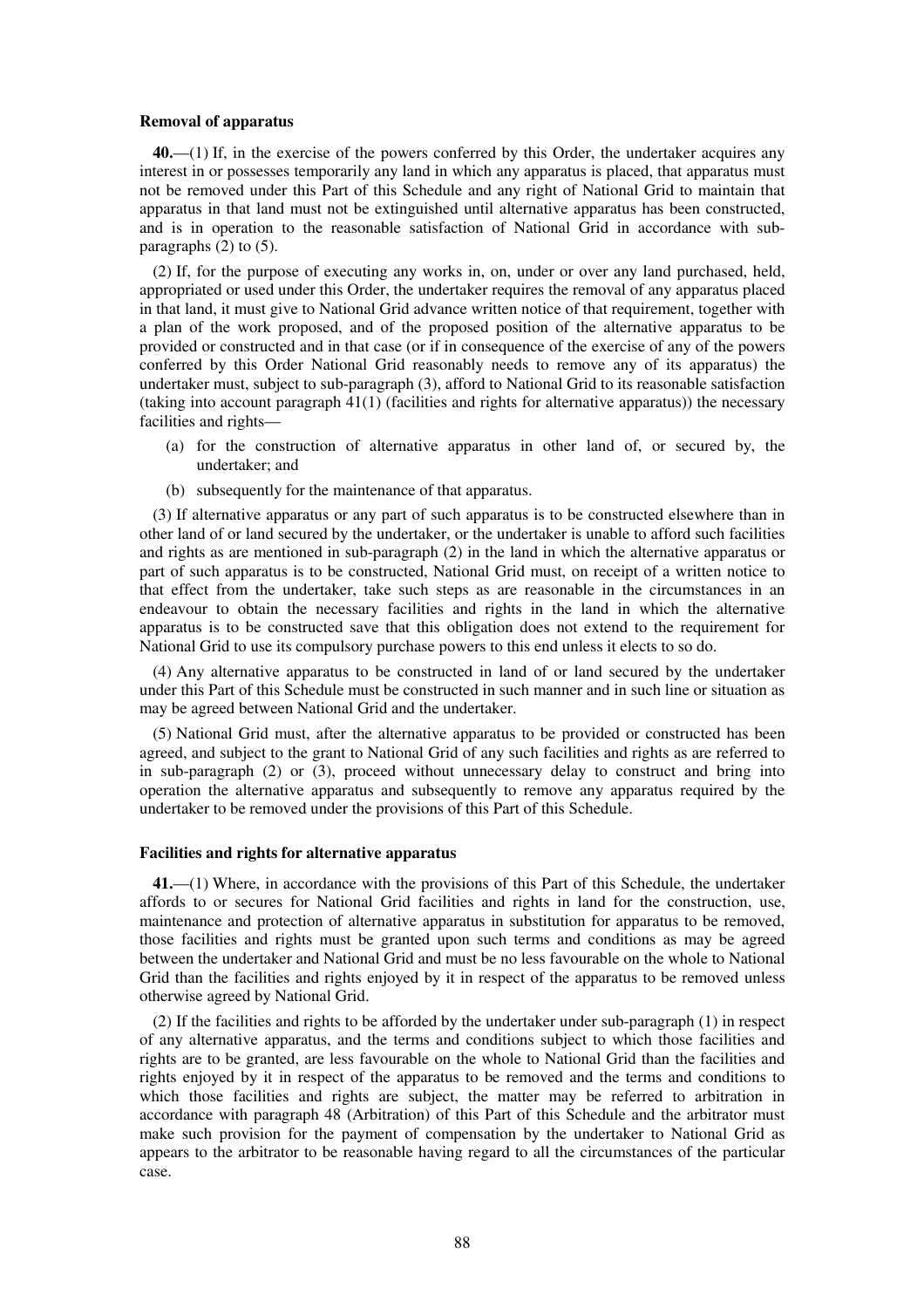#### **Retained apparatus: protection of electricity undertaker**

**42.**—(1) Not less than 56 days before the commencement of any specified works the undertaker must submit to National Grid a plan of the works to be executed and seek from National Grid details of the underground extent of their electricity tower foundations.

(2) In relation to works which will or may be situated on, over, under or within 15 metres measured in any direction of any apparatus; or involve embankment works within 15 metres of any apparatus, the plan to be submitted to National Grid under sub-paragraph (1) must include a method statement and describe—

- (a) the exact position of the works;
- (b) the level at which these are proposed to be constructed or renewed;
- (c) the manner of their construction or renewal including details of excavation, positioning of plant;
- (d) the position of all apparatus;
- (e) by way of detailed drawings, every alteration proposed to be made to or close to any such apparatus;
- (f) any intended maintenance regimes; and
- (g) an assessment of risks of rise of earth issues.

(3) In relation to any works which will or may be situated on, over, under or within 10 metres of any part of the foundations of an electricity tower or between any two or more electricity towers, the plan to be submitted under sub-paragraph (1) must, in addition to the matters set out in subparagraph (2), include a method statement describing—

- (a) details of any cable trench design including route, dimensions and clearance to pylon foundations;
- (b) demonstration that pylon foundations will not be affected prior to, during and post construction;
- (c) details of load bearing capacities of trenches;
- (d) details of any cable installation methodology including access arrangements, jointing bays and backfill methodology;
- (e) a written management plan for high voltage hazard during construction and ongoing maintenance of any cable route;
- (f) written details of the operations and maintenance regime for any cable, including frequency and method of access;
- (g) assessment of earth rise potential if reasonably required by National Grid's engineers; and
- (h) evidence that trench bearing capacity is to be designed to support overhead line construction traffic of up to 26 tonnes in weight.

(4) The undertaker must not commence any works to which sub-paragraphs (2) or (3) apply until National Grid has given written approval of the plan so submitted.

(5) Any approval of National Grid required under sub-paragraphs (4)—

- (a) may be given subject to reasonable conditions for any purpose mentioned in subparagraphs (6) or (8); and
- (b) must not be unreasonably withheld.

(6) In relation to any work to which sub-paragraphs (2) or (3) apply, National Grid may require such modifications to be made to the plans as may be reasonably necessary for the purpose of securing its apparatus against interference or risk of damage, for the provision of protective works or for the purpose of providing or securing proper and convenient means of access to any apparatus.

(7) Works executed under sub-paragraphs (2) or (3) must be executed in accordance with the plan submitted under sub-paragraph  $(1)$  or, as relevant, sub-paragraph  $(6)$ , as approved or as amended from time to time by agreement between the undertaker and National Grid and in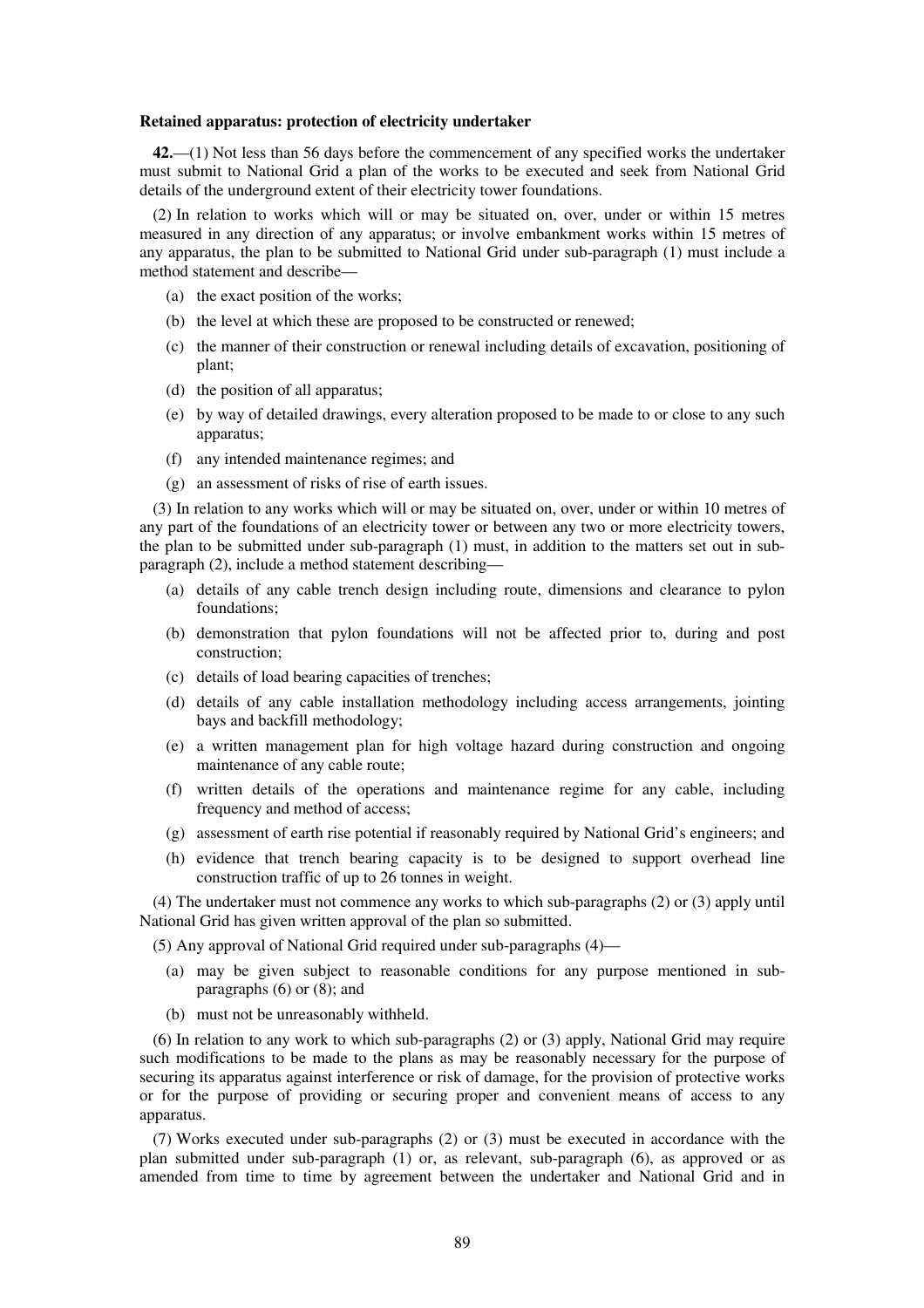accordance with such reasonable requirements as may be made in accordance with sub-paragraphs (6) or (8) by National Grid for the alteration or otherwise for the protection of the apparatus, or for securing access to it, and National Grid will be entitled to watch and inspect the execution of those works.

(8) Where under sub-paragraph (6) National Grid requires any protective works to be carried out by itself or by the undertaker (whether of a temporary or permanent nature) such protective works, inclusive of any measures or schemes required and approved as part of the plan approved pursuant to this paragraph, must be carried out to National Grid's satisfaction prior to the commencement of any specified works for which protective works are required and National Grid must give notice of its requirement for such works within 42 days of the date of submission of a plan pursuant to this paragraph (except in an emergency).

(9) If National Grid in accordance with sub-paragraphs (6) or (8) and in consequence of the works proposed by the undertaker, reasonably requires the removal of any apparatus and gives written notice to the undertaker of that requirement, paragraphs 34 to 36 and 39 to 41 apply as if the removal of the apparatus had been required by the undertaker under paragraph 40(2) (removal of apparatus).

(10) Nothing in this paragraph precludes the undertaker from submitting at any time or from time to time, but in no case less than 56 days before commencing the execution of the specified works, a new plan, instead of the plan previously submitted, and having done so the provisions of this paragraph apply to and in respect of the new plan.

(11) The undertaker will not be required to comply with sub-paragraph (1) where it needs to carry out emergency works but in that case it must give to National Grid notice as soon as is reasonably practicable and a plan of those works and must comply with sub-paragraphs (6), (7) and (8) insofar as is reasonably practicable in the circumstances.

(12) In sub-paragraph (11) "emergency works" means works whose execution at the time when they are executed is required in order to put an end to or to prevent the occurrence of circumstances then existing or imminent (or which the person responsible for the works believes on reasonable grounds to be existing or imminent) which are likely to cause danger to persons or property.

## **Expenses**

**43.**—(1) Subject to the following provisions of this paragraph, the undertaker must pay to National Grid within 30 days of receipt of an itemised invoice or claim from National Grid all charges, costs and expenses reasonably anticipated within the following three months or reasonably and properly incurred by National Grid in, or in connection with, the inspection, removal, relaying or replacing, alteration or protection of any apparatus or the construction of any new or alternative apparatus which may be required in consequence of the execution of any authorised works including without limitation**—** 

- (a) any costs reasonably incurred by or compensation properly paid by National Grid in connection with the acquisition of rights or the exercise of statutory powers for such apparatus including without limitation all costs incurred by National Grid as a consequence of National Grid—
	- (i) using its own compulsory purchase powers to acquire any necessary rights under paragraph 40(3) (removal of apparatus); or
	- (ii) exercising any compulsory purchase powers in the Order transferred to or benefitting National Grid;
- (b) in connection with the cost of the carrying out of any diversion work or the provision of any alternative apparatus, where no written diversion agreement is otherwise in place;
- (c) the cutting off of any apparatus from any other apparatus or the making safe of redundant apparatus;
- (d) the approval of plans;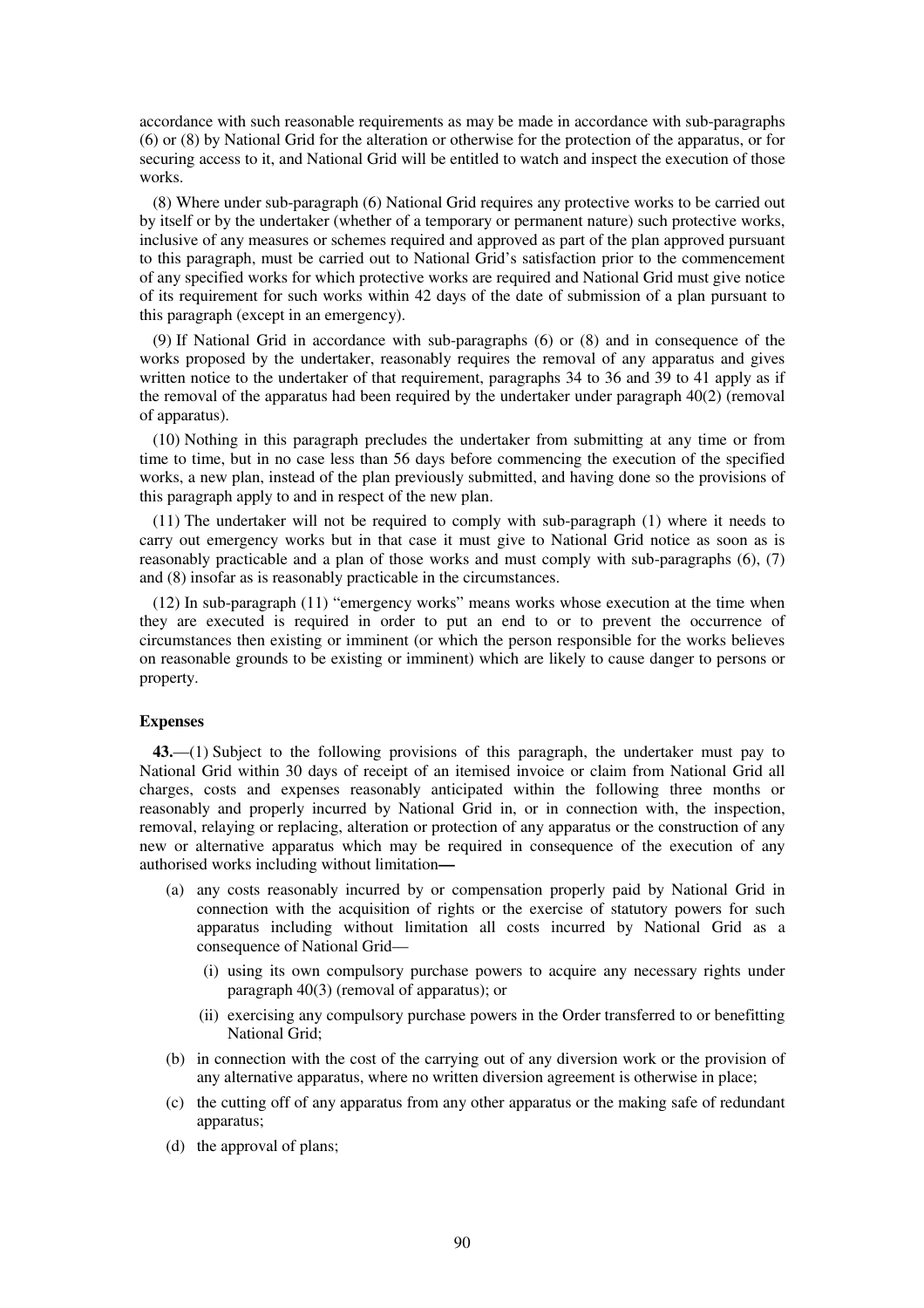- (e) the carrying out of protective works, plus a capitalised sum to cover the cost of maintaining and renewing permanent protective works;
- (f) the survey of any land, apparatus or works, the inspection and monitoring of works or the installation or removal of any temporary works reasonably necessary in consequence of the execution of any such works referred to in this Part of this Schedule.

(2) There will be deducted from any sum payable under sub-paragraph (1) the value of any apparatus removed under the provisions of this Part of this Schedule and which is not re-used as part of the alternative apparatus, that value being calculated after removal.

(3) If in accordance with the provisions of this Part of this Schedule—

- (a) apparatus of better type, of greater capacity or of greater dimensions is placed in substitution for existing apparatus of worse type, of smaller capacity or of smaller dimensions; or
- (b) apparatus (whether existing apparatus or apparatus substituted for existing apparatus) is placed at a depth greater than the depth at which the existing apparatus was situated,

and the placing of apparatus of that type or capacity or of those dimensions or the placing of apparatus at that depth, as the case may be, is not agreed by the undertaker or, in default of agreement, is not determined by arbitration in accordance with paragraph 48 (arbitration) to be necessary, then, if such placing involves cost in the construction of works under this Part of this Schedule exceeding that which would have been involved if the apparatus placed had been of the existing type, capacity or dimensions, or at the existing depth, as the case may be, the amount which apart from this sub-paragraph would be payable to National Grid by virtue of sub-paragraph (1) will be reduced by the amount of that excess save to the extent that it is not possible in the circumstances to obtain the existing type of apparatus at the same capacity and dimensions or place at the existing depth in which case full costs will be borne by the undertaker.

(4) For the purposes of sub-paragraph (3)—

- (a) an extension of apparatus to a length greater than the length of existing apparatus will not be treated as a placing of apparatus of greater dimensions than those of the existing apparatus; and
- (b) where the provision of a joint in a pipe or cable is agreed, or is determined to be necessary, the consequential provision of a jointing chamber or of a manhole will be treated as if it also had been agreed or had been so determined.

(5) Any amount which apart from this sub-paragraph would be payable to National Grid in respect of works by virtue of sub-paragraph (1) will, if the works include the placing of apparatus provided in substitution for apparatus placed more than 7 years and 6 months earlier so as to confer on National Grid any financial benefit by deferment of the time for renewal of the apparatus in the ordinary course, be reduced by the amount which represents that benefit.

## **Indemnity**

**44.**—(1) Subject to sub-paragraphs (2) and (3), if by reason or in consequence of the construction of any works authorised by this Part of this Schedule or in consequence of the construction, use, maintenance or failure of any of the authorised works by or on behalf of the undertaker or in consequence of any act or default of the undertaker (or any person employed or authorised by him) in the course of carrying out such works, including without limitation works carried out by the undertaker under this Part of this Schedule or any subsidence resulting from any of these works, any damage is caused to any apparatus or alternative apparatus (other than apparatus the repair of which is not reasonably necessary in view of its intended removal for the purposes of the authorised works) or property of National Grid, or there is any interruption in any service provided, or in the supply of any goods, by National Grid, or National Grid becomes liable to pay any amount to any third party, the undertaker will—

(a) bear and pay on demand accompanied by an invoice or claim from National Grid the cost reasonably and properly incurred by National Grid in making good such damage or restoring the supply; and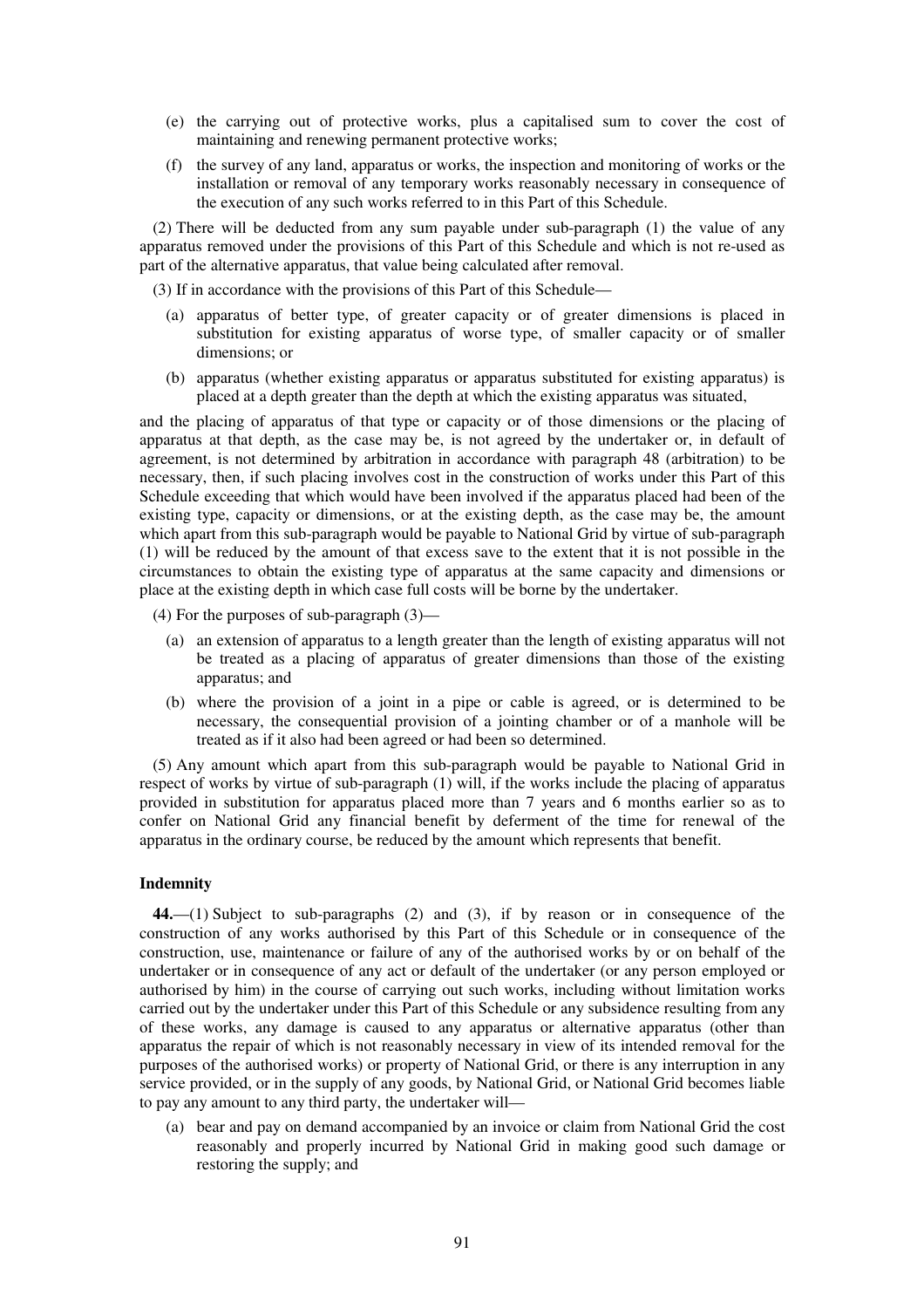(b) indemnify National Grid for any other expenses, loss, demands, proceedings, damages, claims, penalty or costs incurred by or recovered from National Grid, by reason or in consequence of any such damage or interruption or National Grid becoming liable to any third party as aforesaid other than arising from any default of National Grid.

(2) The fact that any act or thing may have been done by National Grid on behalf of the undertaker or in accordance with a plan approved by National Grid or in accordance with any requirement of National Grid or under its supervision will not (unless sub-paragraph (3) applies), excuse the undertaker from liability under the provisions of this sub-paragraph (1) unless National Grid fails to carry out and execute the works properly with due care and attention and in a skilful and workman like manner or in a manner that does not accord with the approved plan.

(3) Nothing in sub-paragraph (1) imposes any liability on the undertaker in respect of—

- (a) any damage or interruption to the extent that it is attributable to the neglect or default of National Grid, its officers, servants, contractors or agents; and
- (b) any part of the authorised works carried out by National Grid in the exercise of any functions conferred by this Order pursuant to a grant or transfer under article 8 (consent to transfer benefit of Order).

(4) National Grid must give the undertaker reasonable notice of any such third party claim or demand and no settlement, admission of liability or compromise must, unless payment is required in connection with a statutory compensation scheme, be made without first consulting the undertaker and considering their representations.

(5) National Grid must, in respect of any matter covered by the indemnity given by the undertaker in this paragraph, at all times act reasonably and in the same manner as it would as if settling third party claims on its own behalf from its own funds.

(6) National Grid must use its reasonable endeavours to mitigate and to minimise any costs, expenses, loss, demands, and penalties to which the indemnity under this paragraph applies where it is within National Grid's reasonable ability and control to do so and which expressly excludes any obligation to mitigate liability arising from third parties which is outside of National Grid's control and if reasonably requested to do so by the undertaker National Grid must provide an explanation of how the claim has been minimised, where relevant.

## **Enactments and agreements**

**45.** Nothing in this Part of this Schedule affects the provisions of any enactment or agreement regulating the relations between the undertaker and National Grid in respect of any apparatus laid or erected in land belonging to the undertaker on the date on which this Order is made.

## **Co-operation**

**46.**—(1) Where in consequence of the proposed construction of any part of the authorised works, the undertaker or National Grid requires the removal of apparatus under paragraph 40(2) (removal of apparatus) or National Grid makes requirements for the protection or alteration of apparatus under paragraph 42 (retained apparatus: protection of electricity undertaker), the undertaker must use its best endeavours to co-ordinate the execution of the works in the interests of safety and the efficient and economic execution of the authorised works and taking into account the need to ensure the safe and efficient operation of National Grid's undertaking and National Grid must use its best endeavours to co-operate with the undertaker for that purpose.

(2) For the avoidance of doubt whenever the undertaker's or National Grid's consent, agreement or approval is required in relation to plans, documents or other information submitted under this schedule, or agreement is required to be reached between the parties under this Part of this Schedule, it must not be unreasonably withheld or delayed.

## **Access**

**47.** If in consequence of the agreement reached in accordance with paragraph 39(1) (acquisition of land) or the powers granted under this Order the access to any apparatus is materially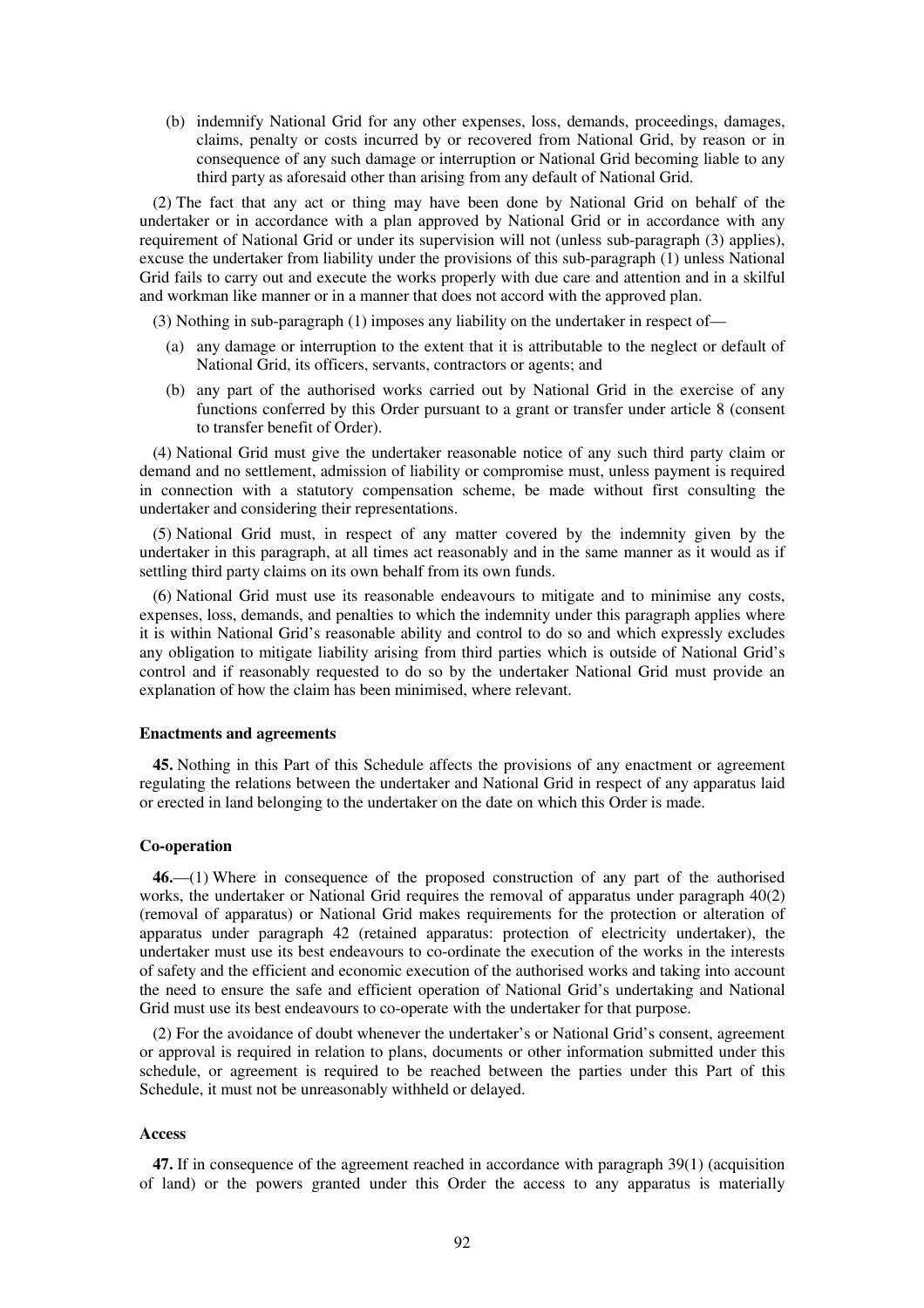obstructed, the undertaker must provide such alternative means of access to such apparatus as will enable National Grid to maintain or use the apparatus no less effectively than was possible before such obstruction.

## **Arbitration**

**48.** Save for differences or disputes arising under paragraphs 40(2) or (4) and 41(1), any difference or dispute arising between the undertaker and National Grid under this Part of this Schedule must, unless otherwise agreed in writing between the undertaker and National Grid, be determined by arbitration in accordance with article 42 (arbitration).

## **Notices**

**49.** Notwithstanding article 41 (service of notices), any plans submitted to National Grid by the undertaker pursuant to paragraph 42 (retained apparatus: protection of electricity undertaker) must be sent to National Grid Plant Protection at plantprotection@nationalgrid.com or such other address as National Grid may from time to time appoint instead for that purpose and notify to the undertaker in writing.

## PART 5

## FOR THE PROTECTION OF WESTERN POWER DISTRIBUTION LIMITED (WEST MIDLANDS) PLC AS ELECTRICITY UNDERTAKER

## **Application**

**50.** For the protection of Western Power Distribution Limited (West Midlands) plc the following provisions, unless otherwise agreed in writing between the undertaker and Western Power Distribution Limited (West Midlands) plc, have effect.

## **Interpretation**

-

**51.** In this Part of this Schedule—

"alternative apparatus" means alternative apparatus adequate to enable WPD to fulfil its statutory functions in a manner not less efficient than previously and where the context requires includes any part of such alternative apparatus;

"alternative rights" means all and any necessary legal easements, leases, consents, or permissions required by WPD in order to permit or authorise a diversion and to permit or authorise WPD to lay, keep, operate, maintain, adjust, repair, alter, relay, renew, supplement, inspect, examine, test and remove the alternative apparatus;

"apparatus" means electric lines or electrical plant as defined in the Electricity Act 1989(**a**), belonging to or maintained by WPD;

"diversion" means an alteration to the WPD Network in order to enable or facilitate the authorised development;

"functions" includes powers and duties;

"in" in a context referring to apparatus or alternative apparatus in land includes a reference to apparatus or alternative apparatus under, over or upon land;

"plan" or "plans" includes all designs, drawings, specifications, method statements, programmes, calculations, risk assessments and other documents that are reasonably necessary to properly and sufficiently describe and assess the works to be executed;

<sup>(</sup>**a**) 1989 c. 29. The definition of "electrical plant" (in section 64) was amended by section 108 of, and paragraphs 24 and 38(1) and (3) of Schedule 6 to the Utilities Act 2000 (c. 27).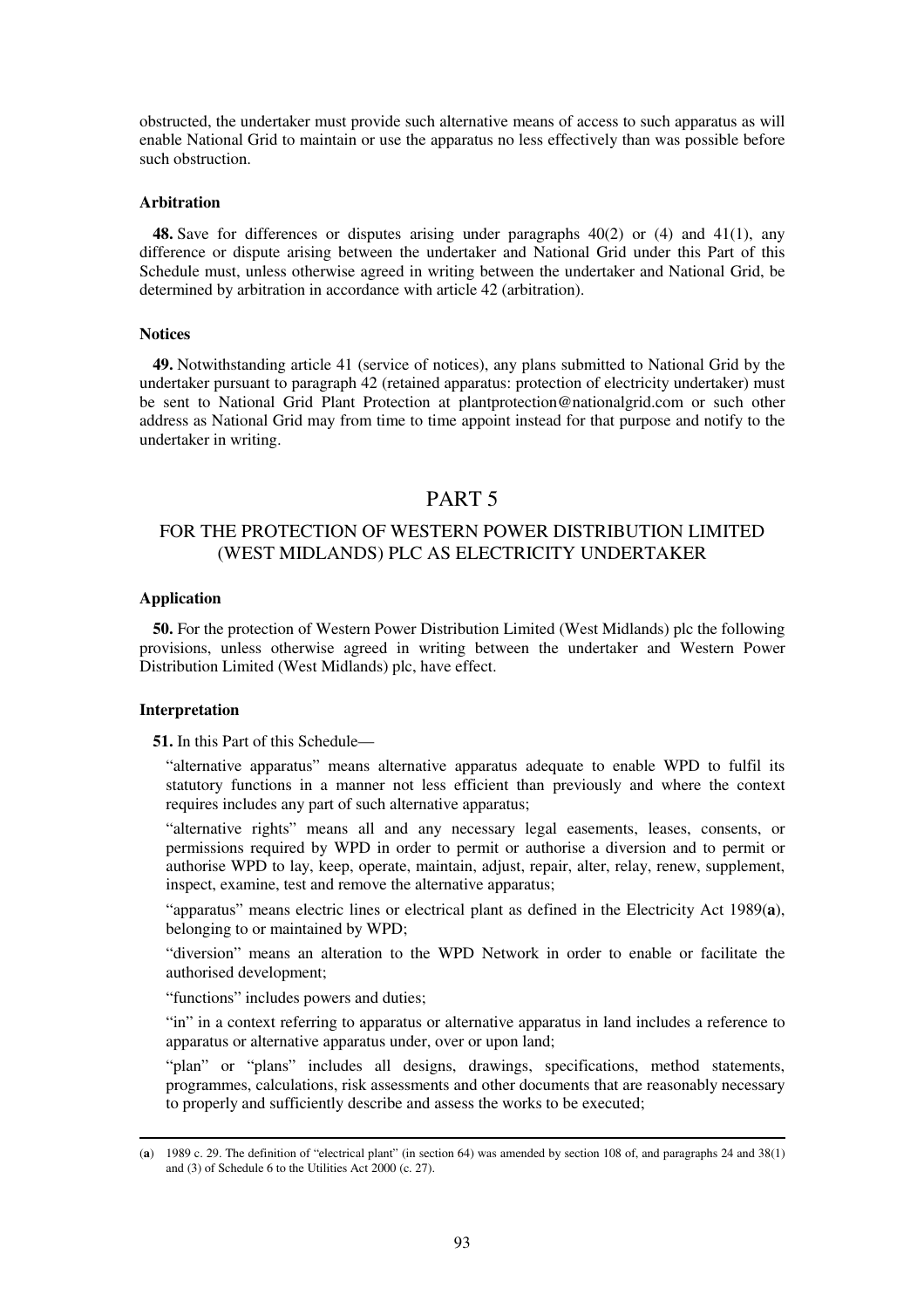"specified work" means so much of any of the authorised development that is carried out within 6 metres of any apparatus;

"WPD" means Western Power Distribution (West Midlands) plc (company number 03600574) whose registered office is at Avonbank, Feeder Road, Bristol, BS2 0TB;

"WPD Network" means WPD's distribution network operated pursuant to its distribution licence issued pursuant to section 6(**a**) of the Electricity Act 1989.

## **Precedence of 1991 Act in respect of apparatus in streets**

**52.** This Part of this Schedule does not apply to apparatus in respect of which the relations between the undertaker and WPD are regulated by the provisions of Part 3 (street works in England and Wales) of the 1991 Act.

#### **No acquisition except by agreement**

**53.** Regardless of any provision in this Order or anything shown on the land plans, the undertaker must not acquire any apparatus otherwise than by agreement.

## **Removal of apparatus**

-

**54.**—(1) If, in the exercise of the powers conferred by this Order, the undertaker acquires any interest in any land in which any apparatus is placed or requires that apparatus is relocated or diverted, that apparatus must not be removed under this Part of this Schedule and any right of WPD to maintain that apparatus in that land must not be extinguished until alternative apparatus has been constructed, alternative rights acquired or granted for the alternative apparatus and the alternative apparatus is in operation and access to it has been provided if necessary to the reasonable satisfaction of WPD in accordance with sub-paragraphs (2) to (10) or with such alternative or supplementary provisions as the undertaker and WPD may agree between them.

(2) If, for the purpose of executing any works in, on or under any land purchased, held, appropriated or used under this Order, the undertaker requires the removal of any apparatus placed in that land, it must give to WPD written notice of that requirement, together with a plan of the work proposed, and of the proposed position of the alternative apparatus to be provided or constructed.

(3) If as a consequence of the exercise of any of the powers conferred by this Order WPD reasonably needs to remove or divert any of its apparatus and the removal of that apparatus has not been required by the undertaker under sub-paragraph (2) then WPD must give to the undertaker written notice of that requirement, together with a plan of the work proposed, and of the proposed position of the alternative apparatus to be provided or constructed and this Part has effect as if the removal or diversion of such apparatus had been required by the undertaker under sub-paragraph (2).

(4) If as a consequence of the removal or diversion of apparatus under sub-paragraph (2) or (3) alternative apparatus is to be constructed in land owned or controlled by the undertaker then the undertaker must afford to WPD the necessary facilities and alternative rights for the construction of alternative apparatus in the other land owned or controlled by the undertaker.

(5) If the undertaker or WPD requires to remove or divert any apparatus placed within the Order land and alternative apparatus is to be constructed in land not owned or controlled by the undertaker as a consequence of the removal or diversion of apparatus then WPD shall use its reasonable endeavours to obtain alternative rights in the land in which the alternative apparatus is to be constructed.

(6) If alternative apparatus is to be constructed in land not owned or controlled by the undertaker and WPD is unable to obtain such alternative rights as are mentioned in sub-paragraph (5), the

<sup>(</sup>**a**) Section 6 was amended by section 30 of the Utilities Act 2000, sections 89(3), 136(1) and (2), 145(5), (6) and (7) and 198(2) of, and paragraph 5 of Schedule 19 and Part 1 of Schedule 23 to the Energy Act 2004 (c. 20), section 121(5)(c) of, and paragraph 3 of Schedule 1 to the Energy Act 2011 (c. 16), S.I 2011/2704 and S.I. 2012/2400.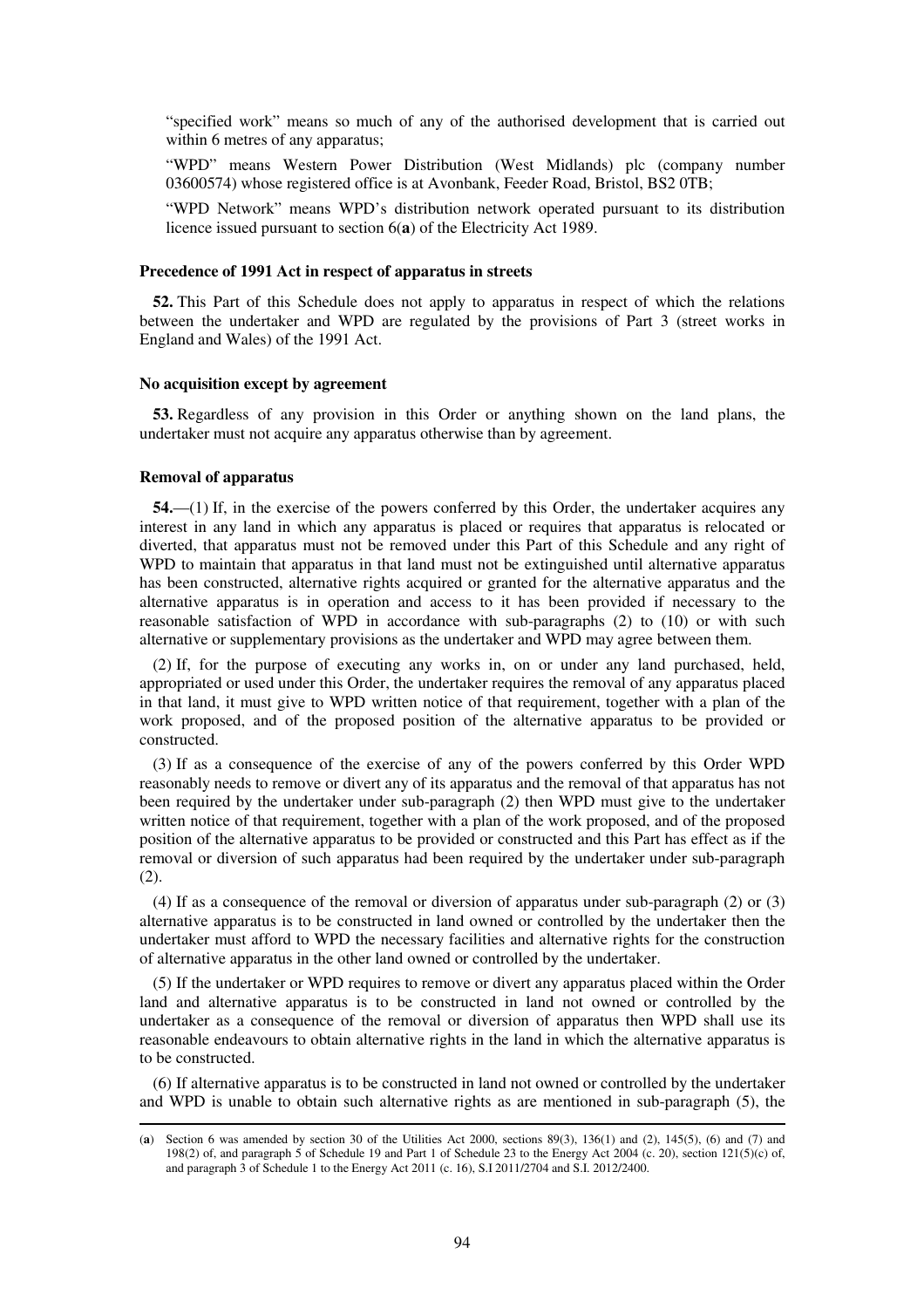undertaker and WPD shall consider whether there is an alternative engineering solution that can achieve the diversion without the need for the use of compulsory powers. Should such an alternative engineering solution not be practicable and deliverable in a reasonable timescale and at a reasonable cost (which shall be determined by the undertaker acting reasonably), WPD shall on the transfer of the benefit of the necessary provisions of this Order to WPD use the powers of compulsory acquisition set out in this Order or the Electricity Act 1989 to obtain the necessary facilities and rights in the land in which the alternative apparatus is to be constructed in accordance with a timetable agreed between WPD and the undertaker.

(7) Any alternative apparatus required pursuant to sub-paragraphs (2) or (3) must be constructed in such manner and in such line or situation as may be agreed between WPD and the undertaker or in default of agreement settled in accordance with paragraph 59 (expert determination).

(8) WPD must, after the alternative apparatus to be provided or constructed has been agreed or settled pursuant to paragraph 59 (expert determination), and after the acquisition by or grant to WPD of any such facilities and alternative rights as are referred to in sub-paragraphs (2) to (6), proceed without unnecessary delay to construct and bring into operation the alternative apparatus and subsequently to remove any apparatus required to be removed under the provisions of this Part of this Schedule.

(9) Regardless of anything in sub-paragraph (8), if the undertaker gives notice in writing to WPD that it desires itself to execute any work, or part of any work in connection with the construction or removal of apparatus in any land of the undertaker, that work, instead of being executed by WPD, must be executed by the undertaker—

- (a) in accordance with plans and specifications and in such line or situation agreed between the undertaker and WPD, or, in default of agreement, determined in accordance with paragraph 59 (expert determination); and
- (b) without unnecessary delay under the superintendence, if given, and to the reasonable satisfaction of WPD.

(10) Nothing in sub-paragraph (9) authorises the undertaker to execute the placing, installation, bedding, packing, removal, connection or disconnection of any apparatus or alternative apparatus, or execute any filling around the apparatus or alternative apparatus (where the apparatus or alternative apparatus is laid in a trench) within 600 millimetres of the point of connection or disconnection.

## **Facilities and rights for alternative apparatus**

**55.**—(1) Where, in accordance with the provisions of this Part of this Schedule, the undertaker affords to WPD facilities and alternative rights for the construction and maintenance in land of the undertaker of alternative apparatus in substitution for apparatus to be removed, those facilities and alternative rights are to be granted upon such terms and conditions as may be agreed between the undertaker and WPD or in default of agreement settled in accordance with paragraph 59 (expert determination).

(2) In settling those terms and conditions in respect of alternative apparatus to be constructed in the land of the undertaker, the expert must—

- (a) give effect to all reasonable requirements of the undertaker for ensuring the safety and efficient operation of the authorised development and for securing any subsequent alterations or adaptations of the alternative apparatus which may be required to prevent interference with any proposed works of the undertaker;
- (b) have regard to the terms and conditions, if any, applicable to the apparatus for which the alternative apparatus is to be substituted;
- (c) have regard to WPD's ability to fulfil its service obligations and comply with its licence conditions; and
- (d) have regard to the standard form rights WPD ordinarily secures for the type of alternative apparatus to be constructed in the circumstances similar to the authorised development.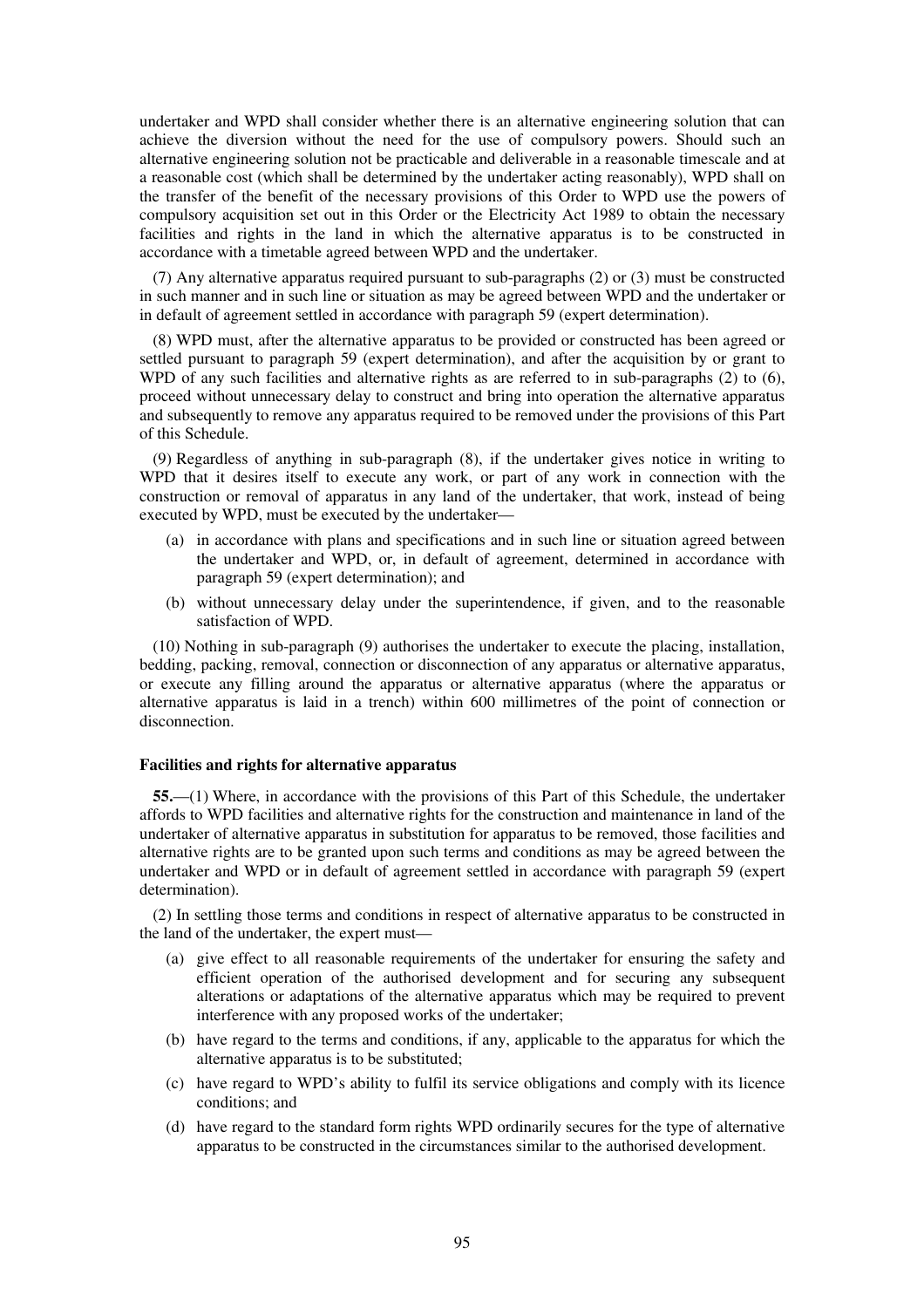(3) If the facilities and alternative rights to be afforded by the undertaker in respect of any alternative apparatus, and the terms and conditions subject to which those facilities and alternative rights are to be granted, are in the opinion of the expert less favourable on the whole to WPD than the facilities and rights enjoyed by it in respect of the apparatus to be removed and the terms and conditions to which those facilities and rights are subject, the expert must make such provision for the payment of compensation by the undertaker to WPD as appears to the expert to be reasonable having regard to all the circumstances of the particular case.

#### **Retained apparatus**

**56.**—(1) Not less than 60 days before the undertaker intends to start the execution of any specified work where the removal of the apparatus in question has not been required under paragraph 54 (removal of apparatus), the undertaker shall submit to WPD a plan of the works to be executed. Any submission must note the time limits imposed on WPD under sub-paragraph (3).

(2) Subject to sub-paragraph (3) the undertaker shall not commence any works to which subparagraph (1) applies until WPD has identified any reasonable requirements it has for the alteration or protection of the apparatus, or for securing access to it.

(3) If by the expiry of 60 days beginning with the date on which a plan under sub-paragraph (1) is submitted WPD has not advised the undertaker in writing of any reasonable requirements for the alteration or protection of the apparatus, or for securing access to it, it shall be deemed not to have any such requirements and the undertaker shall be at liberty to proceed with the works.

(4) The works referred to in sub-paragraph (1) must be executed only in accordance with the plan submitted under sub-paragraph (1) and in accordance with any reasonable requirements as may be notified in accordance with sub-paragraph (2) by WPD and WPD shall be entitled to watch and inspect the execution of those works.

(5) At all times when carrying out the authorised development the undertaker must comply with WPD's Avoidance of Danger from Electricity Overhead Lines and Underground Cables (2014), the Energy Network Association's A Guide to the Safe Use of Mechanical Plant in the Vicinity of Electricity Overhead Lines (undated), the Health and Safety Executive's GS6 Avoiding Danger from Overhead Power Lines and the Health and Safety Executive's HSG47 Avoiding Danger from Underground Services (Third Addition) (2014) as the same may be replaced from time to time.

(6) If WPD, in accordance with sub–paragraph (2) and in consequence of the works proposed by the undertaker, reasonably requires the removal or diversion of any apparatus and gives written notice to the undertaker of that requirement, this Part of this Schedule applies as if the removal or diversion of the apparatus had been required by the undertaker under paragraph 54(2) (removal of apparatus).

(7) Nothing in this paragraph precludes the undertaker from submitting at any time or from time to time, but in no case less than 60 days before commencing the execution of any works, a new plan instead of the plan previously submitted, and having done so the provisions of this paragraph apply to and in respect of the new plan.

(8) The undertaker is not required to comply with sub–paragraph (1) in a case of emergency but in that case it must give to WPD notice as soon as is reasonably practicable and a plan of those works as soon as reasonably practicable subsequently and must comply with any reasonable requirements stipulated by WPD under sub-paragraph (2) and with sub–paragraphs (4) and (5) in so far as is reasonably practicable in the circumstances. Nothing in this sub-paragraph prevents WPD from exercising its rights under sub-paragraph  $(6)$ .

## **Expenses and costs**

**57.**—(1) Subject to the following provisions of this paragraph, the undertaker must pay to WPD the proper and reasonable expenses reasonably incurred by WPD in, or in connection with, the inspection, removal, diversion, alteration or protection of any apparatus, the construction of any alternative apparatus and the acquisition or grant of alternative rights for the alternative apparatus, arising as a result of the powers conferred upon the undertaker pursuant to this Order.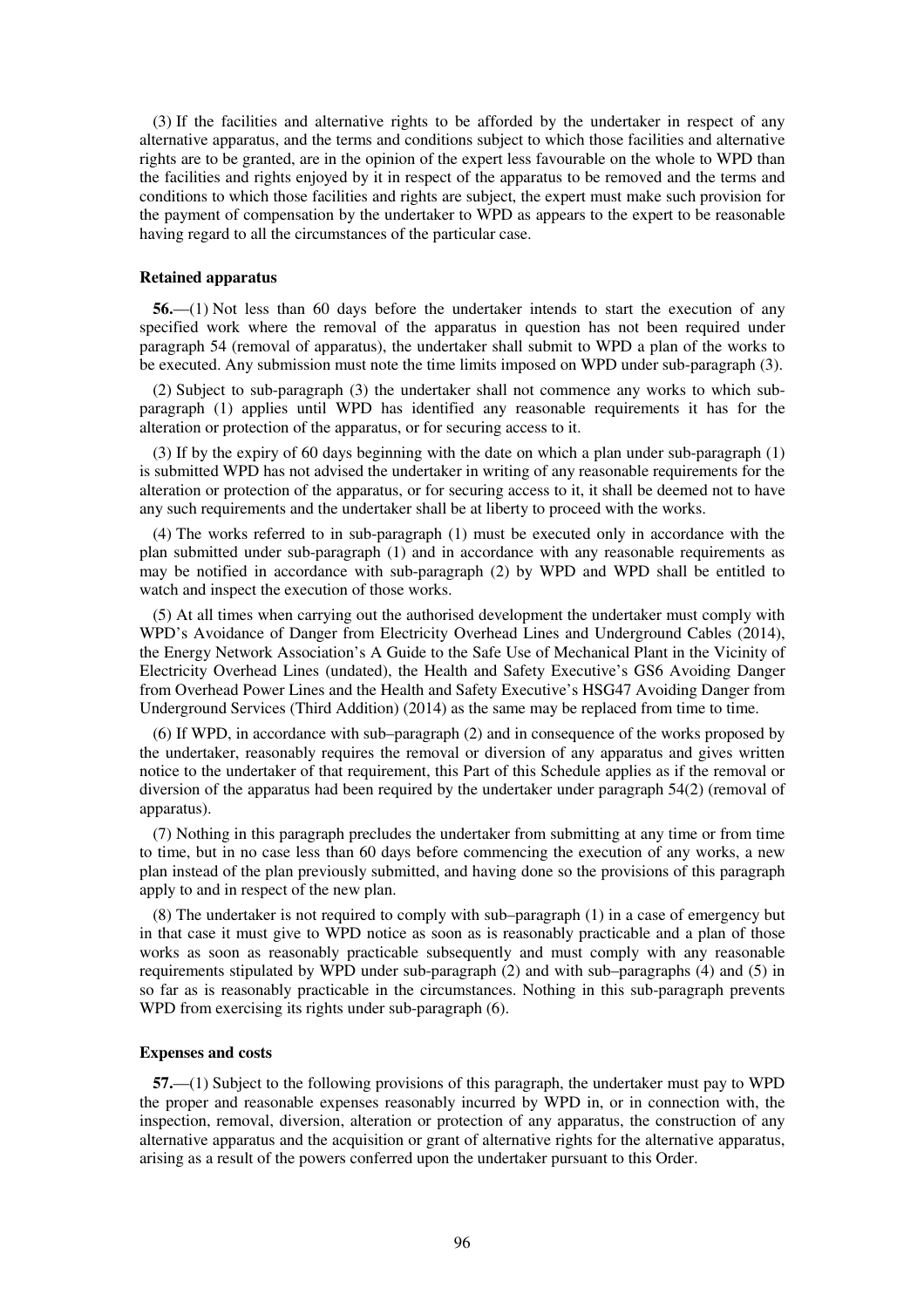(2) The value of any apparatus removed under the provisions of this Part of this Schedule must be deducted from any sum payable under sub-paragraph (1), that value being calculated after removal.

(3) If in accordance with the provisions of this Part of this Schedule WPD requires that alternative apparatus of better type, of greater capacity, of greater dimensions or at a greater depth is necessary in substitution for existing apparatus which for WPD's network requirements is over and above what is necessary as a consequence of and for the purpose of the authorised development, WPD shall reduce the cost of such additional requirements from the amount payable by the undertaker pursuant to sub-paragraph (1).

(4) For the purposes of sub–paragraph (3)—

- (a) an extension of apparatus to a length greater than the length of existing apparatus is not to be treated as a placing of apparatus of greater dimensions than those of the existing apparatus; and
- (b) where the provision of a joint in a cable is agreed, or is determined to be necessary, the consequential provision of a jointing chamber or of a manhole is to be treated as if it also had been agreed or had been so determined.

(5) An amount which apart from this sub-paragraph would be payable to a utility undertaker in respect of works by virtue of sub-paragraph (1), if the works include the placing of apparatus provided in substitution for apparatus placed more than 7 years and 6 months earlier so as to confer on the utility undertaker any financial benefit by deferment of the time for renewal of the apparatus in the ordinary course, is to be reduced by the amount which represents that benefit.

**58.**—(1) Subject to sub-paragraph (2), if by reason or in consequence of the construction of any specified work or any subsidence resulting from any of those works any damage is caused to any apparatus or alternative apparatus (other than apparatus the repair of which is not reasonably necessary in view of its intended removal for the purposes of those works) or property of WPD the undertaker is to—

- (a) bear and pay the cost reasonably incurred by WPD in making good such damage or restoring the supply; and
- (b) reimburse WPD for any other expenses, loss, damages, penalty or costs reasonably and properly incurred by WPD, by reason or in consequence of any such damage or interruption.

(2) Nothing in sub-paragraph (1) imposes any liability on the undertaker with respect to any damage or interruption to the extent that it is attributable to the act, neglect or default of WPD, its officers, servants, contractors or agents.

(3) WPD must give the undertaker reasonable notice of any such claim or demand and no settlement or compromise is to be made without the consent of the undertaker which, if it withholds such consent, is to have the sole conduct of any settlement or compromise or of any proceedings necessary to resist the claim or demand.

(4) WPD's liability to the undertaker for negligence or breach of contract, in respect of each diversion, shall be limited to the value of that diversion and WPD shall not otherwise be liable to the undertaker for any losses or costs incurred by the undertaker resulting from delays to the authorised development as a result of its failure to undertake works to deliver any alternative apparatus.

## **Expert determination**

**59.**—(1) Article 42 (arbitration) applies to any difference as to the legal interpretation of this Part of this Schedule and as provided for in sub–paragraph (7).

(2) Save as provided for in sub–paragraph (1) or sub–paragraph (7) any difference under this Part of this Schedule must be referred to and settled by a single independent and suitable person who holds appropriate professional qualifications and is a member of a professional body relevant to the matter in dispute acting as an expert, such person to be agreed by the differing parties or, in the absence of agreement, identified by the President of the Institution of Civil Engineers or the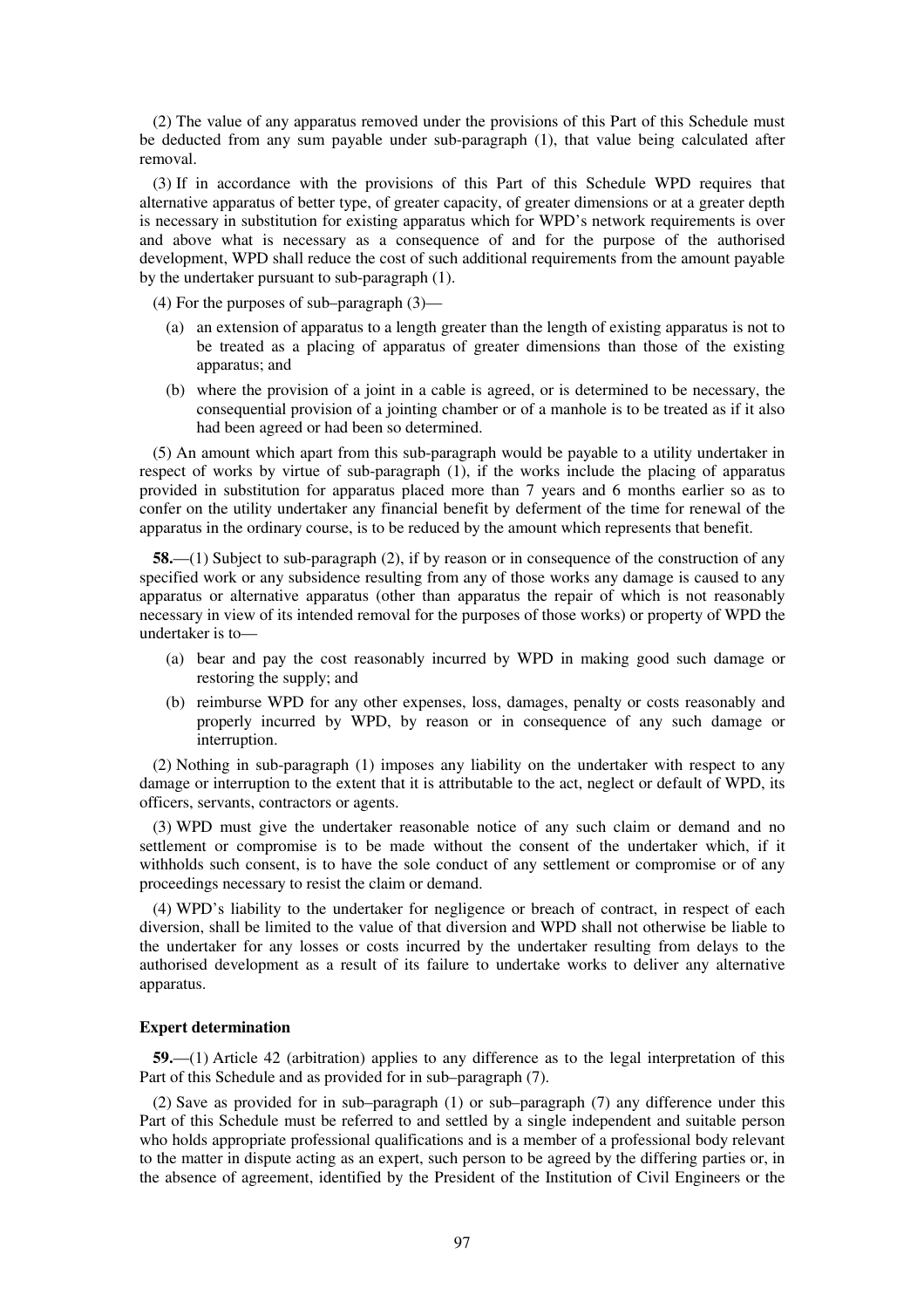President of the Institution of RICS or the President of the Institution of Engineering and Technology (as relevant and agreed between WPD and the undertaker, both acting reasonably and without delay).

(3) All parties involved in settling any difference must use best endeavours to do so within 14 days from the date of a dispute first being notified in writing by one party to the other and in the absence of the difference being settled within that period the expert must be appointed within 21 days of the notification of the dispute.

(4) The costs and fees of the expert and the costs of WPD and the undertaker are payable by the parties in such proportions as the expert may determine. In the absence of such determination the costs and fees of the expert are payable equally by the parties who shall each bear their own costs.

(5) The expert must—

- (a) invite the parties to make submissions to the expert in writing and copied to the other party to be received by the expert within 14 days of the expert's appointment;
- (b) permit a party to comment on the submissions made by the other party within 7 days of receipt of the submissions;
- (c) issue a decision within 14 days of receipt of the submissions under sub-paragraph (b); and
- (d) give reasons for the decision.

(6) The expert must consider where relevant—

- (a) the development outcome sought by the undertaker;
- (b) the ability of the undertaker to achieve its outcome in a timely and cost-effective manner;
- (c) the nature of the power sought to be exercised by the undertaker;
- (d) the effectiveness, cost and reasonableness of proposals for mitigation arising from any party;
- (e) WPD's service obligations and licence conditions; and
- (f) any other important and relevant consideration.

(7) Any determination by the expert is final and binding, except in the case of manifest error in which case the difference that has been subject to expert determination may be referred to and settled by arbitration under article 42.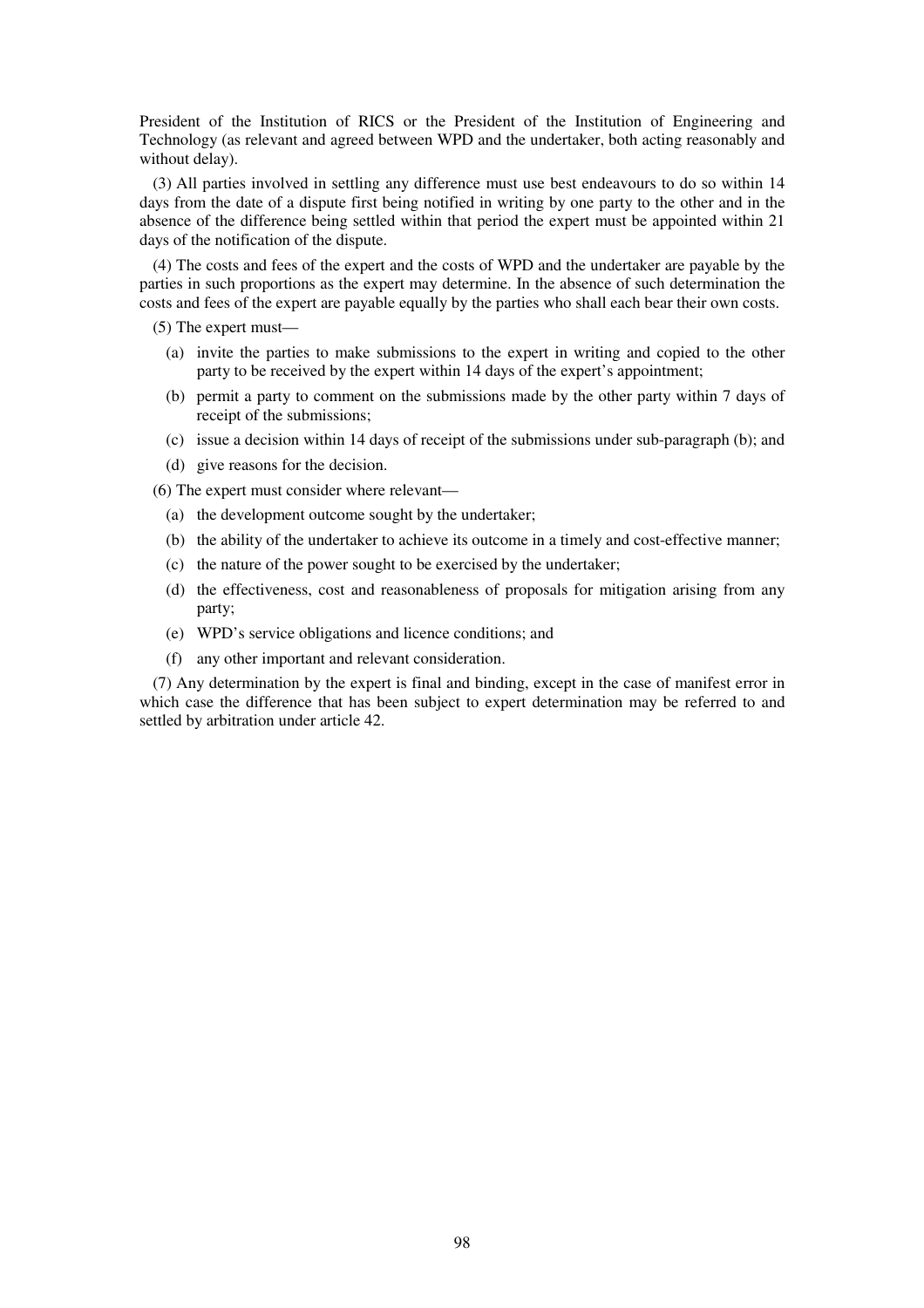# SCHEDULE 10 Article 40

# DOCUMENTS TO BE CERTIFIED

The reference to a document in the table with a numbered regulation is a reference to the regulation as numbered in the Infrastructure Planning (Applications: Prescribed Forms and Procedure) Regulations 2009.

| (1)                                                                                         | (2)                                                                                               | (3)             |
|---------------------------------------------------------------------------------------------|---------------------------------------------------------------------------------------------------|-----------------|
| Document                                                                                    | <b>Document Reference</b>                                                                         | Revision        |
| <b>Book of Reference</b>                                                                    | TR010054/APP/4.3                                                                                  | P <sub>09</sub> |
| Environmental Statement -<br>Regulation $5(2)(d)$                                           | TR010054/APP/6.1, with<br>updated Biodiversity Chapter<br>8 and Noise and Vibration<br>Chapter 11 | 1               |
| <b>Environmental Statement</b><br>Addendum                                                  | TR010054/APP/8.6                                                                                  | $\mathbf{1}$    |
| <b>Outline Environmental</b><br>Management Plan                                             | TR010054/APP/6.11                                                                                 | 5               |
| Location Plan - Regulation<br>5(2)(0)                                                       | TR010054/APP/2.1                                                                                  | P <sub>04</sub> |
| Land Plans - Regulation<br>$5(2)(i)$ and (4)                                                | TR010054/APP/2.2                                                                                  | P <sub>05</sub> |
| Works Plans - Regulation<br>$5(2)(j)$ and $(4)$                                             | TR010054/APP/2.4                                                                                  | P04             |
| <b>General Arrangement Scheme</b><br>Layout – Regulation $5(2)(0)$                          | TR010054/APP/2.5                                                                                  | P <sub>04</sub> |
| Streets, Rights of Way and<br><b>Access Plans - Regulation</b><br>$5(2)(k)$ and (4)         | TR010054/APP/2.7                                                                                  | P <sub>05</sub> |
| Classification of Roads Plans -<br>Regulation $5(2)(o)$                                     | TR010054/APP/2.9                                                                                  | P <sub>04</sub> |
| <b>Engineering Drawings and</b><br>Sections – Regulations $5(2)(o)$<br>and $(4)$ and $6(2)$ | TR010054/APP/2.10                                                                                 | P <sub>03</sub> |
| <b>Tree Preservation</b><br>Order/Impact Removal Plans                                      | TR010054/APP/6.8                                                                                  | 3               |
| <b>Habitats Regulations</b><br><b>Assessment</b> – Regulation<br>5(2)(g)                    | TR010054/APP/6.9                                                                                  | $\overline{2}$  |
| <b>Statutory Nuisance Statement</b><br>$-$ Regulation 5(2)(f)                               | TR010054/APP/6.10                                                                                 | 1               |